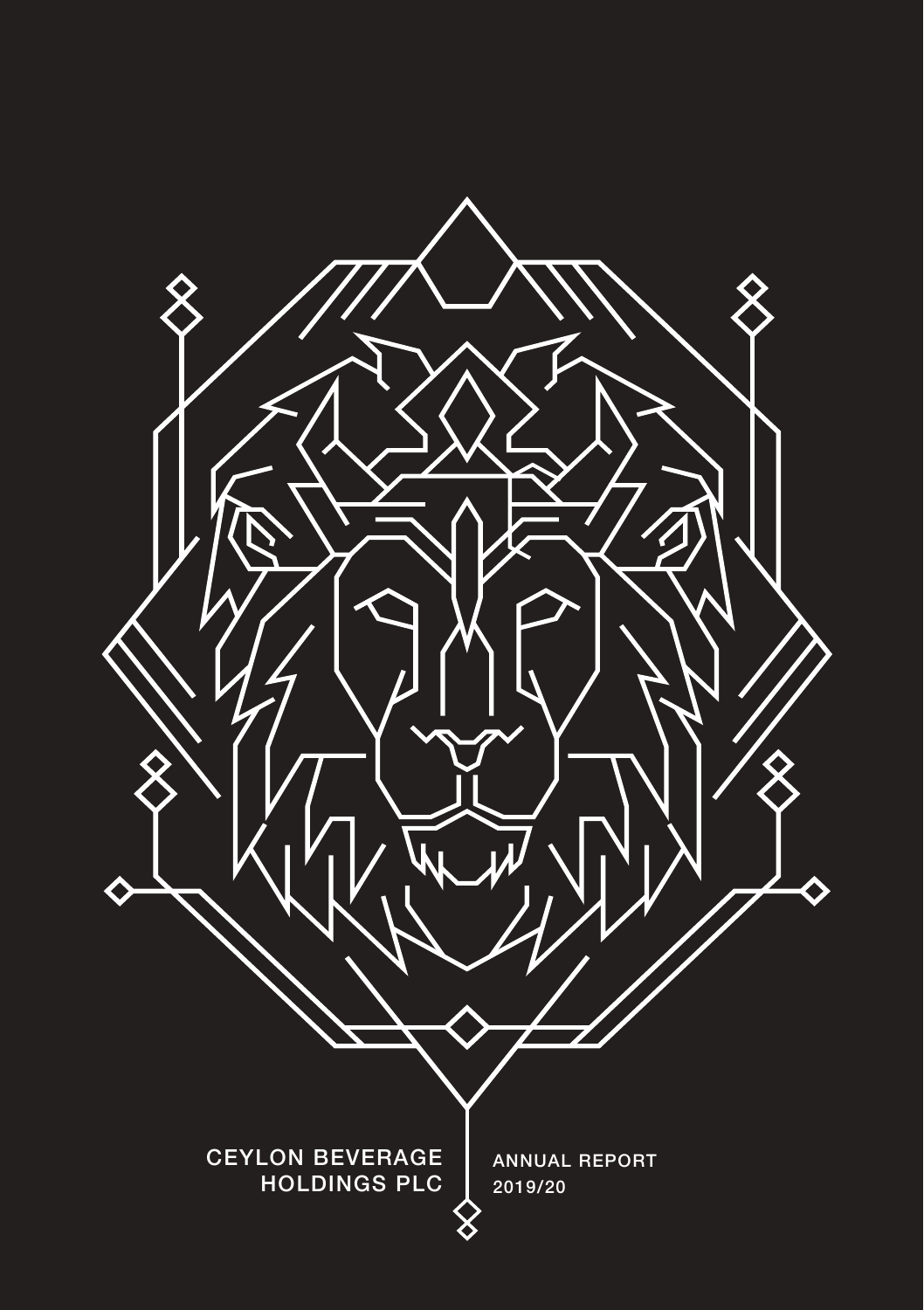# **CONTENTS**

| <b>Financial Highlights</b>                                | 1                |
|------------------------------------------------------------|------------------|
| Chairman's Statement                                       | 2                |
| Chief Executive Officer's Review                           | 4                |
| Profiles of Directors                                      | 12               |
| Senior Management Team                                     | 15               |
| Annual Report of the Board of Directors                    |                  |
| on The Affairs of The Company                              | 17               |
| Audit Committee Report                                     | 30               |
| Report of the Related Party Transactions Review Committee  | 32               |
| <b>Financial Calendar</b>                                  | 34               |
| Independent Auditors' Report                               | 35               |
| Statement of Financial Position                            | 40               |
| Statement of Profit or Loss and other Comprehensive Income | 42               |
| Statement of Changes In Equity                             | 44               |
| Statement of Cash Flows                                    | 46               |
| Notes to the Financial Statements                          | 48               |
| Value Added Statement                                      | 113              |
| Five Year Summary                                          | 115              |
| Statement of Comprehensive Income - US\$                   | 118              |
| Statement of Financial Position                            | 120              |
| Notes to the Financial Statements - US\$                   | 122              |
| Five Year Summary - US\$                                   | 123              |
| Information to Shareholders and Investors                  | 125              |
| Glossary of Financial Terms                                | 127              |
| Notice of Meeting                                          | 130              |
| Form of Proxy                                              | 131              |
| Corporate Information                                      | Inner Back Cover |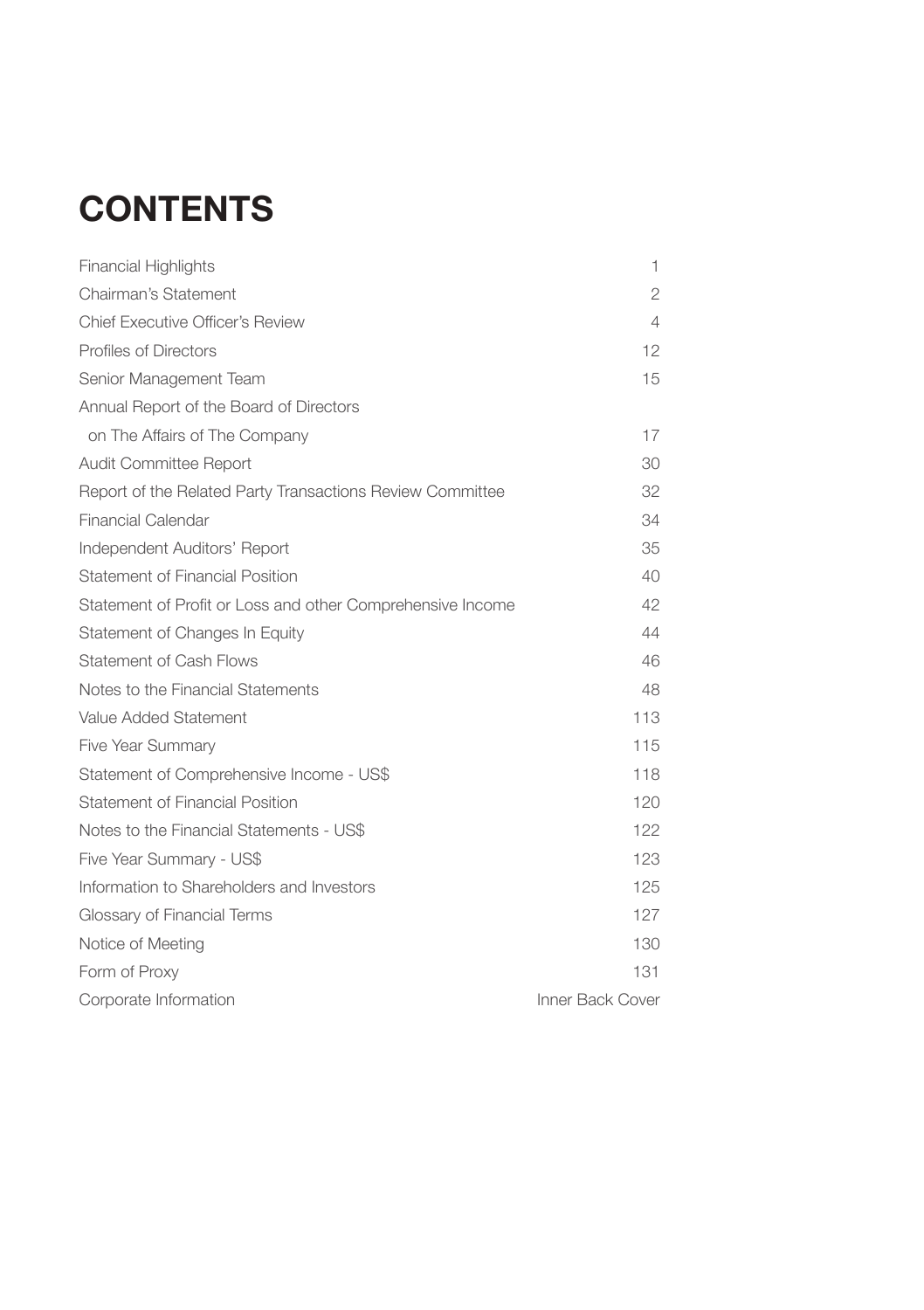## **FINANCIAL HIGHLIGHTS**

| In Rs.'000s                         | 2020       | 2019<br>(Restated) | Change % |
|-------------------------------------|------------|--------------------|----------|
| Revenue                             | 49,215,361 | 44,216,827         | 11.3     |
| Profit from operations              | 5,233,500  | 6,300,465          | (16.9)   |
| Profit before taxation              | 4,494,240  | 5,215,873          | (13.9)   |
| Profit after taxation               | 2,816,263  | 3,065,263          | (8.2)    |
| Dividends per share (Rs.)           | 10.00      | 7.00               | 42.9     |
| Shareholders' funds                 | 14,821,211 | 12,149,381         | 22.0     |
| Total assets                        | 40,028,770 | 36,379,641         | 10.0     |
| Earnings per ordinary share (Rs.)   | 70.21      | 72.77              | (3.5)    |
| Net assets per ordinary share (Rs.) | 361.68     | 294.03             | 23.0     |
| Market capitalisation               | 16,790,472 | 17,315,174         | (3.0)    |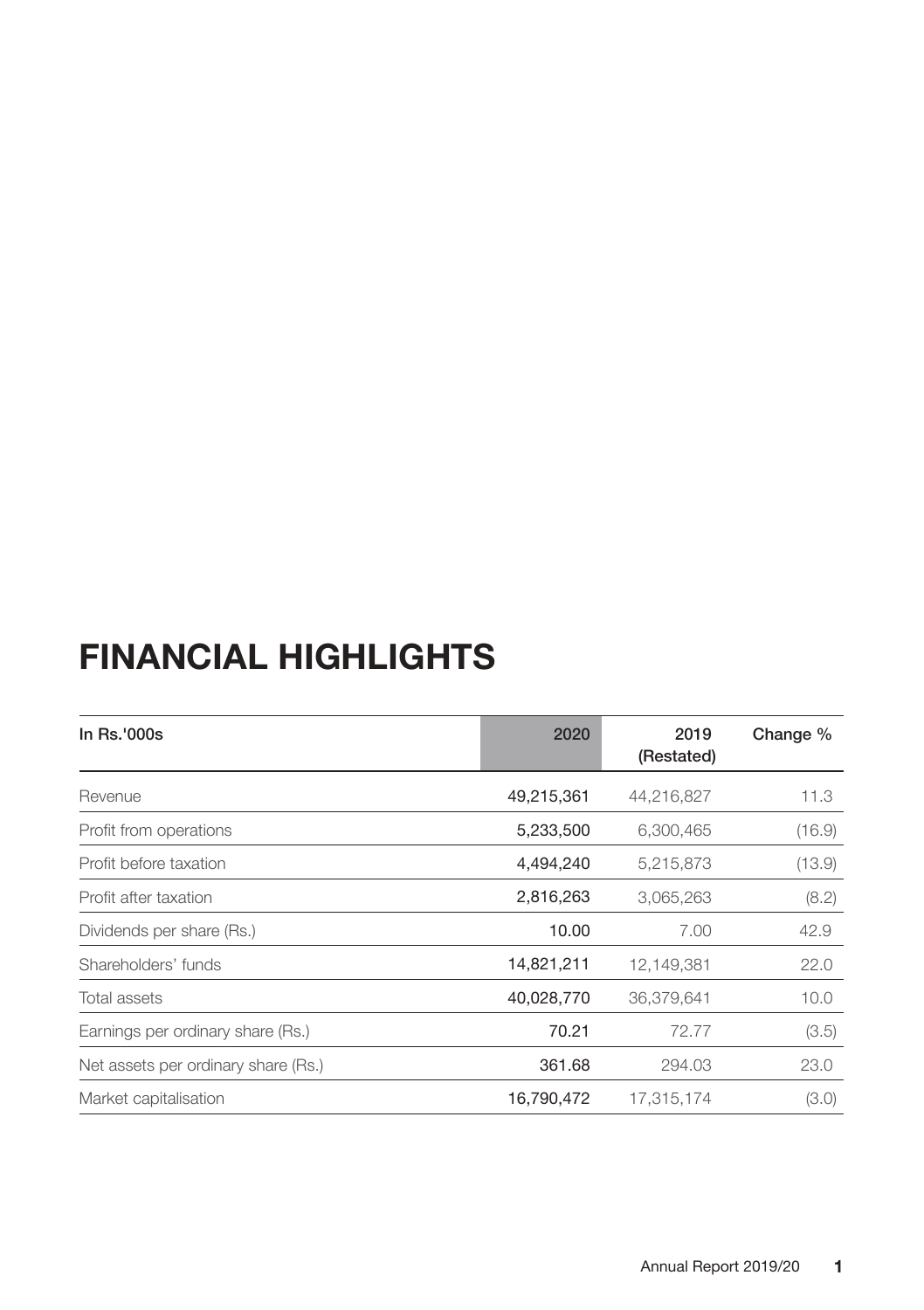## **CHAIRMAN'S STATEMENT**

#### Dear Shareholder,

It is with great pleasure that I present to you the Annual Report of the Company for the year ended 31st March 2020. The Chief Executive's review in the ensuing pages presents the operational details of your Company and hence, I will confine my statement to an overview.

It was a year filled with a number of unusual challenges. The year began with the tragic and senseless Easter Sunday attacks on 21st April causing the loss of many valuable lives, including considerable damage to limb and property. Consequently, the nation was engulfed in fear and uncertainty, resulting in stringent security measures which curtailed economic activity and restricted movement for both local and foreign travellers. The damage caused to the economy, particularly to tourism and leisure, resulted in severe negative impacts to the industry and loss of valuable foreign exchange earnings to the country. Tourism is a key factor that supports the consumption of beer and hence with its decrease, volumes were affected.

This was not the only challenge. In the last quarter of the financial year, the world experienced the rapid escalation of the COVID-19 pandemic which eventually reached our shores in March 2020. To control the spread of the pandemic, the government imposed an all island curfew from the 20th of March, resulting in a near complete shutdown of the economy. The gradual lifting of the curfew and the reopening of the economy commenced only from the 11th of May. The outlets licensed to sell alcohol products were reopened on the 15th of May in all districts other than the two most populated districts of Colombo and Gampaha. Sales in these two districts were permitted only from the 26th of May. As a result of the closures, the Group virtually had no sales from the 20th of March to the 14th of May.

In addition to the two aforementioned factors, beer consumption was also impeded by the unusually heavy rains experienced in August through November 2019. Due to these heavy rains, employment of daily paid and field workers was disrupted, leading to loss of income and reduced discretionary spending. Overall, the nation's economy which had to withstand a body blow in 2019, is expected to record only a modest GDP growth of 2.3%.

The overall Value Added Tax (VAT) rate was reduced from 15% to 8% in December 2019. Whilst this reduction was meant to ease consumer prices, it was not applicable to the alcohol industry. Instead, to recoup lost revenue, excise duty on beer was increased. Additionally, the increase in excise duty was greater than the reduction in VAT in rupee terms for some products in the portfolio which compelled a compensatory price increase. During the year, the Group paid Rs. 38.8 billion as taxes compared to Rs. 32.2 billion paid out the previous year, an increase of 21%.

The Group recorded a 11% increase in turnover to Rs. 49.2 billion compared to Rs. 44.2 billion last year. The growth in turnover is largely a result of the price increases which negated the drop in volume. The profit after tax of Rs. 2.8 billion is a 8% decline over last year. As the operating environment during the year was filled with abnormal challenges, it must be noted that these results are not fully comparable to that of the previous year. However, taking into consideration the formidable challenges faced, the year's results are noteworthy. Investments made in building strong foundations in supply chain, marketing, information technology, human resources and finance have helped the Group face the challenges with resolve and confidence.

Lion Brewery's exports continue to grow at a steady pace. Shipping over three containers of beer a day to 25 countries across the world, export volume grew by 58% over last year. Africa remains our biggest market with the next being the Maldives, where we remain the market leader, catering mainly to the hotel and tourism sectors. Unfortunately, tourism in the Maldives has also been affected by the COVID-19 pandemic but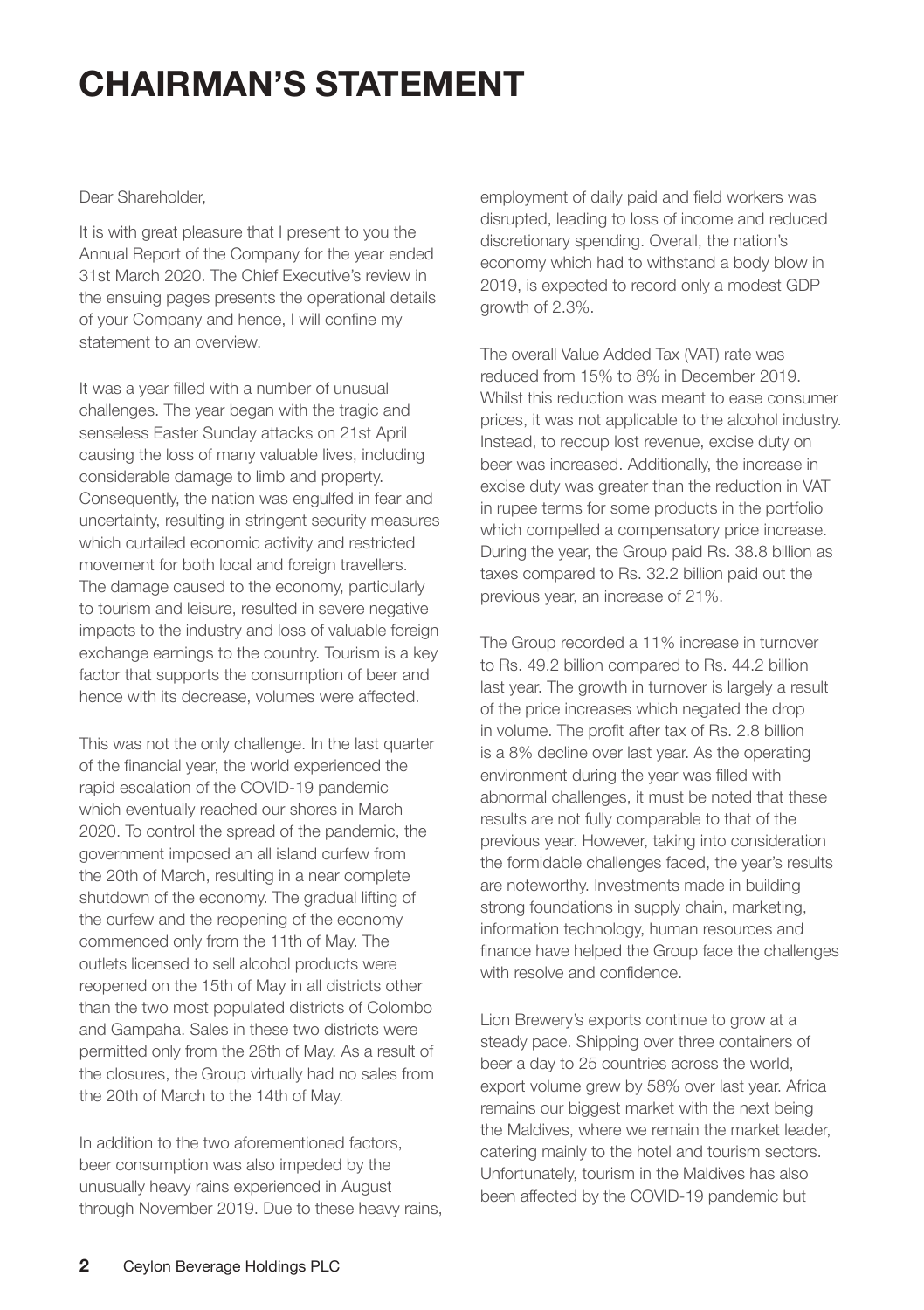is expected to recover during the oncoming winter season. The Sri Lankan authorities need to revamp its excise duty refund process on exports which is currently prone to considerable delays. These refunds are meant to enable export products to be priced competitively in the global arena, the purpose of which is negated due to the administrative delays in reimbursements. These delays also impact cash in-flows, leading to the erosion of export profitability. This impedes our efforts to successfully market our range of beers on the global stage, where over 20,000 brands compete.

Lion Brewery was ranked the 8th most valuable brand in Sri Lanka in 2020 by Brand Finance in their annual survey, up one place over last year's ranking. This is indeed an excellent accomplishment considering that beer operates in a media dark market where advertising of any form is prohibited. Lion Brewery achieved another landmark endorsement when Fitch upgraded the rating of the Company to AAA from the previous rating of AA-. There are only 4 other publicly rated entities in Sri Lanka that has an AAA rating by Fitch.

Meeting and overcoming the challenges faced would not have been possible if not for our committed and skilled work force. Together with the battle-hardened management team, the Group has a formidable force of talent and expertise, willing and able to overcome obstacles in its path while seizing new opportunities. I acknowledge with grateful thanks the contribution of all employees during these difficult times.

Mr. Theodoros Akiskalos, former Managing Director of Carlsberg Brewery Malaysia Berhad, who joined the Board during the year, resigned on the 25th of October 2019, to take up responsibilities elsewhere. We wish him all success. In his place, Mr. Stefano Clini, the current Managing Director of Carlsberg Malaysia Berhard, was appointed on the 26th of October 2019 as their representative on the Board of the Company. We warmly welcome

Stefano to the Board of our Company and look forward to his valuable advice and contribution.

Mr. Suresh K Shah, the current Chief Executive of the Company will retire on the 30th of June 2021 following a very long and successful stewardship. Suresh successfully led the transformation of Lion, a small brewery when he took over 30 years ago, into one of the largest companies in Sri Lanka. Over the years, Lion has received many awards and accolades for its products and brands both in the local and international stage, whilst its plant and the systems underpinning the entire value chain, are state of the art by global standards.

Mr. Rajiv Meewakkala, who joined the Board on the 1st September 2017, was appointed CEO designate with effect from 1st July 2020. Rajiv possesses over 22 years of management experience in both the private and public sectors. His core expertise is marketing and general management. Upon Suresh's retirement, Rajiv will succeed him as Chief Executive Officer

A special thank you and a note of appreciation to our partners Carlsberg, our bankers, consignment agents, suppliers and to our loyal consumers for the continued confidence placed in the Company, and for supporting us through good times and bad.

In conclusion, I wish to express my appreciation and thanks to the Audit Committee, Remuneration Committee, Related Party Committee, Nomination Committee and to my colleagues on the Board for their invaluable advice and guidance to steer the Company. As always, I look forward to working closely with all in taking Lion further and forward.

*(Sgd.)* D. A. Cabraal Chairman

Colombo 21st July 2020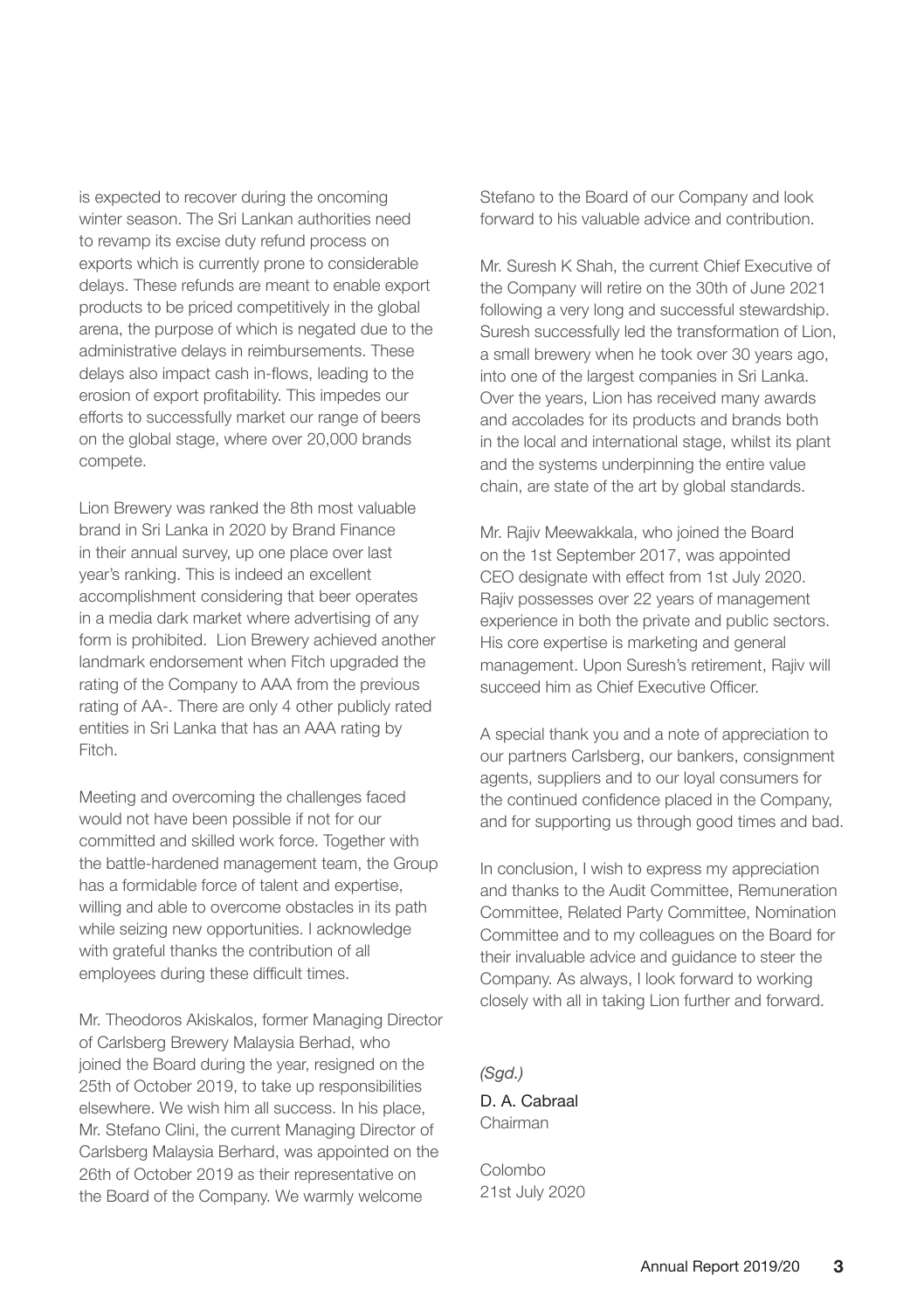# **CHIEF EXECUTIVE OFFICER'S REVIEW**

It was both a dramatic and challenging year. The year started with the senseless & tragic Easter Sunday attacks & ended with curfew due the COVID-19 pandemic. Both posed serious social and economic challenges to Sri Lanka. The impact on the private sector has been significant. As is to be expected, our results reflect the events of the year. On a turnover of Rs 49.2 bn, we earned a post-tax profit of Rs 2.8 Bn, a decline of 8.12% when compared to the previous year.

These results in no way signify a deterioration of company fundamentals. Instead they reflect a downturn in the external environment. As a business we had many successes during the year and indeed, the strength of the Lion Brewery balance sheet was recognised recently by Fitch which has rated us AAA, making us one amongst 5 Sri Lankan corporates to be rated thus.

#### **BUSINESS AND ECONOMIC ENVIRONMENT**

The year got off to the worst possible start with the Easter Sunday attacks. The loss of life and the injuries sustained were both tragic and unnecessary. The resulting economic fallout was also substantial.

On the economic front, the tourism industry was the first and most seriously affected. 3 of the most prominent hotels in Colombo experienced the blasts first hand. The sector which was experiencing strong growth in the months before were suddenly faced with almost zero arrivals. Stringent security measures were adopted by all hotels. Potential patrons preferred to stay home rather than face a threat in public places. Thus, on premise outlets mainly at the premium end in Colombo, felt a significant drop in footfall. Since our business has a strong link with the tourism sector and the footfall into on-premise outlets, it was no surprise that sales volumes dropped in the aftermath.

Just as volumes started to recover from the April setbacks, we had to contend with heavy unseasonal rains from August to November. Rain has a significant impact on the daily wage earner, a large consumer segment of ours. Construction workers, fisher folk, gem miners, rubber tappers, the manual laborers of Pettah & many others are starved of income when it rains. Thus, we experience a sizeable slowdown in volumes when the rains come. This is less of a challenge when the rains are seasonal since that is planned for. However, when it is out of season, the pain of the rain is greater.

The festive month of December saw a turnaround. A newly elected President was in office. Tourist traffic although yet to fully recover after the Easter Sunday attacks was nevertheless improving faster than expected. Both business and consumer confidence were trending upwards. Our volumes responded well to these positive developments and by end February we were expecting to finish the financial year on or very close to our forecasts. Then COVID-19 struck.

On 16th March, the Government issued a "work from home" directive to combat the pandemic. This was followed very soon by a country-wide curfew which brought economic activity to a near standstill. Sale of alcohol was temporarily banned and the financial year ended on 31st March with our operations in hibernation.

With the imposition of curfew, we lost 10 days of sales during the reporting year. A third of a month without revenue is a significant hit to the bottom line at any time. However, the period 20th March to the 10th of April is by far the peak selling period for the alcobev industry as traders start to stock up to meet the seasonal demand during the traditional new year period. Thus, the lack of sales at such a time leads to a very substantial negative impact on our revenues and profitability.

Unfortunately, these multiple challenges befell Sri Lanka at a time when the economy was performing well below its potential. GDP growth in 2018 was just 3.2%. There was a modest increase to 3.7% during the 1st quarter in 2019 when the Easter Sunday attacks took place. Growth dipped thereafter to end at 2.3% for the year. All sectors underperformed with Industry delivering the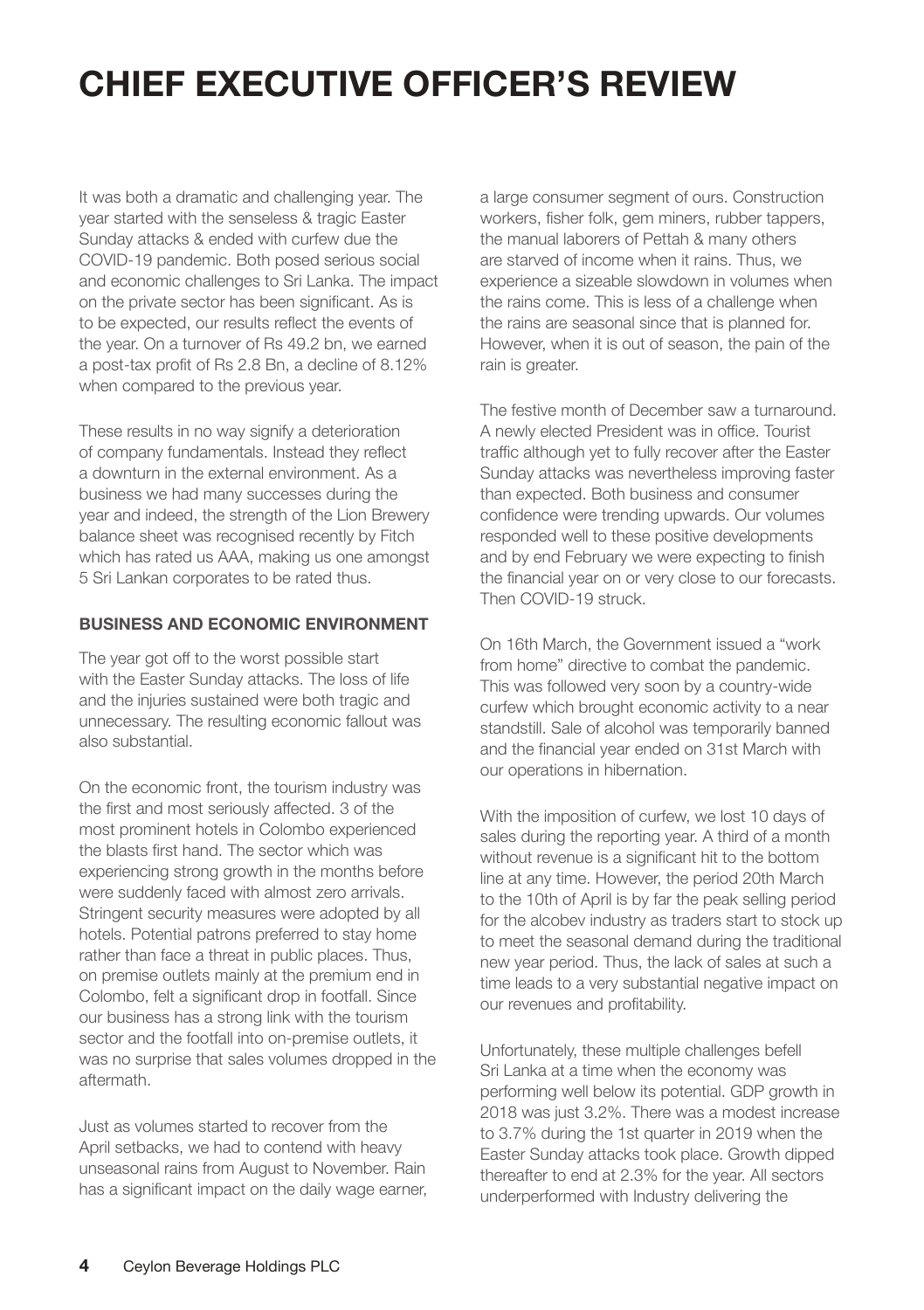highest growth rate of a modest 2.7%. Growth in agriculture was the lowest at 0.6% whilst services amounted to 2.3%.

Thus, all things considered, the year under review was one of the most challenging for the Sri Lankan private sector. Our results during the financial year reflect these challenges.

#### **THE ALCOBEV INDUSTRY**

The alcobev sector continues to be dominated by spirits which is much against the global norm. Consumers have access to three types of spirits, legal, illegal & illicit. Legal spirits are produced in licensed premises and is fully tax paid. Less than a handful of the licensed spirits manufacturers fall into this category. Illegal spirits are produced in licensed premises but taxes are paid only on part of the production. Most of the licensed spirits manufacturers fall into this category. These manufacturers use the cash flow from unpaid taxes to undercut tax paid brands & drive up trade margins. A few of these manufacturers are also consolidating their route to market by acquiring off trade outlets in many parts of the country. Through this tactic they establish a path for goods to move from production facility to consumer without the requisite documentation. With insufficient documentation in place, regulation is a challenge. Due the methods adopted, over the years, illegal products have gained in market share at the expense of their legal counterparts. This has a direct bearing on government revenue. When revenue targets are not met, the Government takes the easy way out by increasing excise taxes. Unfortunately, the higher taxes provide an even greater incentive for those engaged in the illegal trade and give them greater flexibility to manipulate the trade. Thus, a vicious cycle takes hold at the expense of those playing within the rules and of government coffers. To the credit of officials & policymakers, they are attempting to put a stop to the tax leakage. The process started approx. 2 years back but has run into snags due to the method envisaged. What's being contemplated is the application of a sticker. To start with, this is an outdated system. Furthermore, it is wholly inappropriate for manufacturers using high speed

lines. The more up to date technology is a digital coding system using security ink. Such a system was tested successfully at Lion Brewery in Biyagama by the Excise Department & we hope that this will be the technology finally adopted.

The third type of spirits available to consumers is illicit alcohol. The widespread use of illicit alcohol is a direct result of government policy over the years. A combination of high excise taxes & regulations restricting distribution have pushed consumers into the arms of illicit liquor barons. Low income earners & those on a daily wage are the most susceptible to the trap of illicit alcohol; they don't have the cashflow to afford the tax paid legal product. Exacerbating the high cost is restricted access. In the 64,000 sq.km that is Sri Lanka, alcobevs are sold legally in just 2,800 outlets. Thus, on average, each outlet serves 22 sq.km. In the urban areas the distance is significantly less. This of course means that in the rural areas, the distance is much greater. And it is in the rural areas that illicit alcohol consumption is at its highest. Those that consume illicit alcohol run a high risk. It's a risk they are aware of but their economic conditions leave them little choice. In short, governments over the years have trapped the underprivileged in a sea of illicit liquor – more than 40% of alcohol consumption in the country is from illicit sources - with their alcohol policy mix. To give credit to Government, we have seen increased efforts at enforcement in the recent past. As a result, availability of illicit alcohol is somewhat less than before. However, it is still widely prevalent and remains the most consumed alcobev in the Country. Enforcement alone will not eliminate illicit alcohol nor will it reduce it to tolerable levels. Instead, enforcement must be supported by a pragmatic policy mix to get the desired result. In the short term, the policy objective must be to eliminate illicit alcohol. In the longer term the objective must shift to reducing the per capita consumption of pure alcohol. A pragmatic policy mix must also support a reasonable revenue stream to government whilst ensuring an attractive return to investors. All of this can be achieved with two tools; a reasonable excise tax structure and broader - but nevertheless regulated – accessibility. Both the tax structure and the level of accessibility must depend on alcohol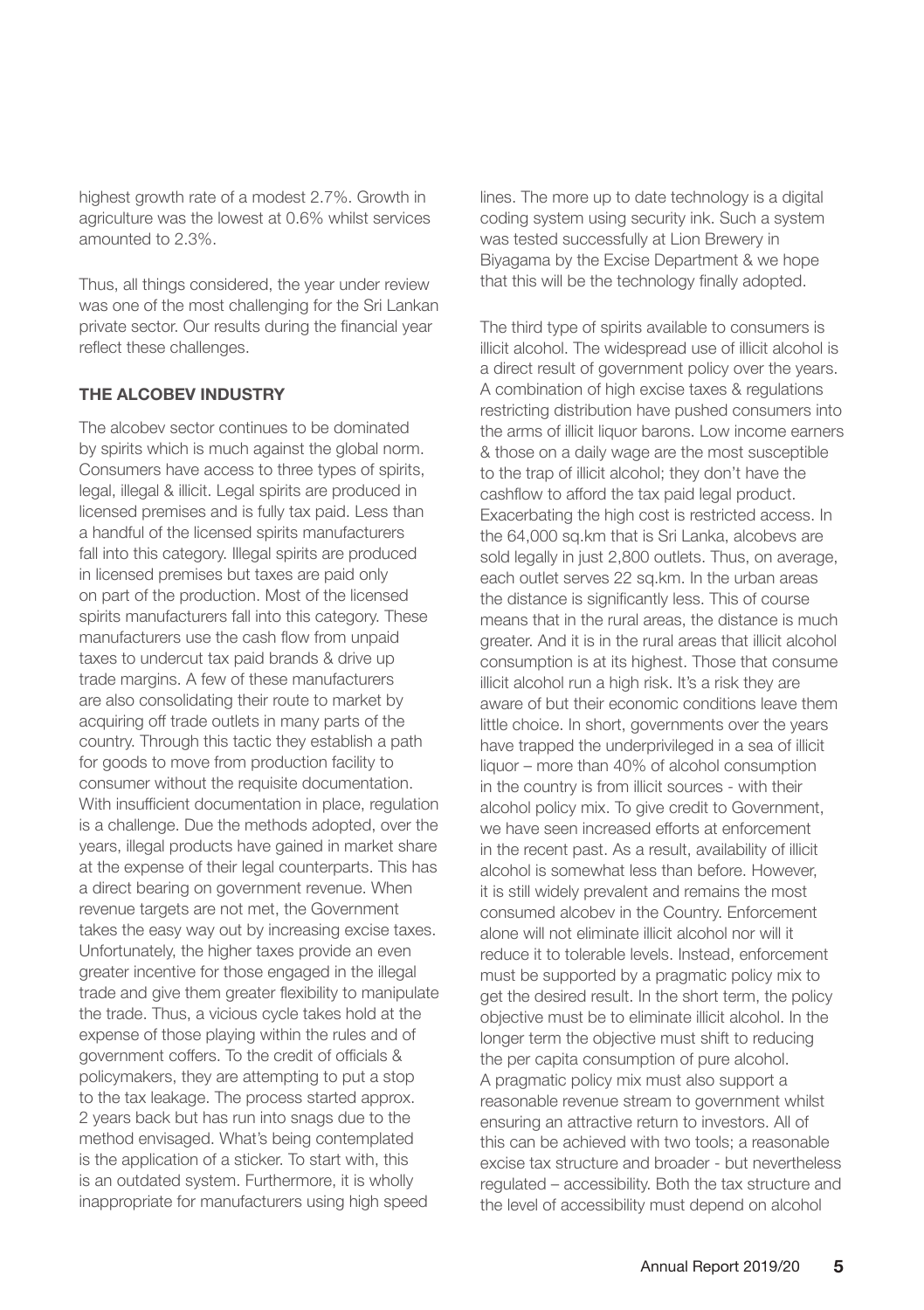## **CHIEF EXECUTIVE OFFICER'S REVIEW**

content; the rationale being that those who wish to consume are best served with softer rather than harder alcobevs. The challenge to policymakers is not in devising the mechanisms; these are well known & widely used in many parts of the world. Instead what is needed is the political will to rise above the cacophony of noise created by the antialcohol lobby. With strong leadership currently at the helm of government, we hope that a pragmatic set of alcohol related policies will be implemented enabling the eradication of illicit alcohol.

A few years back, a product categorised as a sake was introduced to the market. Sake is a traditional Japanese alcobev produced from rice. The process followed in producing sake is unique although somewhat akin to brewing a beer. The term sake cannot be used unless this unique process is followed. We trust that the regulator has verified the appropriateness of the process being used prior to granting the necessary approvals. More importantly, this product – which imitates a beer in its presentation - carries an alcohol content of 12.5% and attracts an excise tax of Rs 600 per liter of pure alcohol. In comparison, the alcohol content in beer is restricted to a maximum of 8.8% and attracts a tax of Rs 3,200 per litre of pure alcohol. Thus, a product with 42% more alcohol attracts just 18.75% of the tax levied on a competitor brand. This is certainly not a level playing field and we call on the authorities to correct this anomaly expeditiously.

As we have pointed out above there is much work to be done to improve the policy framework governing the production & sale of alcohol in the country. Chief amongst them is a policy mix to curb the production, sale & consumption of illicit alcohol. Whilst much work needs to be done, it must also be said that at a macro level, the excise tax policies being followed are beginning to translate into positive outcomes. The numbers speak for themselves. During the 10 year period ending 31st December 2019, per capita consumption of legal pure alcohol has increased by just 3.08%. During the same period, revenue to government from the

alcobev industry has increased by 205%. These are strong results. And with a little fine tuning of the policy mix these numbers will get even better.

#### **SALES AND MARKETING OF BEER IN SRI LANKA**

The Easter Sunday attacks at the beginning of the financial year had a negative impact on the economy. The outlook amongst the people was not one of optimism. It was not an environment in which to seek aggressive growth in the fast moving consumer goods space. Hence, at the outset of the financial year, we took a call to focus on further consolidating our position in the market place rather than aggressively attempting to grow the beer category. Much work was done at the trade level to improve our presence. During the year we also worked on strengthening the equity around the Lion brand by leveraging the imagery brought to life 2 years ago. The results of these efforts have been positive. In the latest LMD Brand Finance standings, Lion is ranked at no 8 behind a telco & 6 banks. This is an improvement over the previous year when Lion was ranked 9th. This year's ranking makes Lion the most valuable FMCG brand in the country. That a brand legally restricted from communicating with its consumers could claim such a position in competition with those that have no such constraints is a notable achievement and says much for its underlying strengths.

Whilst a decision had been made to focus on consolidating our position, we faced a conundrum with respect to a new product we had been working on for some time. Liquid development and other preparatory work including label designs had been completed. The product was an extension under the Ryder's Brand and named Reggae Rum. We took the decision to launch the brand in July 2019 and initial consumer response was better than expected. However, subsequently, the brand's off take from the trade tailed off & we have now decided to delist it. Whilst Ryder's Reggae Rum did not deliver the results we had hoped for, we have learned some valuable lessons from the experience, lessons that will help us as we bring new products into the market in future.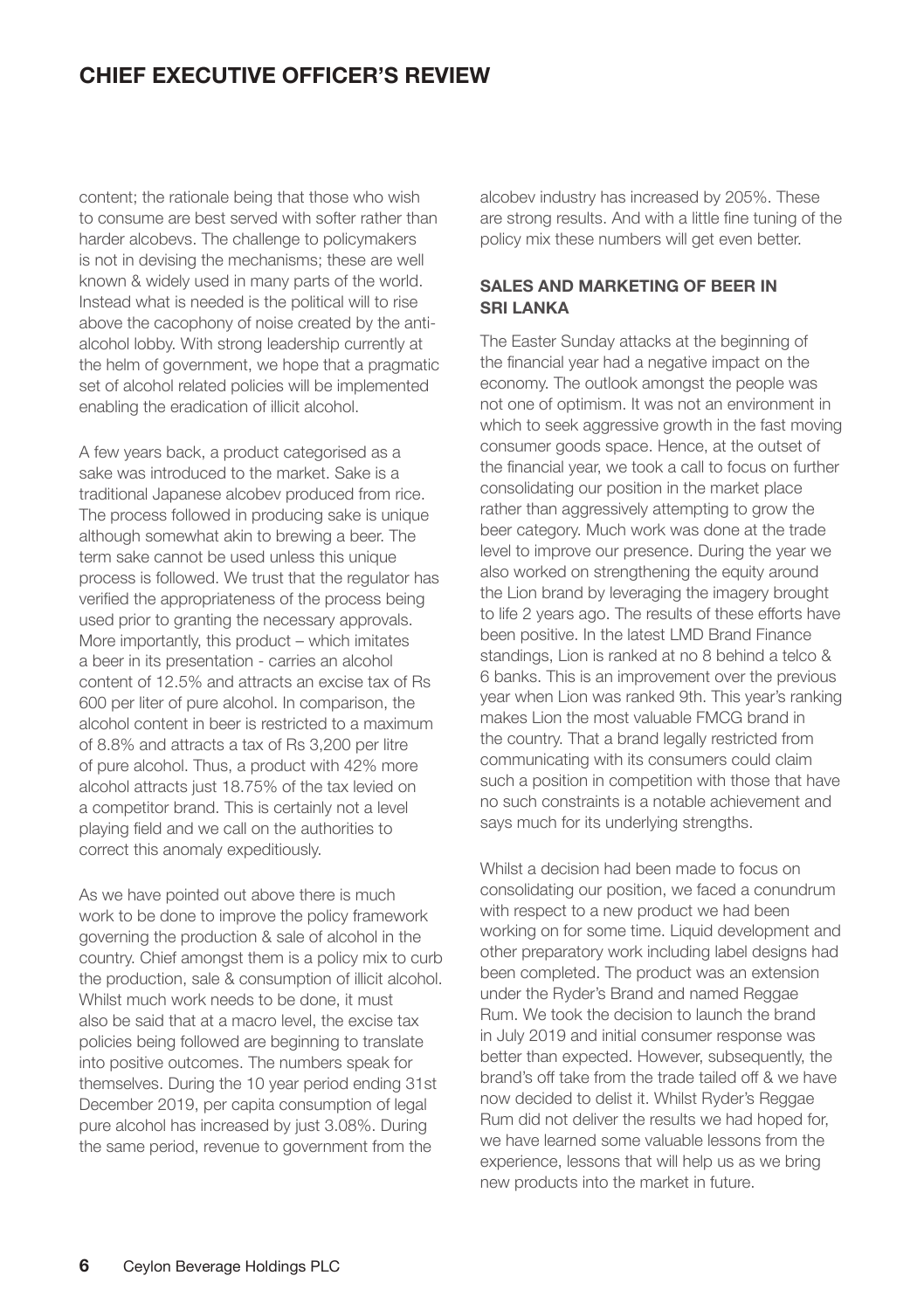#### **EXPORTS**

In the reporting year, Lion Brewery exports increased by 58% & 48% in volume & value respectively. This translates into more than 1,100 containers during the period. Had the curfew not interfered mid-March, preventing us from fulfilling some orders, these numbers would have been somewhat better.

The Lion brand now reaches 25 countries across 5 continents. In the Maldives we remain market leader whilst Africa & the Middle East contribute the most in terms of volumes & revenue. In terms of brand recognition, we do best in New York, USA where Lion Stout is being served in several high profile bars & restaurants. In some instances, Lion Stout is the only non-US beer listed in the outlet. Whilst volumes are still small we've seen significant growth in the UK market. This is due in part to new Sri Lankan on premise accounts opening in Central London. This followed the BBC declaring Sri Lankan street food a major trend in 2019. Of the newer markets to which we export, Fiji seems promising with Lion being well received by consumers there.

Exports is of strategic importance to us to mitigate against the risks of inconsistent alcohol policy in Sri Lanka. Moreover, exports are of strategic importance to the Country too in order to buffer against a constantly depreciating currency. Thus, every endeavour should be made to encourage exports, particularly those that are high value adding & non-traditional. On the policy side, government seems to have cleared one major impediment, namely the tax structure on export profits. Previously, our export profits were taxed at 40%. Now, as per a press notification issued by the authorities, the tax rate has been reduced to 14% w.e.f. 1st January 2020 although it is yet to be passed into law. Unfortunately, a second major impediment remains unresolved. Whilst beer that is exported is exempted from excise duty, the prevailing system requires us to pay on production and claim a refund thereafter. This is a cumbersome process. A refund claim once made makes its way through 16 touch points within the Excise Department. As a result, a claim is rarely

settled in less than 60 days. On the flip side – i.e. when we pay excise duty – there is just 1 touch point within the excise department. Further, a day's delay in payment attracts a penalty of 3%. We ask that the Excise Department treats refunds with the same zeal as they do when collecting payments.

During the reporting period, at any given time, we had approx. Rs 600 mn due from the Excise Department on account of exports made. This is not small money & financing costs on this outstanding is approx. Rs 60 mn based on the interest rates of the reporting year. This is not an incentive to export, it is contrary to the country's strategic interests and therefore needs urgent rectification.

#### **SUPPLY CHAIN**

During the year under review, Lion Brewery increased its capacity in malt & rice handling. This included both intake as well as storage for both raw materials. As part of this project, we also automated the function of unloading malt & rice. This improves truck turnaround time at the brewery & the health & safety of people whilst reducing operating expenditure. During the year, we also increased capacity in yeast propagation & storage.

We continue to focus on driving efficiencies & reducing wastage within our operations. Significant gains were made in all areas with wastage in brewing & packaging reaching all-time lows. We laid special emphasis in reducing the use of furnace fuel & electricity where we bettered our target by approx. 11% on the former. On electricity, we fell just short of our target for the year although we improved on previous year's usage. We are particularly happy to report on the successes we have achieved in water consumption. Over the last 2 years, we have reduced our usage of water by 36%. Whilst this is a significant achievement, we will continue to find ways of improving further in the years ahead & hope to be on par with global industry benchmarks in the not too distant future.

We continue to be certified for ISO 22000, ISO 14001 & OHSAS 18001 standards which relate to Food Safety, Environment & Occupational Health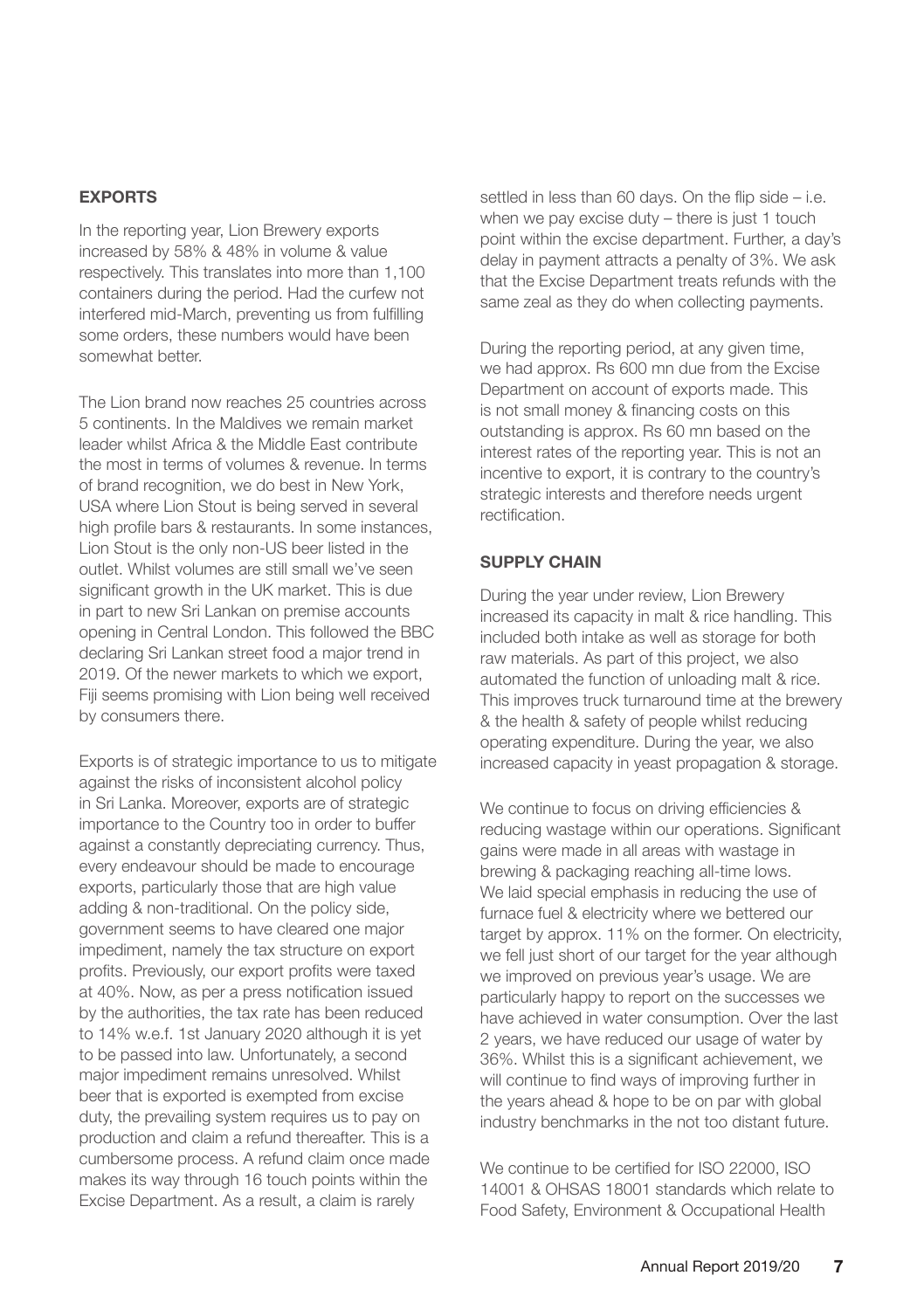## **CHIEF EXECUTIVE OFFICER'S REVIEW**

& Safety respectively. These standards give us a strong foundation for quality & governance within the production environment.

Our commitment to quality is rewarded each year by the international awards we to continue to receive. The reporting year was no different with three of our brands, Lion Stout, Lion Imperial & Lion Extra Strong - of which the latter two are solely for export – being awarded Gold at the Monde Selections. Customer complaints – or the lack of it – is another indication of quality across the supply chain process. In the reporting year, we were well within Six Sigma standards at 1.9 DPMO. This was also an improvement over the previous year.

During the reporting year, we delivered 4,669 man hours of training to help improve safety of our personnel. In terms of Lost Time Incidents, we were down to one during the year. During the last quarter of the year, starting in late January, we began preparations to face the COVID-19 pandemic. Personnel across the supply chain – including staff of our agents - were briefed of preventing measures & were provided with kits of masks, gloves, hand sanitisers etc. Those whose responsibilities put them at higher risk – eg. personnel in trade focused delivery trucks – were briefed on preventive measures on a daily basis.

#### **SUPPORT SERVICES**

Whilst we foresaw a downturn in our operating results at the outset of the reporting year – due to the incidents in April – we took a strategic call to continue to develop our people without compromise. Thus, during the year, we continued with 3 major tailor-made initiatives we had commenced the previous year. The first was the Management Development Program; a 4 month course designed to upskill Middle Managers and high potential Assistant Managers in line with the Lion Brewery Leadership Competencies. The second was the Executive Development Programme; a 3 month course designed to upskill executives and supervisors to perform their roles more efficiently & effectively whilst also getting them ready for the their next role in management.

The third was our signature "Discover the Lion in You" program, this year themed as "Conquer the Mahaweli". The entire company – divided into teams – participated in this programme that was conducted over a period of two months. It is designed to build a stronger Team Lion and to develop the necessary competencies within each member of the team so that we – as an organisation - are better equipped to face any challenge that may arise in the future.

During the reporting year, Lion Brewery were certified as a "Great Place to Work". Such recognition is particularly satisfying and taken together with our ranking as the most valuable FMCG brand in the country & our AAA rated balance sheet, conveys the underlying strengths of our business.

As reported last year, we started the process of migrating our IT systems to SAP S/4HANA & with it our data on to the cloud. The process was on schedule until the COVID-19 related closures interrupted progress. However, we are pleased to report that the project was successfully concluded in the on-going financial year. In terms of information security, our ISO 27001:2013 certification remained intact during the reporting year.

#### **OPERATING RESULTS & FINANCIAL POSITION**

The operating results of the Group were negatively impacted by the Easter Sunday attacks at the start and by COVID-19 at the end. Volumes declined during the year due to both challenges. We felt the biggest impact from areas & channels exposed to tourism and entertainment. Volumes from hotels & premium on-premise channels reported a significant downturn. In locations where the economy is tightly linked to tourism such as in the South Coast & Ella, there was a drop in disposable incomes and this reflected on our volumes as well. However, whilst volumes declined, Group revenues improved by 11%. This was a result of higher excise duties that came into effect in March & December 2019. In terms of costs, distribution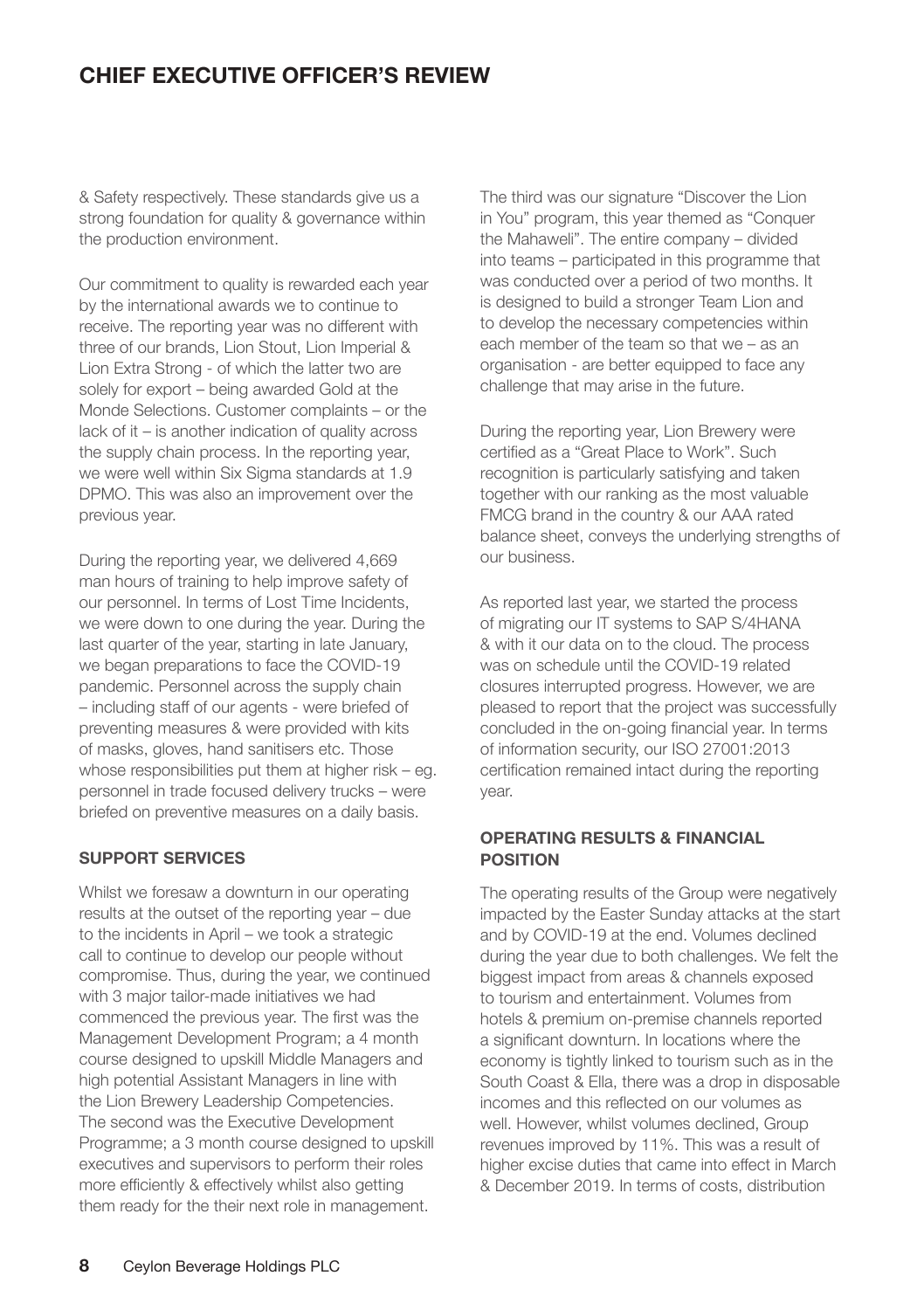expenses remained on par with the previous year whilst inflationary pressures drove up other overheads. Nevertheless, these increases were offset by a 32% decline in net financing costs.

During the financial year, we took a further impairment of Rs 740 mn on account of the Miller Brewery brands. The Lion portfolio's bond with consumers is such that the Miller brands get little traction when they have to compete on a level playing field. The depressed economic environment of the reporting year also contributed to lower than anticipated volumes from the Miller portfolio. Both factors made the impairment inevitable. However, whilst the Miller brands have underperformed, the gap that they have left in the market has been more than compensated for by the Lion portfolio.

Income tax – net of Deferred Tax – was Rs 1.67 bn. Thus, profit after tax amounted to Rs 2.81 bn, a decline of 8% compared to the year before which considering the challenging operating environment was a reasonable outcome.

Although the business environment was challenging & the operating results not as good as the previous year, our balance sheet remained strong. Net borrowings stood at Rs 2.46 Bn at the close of the financial year reflecting a gearing of 14.2%.Such a low level of gearing is unusual but we prefer to be cautious and prudent in this respect considering the unpredictable & inconsistent policy framework that has shadowed the beer industry in the past. Management of working capital remained strong although stock levels increased beyond our norms at the very end of the financial year due to the pandemic related shut down.

Net assets per share stood at Rs 361.68 at the conclusion of the financial year. Meanwhile, total net assets in the books of the Group amounted to Rs 14.821 bn at the end of the reporting period, an increase of 21.9% over the previous year.

#### **TAXATION**

Our contribution to Government revenue during the financial year amounted to Rs 38.82 Bn. This was an increase of 20.48% compared to the previous year

In December 2019, the rate of VAT was reduced to 8% from 15%. Not surprisingly, the authorities increased excise duty, to re-coup the VAT related revenue loss from the alcobev industry. However, the increase in excise duty was greater than the benefit the industry received from the VAT reduction. Thus, within a 9 month period we were subjected to two excise duty increases, the first being in March 2019.

As part of the tax reforms announced by the new Government, the standard rate of income tax on corporates was reduced from 28% to 24% w.e.f. 1st January 2020. The income tax rate applicable to the alcobev industry was also adjusted to 28% from 40% as part of these tax reforms. However, subsequently, the authorities had a change of heart, and increased the rate back up to 40%. Thus, we are back at the "penal" rate of tax, a full 67% more than the standard rate. On the reporting year's lower earnings, the impact of the higher tax rate is approx. Rs 705 mn, which, if not for the tax, could have been declared as a dividend to shareholders.

#### **PUBS N' PLACES**

This company owns 5 pub cum restaurant chains, namely, Machang, O!, Chillax, HQ & 8.8. Currently, there are 37 locations within the chain covering most parts of the Country. These outlets are franchised to operators whilst we earn a revenue based royalty from each location.

With the economy under pressure during the year under review, we pushed back on the planned outlet expansion program. Thus, we limited ourselves to opening in just 02 locations, namely, Hedeniya & Rikillagaskada. Both new outlets were under the Machang brand & were fully invested by the franchisees.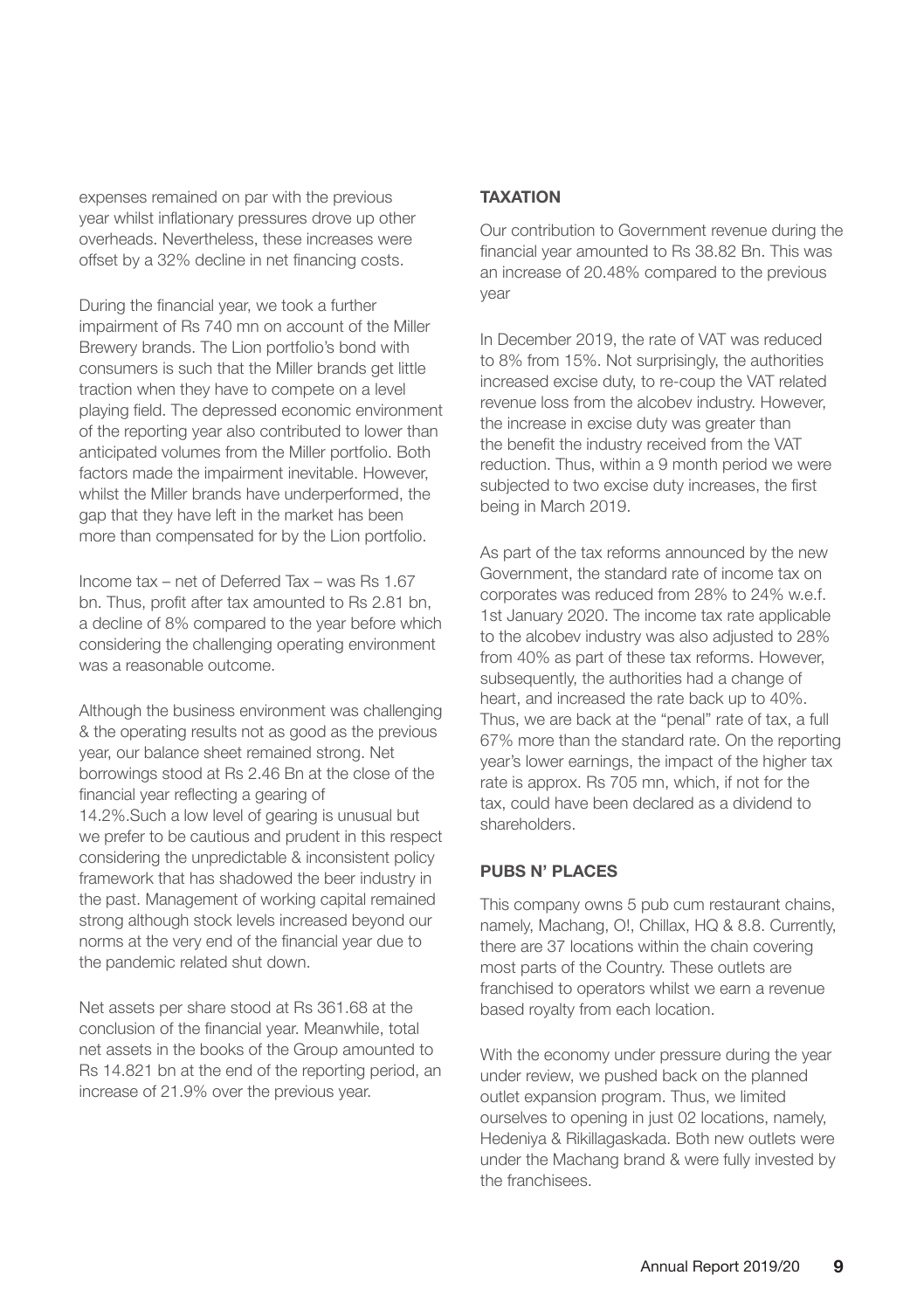## **CHIEF EXECUTIVE OFFICER'S REVIEW**

Footfall into the outlets suffered during the 1st quarter of the year under review due to the security situation post the Easter Sunday attacks. We experienced a recovery thereafter until mid-March when the COVID related lockdown came into effect. As a response to COVID, we commenced a food delivery service utilising some of our outlets. We hope to expand on this during the on-going financial year using specialised delivery agencies. This should enhance revenue to the franchisees and through royalty, to us as well. Meanwhile, we will continue to look for opportunities to expand our outlet base using a fully franchisee invested model thus minimising the financing impact on ourselves.

#### **LUXURY BRANDS**

This company imports and markets a superb range of alcobevs including beers, wines & spirits. Our anchor portfolio comes from the global alcobev powerhouse, Diageo and includes the internationally acclaimed Johnnie Walker range. Singleton, Talisker, Cardhu, Ciroc, Tanqueray, & Bailey's are some of the other brands from Diageo that sit in our portfolio. We also represent Brown-Forman in Sri Lanka. Their brands in our portfolio include the acclaimed American whiskey, Jack Daniels, Finlandia vodka & Pepe Lopez tequila. Camus cognac and specialty brands such as Jägermeister complete an extensive portfolio of fine spirits. We have an extensive portfolio of wines as well representing brands from across the world including French, Chile, Spain, Italian, California, South Africa, Australia and New Zealand. Beers and cider in the portfolio include Corona, Stella Artois, Hoegaarden, Tsingtao & Somersby.

As shareholders are aware, the Easter Sunday attacks led to a dramatic reduction in tourist arrivals. Similarly, footfall into premium onpremise outlets also reduced significantly. Since our business is greatly exposed to both sectors, revenues declined from May. Revenues remained subdued until November but picked up somewhat in December and remained encouraging until February. However, the impact of COVID-19, which we felt from March, has once again put our operations under pressure.

During the year, Government introduced a security sticker to counter the import & sale of alcobevs via illegal channels. Whilst the process itself is cumbersome, we welcome the initiative. It will help curb the illegal trade, which up to now, has accounted for a major portion of the imported spirits market. Of course, it is the exorbitant import duties which have helped the illegal trade to thrive. If tariffs remain high, the illegal channels will continue to operate although the security sticker will help control it somewhat. Thus, we call upon Government, to rationalise import tariffs as well. Together with the security sticker, tariff reform will help eliminate the illegal trade which in turn will also benefit government revenue.

#### **THE YEAR AHEAD**

The on-going financial year will likely be the most challenging faced by Sri Lanka in recent history. Sri Lanka – and indeed the entire global community – is weighed down by the COVID-19 pandemic. The financial year commenced under curfew. In economic terms, Sri Lanka was in a particularly vulnerable spot as COVID broke out, since the pandemic closely followed the tragic events of April 2019. Whilst the country's response from a health perspective has been commendable, the economic fallout is as yet unfolding. As the year progresses, it is likely that remittances, exports, tourism & investments will decline. Meanwhile, unemployment will likely rise. Many who are fortunate to retain employment, may do so on lower incomes. Sri Lanka's chronic twin deficits & high debt levels have left the Government with little or no fiscal space to respond to the crisis. Its strongest response so far has been to curb imports. Whilst this reigned in the Rupee from an initial rapid depreciation, its likely negative impact on economic growth, employment and incomes will be felt in the coming months.

From a business perspective, the on-going financial year got off to a poor start with alcobev sales suspended until 14th May. Thus, we were without revenues and cashflows for 55 days whilst expenses on account of staff salaries, financing costs & other essential overheads had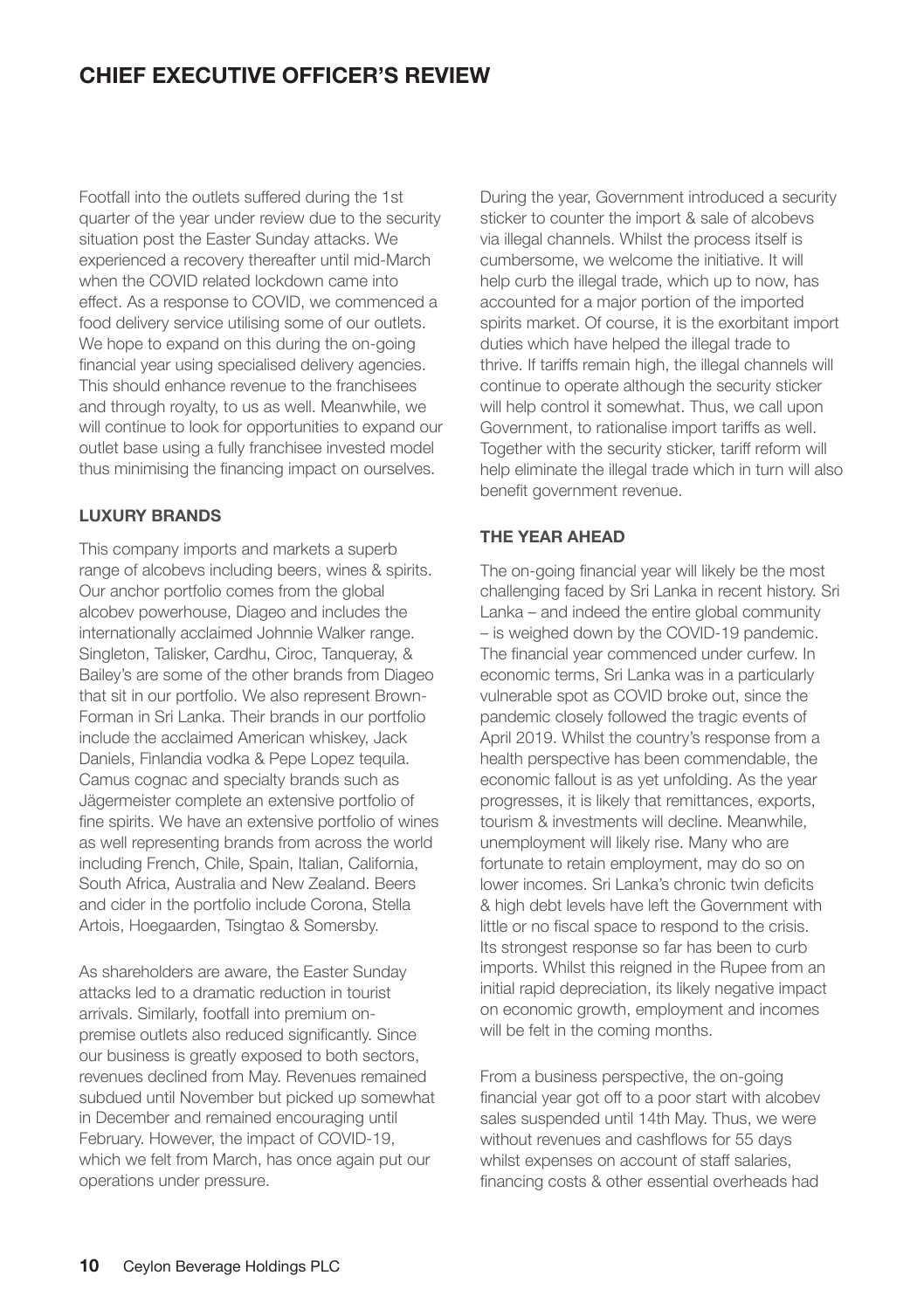to be met. On a positive note, since operations recommenced, we have succeeded in collecting more than 96% of market debts outstanding at the time curfew was declared.

With money circulation likely to be impacted due to the reasons explained above, disposable incomes will be at a premium in the coming months. Revenues from tourism related sectors are likely to experience a significant downturn. Exports too are unlikely to perform at the level of the reporting year since most overseas markets have faced greater COVID related challenges than Sri Lanka has. These together with the 44 day temporary sales ban imposed on the alcobev sector at the commencement of the financial year, are likely to result in a business contraction in the reporting period that follows. Plans are in place to minimise the impact to the company through stringent cost control. Capex too will be lower than usual with the objective of preserving cash. However, notwithstanding our best efforts, earnings are likely to dip in the year ahead as a result of the external environment.

#### **CONCLUSION**

It was indeed a challenging year. The year got off to a tragic start and just as a recovery was on the horizon, an even greater challenge in the form of a pandemic set upon us at the end. Unsurprisingly, our volumes declined as did our operating results. Nevertheless, we had some gains too. Our market share increased both within the narrower beer segment as well as within the overall alcobev space. We reduced losses in production, gained in efficiencies in many areas, were well within six sigma norms on account of defects & improved on our health & safety record. Our benchmark route to market systems continued to perform at the highest levels of efficiency. Lion Brewery (Ceylon) PLC were ranked as the most valuable FMCG brand in the county, certified as a great place to work & were AAA rated by Fitch. Thus, although we have experienced an earnings decline due to the challenges in the operating environment, the underlying foundations of our business are stronger than ever.

The coming year will be more challenging than the one just concluded. Yet, we have the brands, the route to market, the manufacturing technology, the people & the balance sheet to make the best of the circumstances available. As we have shown in the past, the greater the challenge, the better we become. And when the depressed outlook changes for the better – hopefully sooner rather than later – we are geared to deliver the earnings that have characterised us in the past.

*(Sgd.)* S. K. Shah Chief Executive Officer

Colombo 21st July 2020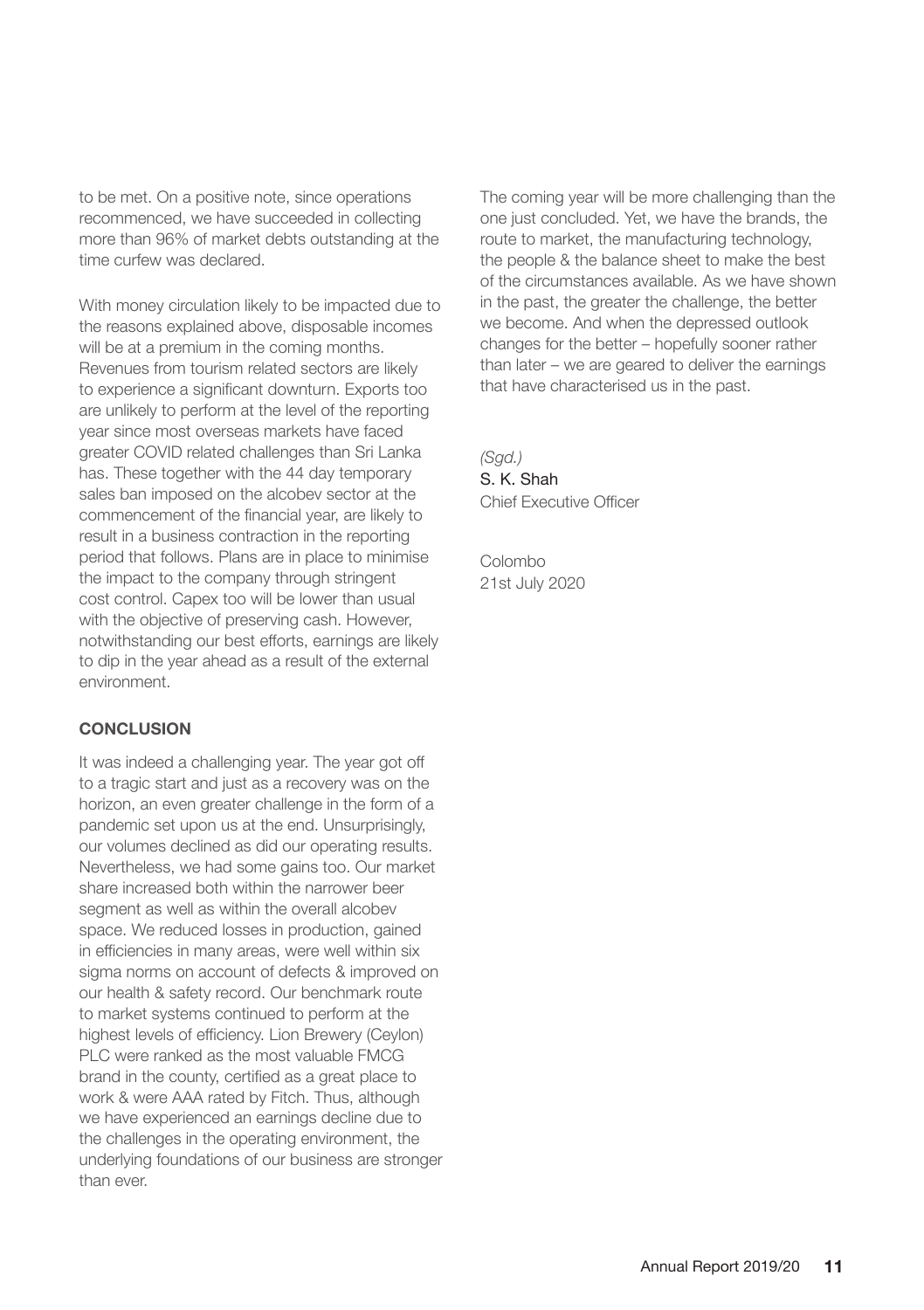# **PROFILES OF DIRECTORS**

#### **AMAL CABRAAL**

Mr. Amal Cabraal is presently the Chairman of Ceylon Beverage Holdings PLC, Lion Brewery (Ceylon) PLC, Silvermill Investment Holdings and CIC Feeds Group of Companies. He is a former Chairman & Chief Executive Officer of Unilever Sri Lanka and has over 4 decades of local and international business experience in general management, strategy development and marketing & sales management.

Amal Cabraal is also the Vice Chairman of Sunshine Holdings PLC and a Non-Executive Director of a number of companies such as John Keells Holdings PLC and Hatton National Bank PLC. He is a Member of the Ceylon Chamber of Commerce and serves on the Management Committee of the Mercantile Services Provident Society.

A Marketer by profession and a Fellow of the Chartered Institute of Marketing - UK, he holds a MBA from the University of Colombo and is an executive education alumnus of INSEAD-France.

#### **HARI SELVANATHAN**

Hari Selvanathan is the Chairman of Bukit Darah PLC and Deputy Chairman of Carson Cumberbatch PLC. He is the Deputy Chairman/ Group Chief Executive Officer of Goodhope Asia Holdings Ltd. He is the President Commissioner of the palm oil related companies in Indonesia. He holds directorships in several subsidiary companies within the Carsons Group and is also a Director of Sri Krishna Corporation (Private) Limited and the Chairman of Express Newspapers (Ceylon) Ltd. He is also the Chairman of Carsons Management Services (Private) Limited and Agro Harapan Lestari (Private) Limited, the Group's Management companies. Past President of the National Chamber of Commerce and Past Vice Chairman of the International Chamber of Commerce (Sri Lanka).

He counts over 20 years' experience in commodity trading in International Markets.

He holds a Bachelor of Commerce Degree.

#### **MANO SELVANATHAN**

Mano Selvanathan is the Chairman of Sri Krishna Corporation (Private) Limited, Ceylon Finance & Securities (Private) Ltd. He is a Director of most of the Companies in the Carson Cumberbatch Group in Sri Lanka, Indonesia, Malaysia & Singapore and is an active Member of its Executive Management Forums.

He has served as the Chairman of the Ceylon Chamber of Commerce and The Indo Lanka Chamber of Commerce & Industry and also as the President of the Rotary Club of Colombo North. At present, he is the Honorary Consul of the Republic of Chile in Sri Lanka.

Mano Selvanathan was conferred the National Honours in Sri Lanka the 'DESAMANYA' title by H.E. The President of Sri Lanka, in recognition of the services rendered to the Nation in November 2005.

In January 2011, he was awarded with the prestigious 'PRAVASI BHARATIYA SAMMAN AWARD' by the President of India.

He also received the Presidential Honour of 'ORDER OF KNIGHT COMMANDER' in October 2013 awarded by the Government of Chile.

He holds a Bachelor's Degree in Commerce.

#### **SURESH SHAH**

Mr. Suresh Shah is a Director and Chief Executive Officer of Ceylon Beverage Holdings PLC and Lion Brewery (Ceylon) PLC. He is also a Director of Carson Cumberbatch PLC, Bukit Darah PLC and some other companies within the Carson Cumberbatch group.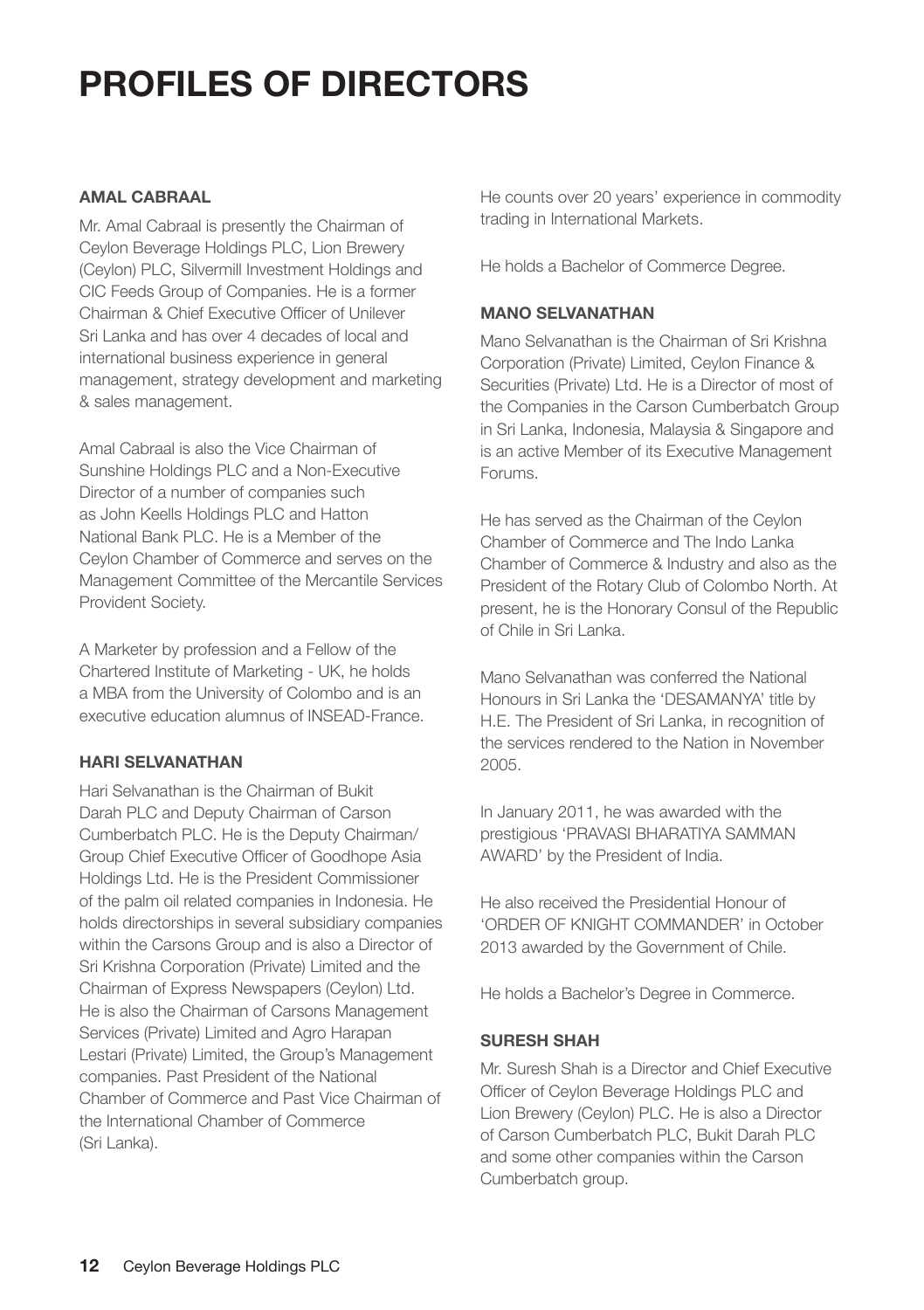He is a Past Chairman of the Ceylon Chamber of Commerce and of the Employers Federation of Ceylon. Previously, he has served as a Commissioner of the Securities and Exchange Commission of Sri Lanka, a Member of Council of the University of Moratuwa and a member of the Monetary Policy Consultative Committee of the Central Bank of Sri Lanka.

He is a Fellow Member of the Institute of Chartered Accountants of Sri Lanka.

#### **CHANDIMA GUNAWARDENA**

Chandima Gunawardena serves as a Non-Independent, Non-Executive Director of most of the Carsons Group Companies in Sri Lanka and overseas. He is also a Director of Bukit Darah PLC. Since assuming Non- Executive status in the Group, he serves as an advisor to the Group's Strategic Planning and Management forums in Sri Lanka and serves on Board Committees, including the Audit Committees of the Group in Sri Lanka and overseas covering all operating sectors of the Group.

Mr. Gunawardena has over four decades of experience in varied fields of business and commercial activities and has held senior positions in Corporate, Mercantile and State Institutions. He was appointed to the Carsons Group Directorate in 1990.

He has served in the Management Committee of The Ceylon Chamber of Commerce for over 10 years and was a Founder Council member of the Sri Lanka Institute of Directors (SLID) and continued to serve in the council for over 10 years.

He is a Fellow of the Chartered Institute of Management Accountants, UK.

#### **RAJIV MEEWAKKALA**

*(Chief Executive Officer - Designate w.e.f. 01/07/2020)*

Rajiv was appointed as an Independent Non-Executive Director of Lion Brewery (Ceylon) PLC and Ceylon Beverage Holdings PLC on 1st September 2017.

Rajiv was appointed as the Chief Executive Officer - Designate of Lion Brewery (Ceylon) PLC and Ceylon Beverage Holdings PLC with effect from 1st July 2020.

Rajiv's management experience spans across both private and public sector organisations, and his core expertise are in marketing and general management. His career commenced in the private sector, working for a multinational group for 19 years, post which, he lead three large state sector businesses in retail, construction and banking.

In the private sector, Rajiv was the Marketing Director of Ceylon Tobacco Company (fully owned subsidiary of British American Tobacco - BAT) where he managed a diverse brand portfolio. His responsibilities included building both global and local brands by strengthening brand values through targeted communication, innovation in product and packaging whilst being responsible for the trade marketing and sales function. He was a member of the South Asia Marketing Leadership team of BAT, and was also Head of Brand Marketing for BAT Cambodia & Laos.

Post BAT, Rajiv worked as a Brand Consultant with Interbrand, a global brand consultancy group. In his tenure in the public sector, he was appointed as CEO of Lanka Sathosa, Chairman of State Development Construction Corporation and Chairman of Housing Development Finance Corporation (public quoted, specialised housing bank of the Government).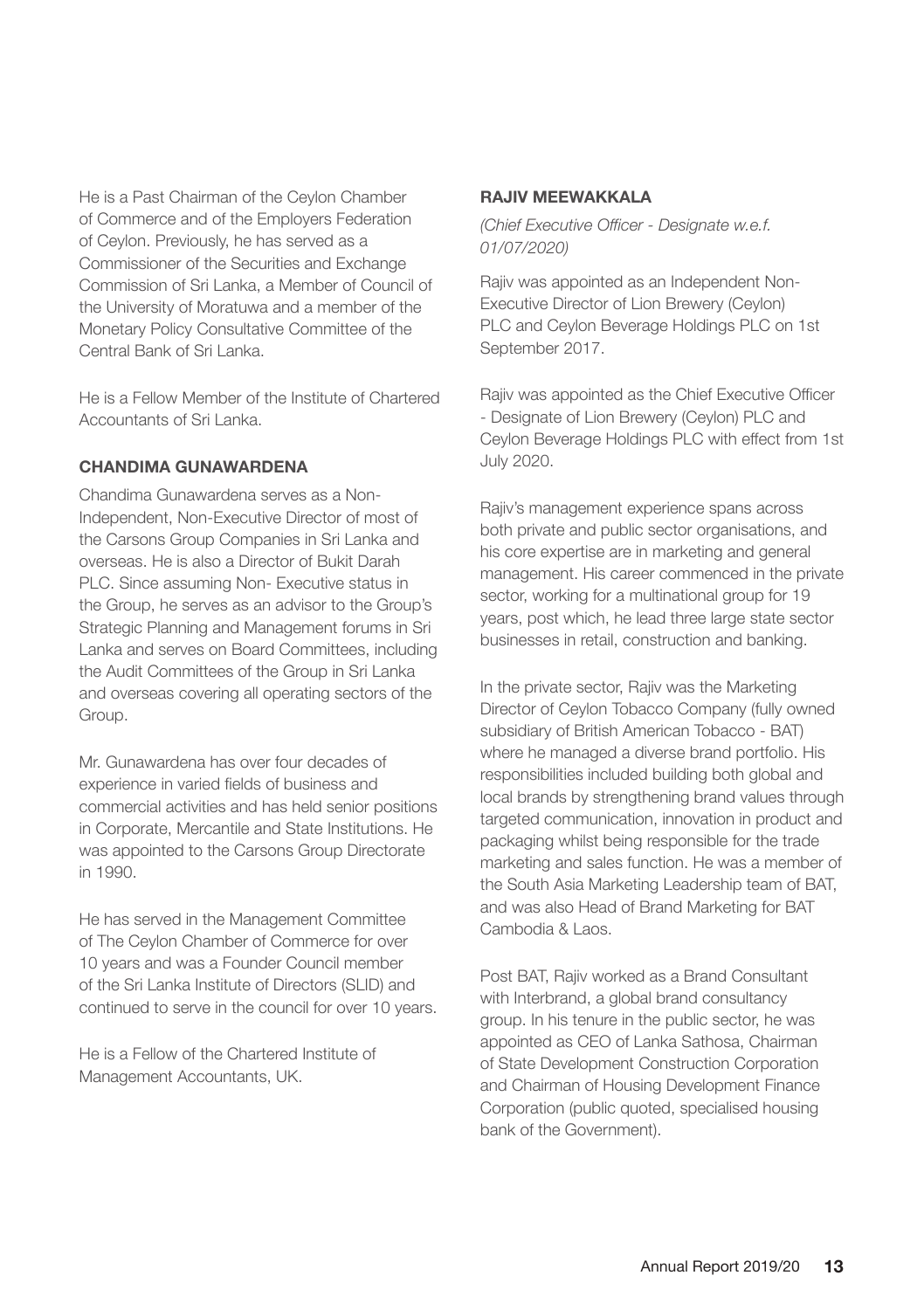## **PROFILES OF DIRECTORS**

Rajiv holds a PHD (Management) from the University of Honalulu, MSc in International Marketing from the University of Strathclyde (Glasgow) and a Post Graduate Diploma in Marketing from the Chartered Institute of Marketing (UK).

#### **STEFANO CLINI**

#### *(Appointed w.e.f. 31/10/2019)*

Mr. Clini is currently the Chairman of Carlsberg Singapore Pte. Ltd. He is also on the Board of Carlsberg Marketing Sdn. Bhd., a wholly owned subsidiary of Carlsberg Brewery Malaysia Berhad, the Malaysian Danish Business Council and Maybev Pte. Ltd., a 51% owned subsidiary by Carlsberg Singapore Pte. Ltd. and Lion Brewery (Ceylon) PLC.

He is also a Member of the Governing Council of the Confederation of Malaysian Brewers Berhad.

#### **THEODOROS AKISKALOS**

*(Appointed w.e.f. 20/05/2019 / Resigned w.e.f. 25/10/2019)*

Mr. Theodoros Akiskalos joined the Carlsberg Group in March 2010 as the Vice President of Group Strategy. He was the Managing Director of Carlsberg Hong Kong from 2014 to 2016 and most recently, the Managing Director of Carlsberg Sweden since June 2016. He was appointed as Managing Director of Carlsberg Brewery Malaysia Berhad on 1st May 2019. Prior to joining the Carlsberg Group, Mr. Akiskalos was Associate Principal of McKinsey & Company based in Boston, USA.

He holds a Degree in Mechanical Engineering from Georgia Institute of Technology (Georgia Tech), a Masters in Mechanical Engineering from Massachusetts Institute of Technology (MIT) and an Executive MBA from INSEAD.

#### **LARS LEHMANN**

*(Resigned w.e.f. 20/05/2019)*

Mr. Lars Lehmann, a Dane, was appointed to the Board and as Managing Director of Carlsberg Brewery Malaysia Berhad on 1 July 2016 and resigned on 1 May 2019 to take up the position of Executive Vice President, Eastern Europe and also as CEO of Baltika Breweries effective 1 May 2019.

Mr. Lehmann holds a MBA and BA from Copenhagen Business School.

He has been with the Carlsberg Group since 2003 and has undertaken various senior positions in the area of sales, marketing and general management for Western and Eastern Europe markets as well as Export businesses. Prior to the appointment, Lehmann was the Regional CEO, Western Europe Challenger Markets from October 2012 overseeing 11 European markets like Germany, Italy, Greece, Bulgaria, Serbia, Croatia, Portugal, Estonia, Latvia, Lithuania and Carlsberg ExLiD (Export, License and Duty Free). Before joining Carlsberg Group, he was with Unilever Denmark for eight years in sales and marketing.

Mr. Lehmann was the Chairman of Carlsberg Singapore Pte. Ltd. He was also on the Board of Carlsberg Marketing Sdn. Bhd., a wholly owned subsidiary of Carlsberg Brewery Malaysia Berhad, the Malaysian Danish Business Council and Maybev Pte. Ltd., a 51% owned subsidiary by Carlsberg Singapore Pte. Ltd. He was also a member of the Governing Council of the Confederation of Malaysian Brewers Berhad.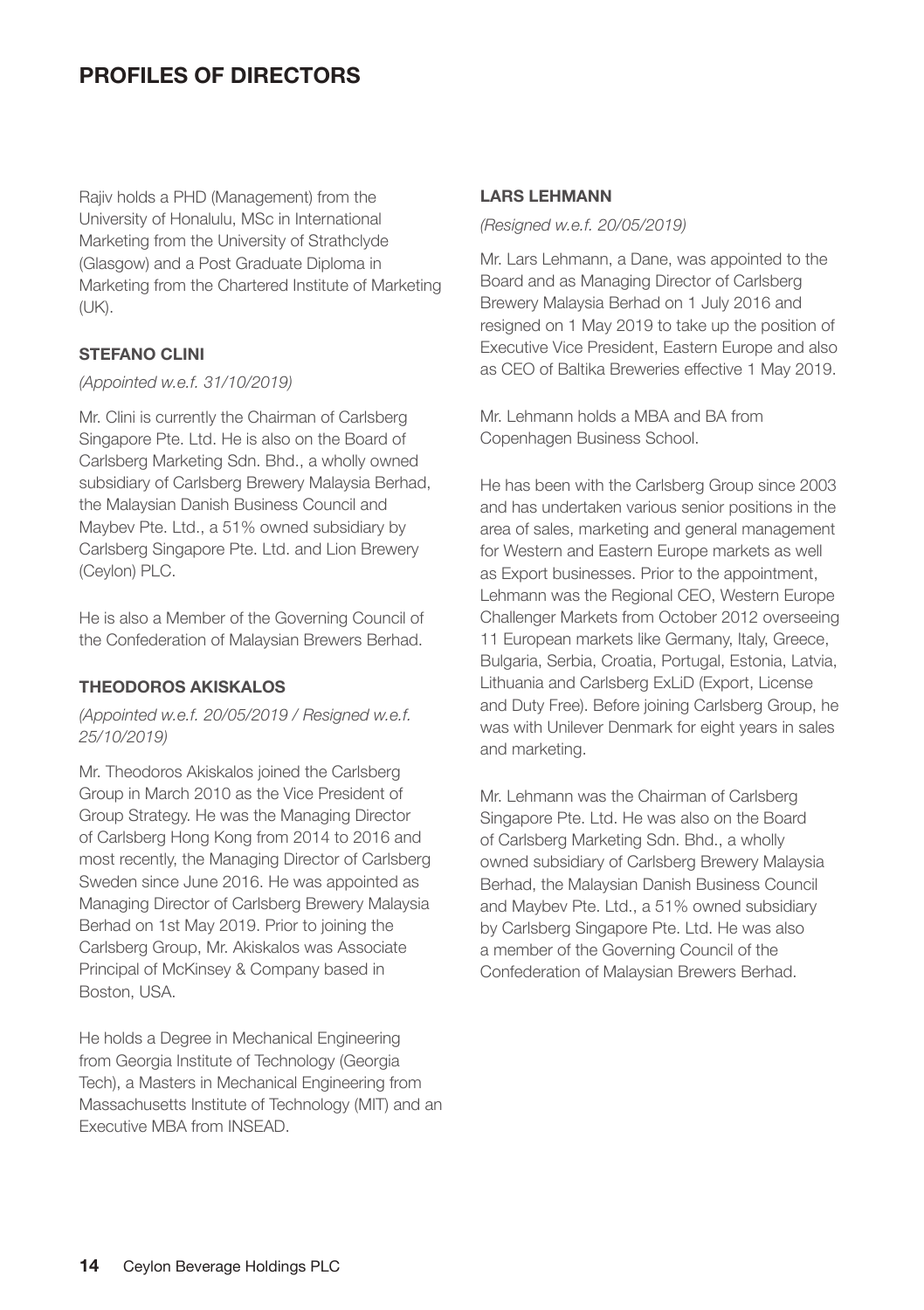## **SENIOR MANAGEMENT TEAM**



**SURESH SHAH Director/CEO**



**RAJIV MEEWAKKALA Director/ Chief Executive Officer – Designate**



**RANIL GOONETILLEKE Head of Finance**



**Head of Marketing**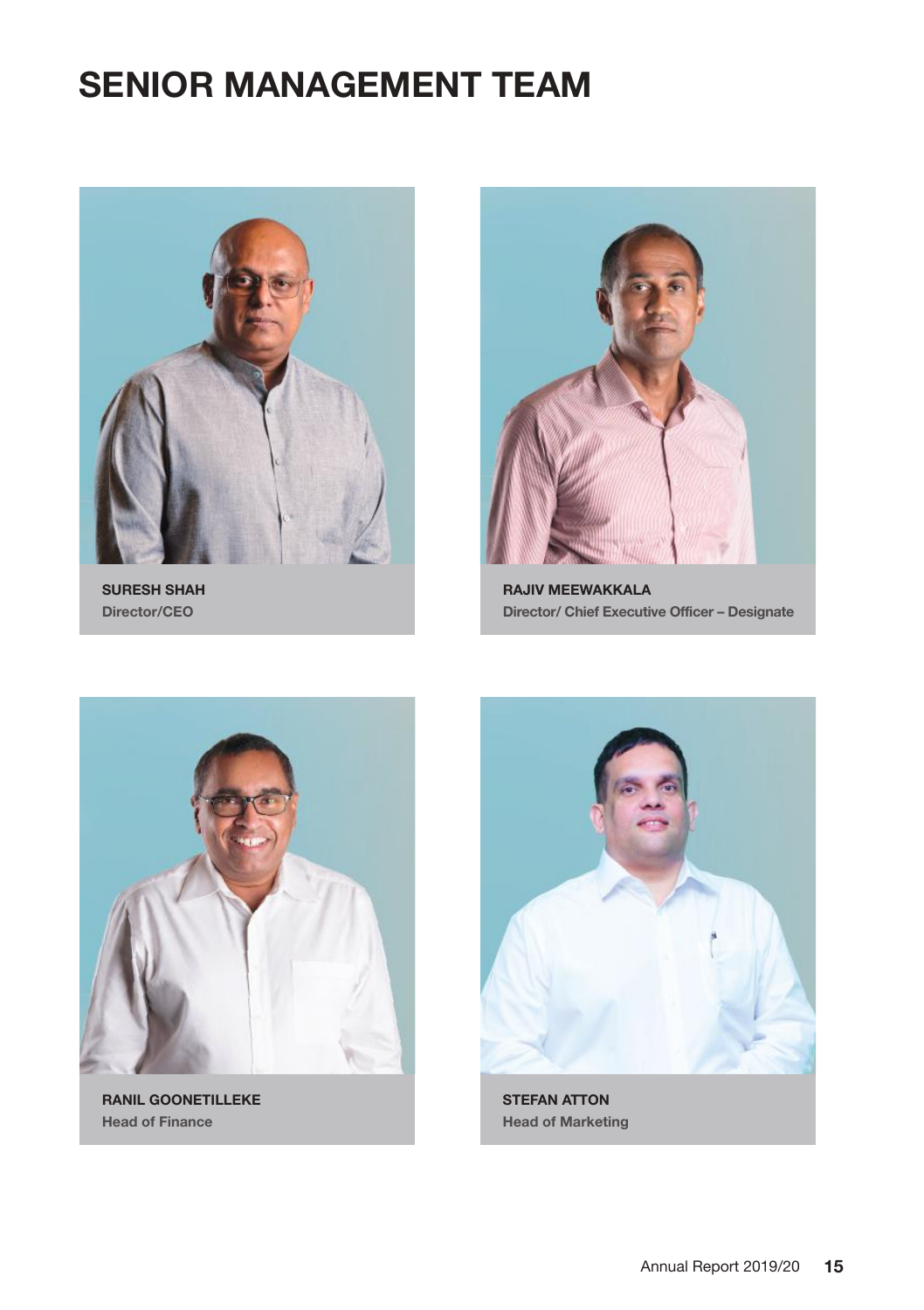### **SENIOR MANAGEMENT TEAM**



**NIROSH DE SILVA Head of Supply Chain**



**INDIKA DANIELS Head of Pubs 'N Places (Pvt) Ltd & Retail Spaces (Pvt) Ltd**



**MADHUSHANKA RANATUNGA General Manager - Luxury Brands (Pvt) Ltd**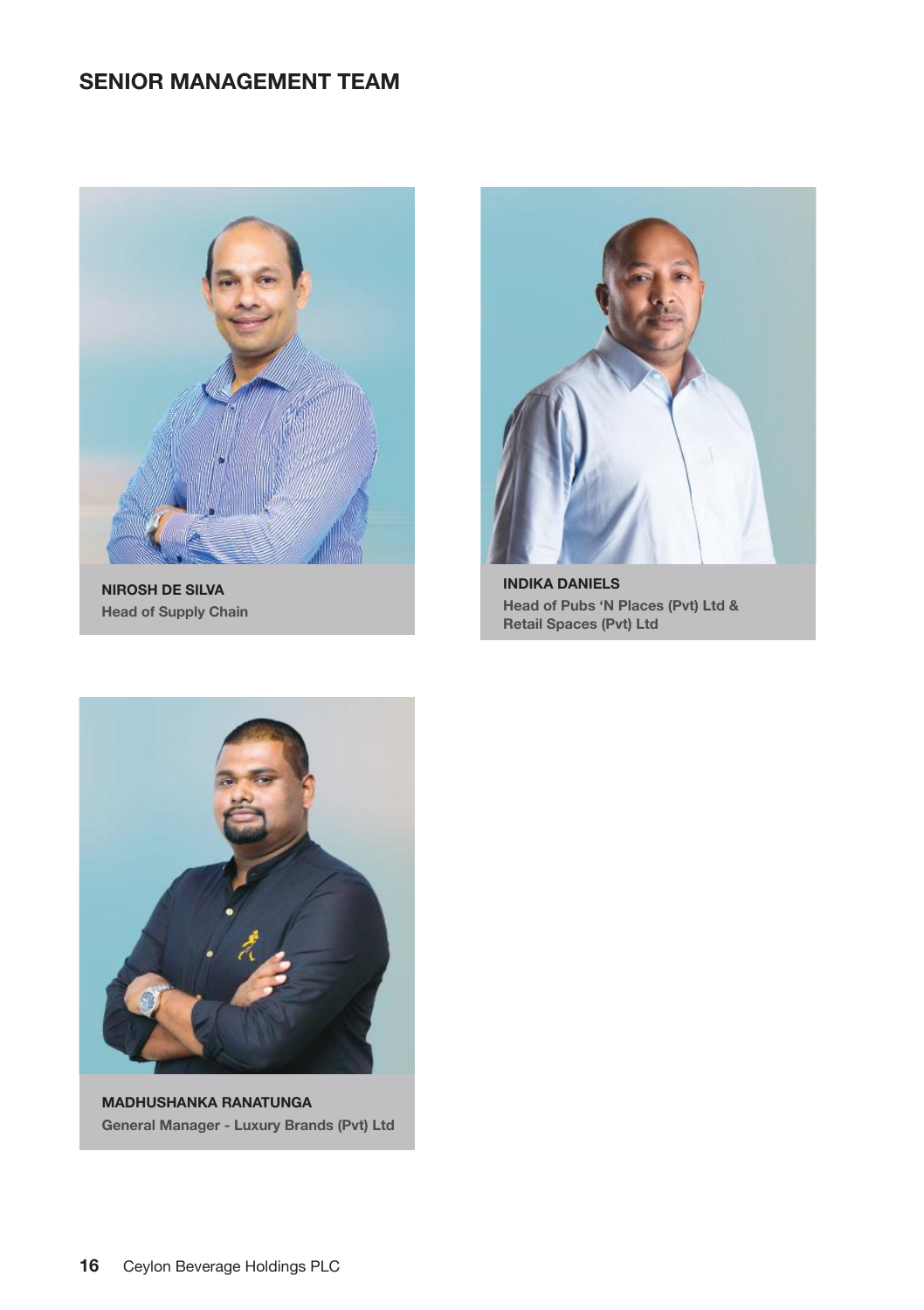The Board of Directors of Ceylon Beverage Holdings PLC ('the Company') have pleasure in presenting to the Shareholders their Report together with the Audited Consolidated Financial Statements of the Company and its Subsidiaries (the Group) for the financial year ended 31st March 2020.

The details set out herein provide the pertinent information required by the Companies Act, No. 07 of 2007, the Listing Rules of the Colombo Stock Exchange and are guided by recommended best Accounting Practices.

The Annual Report was approved by the Board of Directors on 21st July 2020.

#### **GENERAL**

Ceylon Beverage Holdings PLC is a public limited liability Company incorporated in Sri Lanka in 1910. Ceylon Beverage Holdings PLC operates as an investment holding company.

#### **PRINCIPAL ACTIVITY OF THE COMPANY**

The Principal activity of the Group is brewing and marketing of high quality beers for both the local and export markets and retailing of beer and alcohol products through its owned/managed wine shops and restaurants. The Group is also engaged in the import and marketing of globally renowned high quality beer, wines and spirits brands. Whilst some imported beer brands are marketed overseas, the imported spirits brands are exclusively for the local market.

#### **CHIEF EXECUTIVE'S REVIEW AND FUTURE DEVELOPMENTS**

The Chairman's Statement and the Chief Executive's Review describe in detail the performance during the year together with comments on the financial results and future developments of the Group.

#### **SIGNIFICANT EVENTS DURING THE FINANCIAL YEAR**

Luxury Brands (Private) Limited, a fully owned subsidiary of the Company issued 20,000,000 ordinary shares at Rs. 10/- per share amounting to Rs. 200,000,000/- to the Company on 16th May 2019.

Further details of significant events during the year are contained in the Chief Executive's Review on pages 04 to 11 of this Report.

#### **STATEMENT OF DIRECTORS RESPONSIBILITIES**

The responsibilities of the Directors in relation to the Financial Statements are detailed in the following paragraphs, whilst the responsibilities of the Auditors are set out in the Report of the Auditors.

According to the Companies Act, No. 07 of 2007 and the Sri Lanka Accounting and Auditing Standards Act, No. 15 of 1995, the Directors are required to prepare Financial Statements for each financial year, giving a true and fair view of the state of affairs of the Company and the Group as at the end of the financial year and of the results for the said period.

In preparing these Financial Statements the Directors are required to ensure that:

- appropriate accounting policies have been selected and applied consistently, while material departures, if any, have been disclosed and explained,
- all applicable Accounting Standards have been complied with, and,
- reasonable and prudent judgments and estimates have been made.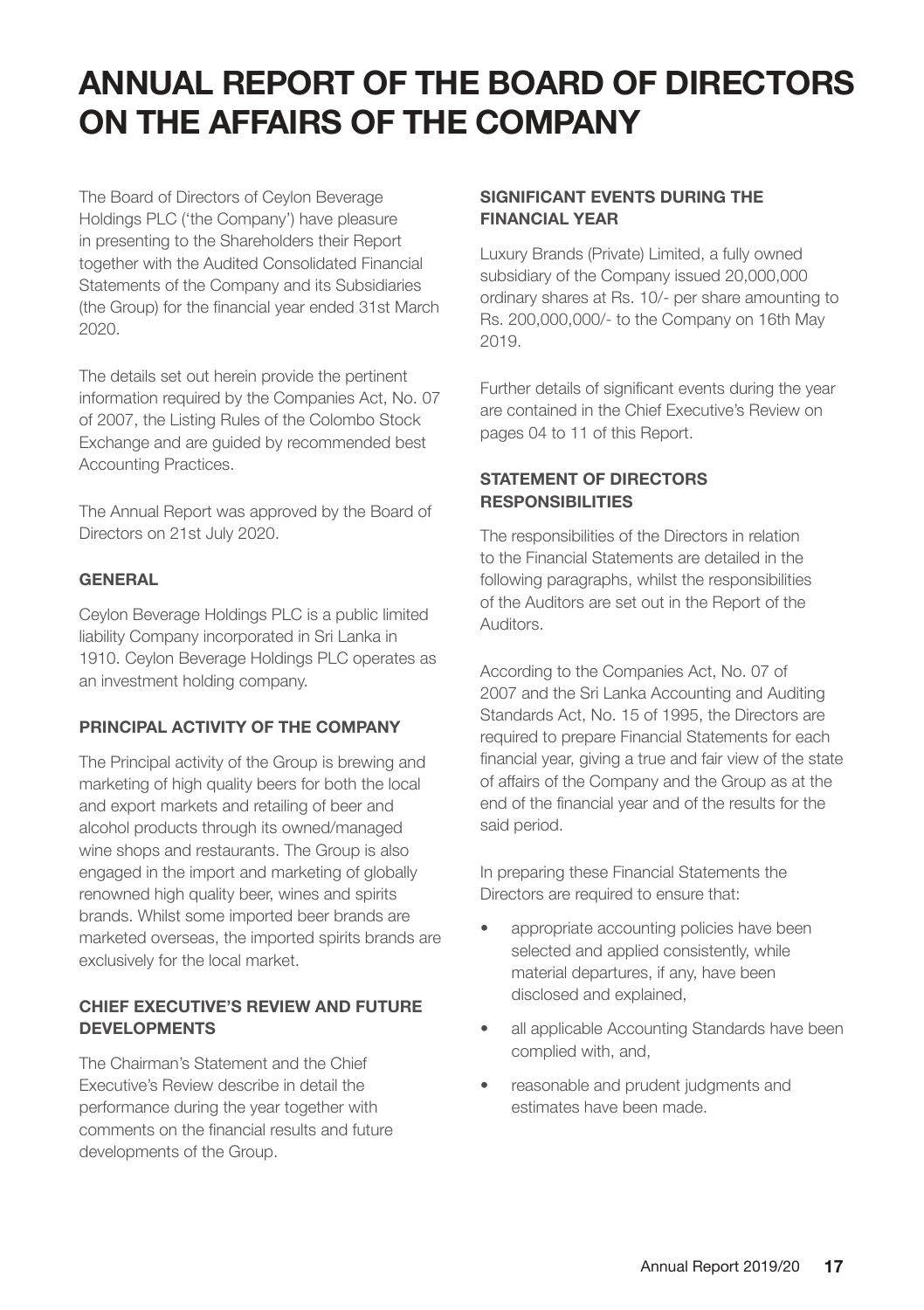The Directors are responsible for ensuring that the Company maintains sufficient accounting records to disclose with reasonable accuracy, the financial position of the Company in order to ensure that its Financial Statements meet with the requirements of the Companies Act, No. 07 of 2007 and the Sri Lanka Accounting and Auditing Standards Act, No. 15 of 1995. They are also responsible for taking reasonable measures to safeguard the assets of the Company and in this regard to give proper consideration to the establishment of appropriate systems of internal control with a view to prevent, detect and rectify frauds and other irregularities.

These Financial Statements have been prepared on a Going Concern basis, since the Directors are of the view that the Company has adequate resources to continue operations for the foreseeable future from the date of signing these Financial Statements. The Directors are also of the view that they have discharged their responsibilities as set out in this statement.

The Directors confirm that to the best of their knowledge,

- all taxes, duties and levies payable to the statutory bodies.
- all other known statutory dues as were due and payable, by the Company as at the reporting date have been paid, or where relevant provided for in these Financial Statements.

#### **Accounting Policies and Changes during the Year**

There were no major changes made to the accounting policies other than those disclosed under Notes 1 to 8 to the Financial Statements for the financial year ended 31st March 2020.

#### **FINANCIAL STATEMENTS**

The Financial Statements which include the Statement of Financial Position, Statement of Profit or Loss and other Comprehensive Income, Statement of Cash Flows, Statement of Changes in Equity and Notes to the Financial Statements of the Company and the Group for the year ended 31st March 2020 are set out on pages 40 to 112 of this Report.

#### **RESERVES**

After the above mentioned appropriations, the total Group Reserves stand at. Rs. 7,057.50Mn (2019 - Rs. 5,637.62Mn) comprising Capital Reserves of Rs. 735.71Mn (2019 - Rs. 588.52Mn) and Revenue Reserves of Rs. 6,321.79Mn (2019 - Rs. 5,049.10Mn). The movements are shown in the Statement of Changes in Equity and Notes 20 and 21 to the Financial Statements.

#### **VALUE OF THE INVESTMENT PORTFOLIO**

The Market Value/ Director's value of the Company's investment portfolio as at 31st March 2020 was Rs. 22,289.56Mn (2019 - Rs. 23,552.52Mn) as disclosed under Note 13 to the Financial Statements.

#### **CAPITAL EXPENDITURE**

The total expenditure on the purchase of capital assets by the Group during the year amounted to Rs. 1,895.40Mn (2019 - Rs. 1,072.09). The movements in capital assets during the year are set out in Notes 9 and 11 to the Financial Statements.

#### **MARKET VALUE OF FREEHOLD PROPERTIES**

Freehold properties of the Group are stated in the books at their revalued amounts. The valuation has been carried out by an independent professional valuer, as further explained in Notes 9(c) and 10.3 to these Financial Statements.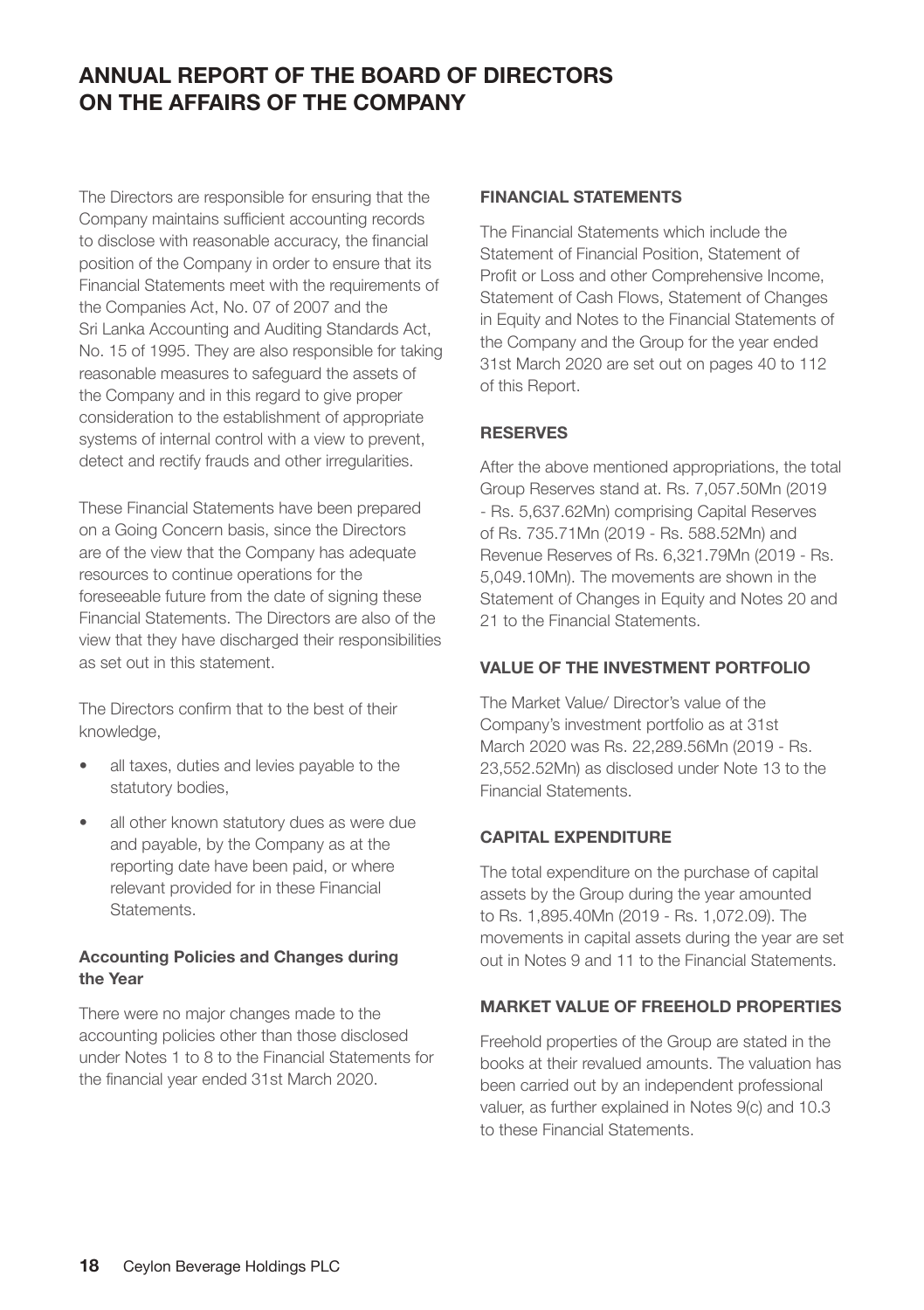#### **STATUTORY PAYMENTS**

The Directors to the best of their knowledge and belief are satisfied that all statutory dues have been paid up to date or have been provided for in these Financial Statements except as disclosed in Note 39 to these Financial Statements.

#### **OUTSTANDING LITIGATION**

The outstanding litigations related to the Company are shown in Note 39 to these Financial Statements.

#### **RISK MANAGEMENT/MATERIAL FORESEEABLE RISK FACTORS**

The Company and the Group's activities were exposed to a variety of financial risk, market risk (including currency risk, fair value interest rate risk, cash flow interest rate risk and price risk), credit risk and liquidity risk and those have been disclosed in Note 37 to these Financial Statements. The need for risk management has been identified and action plans to monitor and manage risks are incorporated into the business plans and are reviewed on a continuous basis.

#### **MATERIAL ISSUES PERTAINING TO EMPLOYEES AND INDUSTRIAL RELATIONS**

There were no material issues relating to employees and industrial relations during the year ended 31st March 2020.

#### **GOING CONCERN**

The Board of Directors is satisfied that the Company has adequate resources to continue its operations in the foreseeable future. Accordingly, these Financial Statements are prepared based on the Going Concern concept.

#### **INDEPENDENT AUDITORS' REPORT**

The Independent Auditors' Report on the Financial Statements is given on pages 35 to 39 of this Report.

#### **SIGNIFICANT ACCOUNTING POLICIES**

The accounting policies set out in Notes 1 to 8 in the notes to the Financial Statements on pages 48 to 66.

#### **INTERESTS REGISTER**

The Company maintains an Interests Register conforming to the provisions of the Companies Act, No.07 of 2007.

All Directors have made declarations as provided for in Section 192(2) of the Companies Act aforesaid. The relevant details as required by the Companies Act, No. 07 of 2007 have been entered in the Interests Register during the year under review.

The Interests Register is available for inspection as required under the Companies Act.

#### **REMUNERATION OF DIRECTORS**

Directors' remuneration, for the financial year ended 31st March 2020 is given in Note 38 to the Financial Statements.

#### **DIRECTORS' INTEREST IN CONTRACTS AND SHARES**

The Related Party Transactions of the Company as required by the Sri Lanka Accounting Standard LKAS 24 Related Party Disclosures are disclosed in Note 38 to the Financial Statements and have been declared at Meetings of the Board of Directors. The Directors have had no direct or indirect interest in any other contracts or proposed contracts in relation to the business of the Company, while they had the following interests in the ordinary shares of the Company as shown in the table below.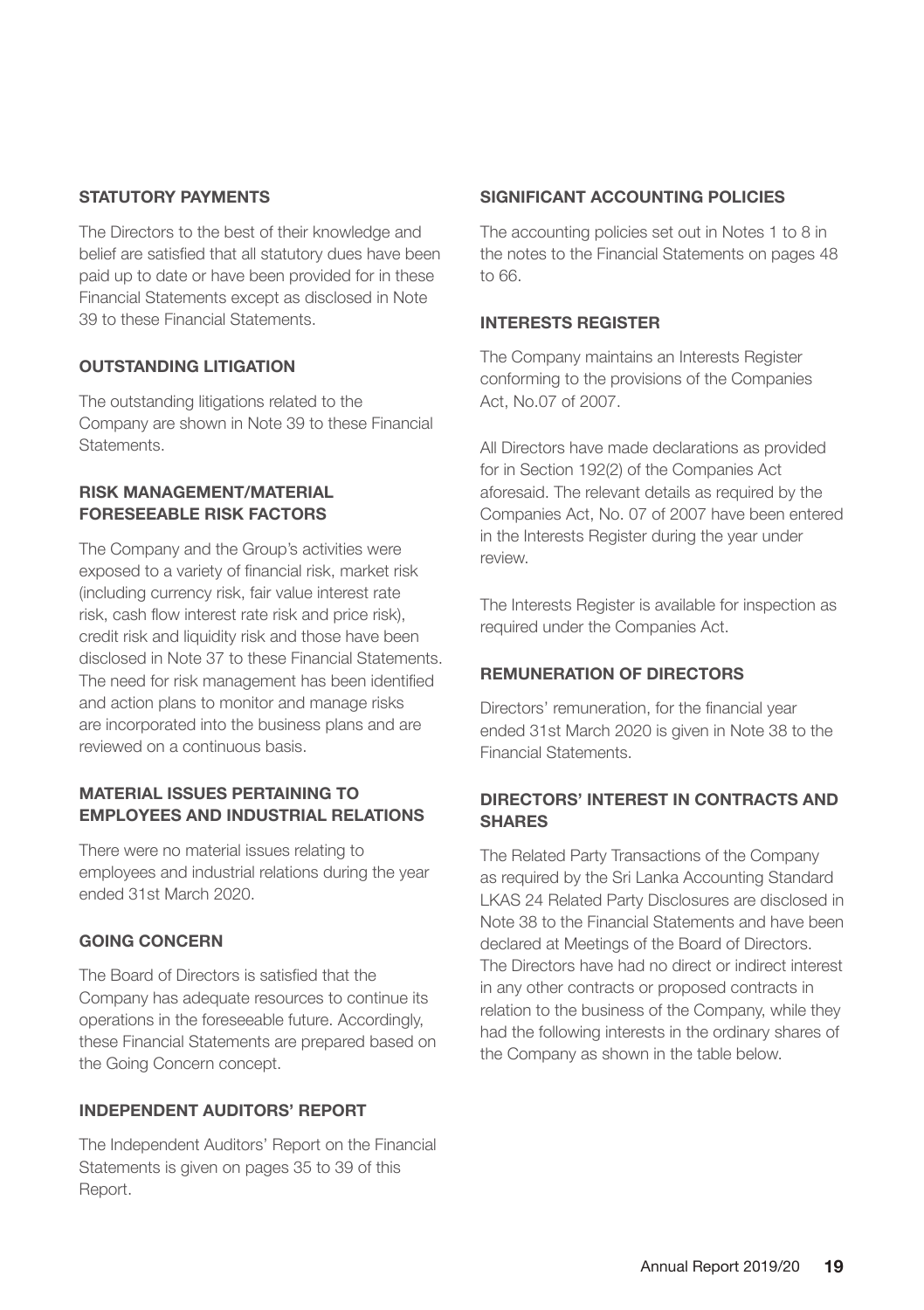|                                                                                  | No. of shares as at |                    |
|----------------------------------------------------------------------------------|---------------------|--------------------|
| <b>Directors</b>                                                                 | 31st March<br>2020  | 31st March<br>2019 |
| Mr. D. A. Cabraal (Chairman)                                                     | 1,500               | 1,500              |
| Mr. H. Selvanathan (Deputy Chairman)                                             | 690                 | 690                |
| Mr. M. Selvanathan (Director/ Alternate Director to Mr. H. Selvanathan)          | 690                 | 690                |
| Mr. S. K. Shah (Chief Executive Officer)                                         | 2,632               | 2,632              |
| Mr. D. C. R. Gunawardena                                                         | 15                  | 15                 |
| Mr. R. H. Meewakkala (Chief Executive Officer - Designate w.e.f.<br>01/07/2020)  |                     |                    |
| Mr. S. Clini (appointed w.e.f. 31/10/2019)                                       |                     |                    |
| Mr. T. Akiskalos (appointed w.e.f. 20/05/2019 and resigned w.e.f.<br>25/10/2019) |                     |                    |
| Mr. L. Lehmann (resigned w.e.f. 20/05/2019)                                      |                     |                    |

#### **DIRECTORS**

The names of the Directors who served during the year are given under Corporate Information provided in the inner back cover of the Annual Report.

#### **Changes in the Directorate**

Mr. L. Lehmann, Non-Executive Director resigned from the Board with effect from 20th May 2019.

Mr. T. Akiskalos was appointed as a Non-Executive Director of the Company with effect from 20th May 2019 and he resigned from the Board with effect from 25th October 2019.

Mr. S. Clini was appointed as a Non-Executive Director of the Company with effect from 31st October 2019.

Mr. R. H. Meewakkala who was a Non-Executive Independent Director was appointed as the Chief Executive Officer-Designate with effect from 1st July 2020 and designated as an Executive Director.

#### **Directors to retire by rotation**

In terms of Articles 72, 73 and 74 of the Articles of Association of the Company, Mr. D. C. R. Gunawardena retires by rotation and being eligible offers himself for re-election.

#### **Appointment of Directors who are over 70 years of age**

Upon the recommendation of the Nomination Committee of the Company and the Board, it is recommended that Messrs. M. Selvanathan and H. Selvanathan who are over 70 years of age be re-appointed as Directors of the Company for a further period of one year from the conclusion of the Annual General Meeting and that the age limit stipulated in Section 210 of the Companies Act, No.07 of 2007 shall not be applicable to them.

#### **AUDITORS**

Company's Auditors during the year under review were Messrs. KPMG, Chartered Accountants.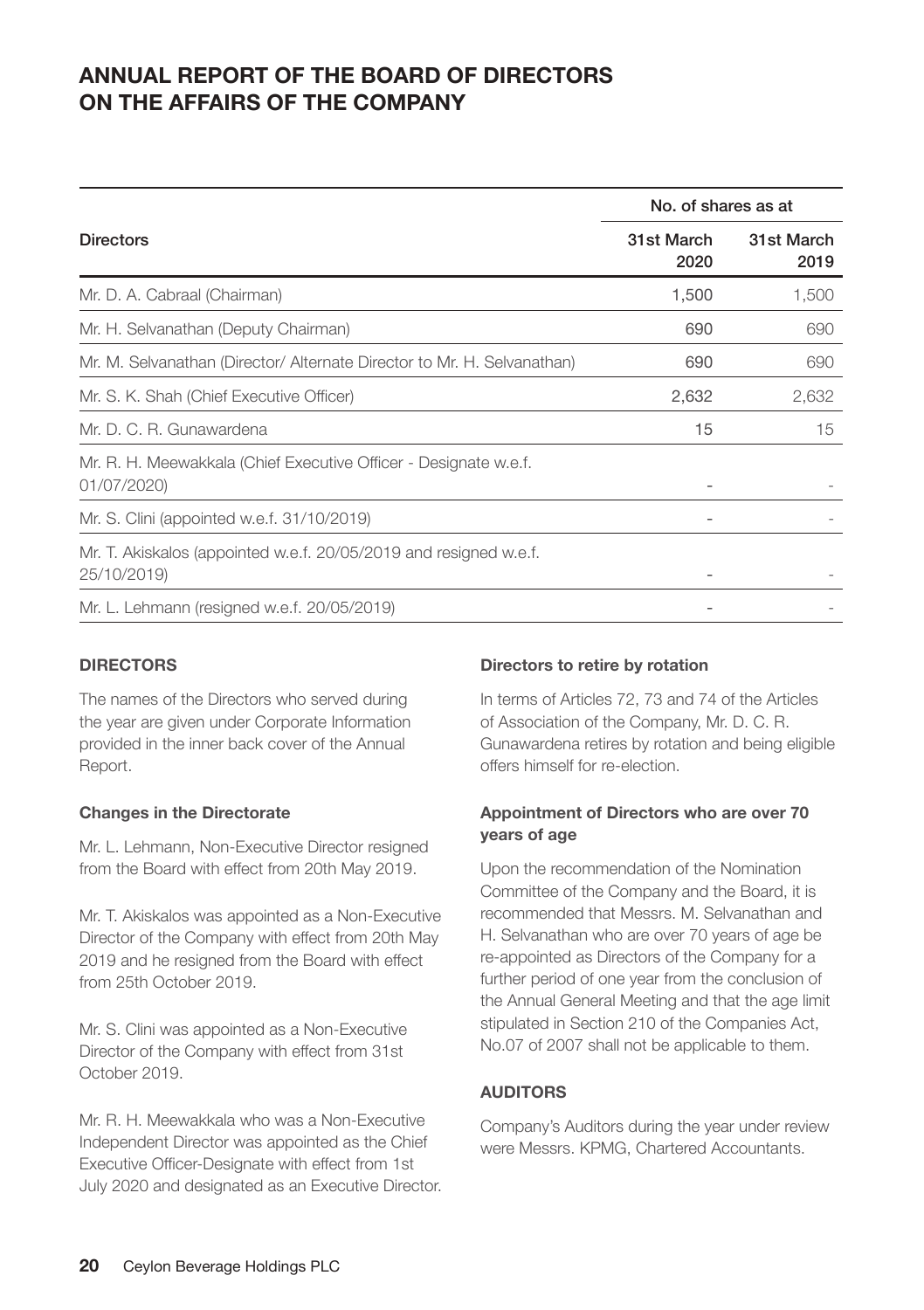Details of Audit fee are set out in Note 32 to the Financial Statements.

The retiring Auditors have expressed their willingness to continue in office. A Resolution to re-appoint them as Auditors of the Company and authorising the Directors to fix their remuneration will be proposed at the forthcoming Annual General Meeting.

The Audit Committee reviewed the appointment of the Auditors, its effectiveness and its relationship with the Company, including the level of audit and non-audit fees paid to the Auditor.

#### **Auditors' relationship or any interest with the Company**

The Directors are satisfied that, based on written representations made by the Independent Auditors to the Board, the Auditors did not have any interest with the Company that would impair their independence.

#### **Related Party Transactions Review Committee**

The Parent Company of the Company is Carson Cumberbatch PLC (CCPLC). As per the Rule 9.2.3 of the Listing Rules of the Colombo Stock Exchange, the Related Party Transactions Review Committee of CCPLC functions as the Related Party Transactions Review Committee of the Company.

#### **Composition**

| <b>Related Party Transactions Review Committee Members</b> | Executive / Non-Executive / Independent     |
|------------------------------------------------------------|---------------------------------------------|
| Mr. V. P. Malalasekera (Chairman)                          | Non-Executive/Independent Director of CCPLC |
| Mr. F. Mohideen                                            | Non-Executive/Independent Director of CCPLC |
| Mr. D. C. R. Gunawardena                                   | Non-Executive Director of CCPLC             |
| Mr. H. Selvanathan                                         | Executive Director of CCPLC                 |
| Mr. M. Selvanathan                                         | Executive Director of CCPLC                 |
| Mr. S. K. Shah                                             | Executive Director of CCPLC                 |

The Related Party Transactions Review Committee Report is given on pages 32 to 33 of this Annual Report.

#### **Declaration**

The Directors have made self-declarations for the purpose of identifying parties related to them. The said declarations were noted at Related Party Transactions Review Committee Meetings.

The Company is in compliance with Rule 9 of the Listing Rules of the Colombo Stock Exchange pertaining to Related Party Transactions, during the financial year.

#### **Related Party Transactions Exceeding 10% of the Equity or 5% of the Total Assets of the Company**

In terms of the requirements of the Listing Rules of the Colombo Stock Exchange, the transactions carried out by the Company with its Related Parties during the year ended 31st March 2020, that exceed 10% of Equity or 5% of the Total Assets of the Company are listed below.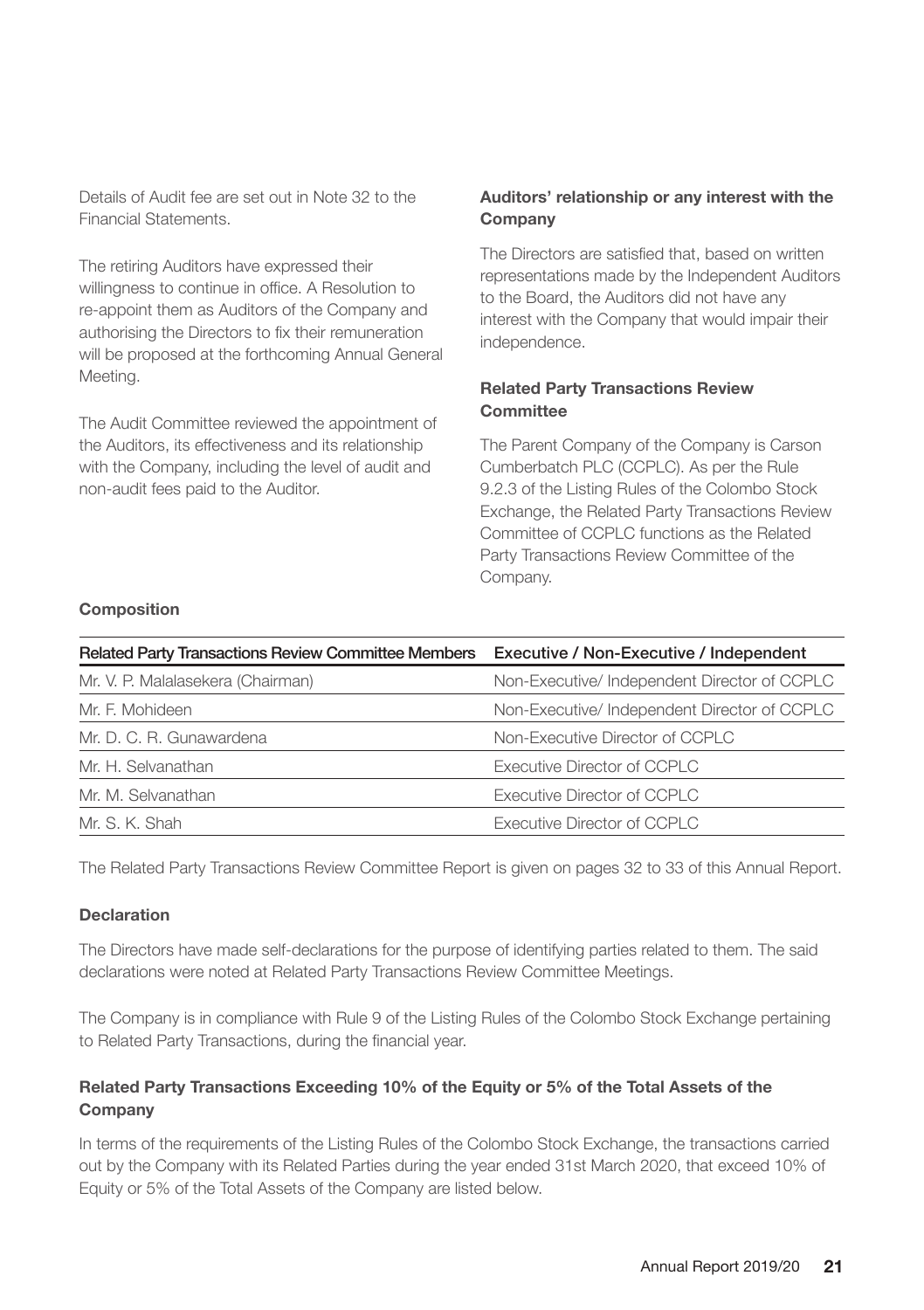The details of the Related Party Transactions are given in Note 38 on page 106 to 107 of the Financial Statements.

#### *1. Non-Recurrent Related Party Transactions*

Information pertaining to non-recurrent related party transactions where the aggregate value of the nonrecurrent related party transactions exceed 10% of the equity or 5% of the total Asset whichever is lower of the Company as per the audited financial statements are as below.

| Name of the<br><b>Related Party</b> | Relationship | Value of the<br><b>Related Party</b><br><b>Transactions</b><br>entered in to<br>during the<br>financial year | Value of<br><b>Related Party</b><br>Transaction<br>as a $%$ of<br>Equity and as<br>a % of Total<br>Assets | Term and<br>conditions<br>of the<br>related party<br>transaction                      | The rationale<br>for entering in<br>to transaction |
|-------------------------------------|--------------|--------------------------------------------------------------------------------------------------------------|-----------------------------------------------------------------------------------------------------------|---------------------------------------------------------------------------------------|----------------------------------------------------|
| Luxury Brands<br>Pvt Ltd.           | Subsidiary   | RS. 200.000.000/-                                                                                            | $11.86\%$ -<br>Equity<br>$8.34\%$ - Total<br>Assets                                                       | Share<br>Investment<br>(20.000.000)<br>ordinary<br>shares at Rs.<br>$10/-$ per share) | Infusion of<br>shareholders<br>equity              |

#### *2. Recurrent Related Party Transactions*

Information pertaining to Recurrent Related Party Transactions where the aggregate value of the Recurrent Related Party Transactions exceeds 10% of the Gross Revenue/ Income of the Company, as per the Audited Financial Statements are disclosed below;

| Name of the<br><b>Related Party</b> | Relationship | Nature of the<br>Transaction | Aggregate<br>value of<br><b>Related Party</b><br><b>Transactions</b><br>entered into<br>during the<br>financial year<br>Rs. | Aggregate<br>value of<br><b>Related Party</b><br><b>Transactions</b><br>as a % of Net<br>Revenue/<br>Income | Terms and<br>Conditions<br>of the<br><b>Related Party</b><br>Transactions |
|-------------------------------------|--------------|------------------------------|-----------------------------------------------------------------------------------------------------------------------------|-------------------------------------------------------------------------------------------------------------|---------------------------------------------------------------------------|
| Lion Brewery<br>(Ceylon) PLC        | Subsidiary   | Royalty Income               | 159.348.804/-                                                                                                               | 43%                                                                                                         | As per<br>the royalty<br>agreement                                        |
| Lion Brewery<br>(Ceylon) PLC        | Subsidiary   | Dividend Income              | 215.681.746/-                                                                                                               | 57%                                                                                                         | Declaration of<br>dividends                                               |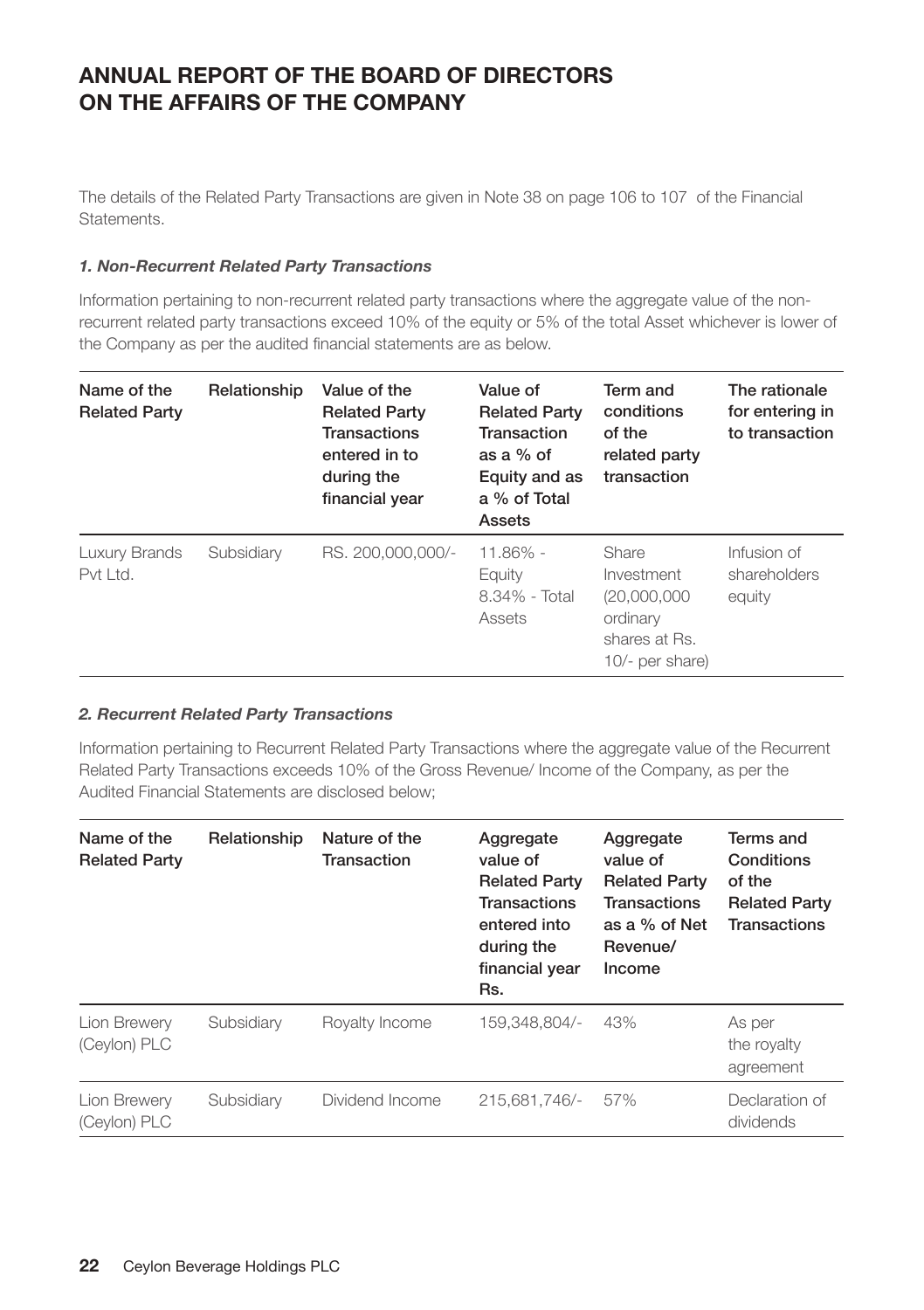#### **CORPORATE GOVERNANCE**

The Board has ensured that the Company has complied with the Corporate Governance Rules as per the Listing Rules of the Colombo Stock Exchange (CSE).

#### **Board of Directors**

The following Directors held office during the period under review and their brief profiles are given on pages 12 to 14 of the Annual Report.

| <b>Directors</b>                                                                          | Executive/ Non-Executive / Independent                   |
|-------------------------------------------------------------------------------------------|----------------------------------------------------------|
| Mr. D. A. Cabraal (Chairman)                                                              | Non-Executive/Independent *                              |
| Mr. H. Selvanathan (Deputy Chairman)                                                      | Executive                                                |
| Mr. M. Selvanathan (Director/ Alternate Director to Mr. H.<br>Selvanathan)                | Executive                                                |
| Mr. S. K. Shah (Chief Executive Officer)                                                  | Executive                                                |
| Mr. D. C. R. Gunawardena                                                                  | Non-Executive                                            |
| Mr. R. H. Meewakkala (Appointed Chief Executive Officer -<br>Designate w.e.f. 01/07/2020) | Non-Executive/Independent<br>Executive w.e.f. 01/07/2020 |
| Mr. S. Clini (appointed w.e.f. 31/10/2019)                                                | Non-Executive                                            |
| Mr. T. Akiskalos (appointed w.e.f. 20/05/2019 and resigned<br>w.e.f. 25/10/2019)          | Non-Executive                                            |
| Mr. L. Lehmann (resigned w.e.f. 20/05/2019)                                               | Non-Executive                                            |

Each of the Non-Executive Directors of the Company have submitted a signed declaration on Independence/ Non-Independence as per Rule 7.10.2(b) of the Listing Rules of the Colombo Stock Exchange (CSE). The said declarations were tabled at a Board Meeting of the Board of Directors of the Company held on 21st July 2020, in order to enable the Board of Directors to determine the Independence/ Non-Independence of each of the Non-Executive Directors, in terms of Rule 7.10.3(a) of the Listing Rules of the CSE.

\* The Board has determined that Mr. D. A. Cabraal is an Independent/ Non-Executive Director in spite of being a Director of Lion Brewery (Ceylon) PLC, in which a majority of the other Directors of the Board are also Directors, since he is not directly involved in the management of the Company.

#### **Non-Compliance with minimum number of Independent Directors**

Mr. R. H. Meewakkala was a Non-Executive Independent Director of the Company until 30th June 2020.

Following the appointment of Mr. R. H. Meewakkala as the Chief Executive Officer - Designate / Executive Director of the Company with effect from 1st July 2020, the Company became non-compliant with Rule 7.10.2 (a) of the Listing Rules of the Colombo Stock Exchange (CSE) pertaining to the minimum number of independent Directors.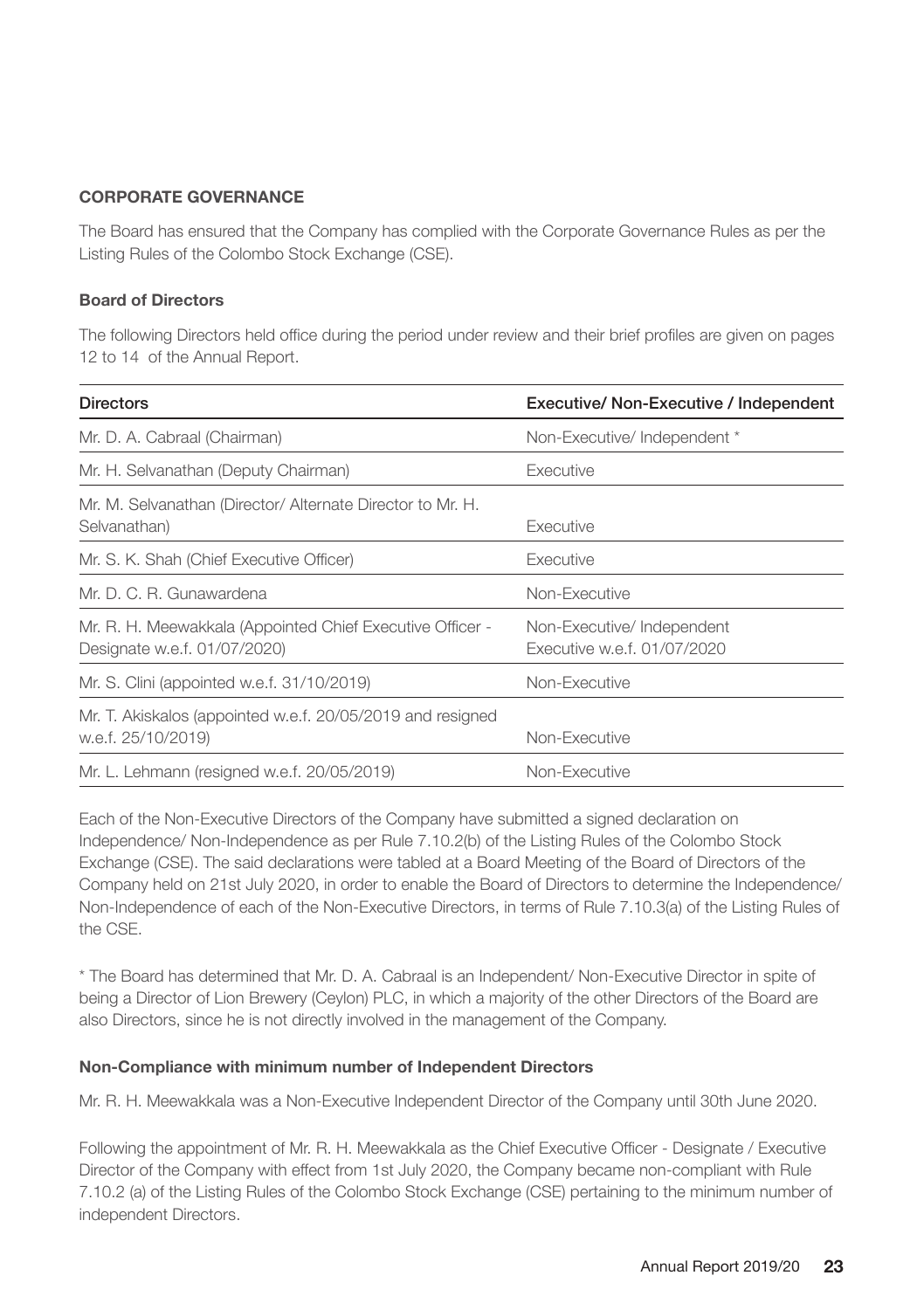In terms of the Listing Rules 7.10.7(b), the Company is given a period of 3 months with effect from 1st July 2020 to comply with the Listing Rule 7.10.2 and the Board is working towards meeting the CSE criteria, in respect of Independent Directors.

#### **Directors' Meetings Attendance**

During the financial year, the Board of Directors had only three (03) Board Meetings as the Board Meeting for the 4th quarter could not be held due to the COVID-19 pandemic situation in the country. The attendance of the Directors were as follows;

| <b>Directors</b>                                                                 | <b>Meetings Attended</b><br>(Out of three) |
|----------------------------------------------------------------------------------|--------------------------------------------|
| Mr. D. A. Cabraal (Chairman)                                                     | 3/3                                        |
| Mr. H. Selvanathan (Deputy Chairman)                                             | 2/3                                        |
| Mr. M. Selvanathan (Director/ Alternate Director to Mr. H. Selvanathan)          | 3/3                                        |
| Mr. S. K. Shah (Chief Executive Officer)                                         | 3/3                                        |
| Mr. D. C. R. Gunawardena                                                         | 3/3                                        |
| Mr. R. H. Meewakkala (Chief Executive Officer - Designate w.e.f.<br>01/07/2020)  | 3/3                                        |
| Mr. S. Clini (appointed w.e.f. 31/10/2019)                                       | 1/1                                        |
| Mr. T. Akiskalos (appointed w.e.f. 20/05/2019 and resigned w.e.f.<br>25/10/2019) | 2/2                                        |
| Mr. L. Lehmann (resigned w.e.f. 20/05/2019)                                      |                                            |

#### **Board Evaluation**

The 'Board Evaluation Form' of the Company focusses on the following areas;

- Core Board Responsibilities
- Board Meetings
- Committee Meetings (any/ all sub-committees)
- Relationship with Management
- Individual self-assessment
- Stakeholder and Shareholder communication relationship
- Suggestions/ comments

The Comments made by the Directors in the Board Evaluation Form are collated by the Nomination Committee of the Company and the results and proposed actions are reported to the Board of Directors. The suggestions and recommendations made by the Directors are being reviewed and implemented by the Company.

#### **Audit Committee**

As per the Rule 7.10.6 of the Listing Rules of the Colombo Stock Exchange, the Audit Committee of Carson Cumberbatch PLC (CCPLC), the Parent Company, functions as the Audit Committee of the Company.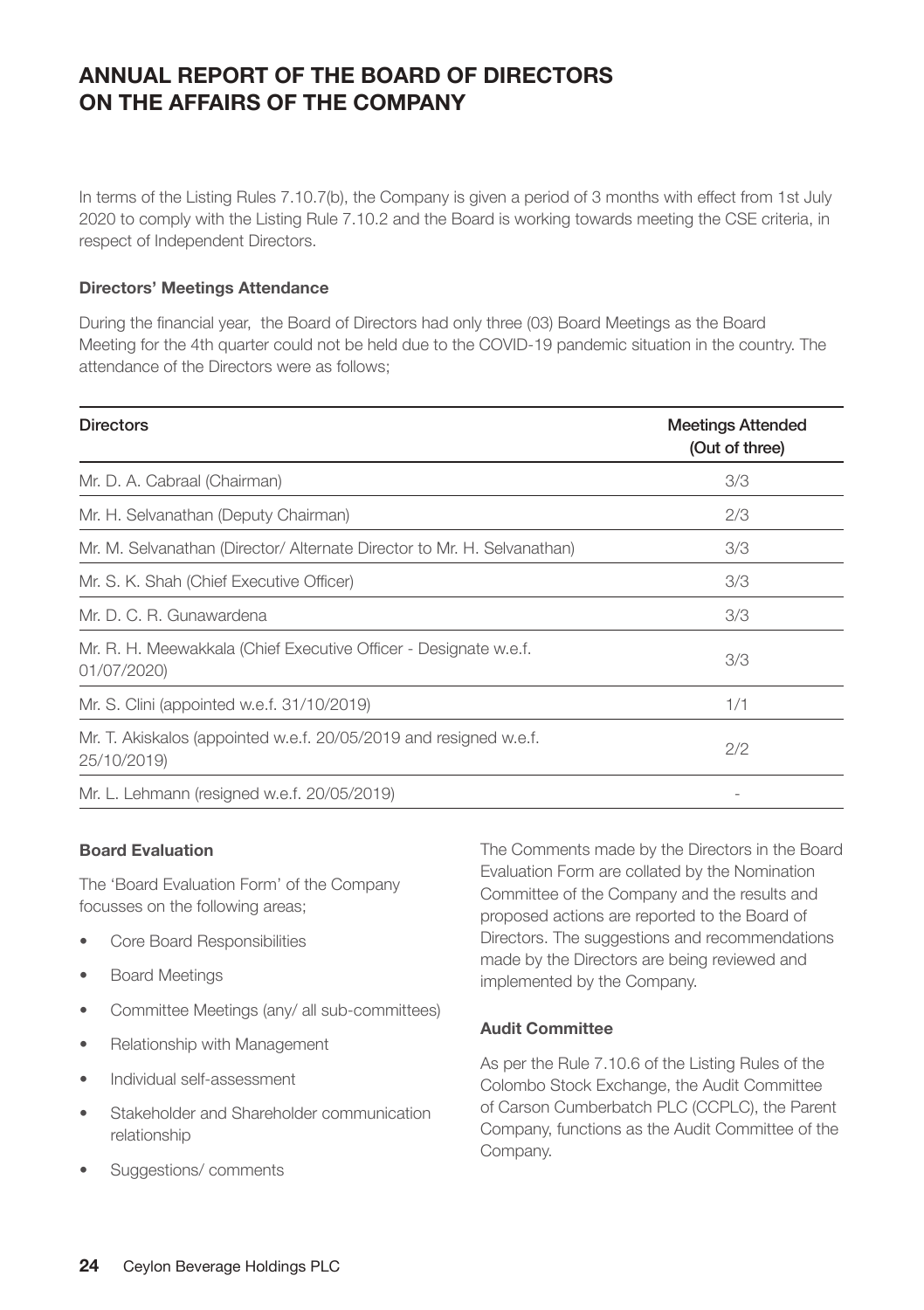#### **Composition**

| <b>Audit Committee Members</b>    | Executive / Non-Executive/ Independent      |
|-----------------------------------|---------------------------------------------|
| Mr. V. P. Malalasekera (Chairman) | Non-Executive/Independent Director of CCPLC |
| Mr. F. Mohideen                   | Non-Executive/Independent Director of CCPLC |
| Mr. D. C. R. Gunawardena          | Non-Executive Director of CCPLC             |
| Mr. A. S. Amaratunga              | Non-Executive/Independent Director of CCPLC |

#### Observer representing the Beverage Sector at the Carson Cumberbatch PLC Audit Committee Meetings

| Mr. R. H. Meewakkala<br>(Appointed Chief Executive Officer - Designate w.e.f.<br>01/07/2020) | Non-Executive/Independent Director of Cevlon<br>Beverage Holdings PLC & Lion Brewery (Ceylon)<br>PLC until 30/06/2020 |
|----------------------------------------------------------------------------------------------|-----------------------------------------------------------------------------------------------------------------------|
|                                                                                              | Executive Director of Ceylon Beverage Holdings<br>PLC & Lion Brewery (Ceylon) PLC w.e.f.<br>01/07/2020                |
|                                                                                              |                                                                                                                       |

The Audit Committee Report is given on page 30 and 31 of this Annual Report.

#### **Remuneration Committee**

As per the Rule 7.10.5 of the Listing Rules of the Colombo Stock Exchange, the Remuneration Committee of Carson Cumberbatch PLC (CCPLC), the Parent Company, functions as the Remuneration Committee of the Company.

#### **Composition**

| <b>Remuneration Committee Members</b> | Executive / Non-Executive/ Independent       |
|---------------------------------------|----------------------------------------------|
| Mr. T. de Zoysa (Chairman)            | Non-Executive/ Independent Director of CCPLC |
| Mr. D. C. R. Gunawardena              | Non-Executive Director of CCPLC              |
| Mr. R. Theagarajah                    | Non-Executive/Independent Director of CCPLC  |
| Mr. W. M. R. S. Dias                  | Non-Executive/ Independent Director of CCPLC |

#### *Scope and Objective*

The primary objective of the Remuneration Committee is to lead to establish a formal and transparent procedure for the development of a remuneration policy and the establishment of a remuneration structure.

A remuneration policy has been formulated based on market and industry factors and individual performance for all group Companies.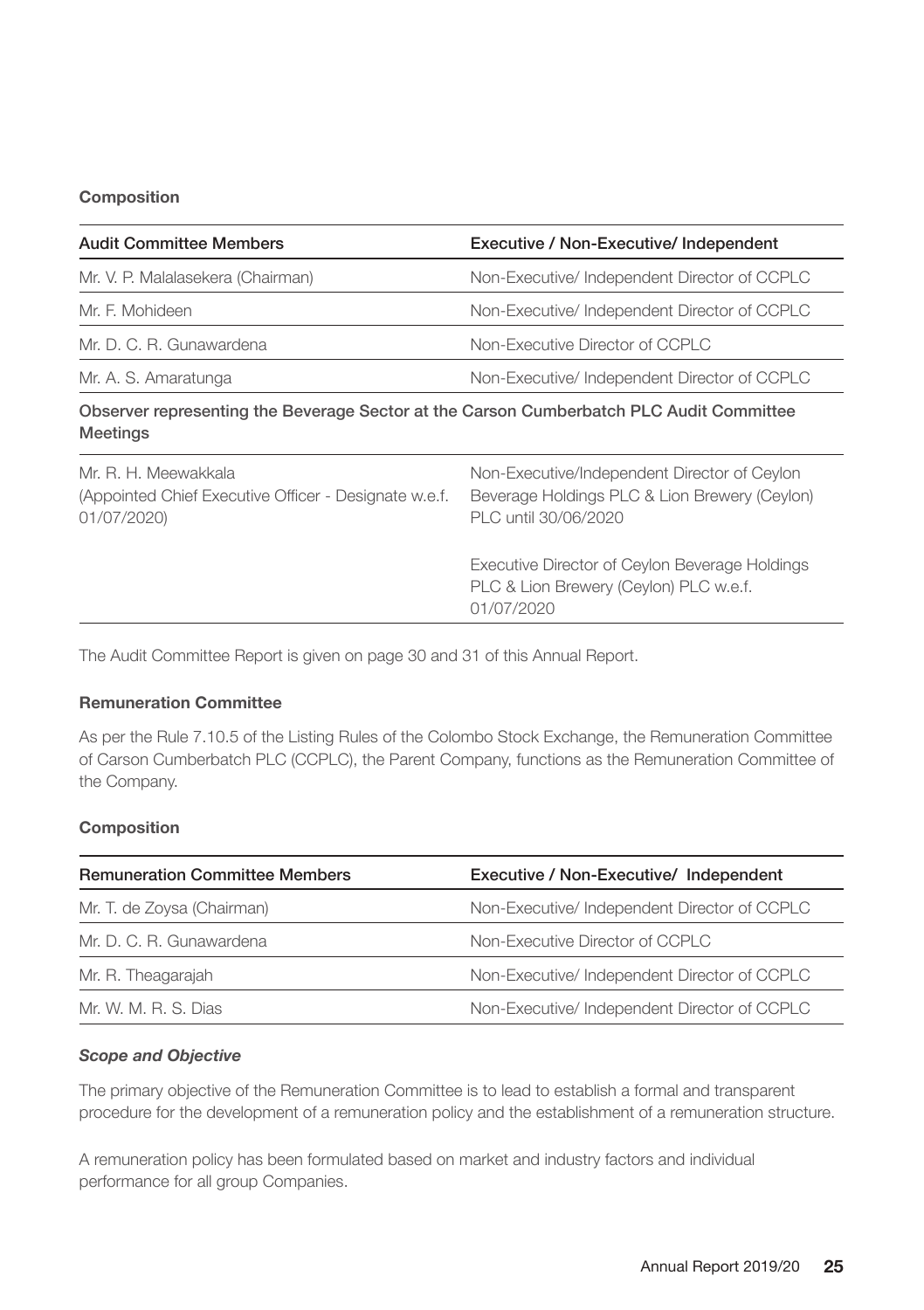#### *Functions and Proceedings*

The Remuneration Committee recommends to the Board the remuneration to be paid to the Chief Executive Officer, Executive Directors and Non-Executive Directors. Based on the recommendation of the Remuneration Committee, the Board approves remuneration to the respective **Directors** 

The Chief Executive Officer, Director-in-charge and other members of senior management may be invited to attend meetings to discuss the performance of the Executive Directors and make proposals as necessary. Neither Executive or Non-Executive Directors are involved in Remuneration Committee meetings when determinations are made in relation to the remuneration of the respective Directors.

The Committee is authorised by the Board to seek appropriate professional advice internally and externally as and when it considers this necessary.

The Remuneration Committee meets at least twice a year.

During the financial year, the Committee had only one (01) Meeting as a Remuneration Committee Meeting sheduled for March 2020 could not be held due to the COVID-19 pandemic situation in the country.

| <b>Remuneration Committee</b><br><b>Members</b> | Meetings<br>Attended/<br>(Out of one) |  |
|-------------------------------------------------|---------------------------------------|--|
| Mr. T. de Zoysa (Chairman)                      | 1/1                                   |  |
| Mr. D. C. R. Gunawardena                        | 1/1                                   |  |
| Mr. R. Theagarajah                              |                                       |  |
| Mr. W. M. R. S. Dias                            | 1/1                                   |  |

#### *Reporting and Responsibilities*

The Committee Chairman reports to the Board on its proceedings on all matters within its duties and responsibilities. The Committee makes recommendations to the Board as deemed appropriate on any area within its limit where action or improvements are needed.

Aggregated remuneration paid to the Non-Executive Directors of the Company is disclosed under Note 32 on page 92 of the Annual Report. Executive Directors are not compensated for their role on the Board.

#### **Nomination Committee**

The Nomination Committee of Carson Cumberbatch PLC (CCPLC), the Parent Company, functions as the Nomination Committee of the Company.

#### *Composition*

| Nomination      | <b>Fxecutive /</b>        |  |
|-----------------|---------------------------|--|
| Committee       | Non-Executive/            |  |
| <b>Members</b>  | Independent               |  |
| Mr. T. de Zoysa | Non-Executive/Independent |  |
| (Chairman)      | Director of CCPLC         |  |
| Mr.D.C.B.       | Non-Executive Director of |  |
| Gunawardena     | CCPLC                     |  |
| Mr. R.          | Non-Executive/Independent |  |
| Theagarajah     | Director of CCPLC         |  |
| Mr. W. M. R. S. | Non-Executive/Independent |  |
| Dias            | Director of CCPLC         |  |

#### *Scope and Objective*

The primary objective of the Nomination Committee is to lead the process for Board appointments of new Directors within group companies and the nominations of members to represent the Company in group companies/ investee companies.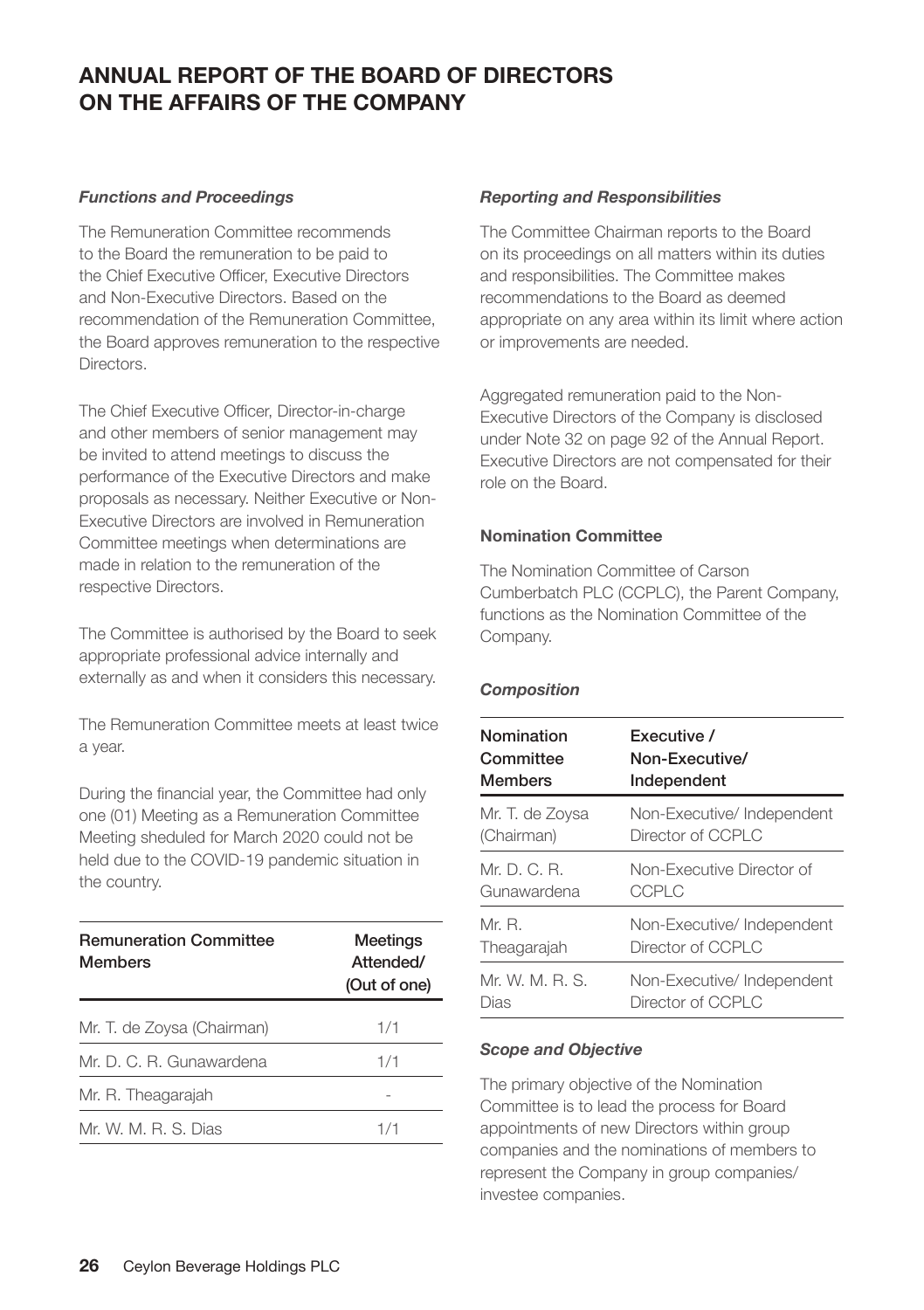#### *Functions and Proceedings*

The Nomination Committee recommends new appointments to the Board. Based on the recommendation of the Nomination Committee, the Board approves the new appointments of Executive and Non-Executive Directors to the Board.

Any Director of the Board and the Chief Executive Officer/ Director-in-Charge and other members of senior management may be invited to attend Meetings of the Nomination Committee. The Committee may also invite appointed external consultants to aid the Committee in the discharge of its duties.

The Committee is authorised by the Board to seek appropriate professional advice internally and externally as and when considered necessary.

The Nomination Committee meets at least twice a year.

During the financial year, the Committee had only one (01) Meeting as a Nomination Committee Meeting sheduled for March 2020 could not be held due to the COVID-19 pandemic situation in the country.

| <b>Nomination Committee</b><br><b>Members</b> | <b>Meetings Attended</b><br>(Out of one) |  |
|-----------------------------------------------|------------------------------------------|--|
| Mr. T. de Zoysa (Chairman)                    | 1/1                                      |  |
| Mr. D. C. R. Gunawardena                      | 1/1                                      |  |
| Mr. R. Theagarajah                            |                                          |  |
| Mr. W. M. R. S. Dias                          | 1/1                                      |  |

#### **DIVIDEND**

The Company paid a First Interim Dividend of Rs.10/- per ordinary share for the year ended 31st March 2020 totalling Rs.209,880,900/- on 27th

#### August 2019.

The details of the dividend paid during the year is set out in Note 36 to the Financial Statements.

#### **SOLVENCY TEST**

Taking into account the said distribution, the Directors were satisfied that the Company would meet the Solvency Test requirement under Section 56(2) of the Companies Act, No. 07 of 2007 immediately after the distribution.

The Company's Auditors, KPMG, Chartered Accountants have issued a Certificate of Solvency for the Dividend mentioned above, confirming same.

#### **CORPORATE DONATIONS**

No donations were made by the Company and its Subsidiaries during the year (2019 - Nil).

#### **STATED CAPITAL**

The Stated Capital of the Company as at 31st March 2020 was Rs.533,384,288/- consisting of 20,988,090 Ordinary shares.

There was no change in the Stated Capital of the Company during the year.

#### **EVENTS OCCURRING AFTER THE REPORTING DATE**

There were no significant events after the reporting period, other than those disclosed in Note 40 of the notes to the Financial Statements.

#### **SHARE INFORMATION**

Information relating to share trading are given on pages 125 and 126 of this Report.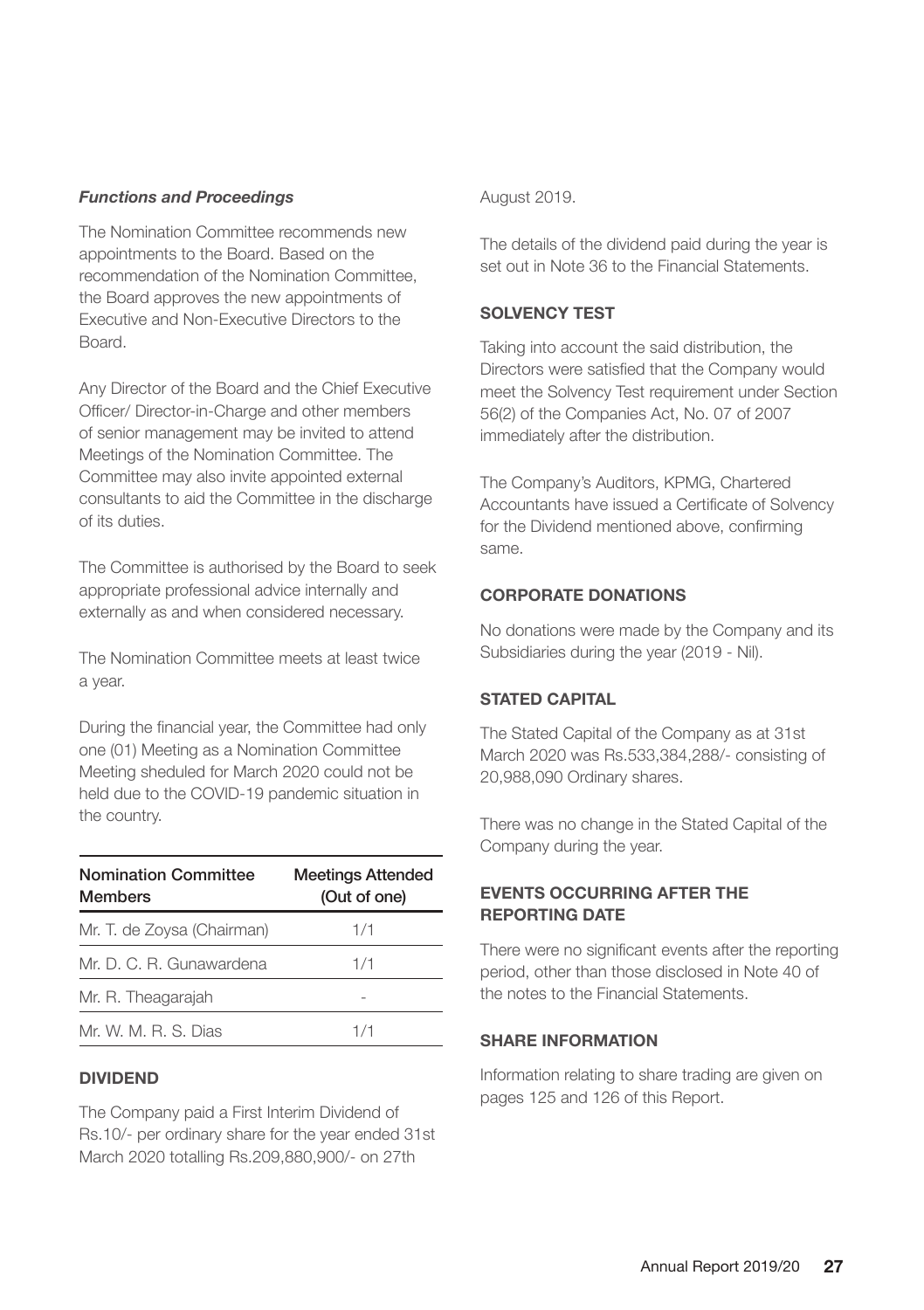#### **TWENTY MAJOR SHAREHOLDERS**

|    |                                                                                                     | 31 March 2020    |               | 31 March 2019    |               |
|----|-----------------------------------------------------------------------------------------------------|------------------|---------------|------------------|---------------|
|    | Name of Shareholders                                                                                | No. of<br>shares | $\frac{0}{0}$ | No. of<br>shares | $\frac{0}{0}$ |
| 1  | CARSON CUMBERBATCH PLC A/C NO.02                                                                    | 15,726,912       | 74.93         | 15,726,912       | 74.93         |
| 2  | <b>GF CAPITAL GLOBAL LIMITED</b>                                                                    | 1,928,416        | 9.19          | 1,920,586        | 9.15          |
| 3  | CARLSBERG A/S                                                                                       | 1,676,440        | 7.99          | 1,676,440        | 7.99          |
| 4  | SERENDIP INVESTMENTS LIMITED                                                                        | 800,000          | 3.81          |                  |               |
| 5  | DEUTSCHE BANK AG SINGAPORE A/C 2 (DCS<br>CLT ACC FOR DEUTSCHE BANK AG SINGAPORE -<br>PWM WM CLIENT) | 130,000          | 0.62          |                  |               |
| 6  | CARSON CUMBERBATCH PLC A/C NO. 01                                                                   | 91,655           | 0.44          | 91,655           | 0.44          |
| 7  | TRANZ DOMINION, L.L.C.                                                                              | 75,500           | 0.36          | 75,500           | 0.36          |
| 8  | MRS. C.A.D.S. WOODWARD                                                                              | 40.065           | 0.19          | 40.065           | 0.19          |
| 9  | MRS. J.K.P. SINGH                                                                                   | 31.485           | 0.15          | 31.485           | 0.15          |
|    | 10 GUINNESS MORISON INTERNATIONAL LIMITED                                                           | 20,953           | 0.10          | 20,953           | 0.10          |
|    | 11 SAMPATH BANK PLC/MRS.PRIYANI DHARSHINI<br><b>RATNAGOPAL</b>                                      | 13,650           | 0.07          | 13,650           | 0.07          |
|    | 12 MISS M.P. RADHAKRISHNAN                                                                          | 10,257           | 0.05          | 10,257           | 0.05          |
|    | 13 MISS A. RADHAKRISHNAN                                                                            | 10,256           | 0.05          | 10,256           | 0.05          |
|    | 14 SEYLAN BANK PLC/CHANNA NALIN<br><b>RAJAHMONEY</b>                                                | 10,131           | 0.05          | 10,061           | 0.05          |
|    | 15 MR. N.J. GAMADIA                                                                                 | 8.786            | 0.04          | 8.786            | 0.04          |
|    | 16 MR. R. MAHESWARAN                                                                                | 8,134            | 0.04          | 8.134            | 0.04          |
|    | 17 MRS, M.S.K. WELIKALA                                                                             | 7,856            | 0.04          | 7,856            | 0.04          |
|    | 18 ADMIN.OF T A.C. ABDEEN (DECD)                                                                    | 7,725            | 0.04          | 7,725            | 0.04          |
| 19 | MRS. M.C. ABEYSEKERA                                                                                | 7,622            | 0.04          | 7,622            | 0.04          |
|    | 20 MISS, C.S. THENABADU                                                                             | 7,370            | 0.04          | 7,370            | 0.04          |

#### **ANNUAL REPORT**

The information provided herein is in pursuance of the requirements of the Companies Act, No.07 of 2007 and the Listing Rules of the Colombo Stock Exchange.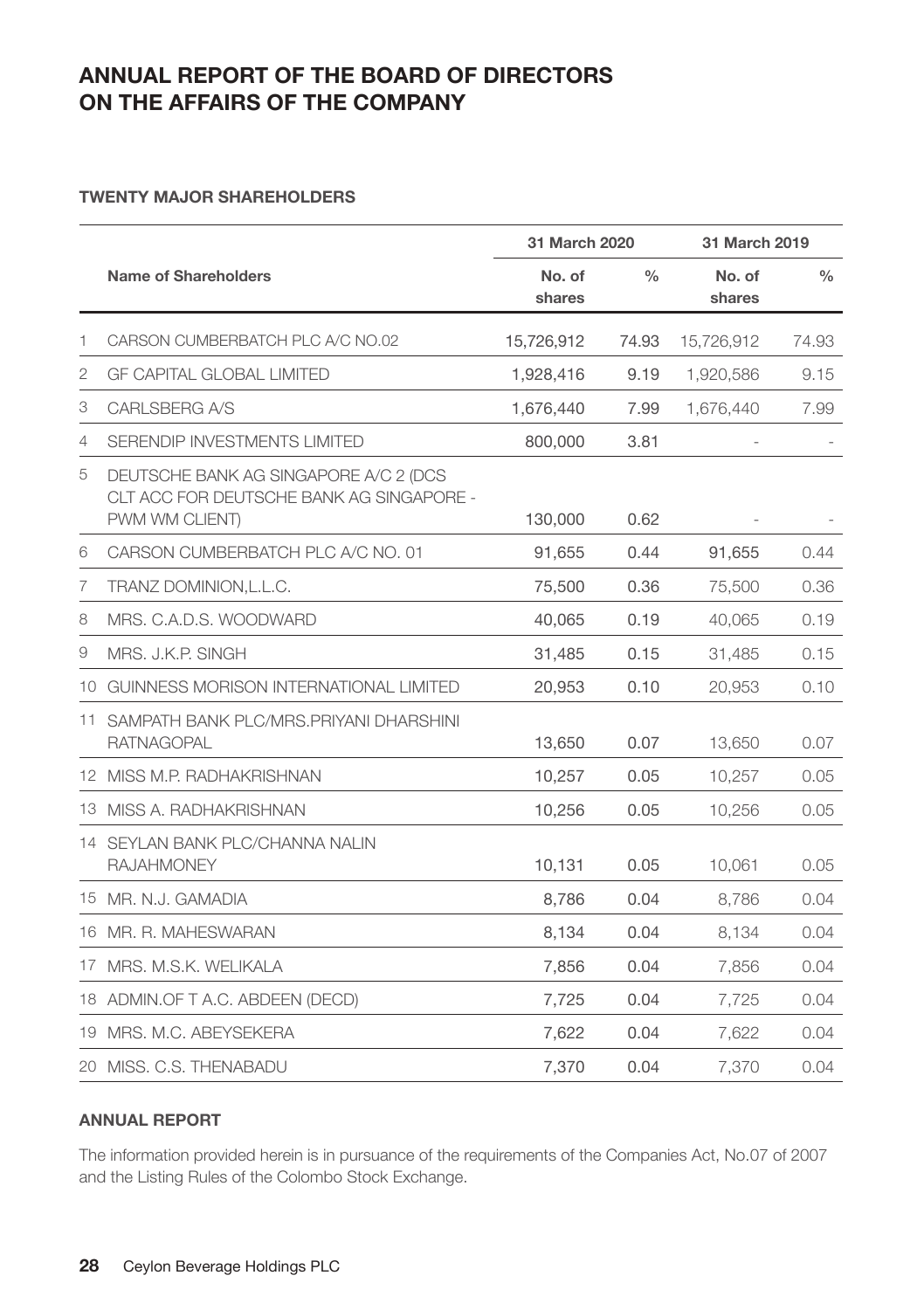The Board of Directors have approved the Audited Financial Statements of the Company together with the Reviews and other Reports which form part of the Annual Report on 21st July 2020. The appropriate number of copies of the Annual Report would be submitted to the Colombo Stock Exchange, the Sri Lanka Accounting and Auditing Standards Monitoring Board and the Registrar General of Companies, within applicable time frames.

#### **ANNUAL GENERAL MEETING**

The 109th Annual General Meeting of the Company will be held on Tuesday, 8th September 2020 at 11.30 a.m. at the 8th Floor of No.65C, Dharmapala Mawatha, Colombo 7, Sri Lanka by means of audio or audio and visual technology.

The Notice of the Annual General Meeting, setting out the business, which will be transacted thereat is on page 130 of the Annual Report.

Signed on behalf of the Board,

| (Sqd.)         | (Sad.)     |
|----------------|------------|
| M. Selvanathan | S. K. Shah |
| Director       | Director   |

 $(Sod.)$ K. D. De Silva (Mrs) **Director** Carsons Management Services (Private) Limited Secretaries

Colombo 21st July 2020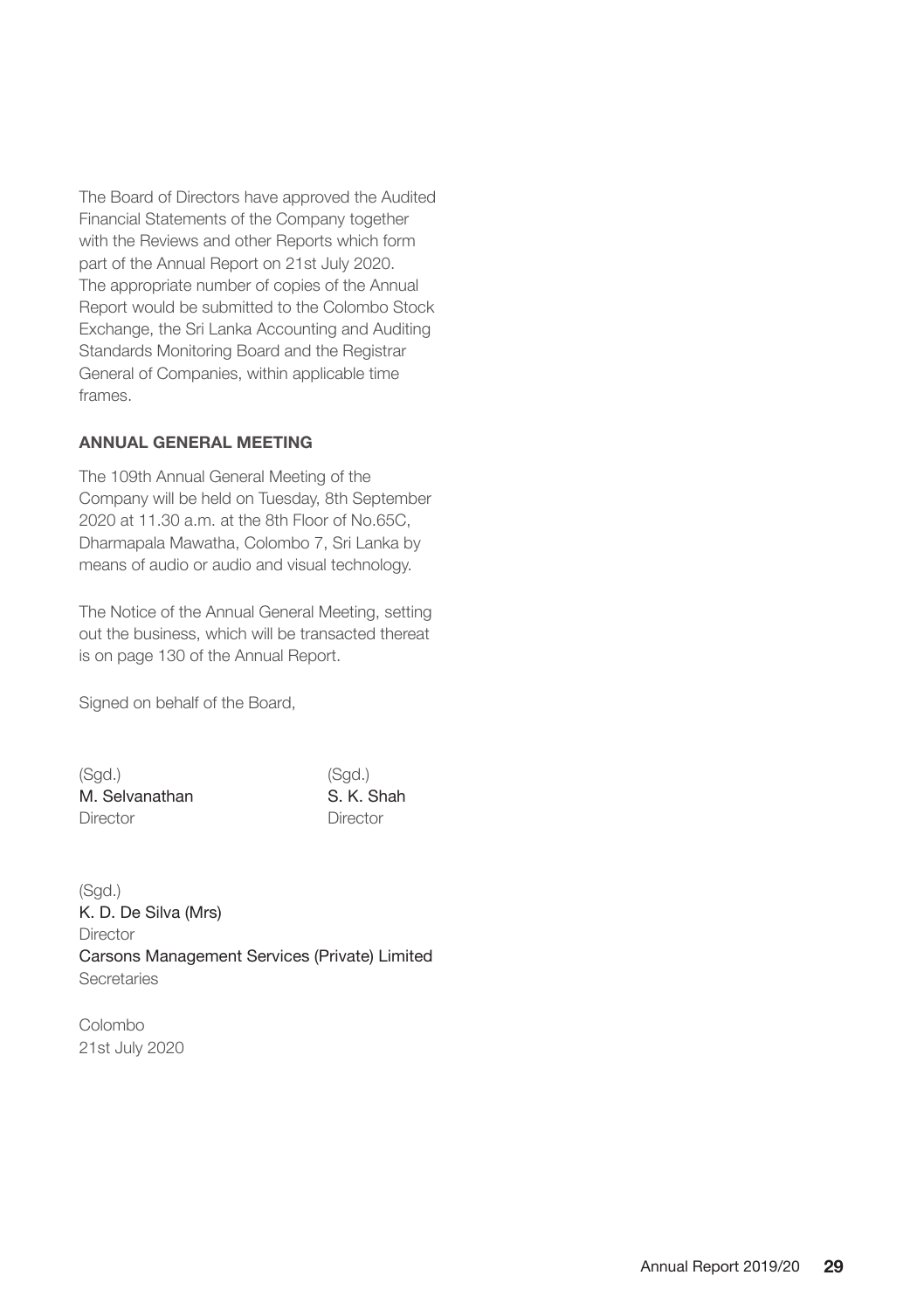# **AUDIT COMMITTEE REPORT**

The Parent Company of Ceylon Beverage Holdings PLC is Carson Cumberbatch PLC (CCPLC). As provided by the Colombo Stock Exchange Listing Rules, the Audit Committee of CCPLC functions as the Audit Committee of the Company.

The Audit Committee consists of the following Members:

| Audit Committee<br><b>Members</b>        | <b>Fxecutive</b> /<br>Non-Executive/<br>Independent |  |
|------------------------------------------|-----------------------------------------------------|--|
| Mr. V.P. Malalasekera<br>(Chairman)      | Non-Executive/<br>Independent (CCPLC)               |  |
| Mr.D.C.R.<br>Gunawardena                 | Non-Executive<br>(CCPLC)                            |  |
| Mr. F. Mohideen                          | Non-Executive/<br>Independent (CCPLC)               |  |
| Mr. A.S. Amaratunga                      | Non-Executive/<br>Independent (CCPLC)               |  |
| Observer-for the Beverage Sector matters |                                                     |  |

| Mr.R.H. Meewakkala | <b>Executive Director</b><br>Appointed Chief<br><b>Executive Officer</b><br>-Designate of Ceylon<br>Beverage Holdings<br>PLC & Lion Brewery<br>(Ceylon) PLC w.e.f. |
|--------------------|--------------------------------------------------------------------------------------------------------------------------------------------------------------------|
|                    | 01/07/2020                                                                                                                                                         |
|                    |                                                                                                                                                                    |

Mr.Vijaya Malalasekera is a Non-Executive/ Independent Director of CCPLC and a former Director of Ceylon Tobacco Company PLC.

Mr.Chandima Gunawardena is a Non-Executive Director of CCPLC and in most of its Group Companies. He is a Fellow of the Chartered Institute of Management Accountants, U.K.

Mr.Faiz Mohideen, a Non-Executive/Independent Director of CCPLC was a former Deputy Secretary to the Treasury and a former Director of Bank of Ceylon and Securities and Exchange Commission of Sri Lanka.

Mr.Saktha Amaratunga, a Non-Executive/ Independent Director of CCPLC, is also a Director of Hemas Holdings PLC, Chairman of Hemas Holdings PLC-Audit Committee and a Commissioner of PT Agro Indomas, Indonesia, a subsidiary of Carson Cumberbatch PLC.

Mr.Rajiv Meewakkala is the Chief Executive Officer-Designate of Lion Brewery (Ceylon) PLC and Ceylon Beverage Holdings PLC. He was the former Marketing Director of Ceylon Tobacco Company and was also part of the South Asia Marketing Leadership team of British American Tobacco.

The purpose of the Audit Committee of CCPLC is as follows:

To assist the Board of Directors in fulfilling its oversight responsibilities for the financial reporting process, the system of internal control over financial reporting, the audit process and the Company's process for monitoring compliance with laws and regulations, Company policies and procedures and the code of conduct.

To ensure that the internal audit activity is well managed, so that it adds value to the organisation by being objective in providing relevant assurance, contributing to the effectiveness and efficiency of governance, risk management and control processes.

The audit aspects of Ceylon Beverage Holdings PLC are conducted within the Agenda of CCPLC-Audit Committee.

CCPLC-Audit Committee held ten (10) Meetings during the financial year to discuss matters relating to the Company and the attendance of the Members of the Audit Committee were as follows :

#### Meetings attended (out of ten)

| Mr.V.P. Malalasekera (Chairman) | 08/10 |
|---------------------------------|-------|
| Mr.D.C.R. Gunawardena           | 10/10 |
| Mr.F. Mohideen                  | 09/10 |
| Mr.A.S. Amaratunga              | 10/10 |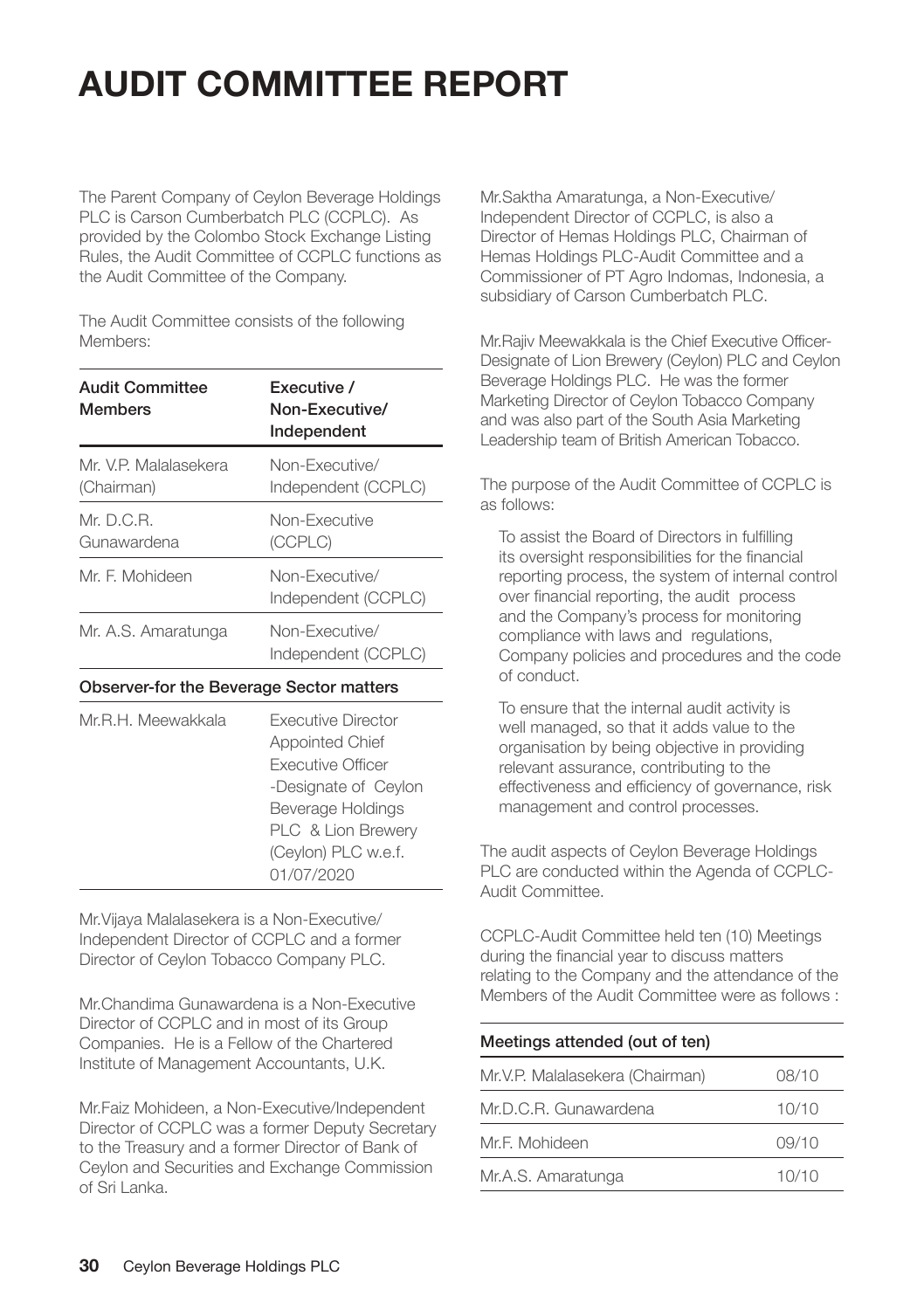The Chief Executive Officer-Beverage Sector, Head of Finance of the Company, internal auditors and senior management staff members also attended the Audit Committee Meetings by invitation. Mr.R.H. Meewakkala, Chief Executive Officer-Designate of Ceylon Beverage Holdings PLC also attended the Audit Committee Meetings as an 'Observer-for the Beverage Sector matters'.

The Audit Committee met the External Auditors, Messrs. KPMG, twice during the year to discuss the audit scope, including Key Audit Matters and to deliberate the draft Financial Report and Accounts at the completion stage of the audit. The Committee also discussed the draft Financial Report and Accounts, with the External Auditors, without the management being present to foster an unbiased, independent dialogue.

The Audit Committee approved the audit plan for the financial year 2019/2020 and the Group Internal Audit (GIA) carried out audits on the Beverage Sector companies based on the plan.

The findings and contents of the Group Internal Audit reports have been discussed with the relevant management staff and subsequently the audit reports were circulated to the Audit Committee and to the senior management.

The objectives of the GIA work was to have an independent review of the system of internal controls as established by the management, its adequacy and integrity vis-à-vis objectives served and to determine the extent of adherence to the controls by staff responsible for the function and to take corrective/preventive action where necessary.

The interim financial statements of Ceylon Beverage Holdings PLC have been reviewed by the Audit Committee Members at Audit Committee Meetings, prior to release of same to the Regulatory Authorities and to the shareholders.

Based on the audit reporting requirements, the Audit Committee continued the process to discuss the areas which are identified as Key Audit Matters by Messrs. KPMG for reporting in the audit report, at the audit planning and completion stages.

The financial statements of Ceylon Beverage Holdings PLC for the year ended 31st March 2020 were reviewed at a Meeting of the Audit Committee, together with the External Auditors, Messrs. KPMG, prior to release of same to the Regulatory Authorities and to the shareholders. The Audit Committee was provided with confirmations and declarations as required by the Director/CEO, Head of Finance of the Company and Director - Finance, Carsons Management Services (Private) Limited, Managers of the Company that the said financial statements were prepared in accordance with the Sri Lanka Accounting Standards and the information required by the Companies Act No. 7 of 2007 therein and presented a true and fair view of the Company's state of affairs as at that date and the Company's activities during the year under review.

The Audit Committee has determined that Messrs. KPMG, Chartered Accountants, Auditors were independent on the basis that they did not carry out any management related functions of the Company.

The Audit Committee has concurred to recommend to the Board of Directors the re-appointment of Messrs. KPMG, Chartered Accountants, as Auditors for the financial year ending 31st March 2021, subject to the approval of the shareholders of Ceylon Beverage Holdings PLC at the Annual General Meeting.

*(Sgd.)* V. P. Malalasekera Chairman – Audit Committee Carson Cumberbatch PLC

Colombo 21st July 2020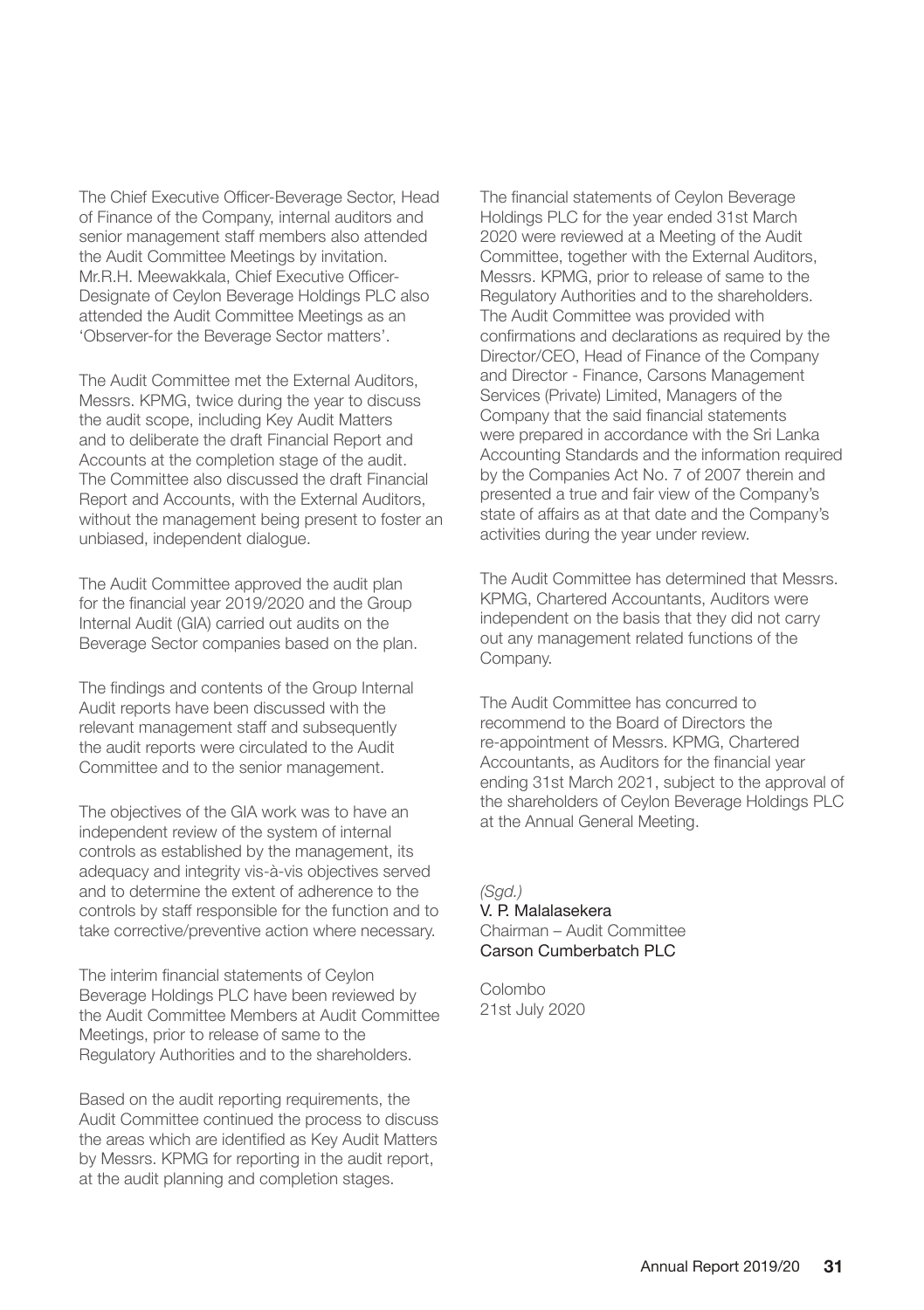## **REPORT OF THE RELATED PARTY TRANSACTIONS REVIEW COMMITTEE**

The Parent Company of Ceylon Beverage Holdings PLC is Carson Cumberbatch PLC (CCPLC). As provided by the Colombo Stock Exchange Listing Rules, the Related Party Transactions Review Committee (RPTRC) of CCPLC-the Parent Company functions as the RPTRC of the Company.

#### **COMPOSITION OF THE COMMITTEE**

The Members of the RPTRC are as follows :

- 1. Mr.V. P. Malalasekera (Chairman) Non-Executive/Independent Director of CCPLC
- 2. Mr.F. Mohideen Non-Executive/Independent Director of CCPLC
- 3. Mr.D. C. R. Gunawardena Non-Executive Director of CCPLC
- 4. Mr.H. Selvanathan Executive Director of CCPLC
- 5. Mr.M. Selvanathan Executive Director of **CCPLC**
- 6. Mr.S.K. Shah Executive Director of CCPLC

#### **MEETINGS OF THE RELATED PARTY TRANSACTIONS REVIEW COMMITTEE**

CCPLC-RPTRC held three (03) Meetings during the financial year to discuss matters relating to the Company and where necessary the approval of the Members were also sought via circulation of papers.

The attendance of the Members of the Committee were as follows:

| Meetings attended (out of three) |     |  |
|----------------------------------|-----|--|
| Mr.V.P. Malalasekera (Chairman)  | 2/3 |  |
| Mr.F. Mohideen                   | 3/3 |  |
| Mr.D.C.R. Gunawardena            | 3/3 |  |
| Mr.H. Selvanathan                | 3/3 |  |
| Mr.M. Selvanathan                | 3/3 |  |
| Mr.S.K. Shah                     | 373 |  |

A Meeting of the RPTRC was scheduled for March 2020 and could not be held due to COVID-19 pandemic situation in the country.

#### **PURPOSE OF THE COMMITTEE**

The objective of the RPTRC is to review all Related Party Transactions (RPTs) of the Listed Companies of the Carsons Group, other than those exempted by the 'Related Party Transactions Compliance Code' (RPT Code), prior to the transaction being entered into or, if the transaction is expressed to be conditional on such review, prior to the completion of the transaction.

#### **POLICIES AND PROCEDURES**

- The RPTRC reviews the relevant Related Party Transactions of the Listed Companies of the Carsons Group and where the Committee decides that the approval of the Board of Directors of the respective Companies are necessary to approve a Related Party Transaction, such Board approval is obtained prior to entering into the relevant Related Party Transaction.
- When reviewing a transaction, the RPTRC would decide whether the proposed transaction is carried out on an arm's length basis irrespective of whether it is recurrent or non-recurrent in nature.
- Reviewing and approval would be either by meeting of members (subject to quorum being present) or by circulation.
- In determining whether to obtain the approval of the Board of Directors for a Related Party Transaction, the RPTRC will take into account, among other factors it deems appropriate, whether the proposed RPTs pose a conflict of interest to the Directors.

The self-declarations from the Directors and Key Management Personnel are obtained for the purpose of identifying parties related to them. Further, the guidelines which senior management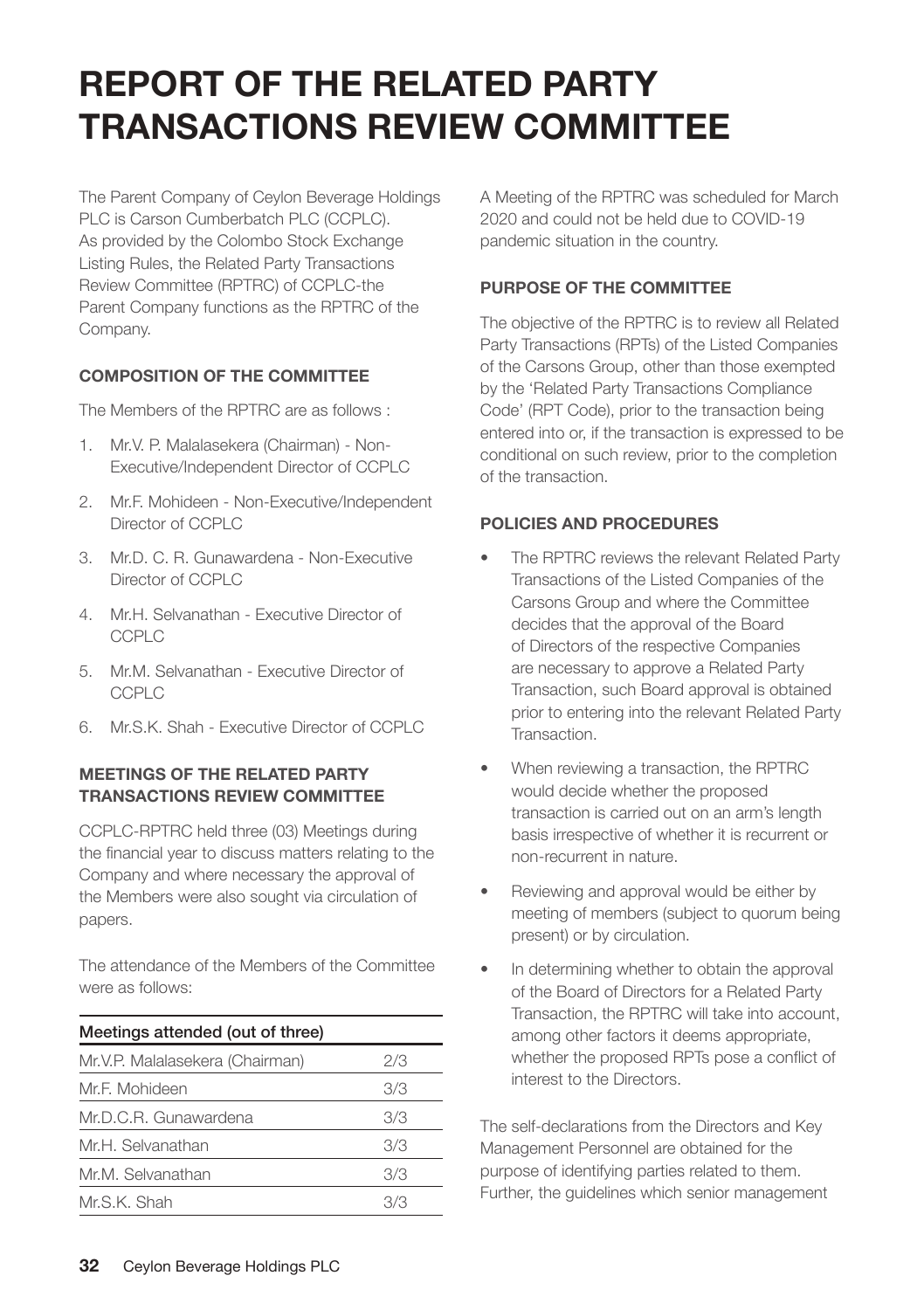must follow in routing Related Party Transactions to the relevant forum, including transaction threshold values and pricing where applicable have been documented even in the case of once approved recurrent transactions which are of operational nature, which as per the RPT Code need not be repeatedly approved, if within the broad thresholds.

The RPTRC in discharging its function endeavours to ensure that :

- there is compliance with the Code;
- shareholder interests are protected; and
- fairness and transparency are maintained.

The Committee has a criteria for designating Carsons Group Key Management Personnel (KMP) and quarterly disclosures are made by KMPs so designated, as relevant.

The Related Party Transactions of the Company for the period 1st April 2019 to 31st March 2020 have been reviewed by the Members of the RPTRC and the comments and observations of the Committee have been communicated to the Board of Directors of the Company.

*(Sgd.)* V. P. Malalasekera Chairman – Related Party Transactions Review Committee Carson Cumberbatch PLC

Colombo 21st July 2020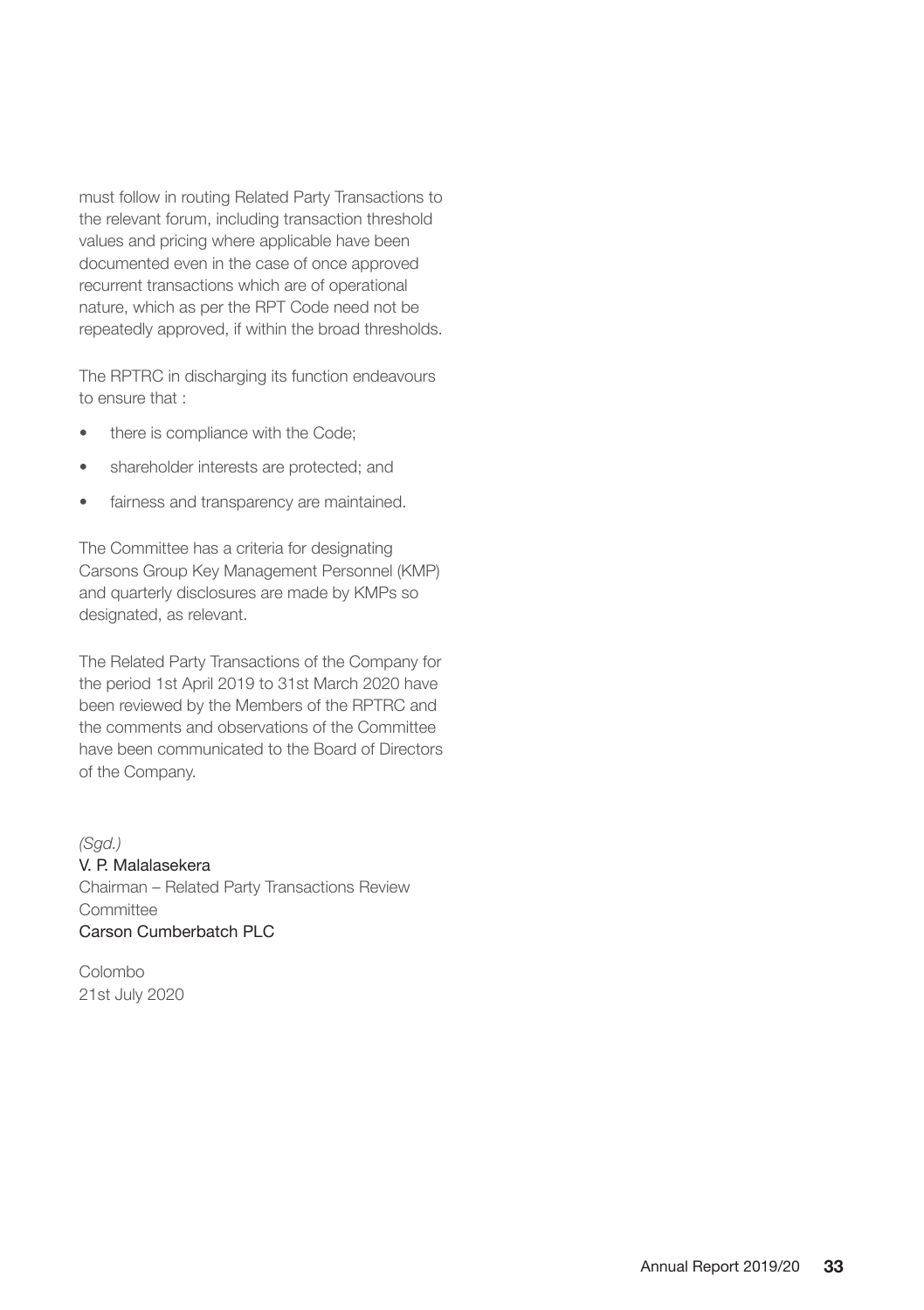# **FINANCIAL CALENDAR**

| <b>Financial Year</b>            | 31st March 2020     |  |  |
|----------------------------------|---------------------|--|--|
| Announcement of Results          |                     |  |  |
| 1st Quarter                      | 30th June 2019      |  |  |
| Issued to Colombo Stock Exchange | 13th August 2019    |  |  |
| 2nd Quarter                      | 30th September 2019 |  |  |
| Issued to Colombo Stock Exchange | 14th November 2019  |  |  |
| 3rd Quarter                      | 31st December 2019  |  |  |
| Issued to Colombo Stock Exchange | 13th February 2020  |  |  |
| 4th Quarter                      | 31st March 2020     |  |  |
| Issued to Colombo Stock Exchange | 29th May 2020       |  |  |
| Meetings                         |                     |  |  |
| 108th Annual General Meeting     | 19th July 2019      |  |  |
| 109th Annual General Meeting     | 8th September 2020  |  |  |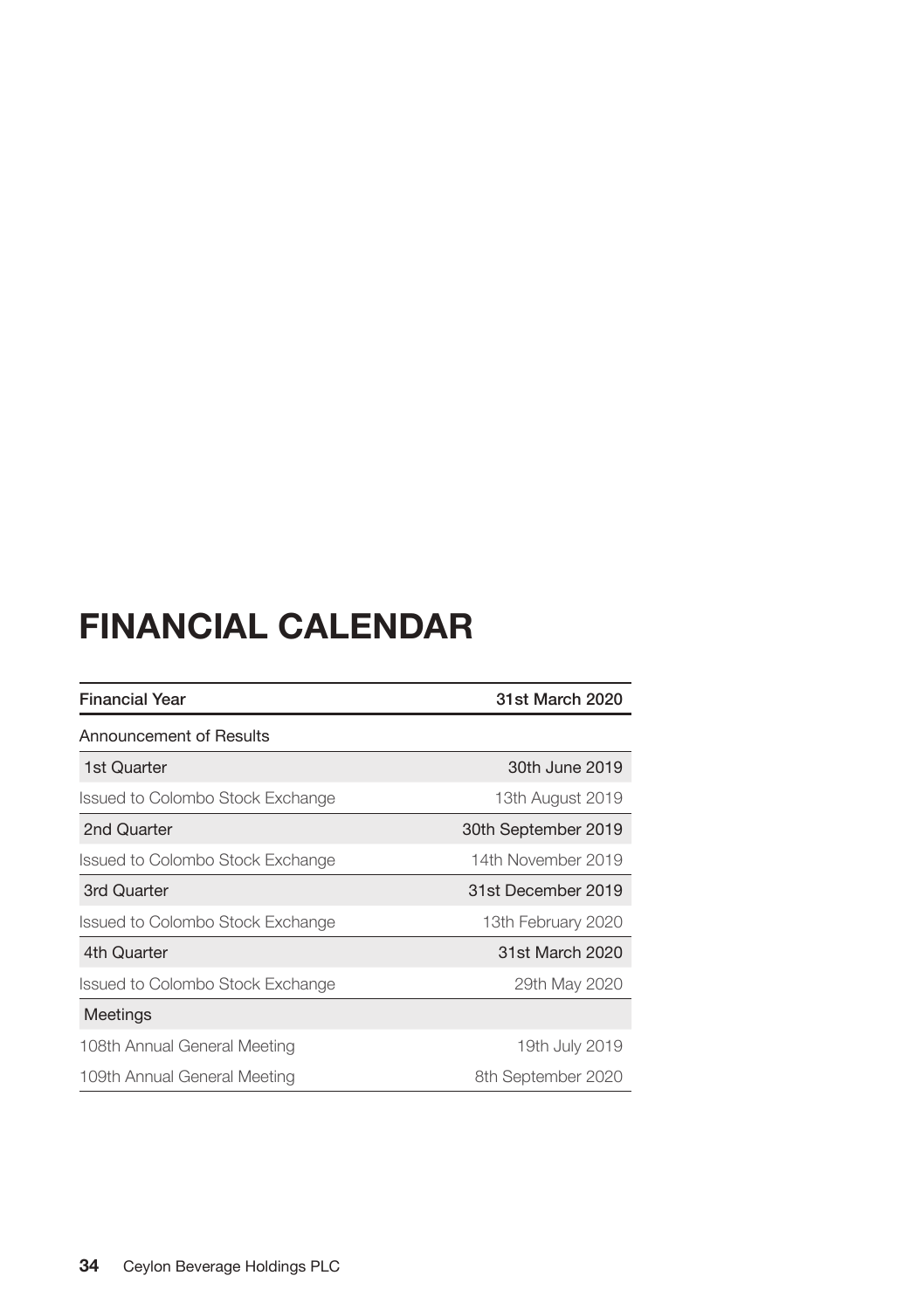

**V DMC** (Chartered Accountants) 32A, Sir Mohamed Macan Markar Mawatha P. O. Box 186 Colombo 00300 Sri Lanka.

| Tel      | +94 - 11 542 6426 |
|----------|-------------------|
| Fax      | +94 - 11 244 5872 |
|          | +94 - 11 244 6058 |
| Internet | www.kpmg.com/lk   |

#### **To the shareholders of Ceylon Beverage Holdings PLC**

#### **Report on the Audit of the Financial Statements**

#### **Opinion**

We have audited the financial statements of Ceylon Beverage Holdings PLC (the "Company") and the consolidated financial statements of the Company and its subsidiaries (the "Group"), which comprise the statement of financial position as at 31st March 2020, and the statement of profit or loss and other comprehensive income, statement of changes in equity and statement of cash flows for the year then ended, and notes to the financial statements, including a summary of significant accounting policies and other explanatory information as set out on pages 40 to 112 of the Annual Report.

In our opinion, the accompanying financial statements of the Company and the Group give a true and fair view of the financial position of the Company and Group as at 31st March 2020, and of their financial performance and cash flows for the year then ended in accordance with Sri Lanka Accounting Standards.

#### **Basis for Opinion**

We conducted our audit in accordance with Sri Lanka Auditing Standards (SLAuSs). Our responsibilities under those standards are further described in the Auditor's Responsibilities for the Audit of the Financial

Statements section of our report. We are independent of the Group in accordance with the Code of Ethics issued by CA Sri Lanka (Code of Ethics), and we have fulfilled our other ethical responsibilities in accordance with the Code of Ethics. We believe that the audit evidence we have obtained is sufficient and appropriate to provide a basis for our opinion.

#### **Emphasis of matter – Restatement of comparative balances**

We draw attention to the restatement of the Lands and Buildings of the Company amounting Rs. 331.261 Mn that were held for capital appreciation were classified as Property, plant and equipment in the previous years. Management has reclassified those assets under "Investment Properties" during the year and made retrospective restatements in these financial statements. Our opinion is not modified in respect of this matter.

#### **Key Audit Matters**

Key audit matters are those matters that, in our professional judgment, were of most significance in our audit of the Company financial statements and the consolidated financial statements of the current period. These matters were addressed in the context of our audit of the Company financial statements and the consolidated financial statements as a whole, and in forming our opinion thereon, and we do not provide a separate opinion on these matters.

KPMG, a Sn Lankan partnership and a member firm<br>of the KPMG nelwork of incependent member firms<br>atfiliated with KPMG Infernational Cooperative<br>("KPMG International"), a Swiss entity

P Y S. Perera, FCA<br>W W J.C. Perera FCA<br>W.K.D.C. Abeyrathne FCA<br>R M D.B. Rajapakse FCA<br>M N M. Shumeel ACA **M.D. House, FCA** C.P. Investora FCA C.P. Jayaniske FCA<br>Ms. S. Joseph FCA<br>S.T.O.U. Perera FCA<br>Ms. S.K.O.T.N. Radrige FCA<br>Ms. C.T.K.N. Perera ACA M. N. Million Front<br>T. J. S. Rajakarier, FCA<br>Ms. S.M.B. Jayasekara ACA<br>G.A.U. Karunarafne FCA Ms. S.M.B. Jayasekara AC<br>G.A.U. Karunaratne FCA<br>R.H. Rajan FCA<br>A.M.R.P. Alahakoon ACA

A.M.R.P. Alahakoon ACA<br>Principals - S.R.I. Perera FCMA(IJK), LLB. Atlomey-al-Law, H.S. Goonewardene ACA<br>- Mall P.M.K. Sumanasekara FCA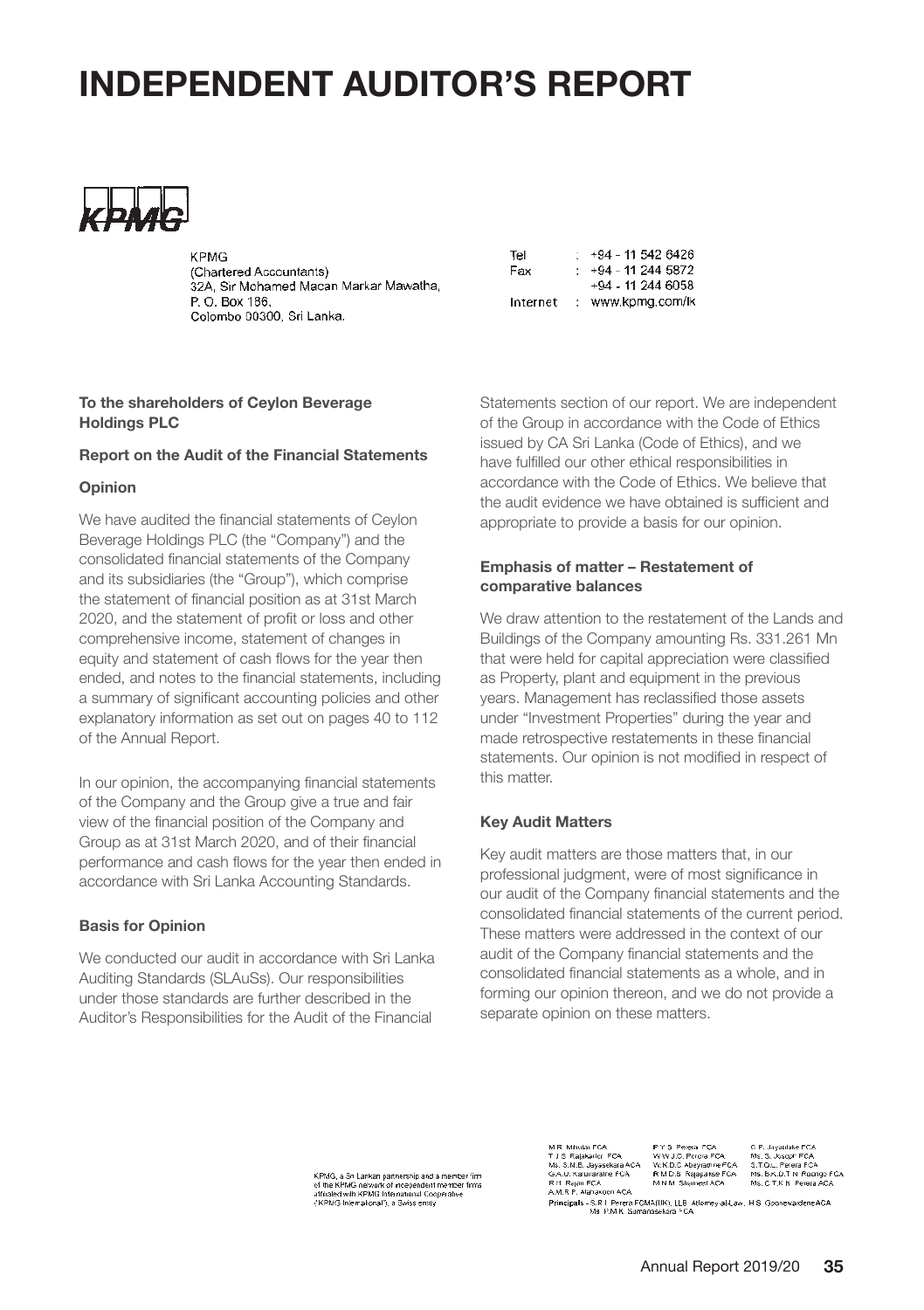## KPMG

| Carrying value of Brands acquired                                                                                                                                                                                                                                                                                                                                                                                                                                                                                                                                                                                                                                                                                 |                                                                                                                                                                                                                                                                                                                                                                                                                                                                                                                                                                                                                                                                                                                 |
|-------------------------------------------------------------------------------------------------------------------------------------------------------------------------------------------------------------------------------------------------------------------------------------------------------------------------------------------------------------------------------------------------------------------------------------------------------------------------------------------------------------------------------------------------------------------------------------------------------------------------------------------------------------------------------------------------------------------|-----------------------------------------------------------------------------------------------------------------------------------------------------------------------------------------------------------------------------------------------------------------------------------------------------------------------------------------------------------------------------------------------------------------------------------------------------------------------------------------------------------------------------------------------------------------------------------------------------------------------------------------------------------------------------------------------------------------|
| <b>Risk Description</b>                                                                                                                                                                                                                                                                                                                                                                                                                                                                                                                                                                                                                                                                                           | Our response                                                                                                                                                                                                                                                                                                                                                                                                                                                                                                                                                                                                                                                                                                    |
| The subsidiary, Lion Brewery (Ceylon) PLC has<br>recognised intangible asset relating to Brands acquired<br>with a carrying value of Rs. 1.58 Billion as at the<br>reporting date.<br>The annual impairment testing relating to the brand<br>which is an indefinite life intangible asset is considered<br>to be a key audit matter due to the significant<br>judgment required in determining the assumptions<br>to be used to estimate the recoverable amount.<br>The recoverable amount has been derived using<br>discounted forecasted cash flow model. This model<br>uses several key assumptions, including estimates of<br>future sales volume growth rate, contribution growth<br>rate and discount rate. | Our audit procedures among others included:<br>Evaluating the appropriateness and consistency of<br>٠<br>underlying assumptions via corroborating estimates<br>of future cash flows and discussing whether<br>they are reasonable and supported by the most<br>recent approved management budgets, including<br>expected future performance of the CGUs, and<br>discussing whether these are appropriate in light of<br>future macroeconomic expectations in the markets<br>including latest economic conditions pursuant to the<br>Covid-19 outbreak.<br>Recomputing and comparing the data used in<br>٠<br>the forecasted cash flow model with information<br>maintained by management and historical trends. |
| Note 41 in the Financial Statements describes the<br>impact of COVID-19 outbreak to the current year<br>financial statements and the possible effects of the<br>future implications of COVID-19 outbreak on the<br>Company's future prospects, performance and cash<br>flows. Management has considered the uncertainties<br>from these events and circumstances as the outbreak<br>is prevailing at the time of finalising these financial<br>statements.<br>See note 2.5 for Use of Estimates and Judgments, note<br>3.8 for accounting policy and note 11 for information.                                                                                                                                     | Assessing the adequacy of the financial statement<br>٠<br>disclosures, including disclosures of key<br>assumptions and judgments.                                                                                                                                                                                                                                                                                                                                                                                                                                                                                                                                                                               |

#### Impairment assessment of investments and receivables from Pubs 'N Places (Pvt) Ltd and Luxury Brands (Pvt) Ltd

| <b>Risk Description</b>                                                                                                                                                                                                                                                                           | Our response                                                                                               |
|---------------------------------------------------------------------------------------------------------------------------------------------------------------------------------------------------------------------------------------------------------------------------------------------------|------------------------------------------------------------------------------------------------------------|
| The Company has invested Rs. 304 million in Pubs 'N                                                                                                                                                                                                                                               | Our audit procedures among others included:                                                                |
| Places (Pvt) Ltd and Rs.250 million in Luxury Brands<br>(Pvt) Ltd.                                                                                                                                                                                                                                | Evaluating the appropriateness and consistency of<br>٠<br>underlying assumptions in determining forecasted |
| We identified the impairment assessment of<br>investments in subsidiaries due to the pandemic and                                                                                                                                                                                                 | cash flows, which includes future sales, expenses<br>growth rates and discount rate.                       |
| disclosure of estimation uncertainty and implications<br>of COVID 19 as a key audit matter because the<br>assessment involves consideration of future events<br>which are inherently uncertain, and effect of those<br>difference may significantly impact the resulting<br>accounting estimates. | Examining the indications of possible impairment of<br>٠<br>investments in subsidiary.                     |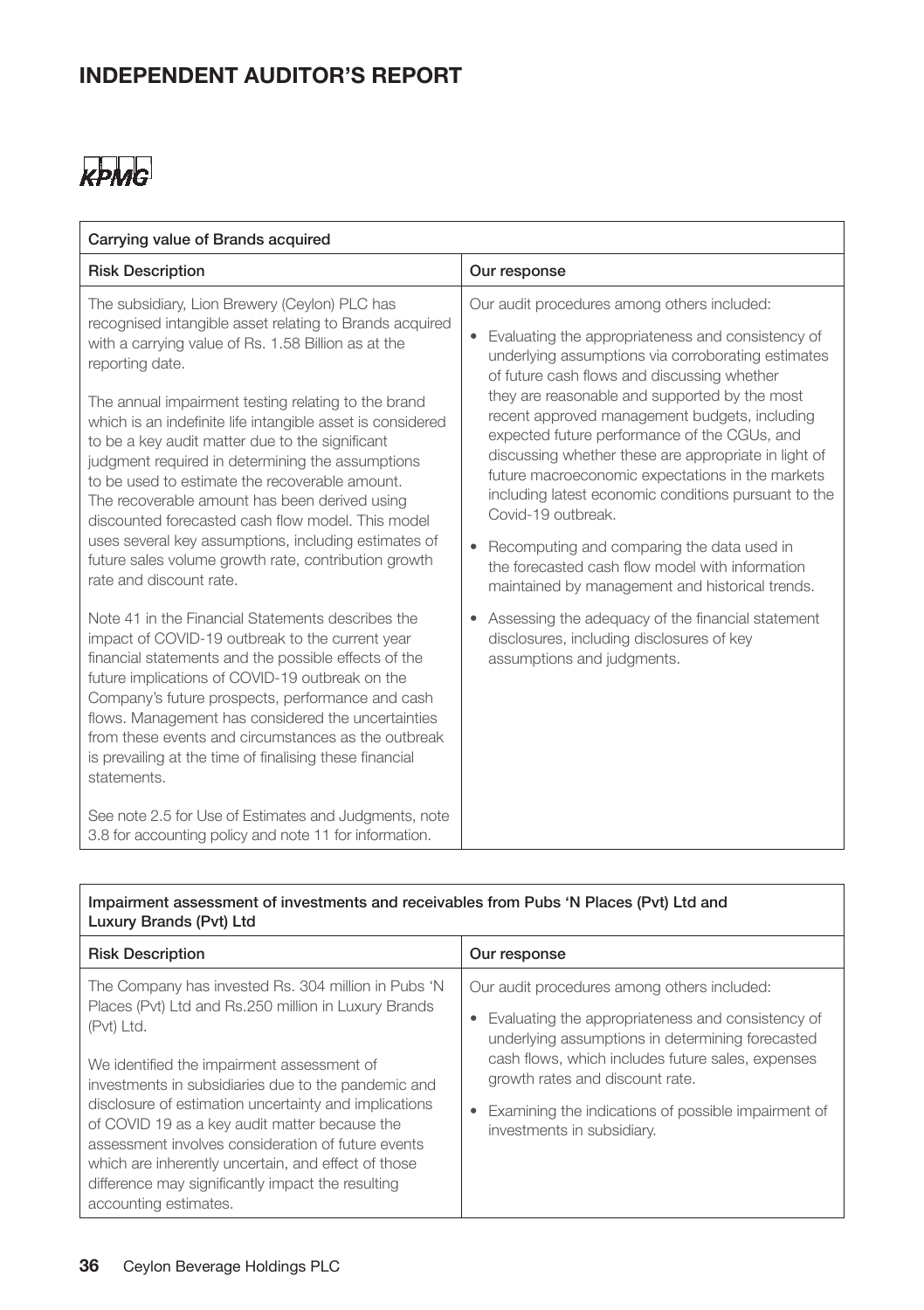## KPMG

| <b>Risk Description</b>                                                                                                                                                                                                                                                                                                                                                                                                                                                 | Our response                                                                                                                                                                                                                                                                                                                                                                                |
|-------------------------------------------------------------------------------------------------------------------------------------------------------------------------------------------------------------------------------------------------------------------------------------------------------------------------------------------------------------------------------------------------------------------------------------------------------------------------|---------------------------------------------------------------------------------------------------------------------------------------------------------------------------------------------------------------------------------------------------------------------------------------------------------------------------------------------------------------------------------------------|
| Company has tested for impairment relating to its<br>investment in Pubs 'N Places (Pvt) Limited, Luxury<br>Brands (Pvt) Limited and the related receivables, using<br>the discounted forecasted cash flow model.<br>This model uses several key assumptions, including<br>estimates of future sales, expenses growth rates and<br>discount rate.<br>See note 2.5 for Use of Estimates and Judgments,<br>note 3.11 for accounting policy and note 13 for<br>information. | • Testing the completeness and accuracy of key<br>inputs in to computations. Further we assessed<br>the reasonability of the model methodology and<br>key assumptions, in light of future macroeconomic<br>expectations in the markets including latest<br>economic conditions pursuant to the Covid-19<br>outbreak.<br>• Assessing the adequacy of the financial statement<br>disclosures. |
|                                                                                                                                                                                                                                                                                                                                                                                                                                                                         |                                                                                                                                                                                                                                                                                                                                                                                             |

| <b>Revenue Recognition</b>                                                                                                                                                                                                  |                                                                                                                                                                                                            |
|-----------------------------------------------------------------------------------------------------------------------------------------------------------------------------------------------------------------------------|------------------------------------------------------------------------------------------------------------------------------------------------------------------------------------------------------------|
| <b>Risk Description</b>                                                                                                                                                                                                     | Our response                                                                                                                                                                                               |
| The company recorded revenues of Rs. 375 Mn<br>for year ended 31 March 2020 and group recorded<br>revenues of Rs. 49.2 Bn for the year ended 31 March<br>2020.                                                              | Our audit procedures among others included:<br>Identifying and evaluating the design and<br>$\bullet$<br>implementation and operating effectiveness of<br>key controls relating to revenue recognition and |
| Whilst revenue recognition and measurement is not<br>complex for the Company, the subsidiary Lion Brewery<br>Ceylon PLC operates in a market which is affected by                                                           | reviewing General IT Controls and Application<br>Controls and consider impact on financial reporting<br>with the assistance of IRM specialist.                                                             |
| different customer behaviour and the various discounts<br>and locally imposed duties and fees in regard to<br>revenue recognition introduce an inherent risk to the<br>revenue recognition process. This, together with the | Performing a fraud risk assessment through inquiry<br>of management regarding any actual or suspected<br>override of controls in relation to revenue recognition.                                          |
| focus on volumes and revenue as key performance<br>measures resulted in revenue being selected as a key<br>audit matter.                                                                                                    | Testing design and implementation and operating<br>$\bullet$<br>effectiveness of controls over journal entries and<br>post-closing adjustments.                                                            |
| See note 4.1 for accounting policy and note 30 for<br>information.                                                                                                                                                          | Through inquiry and observation assessing the<br>accounting for significant transactions that are<br>outside of the normal course of business, or are<br>otherwise unusual.                                |
|                                                                                                                                                                                                                             | Testing that amounts have been recognised in the<br>correct period for cut-off and evaluate whether there<br>are any significant amount of returns after the year<br>end.                                  |
|                                                                                                                                                                                                                             | Agreeing the monthly sales system reports to<br>$\bullet$<br>general ledger to ensure that the revenue is<br>recognised accurately in accordance with the<br>company's accounting policy.                  |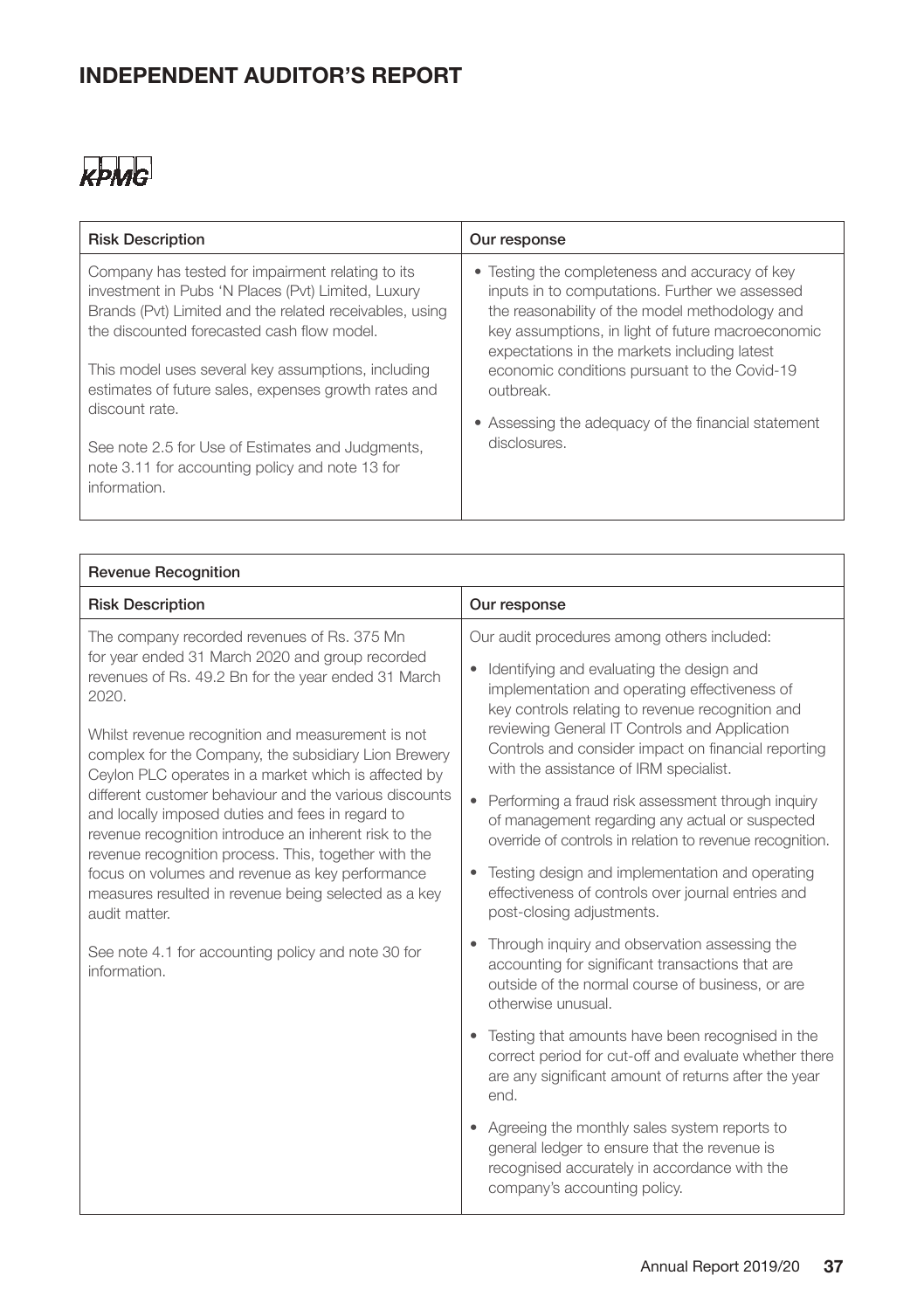

#### **Other Information**

Management is responsible for the other information. The other information comprises the information included in the annual report, but does not include the financial statements and our auditor's report thereon.

Our opinion on the financial statements does not cover the other information and we do not express any form of assurance conclusion thereon.

In connection with our audit of the financial statements, our responsibility is to read the other information and, in doing so, consider whether the other information is materially inconsistent with the financial statements or our knowledge obtained in the audit or otherwise appears to be materially misstated. If, based on the work we have performed, we conclude that there is a material misstatement of this other information, we are required to report that fact. We have nothing to report in this regard.

#### **Responsibilities of Management and Those Charged with Governance for the Financial Statements**

Management is responsible for the preparation of financial statements that give a true and fair view in accordance with Sri Lanka Accounting Standards, and for such internal control as management determines is necessary to enable the preparation of financial statements that are free from material misstatement, whether due to fraud or error.

In preparing the financial statements, management is responsible for assessing the Group's ability to continue as a going concern, disclosing, as applicable, matters related to going concern and using the going concern basis of accounting unless management either intends to liquidate the Group or to cease operations, or has no realistic alternative but to do so.

Those charged with governance are responsible for overseeing the Company's and the Group's financial reporting process.

#### **Auditor's Responsibilities for the Audit of the Financial Statements**

Our objectives are to obtain reasonable assurance about whether the financial statements as a whole are free from material misstatement, whether due to fraud or error, and to issue an auditor's report that includes our opinion. Reasonable assurance is a high level of assurance, but is not a guarantee that an audit conducted in accordance with SLAuSs will always detect a material misstatement when it exists. Misstatements can arise from fraud or error and are considered material if, individually or in the aggregate, they could reasonably be expected to influence the economic decisions of users taken on the basis of these financial statements.

As part of an audit in accordance with SLAuSs, we exercise professional judgment and maintain professional skepticism throughout the audit. We also:

- Identify and assess the risks of material misstatement of the financial statements, whether due to fraud or error, design and perform audit procedures responsive to those risks, and obtain audit evidence that is sufficient and appropriate to provide a basis for our opinion. The risk of not detecting a material misstatement resulting from fraud is higher than for one resulting from error, as fraud may involve collusion, forgery, intentional omissions, misrepresentations, or the override of internal control.
- Obtain an understanding of internal control relevant to the audit in order to design audit procedures that are appropriate in the circumstances, but not for the purpose of expressing an opinion on the effectiveness of the Company and the Group's internal control.
- Evaluate the appropriateness of accounting policies used and the reasonableness of accounting estimates and related disclosures made by management.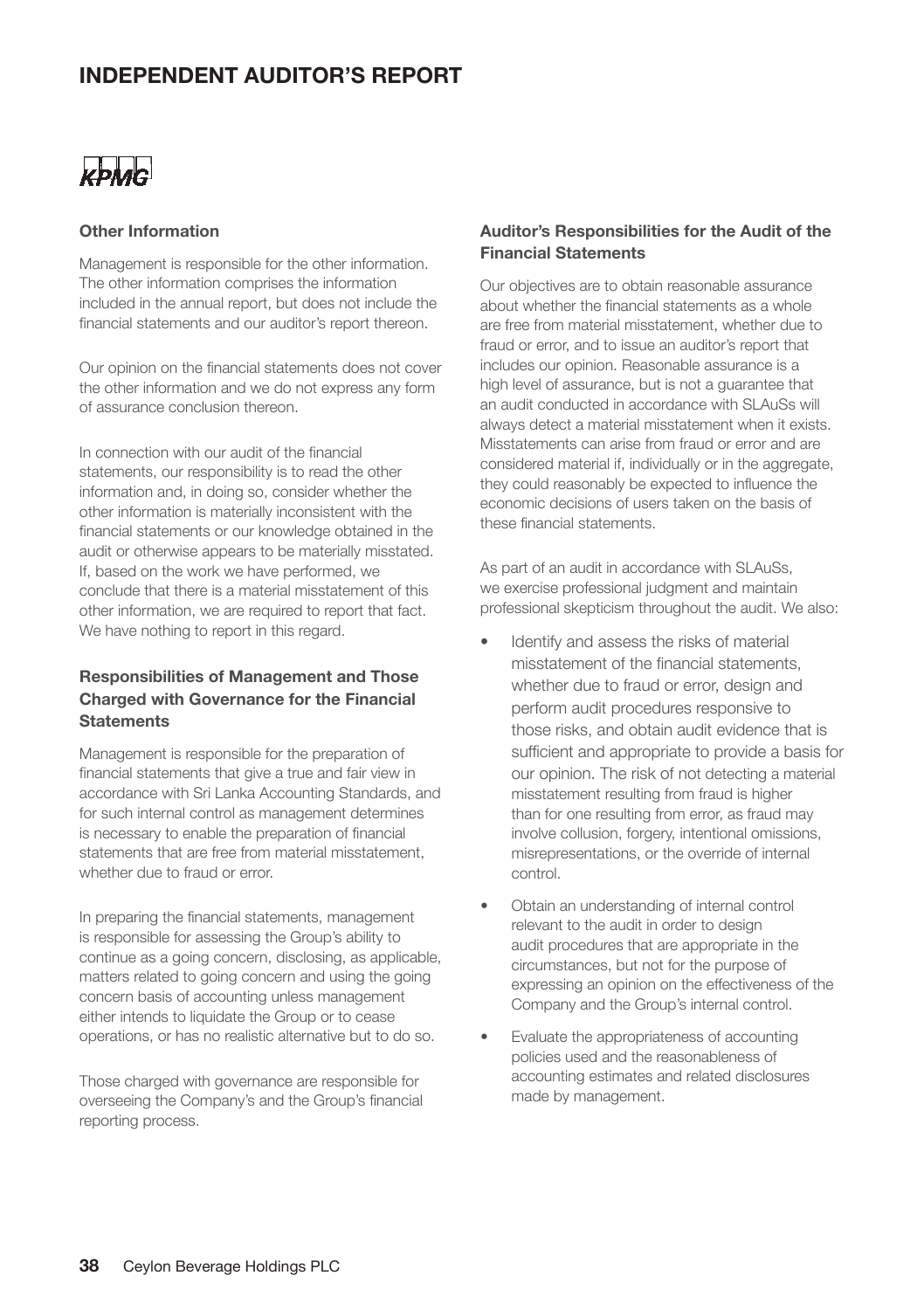

- Conclude on the appropriateness of management's use of the going concern basis of accounting and, based on the audit evidence obtained, whether a material uncertainty exists related to events or conditions that may cast significant doubt on the Group's ability to continue as a going concern. If we conclude that a material uncertainty exists, we are required to draw attention in our auditor's report to the related disclosures in the financial statements or, if such disclosures are inadequate, to modify our opinion. Our conclusions are based on the audit evidence obtained up to the date of our auditor's report. However, future events or conditions may cause the Group to cease to continue as a going concern.
- Evaluate the overall presentation, structure and content of the financial statements, including the disclosures, and whether the financial statements represent the underlying transactions and events in a manner that achieves fair presentation.
- Obtain sufficient appropriate audit evidence regarding the financial information of the entities or business activities within the Group to express an opinion on the financial statements. We are responsible for the direction, supervision and performance of the group audit. We remain solely responsible for our audit opinion.

We communicate with those charged with governance regarding, among other matters, the planned scope and timing of the audit and significant audit findings, including any significant deficiencies in internal control that we identify during our audit.

We also provide those charged with governance with a statement that we have complied with ethical requirements in accordance with the Code of Ethics regarding independence, and to communicate with them all relationships and other matters that may reasonably be thought to bear on our independence, and where applicable, related safeguards.

From the matters communicated with those charged with governance, we determine those matters that were of most significance in the audit of the financial statements of the current period and are therefore the key audit matters. We describe these matters in our auditor's report unless law or regulation precludes public disclosure about the matter or when, in extremely rare circumstances, we determine that a matter should not be communicated in our report because the adverse consequences of doing so would reasonably be expected to outweigh the public interest benefits of such communication.

#### **Report on Other Legal and Regulatory Requirements**

As required by section 163 (2) of the Companies Act No. 07 of 2007, we have obtained all the information and explanations that were required for the audit and, as far as appears from our examination, proper accounting records have been kept by the Company.

CA Sri Lanka membership number of the engagement partner responsible for signing this independent auditor's report is 1798.

KOM

Chartered Accountants

Colombo, Sri Lanka 21st July 2020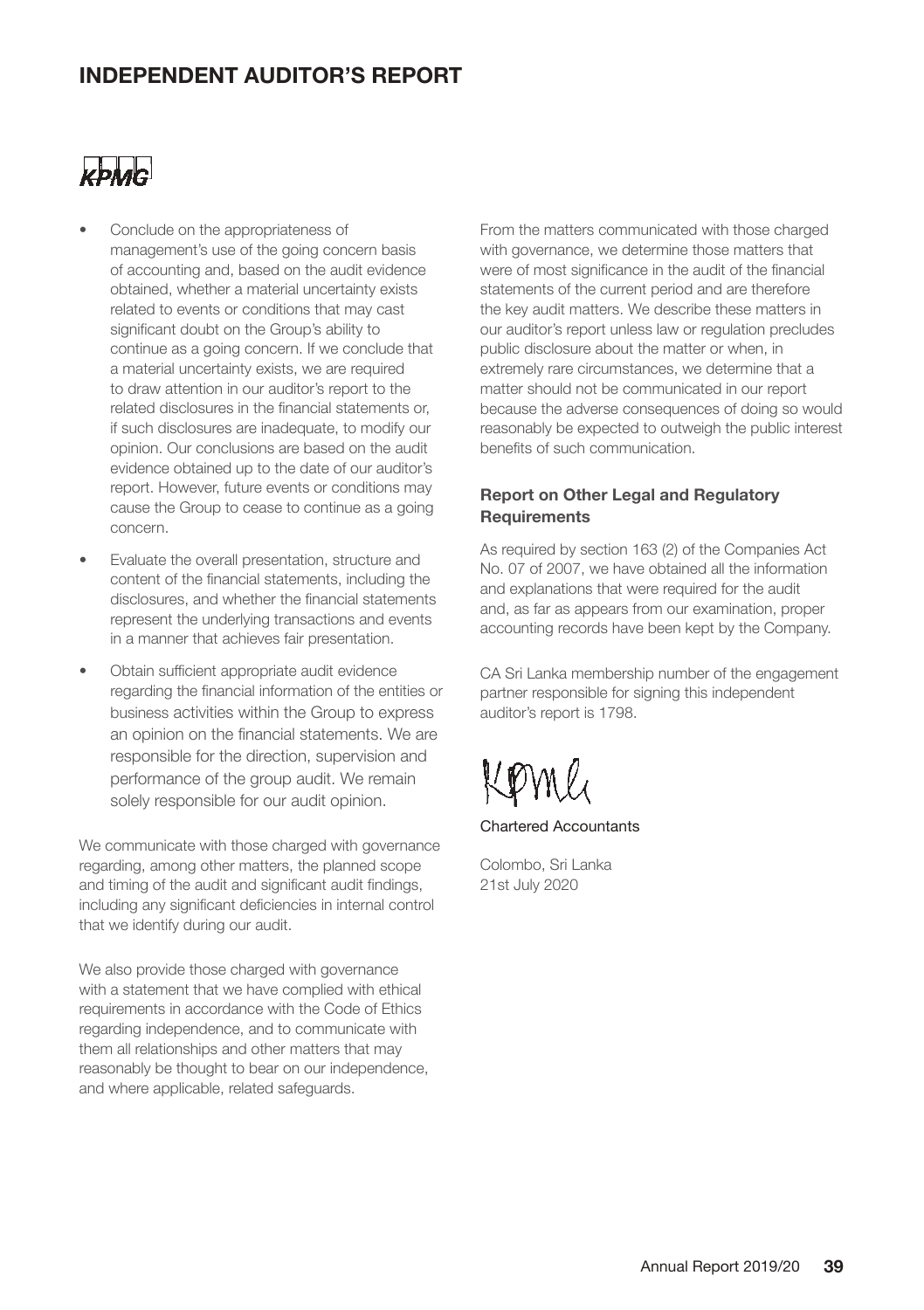## **STATEMENT OF FINANCIAL POSITION**

|                                                 |              |           | Company    |            |            | Group        |            |
|-------------------------------------------------|--------------|-----------|------------|------------|------------|--------------|------------|
| As at 31st March                                |              | 2020      | 2019       | 2018       | 2020       | 2019         | 2018       |
| In Rs.'000s                                     | <b>Notes</b> |           | (Restated) | (Restated) |            | (Restated)   | (Restated) |
|                                                 |              |           |            |            |            |              |            |
| ASSETS                                          |              |           |            |            |            |              |            |
| <b>Non-Current Assets</b>                       |              |           |            |            |            |              |            |
| Property, plant & equipment                     | 9            | 155       | 387        | 619        | 19,221,050 | 18, 162, 978 | 18,146,017 |
| Investment properties                           | 10           | 486,870   | 331,261    | 331,261    | 486,870    | 331,261      | 331,261    |
| Intangible assets                               | 11           |           |            |            | 1,706,873  | 2,442,755    | 2,447,946  |
| Right of use assets                             | 12           |           |            |            | 304,355    |              |            |
| Investments in subsidiaries                     | 13           | 1,964,272 | 1,764,272  | 1,971,964  |            |              |            |
| Loan to operators                               |              |           |            |            |            |              | 53,422     |
| Deferred taxation                               | 25           |           |            |            | 8,691      | 13,496       | 6,282      |
| <b>Total Non-Current Assets</b>                 |              | 2,451,297 | 2,095,920  | 2,303,844  | 21,727,839 | 20,950,490   | 20,984,928 |
|                                                 |              |           |            |            |            |              |            |
| <b>Current Assets</b>                           |              |           |            |            |            |              |            |
| Inventories                                     | 14           |           |            |            | 3,043,692  | 2,512,995    | 1,910,141  |
| Trade & other receivables                       | 15           | 18,261    | 22,457     | 10,141     | 1,881,002  | 2,345,704    | 3,128,030  |
| Amounts due from related                        |              |           |            |            |            |              |            |
| companies                                       | 16           | 98,909    | 36,079     | 107,818    | 6,500      |              | 5,535      |
| <b>Current Taxation</b>                         | 17           |           |            |            | 2,477      | 5,653        | 16,232     |
| Cash and cash equivalents                       | 18           | 6,179     | 242,604    | 36,045     | 13,367,260 | 10,564,799   | 8,180,171  |
| <b>Total Current Assets</b>                     |              | 123,349   | 301,140    | 154,004    | 18,300,931 | 15,429,151   | 13,240,109 |
| <b>Total Assets</b>                             |              | 2,574,646 | 2,397,060  | 2,457,848  | 40,028,770 | 36,379,641   | 34,225,037 |
| <b>EQUITY AND LIABILITIES</b>                   |              |           |            |            |            |              |            |
| Equity                                          |              |           |            |            |            |              |            |
| Stated capital                                  | 19           | 533,384   | 533,384    | 533,384    | 533,384    | 533,384      | 533,384    |
| Capital reserves                                | 20           | 19,924    | 19,924     | 19,924     | 735,712    | 588,521      | 483,527    |
| Revenue reserves                                | 21           | 1,318,235 | 1,131,918  | 1,281,780  | 6,321,790  | 5,049,101    | 3,664,795  |
| Equity Attributable To<br>Equity Holders of the |              |           |            |            |            |              |            |
| Company                                         |              | 1,871,543 | 1,685,226  | 1,835,088  | 7,590,886  | 6,171,006    | 4,681,706  |
| Non controlling interest                        | 13.4         |           |            |            | 7,230,325  | 5,978,375    | 4,493,662  |
| <b>Total Equity</b>                             |              | 1,871,543 | 1,685,226  | 1,835,088  | 14,821,211 | 12,149,381   | 9,175,368  |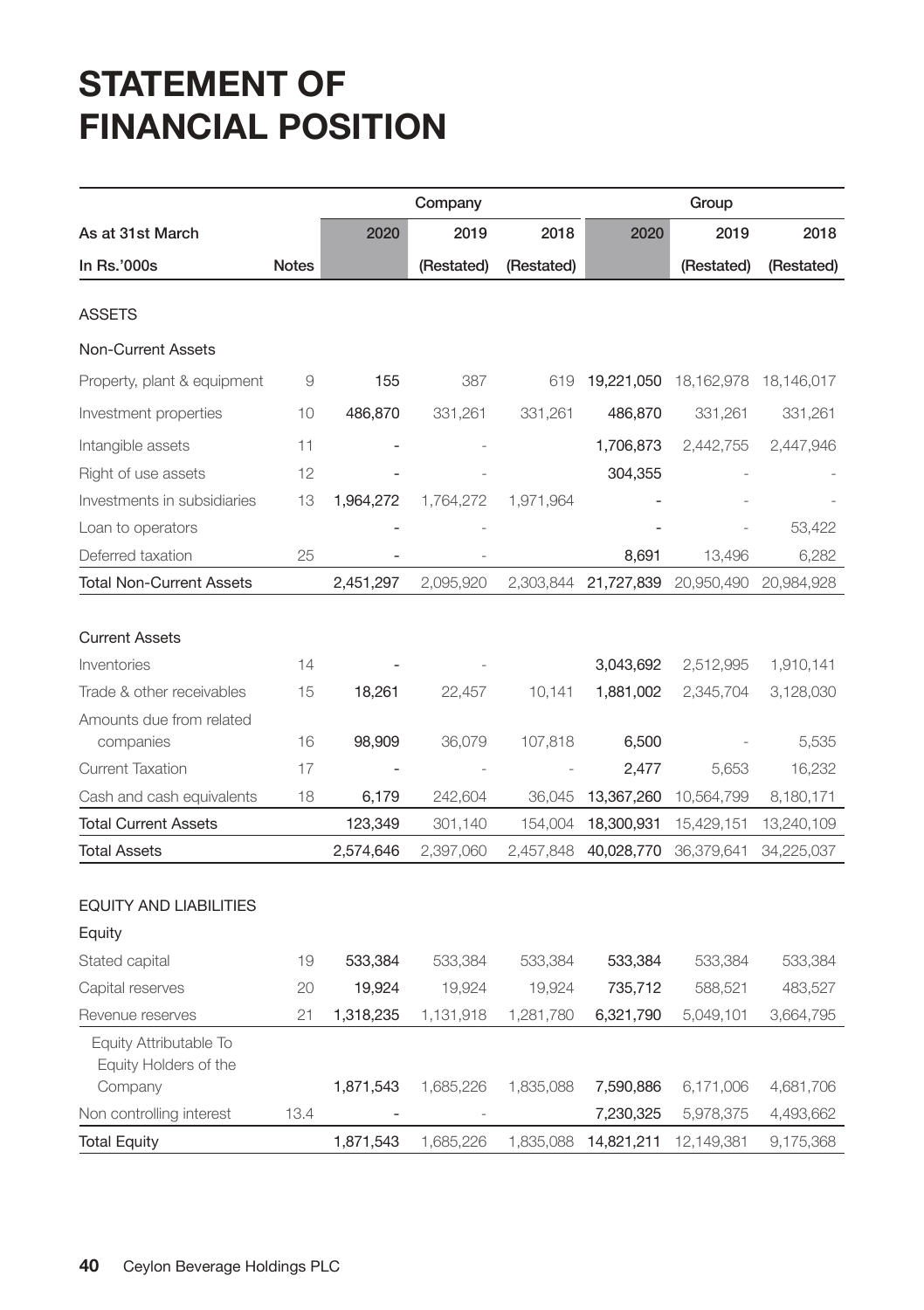|                                     |              |           | Company    |            |                          | Group      |            |
|-------------------------------------|--------------|-----------|------------|------------|--------------------------|------------|------------|
| As at 31st March                    |              | 2020      | 2019       | 2018       | 2020                     | 2019       | 2018       |
| In Rs.'000s                         | <b>Notes</b> |           | (Restated) | (Restated) |                          | (Restated) | (Restated) |
|                                     |              |           |            |            |                          |            |            |
| Non Current Liabilities             |              |           |            |            |                          |            |            |
| Debentures                          | 22           |           |            |            |                          |            | 2,000,000  |
| Loans and borrowings                | 23           | 25,000    | 55,000     | 85,000     | 2,658,041                | 3,326,271  | 4,899,620  |
| Lease creditor                      | 12           |           |            |            | 274,532                  |            |            |
| Employee benefits                   | 24           |           |            |            | 207,333                  | 204,058    | 190,953    |
| Net deferred tax liabilities        | 25           | 15,561    |            |            | 5,134,844                | 5,002,666  | 3,607,868  |
| <b>Total Non- Current</b>           |              |           |            |            |                          |            |            |
| Liabilities                         |              | 40,561    | 55,000     | 85,000     | 8,274,750                | 8,532,995  | 10,698,441 |
| <b>Current Liabilities</b>          |              |           |            |            |                          |            |            |
| Trade and other payables            | 26           | 15,471    | 17,834     | 15,047     | 1,780,350                | 1,350,370  | 1,391,694  |
| Amounts due to related              |              |           |            |            |                          |            |            |
| companies                           | 27           | 501,460   | 588,587    | 394,170    | 107,748                  | 114,945    | 105,559    |
| Refundable deposits                 | 28           |           |            |            | 1,715,620                | 1,456,224  | 1,164,261  |
| <b>Tax liabilities</b>              | 29           | 15,587    | 20,025     | 3,977      | 104,398                  | 2,448,319  | 1,967,401  |
| Debentures                          | 22           |           |            |            | $\overline{\phantom{a}}$ | 2,078,285  | 1,110,582  |
| Loans and borrowings                | 23           | 30,213    | 30,388     | 124,566    | 9,988,456                | 6,353,084  | 6,991,619  |
| Lease creditor                      | 12           |           |            |            | 50,532                   |            |            |
| Bank overdraft                      | 18           | 99,811    |            |            | 3,185,705                | 1,896,038  | 1,620,112  |
| <b>Total Current Liabilities</b>    |              | 662,542   | 656,834    | 537,760    | 16,932,809               | 15,697,265 | 14,351,228 |
| <b>Total Liabilities</b>            |              | 703,103   | 711,834    | 622,760    | 25,207,559               | 24,230,260 | 25,049,669 |
| <b>Total Equity and Liabilities</b> |              | 2,574,646 | 2,397,060  | 2,457,848  | 40,028,770               | 36,379,641 | 34,225,037 |
| Net assets per ordinary             |              |           |            |            |                          |            |            |
| share (Rs.)                         |              | 89.17     | 80.29      | 87.44      | 361.68                   | 294.03     | 223.07     |

The notes to the Financial Statements from Pages 48 to 112 form an integral part of these Financial Statements.

I certify that the above Financial Statements comply with the requirements of Companies Act No.07 of 2007.

*(Sgd.)* D.R.P. Goonetilleke Head of Finance

The Board of Directors is responsible for the preparation and presentation of these Financial Statements.

*(Sgd.) (Sgd.) (Sgd.)*  V.R. Wijesinghe M. Selvanathan S.K. Shah Director Director Director

Approved and signed on behalf of the Managers Approved and signed on behalf of the Board

#### Carsons Management Services (Private) Ltd.

21st July 2020 Colombo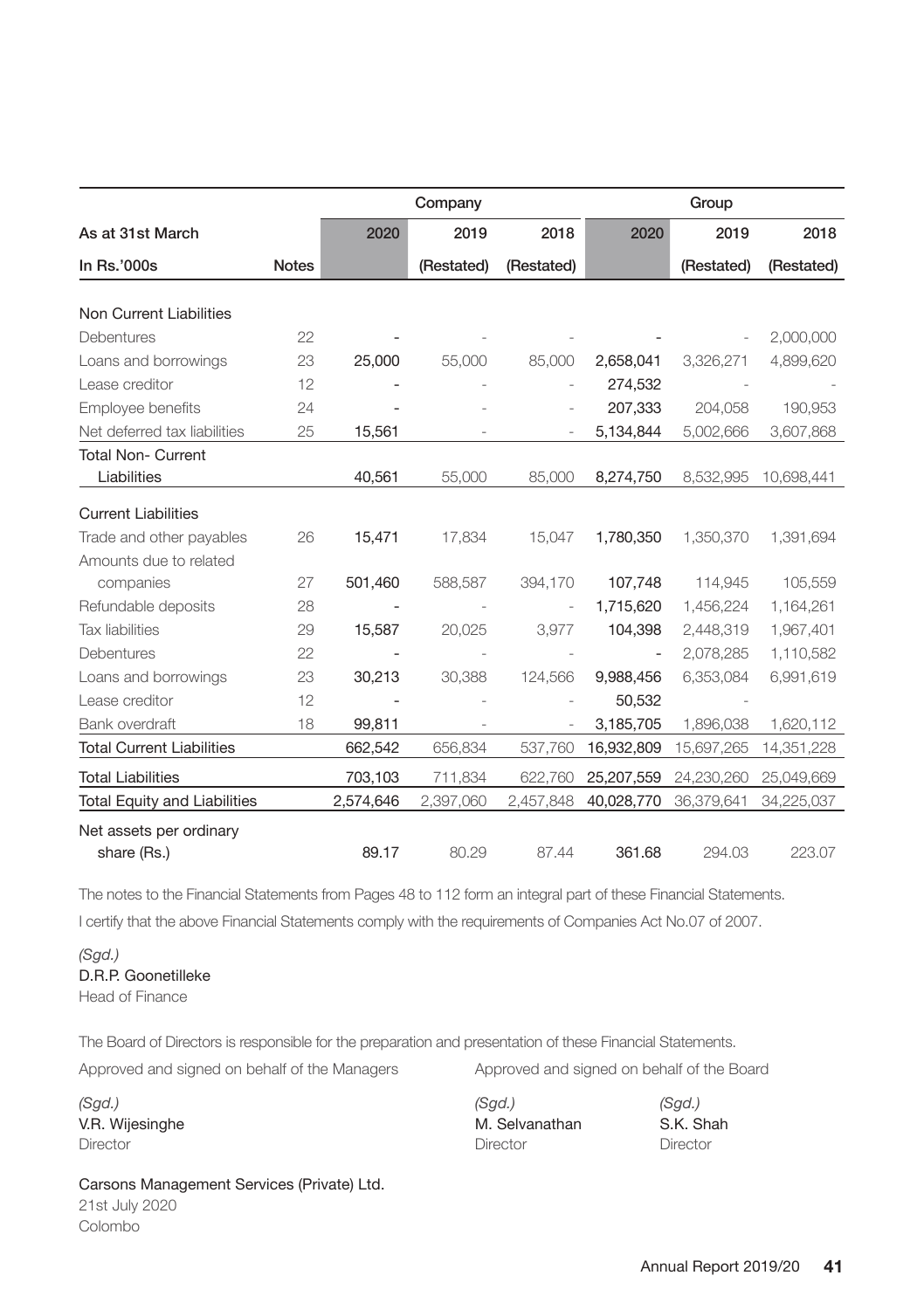## **STATEMENT OF PROFIT OR LOSS AND OTHER COMPREHENSIVE INCOME**

|                                                                          |              | Company   |            |                | Group        |
|--------------------------------------------------------------------------|--------------|-----------|------------|----------------|--------------|
| For the year ended 31st March                                            |              | 2020      | 2019       | 2020           | 2019         |
| In Rs.'000s                                                              | <b>Notes</b> |           | (Restated) |                | (Restated)   |
| Revenue                                                                  | 30           | 375,031   | 293,426    | 49,215,361     | 44,216,827   |
| Cost of Sales                                                            |              |           |            | (38, 202, 972) | (32,953,571) |
| <b>Gross Profit</b>                                                      |              | 375,031   | 293,426    | 11,012,389     | 11,263,256   |
| Other Income                                                             | 31           |           |            | 153,337        | 138,025      |
| Net gains arising from changes in fair<br>value of investment properties | 10           | 155,609   |            | 155,609        |              |
|                                                                          |              | 530,640   | 293,426    | 11,321,335     | 11,401,281   |
| <b>Distribution Expenses</b>                                             |              |           |            | (3,021,787)    | (3,030,771)  |
| Administrative Expenses                                                  |              | (14, 816) | (14, 794)  | (1,780,647)    | (1,656,879)  |
| <b>Other Expenses</b>                                                    |              |           |            | (545,086)      | (413, 166)   |
| Impairment of Investments in<br>subsidiaries                             | 13           |           | (207, 692) |                |              |
| Impairment of intangible assets                                          | 11.2         |           |            | (740, 315)     |              |
| <b>Profit from Operations</b>                                            |              | 515,824   | 70,940     | 5,233,500      | 6,300,465    |
| Finance Income                                                           | 33           | 7,514     | 12,741     | 950,905        | 1,009,923    |
| <b>Finance Costs</b>                                                     | 33           | (71, 552) | (49, 118)  | (1,690,165)    | (2,094,515)  |
| <b>Net Finance Costs</b>                                                 |              | (64, 038) | (36, 377)  | (739, 260)     | (1,084,592)  |
| <b>Profit Before Taxation</b>                                            |              | 451,786   | 34,563     | 4,494,240      | 5,215,873    |
| Income Tax Reversal /(Expenses)                                          | 34           | (44, 922) | (37, 508)  | (1,824,379)    | (846, 185)   |
| Deferred taxation                                                        | 34           | (15, 561) |            | 146,402        | (1,304,425)  |
| Profit/(Loss) After Taxation                                             |              | 391,303   | (2,945)    | 2,816,263      | 3,065,263    |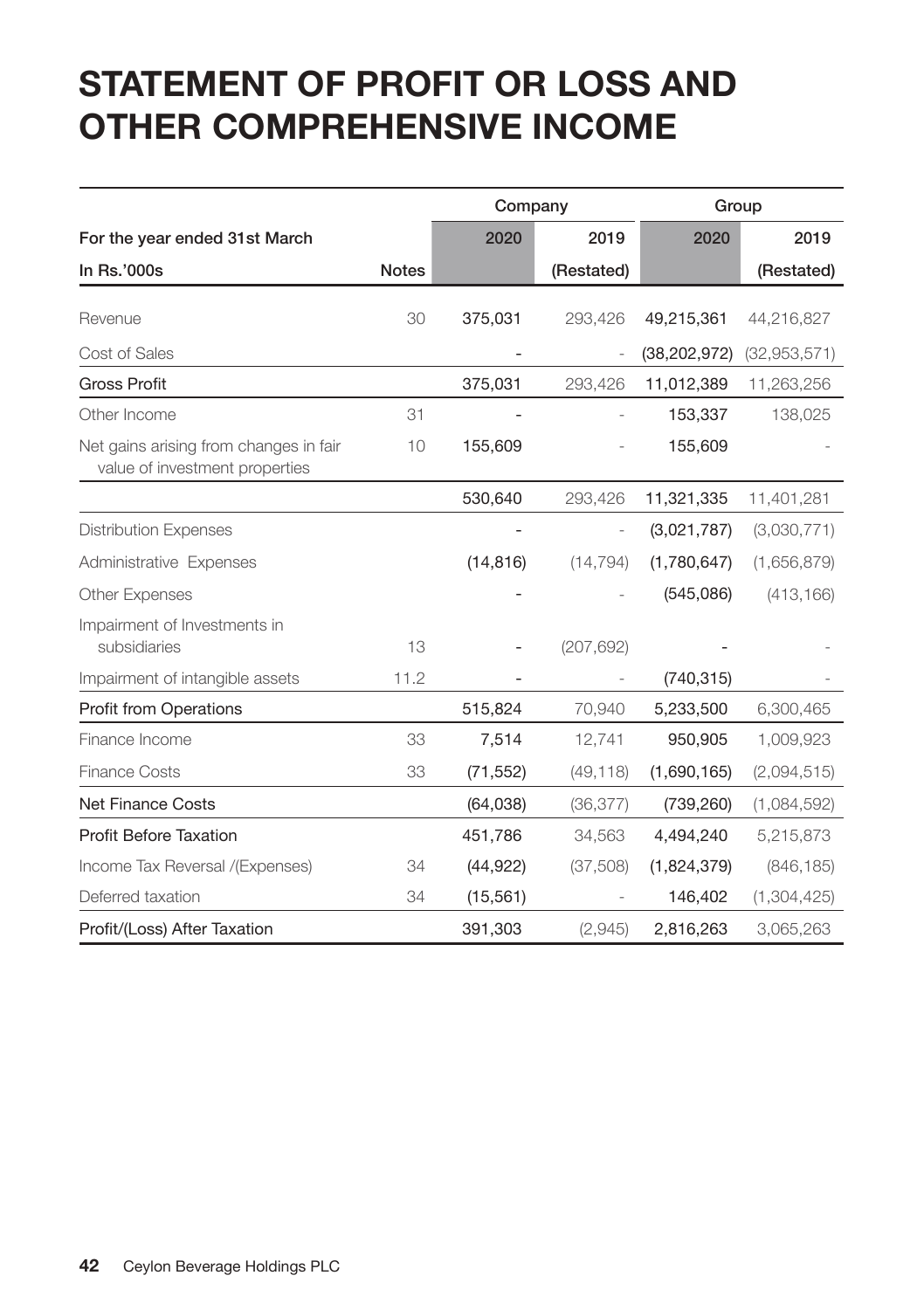|                                                            |              | Company |            | Group      |            |
|------------------------------------------------------------|--------------|---------|------------|------------|------------|
| For the year ended 31st March                              |              | 2020    | 2019       | 2020       | 2019       |
| In Rs.'000s                                                | <b>Notes</b> |         | (Restated) |            | (Restated) |
| Other Comprehensive Income                                 |              |         |            |            |            |
| Items that will never be reclassified to<br>profit or loss |              |         |            |            |            |
| Remeasurement of employee benefit<br>obligation            | 24           |         |            | 11,545     | 12,533     |
| Deferred tax adjustment on employee<br>benefit             | 34           |         |            | (4,618)    | (5,013)    |
| Change in Revaluation of Property Plant<br>& Equipment     | 9            |         |            | 560,472    | 279,091    |
| Deferred tax adjustment on land &<br>buildings             | 34           |         |            | (278, 767) | (78, 145)  |
| Total Other Comprehensive Income for<br>the year           |              |         |            | 288,632    | 208,466    |
| Total Comprehensive Income/<br>(Expenses)                  |              | 391,303 | (2,945)    | 3,104,895  | 3,273,729  |
|                                                            |              |         |            |            |            |
| Profit/(Loss) Attributable to                              |              |         |            |            |            |
| - Equity Holders of the Company                            |              | 391,303 | (2,945)    | 1,473,471  | 1,527,293  |
| - Non Controlling interest                                 | 13.4         |         |            | 1,342,792  | 1,537,970  |
| Profit/(Loss) for the year                                 |              | 391,303 | (2,945)    | 2,816,263  | 3,065,263  |
| <b>Total Comprehensive Income</b><br>Attributable to       |              |         |            |            |            |
| - Equity Holders of the Company                            |              | 391,303 | (2,945)    | 1,624,281  | 1,636,216  |
| - Non Controlling interest                                 | 13.4         |         |            | 1,480,614  | 1,637,513  |
| Total comprehensive income /<br>expenses for the year      |              | 391,303 | (2,945)    | 3,104,895  | 3,273,729  |
|                                                            |              |         |            |            |            |
| Earnings/(Loss) per Ordinary Share (Rs.)                   | 35           | 18.64   | (0.14)     | 70.21      | 72.77      |

The notes to the Financial Statements from Pages 48 to 112 form an integral part of these Financial Statements.

Figures in brackets indicate deductions.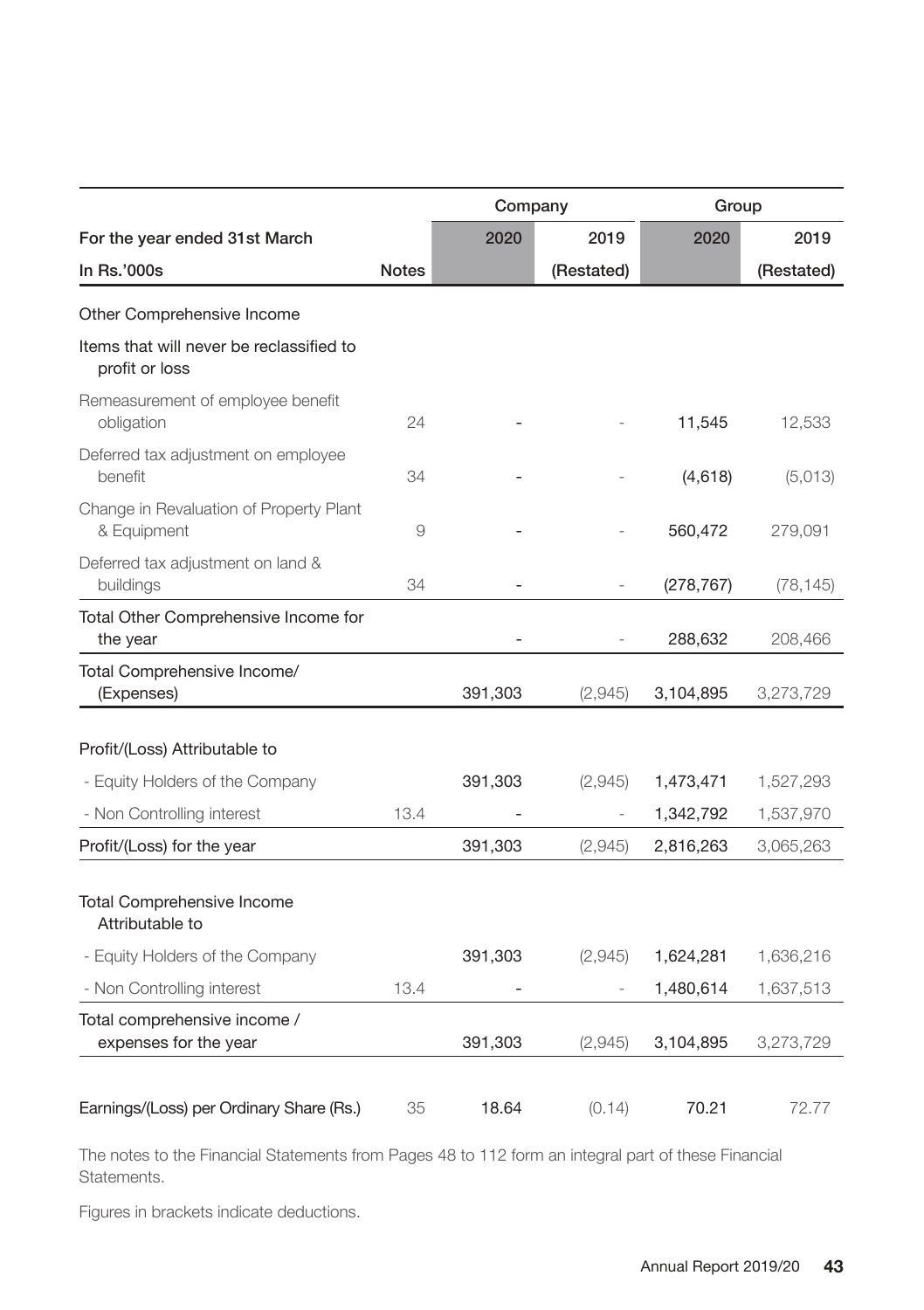## **STATEMENT OF CHANGES IN EQUITY**

| In Rs.'000s                                |         |             |                    | Attributable to Equity Holders of the Parent |                      |            | Non-        | Total      |
|--------------------------------------------|---------|-------------|--------------------|----------------------------------------------|----------------------|------------|-------------|------------|
|                                            | Stated  | Revaluation | General            | Revenue                                      | Revenue              | Total      | Controlling | Equity     |
|                                            | Capital | Reserve     | Reserve<br>Capital | reserves<br>Fair Value                       | reserves<br>Retained |            | Interest    |            |
|                                            |         |             |                    |                                              | Earnings             |            |             |            |
| COMPANY                                    |         |             |                    |                                              |                      |            |             |            |
| Balance as at 1st April 2018               |         |             |                    |                                              |                      |            |             |            |
| (as previously reported)                   | 533,384 | 239,576     | 5,776              |                                              | 965,727              | 1,744,463  |             | 1,744,463  |
| mpact of correction of errors (Note 42)    |         | (225, 428)  |                    | 316,972                                      | (919)                | 90,625     |             | 90,625     |
| Restated balance 1st April 2018            | 533,384 | 14,148      | 5,776              | 316,972                                      | 964,808              | 1,835,088  |             | 1,835,088  |
| Total Comprehensive Income (Restated)      |         |             |                    |                                              |                      |            |             |            |
| -oss for the period                        |         |             |                    |                                              | (2,945)              | (2,945)    |             | (2,945)    |
| lotal Comprehensive Loss for the period    |         |             |                    |                                              |                      |            |             |            |
| (Restated)                                 |         |             |                    |                                              | (2,945)              | (2, 945)   |             | (2,945)    |
| Transactions with owners, recorded         |         |             |                    |                                              |                      |            |             |            |
| directly in equity                         |         |             |                    |                                              |                      |            |             |            |
| contribution by and distribution to owners |         |             |                    |                                              |                      |            |             |            |
| <b>Dividends</b>                           |         |             |                    |                                              | (146, 917)           | (146.917)  |             | (146, 917) |
| Balance as at 31st March 2019 (Restated)   | 533,384 | 14,148      | 5,776              | 316,972                                      | 814,946              | 1,685,226  |             | 1,685,226  |
| Total Comprehensive Income                 |         |             |                    |                                              |                      |            |             |            |
| Profit for the period                      |         |             |                    | 140,048                                      | 251,255              | 391,303    |             | 391,303    |
| Other comprehensive income for the period  |         |             |                    |                                              |                      |            |             |            |
| Total Comprehensive Income for the         |         |             |                    |                                              |                      |            |             |            |
| period                                     |         |             |                    | 140,048                                      | 251,255              | 391,303    |             | 391,303    |
| Transactions with owners, recorded         |         |             |                    |                                              |                      |            |             |            |
| directly in equity                         |         |             |                    |                                              |                      |            |             |            |
| contribution by and distribution to owners |         |             |                    |                                              |                      |            |             |            |
| Forfeiture of unclaimed dividends          |         |             |                    |                                              |                      |            |             |            |
| $(1997 - 2012)$                            |         |             |                    |                                              | 4,895                | 4,895      |             | 4,895      |
| <b>Dividends</b>                           |         |             |                    |                                              | (209, 881)           | (209, 881) |             | (209, 881) |
| Balance as at 31st March 2020              | 533,384 | 14,148      | 5,776              | 457,020                                      | 861,215              | 1,871,543  |             | 1,871,543  |
|                                            |         |             |                    |                                              |                      |            |             |            |

The notes to the Financial Statements from Pages 48 to 112 form an integral part of these Financial Statements. The notes to the Financial Statements from Pages 48 to 112 form an integral part of these Financial Statements.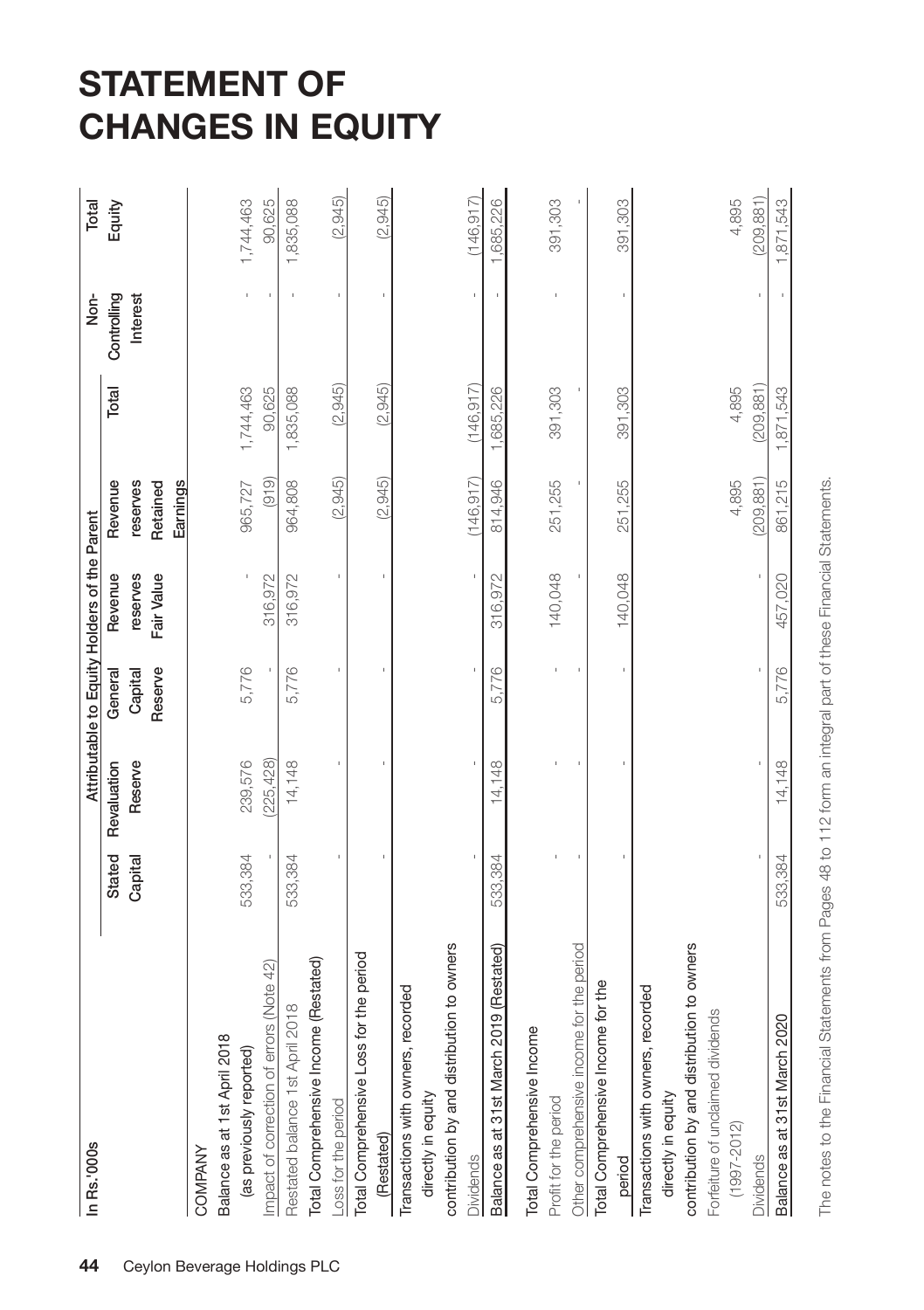| In Rs.'000s                                |         |             | Attributable to Equity Holders of the Parent |                        |                      |            | Non-        | Total        |
|--------------------------------------------|---------|-------------|----------------------------------------------|------------------------|----------------------|------------|-------------|--------------|
|                                            | Stated  | Revaluation | General                                      | Revenue                | Revenue              | Total      | Controlling | Equity       |
|                                            | Capital | Reserve     | Reserve<br>Capital                           | Fair Value<br>reserves | reserves<br>Retained |            | Interest    |              |
|                                            |         |             |                                              |                        | Earnings             |            |             |              |
| GROUP                                      |         |             |                                              |                        |                      |            |             |              |
| Balance as at 1st April 2018               |         |             |                                              |                        |                      |            |             |              |
| (as previously reported)                   | 533,384 | 703,179     | 5,776                                        |                        | 3,348,742            | 4,591,081  | 4,493,662   | 9,084,743    |
| mpact of correction of errors (Note 42)    |         | (225, 428)  |                                              | 316,972                | (919)                | 90,625     |             | 90,625       |
| Restated balance 1st April 2018            | 533,384 | 477,751     | 5,776                                        | 316,972                | 3,347,823            | 4,681,706  | 4,493,662   | 9,175,368    |
| Total Comprehensive Income (Restated)      |         |             |                                              |                        |                      |            |             |              |
| Profit for the period                      |         |             |                                              |                        | 1,527,293            | 1,527,293  | 1,537,970   | 3,065,263    |
| Other comprehensive Income for the period  |         | 104.994     |                                              |                        | 3,929                | 108,923    | 99,543      | 208,466      |
| Total Comprehensive Income for the         |         |             |                                              |                        |                      |            |             |              |
| period (Restated)                          |         | 104,994     |                                              |                        | 1,531,272            | 1,636,216  | 1,637,513   | 3,273,729    |
| Transactions with owners, recorded         |         |             |                                              |                        |                      |            |             |              |
| directly in equity                         |         |             |                                              |                        |                      |            |             |              |
| contribution by and distribution to owners |         |             |                                              |                        |                      |            |             |              |
| <b>Dividends</b>                           |         |             |                                              |                        | (146.917)            | (146.917)  | (152, 800)  | (299.717)    |
| Balance as at 31st March 2019 (Restated)   | 533,384 | 582,745     | 5.776                                        | 316,972                | 4.732.128            | 6.171.006  | 5,978,375   | 12, 149, 381 |
| Total Comprehensive Income                 |         |             |                                              |                        |                      |            |             |              |
| Profit for the period                      |         |             |                                              | 140,048                | 1,333,423            | 1,473,471  | 1,342,792   | 2,816,263    |
| Other comprehensive income for the period  |         | 147,191     |                                              |                        | 3,619                | 150,810    | 137,822     | 288,632      |
| Total Comprehensive Income for the         |         |             |                                              |                        |                      |            |             |              |
| period                                     |         | 147.191     |                                              | 140,048                | 1,337,042            | 1,624,281  | 1,480,614   | 3,104,895    |
| Transactions with owners, recorded         |         |             |                                              |                        |                      |            |             |              |
| directly in equity                         |         |             |                                              |                        |                      |            |             |              |
| contribution by and distribution to owners |         |             |                                              |                        |                      |            |             |              |
| Forfeiture of unclaimed dividends          |         |             |                                              |                        |                      |            |             |              |
| $(1997 - 2012)$                            |         |             |                                              |                        | 5,481                | 5,481      | 536         | 6,017        |
| <b>Dividends</b>                           |         |             |                                              |                        | (209.881)            | (209, 881) | (229.200)   | (439.081)    |
| Balance as at 31st March 2020              | 533,384 | 729,936     | 5.776                                        | 457,020                | 5.864,770            | 7,590,886  | 7,230,325   | 14,821,211   |
|                                            |         |             |                                              |                        |                      |            |             |              |

The notes to the Financial Statements from Pages 48 to 112 form an integral part of these Financial Statements. The notes to the Financial Statements from Pages 48 to 112 form an integral part of these Financial Statements.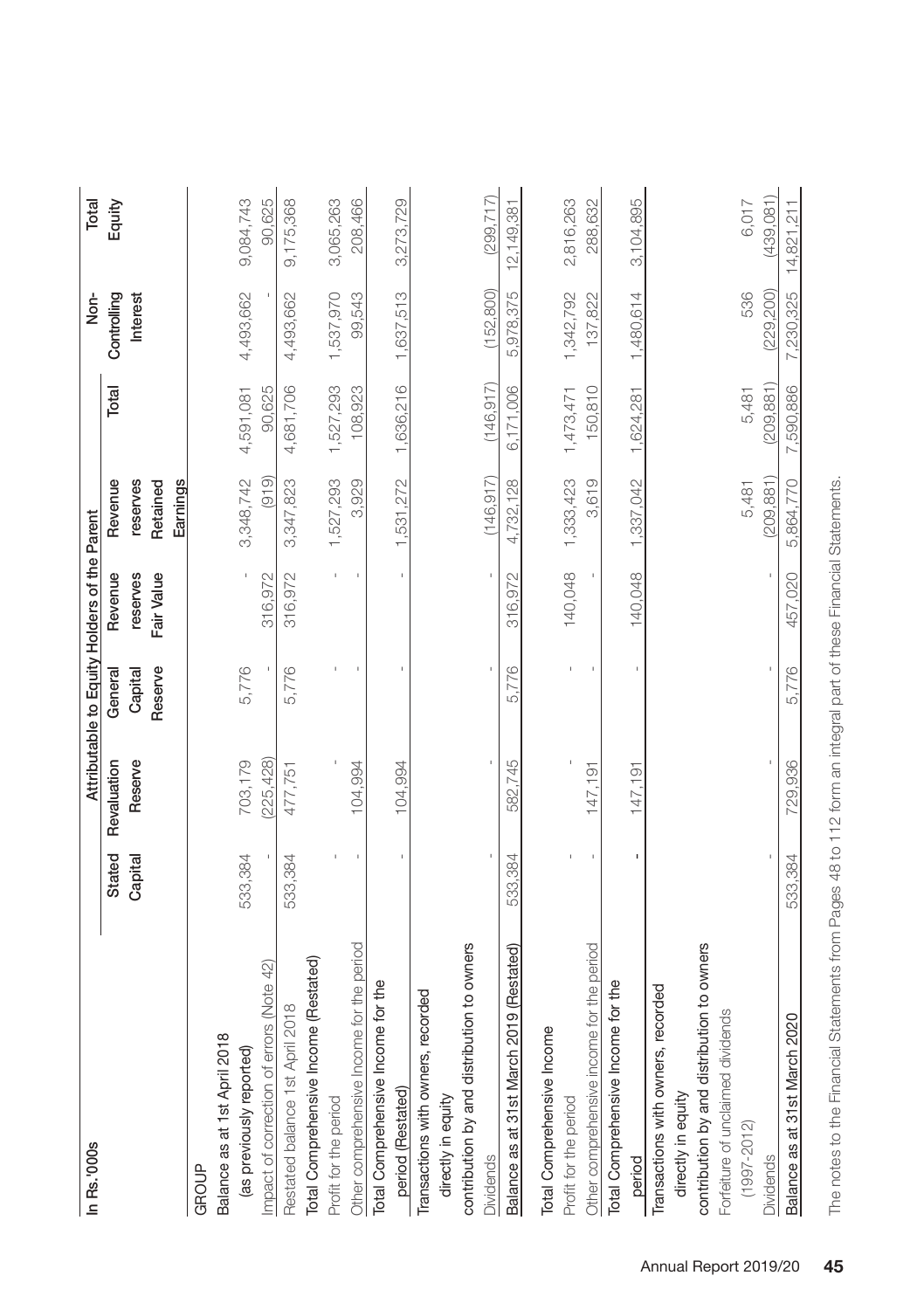## **STATEMENT OF CASH FLOWS**

|                                                |              | Company    |            | Group       |             |
|------------------------------------------------|--------------|------------|------------|-------------|-------------|
| For the year ended 31st March                  |              | 2020       | 2019       | 2020        | 2019        |
| In Rs.'000s                                    | <b>Notes</b> |            | (Restated) |             | (Restated)  |
| Cash Flows from Operating Activities           |              |            |            |             |             |
| Profit before taxation                         |              | 451,786    | 34,563     | 4,494,240   | 5,215,873   |
| Adjustments for:                               |              |            |            |             |             |
| Finance expenses                               | 33           | 71,552     | 49,118     | 1,709,786   | 2,096,644   |
| Depreciation on Right of use assets            | 12.1         |            |            | 69,116      |             |
| Depreciation on property, plant &<br>equipment | 9            | 232        | 232        | 1,233,239   | 1,224,466   |
| Amortisation of intangible assets              | 11           |            |            | 4,850       | 53,515      |
| Net Inventory provisions                       | 14.1         |            |            | 38,847      | (20, 818)   |
| Provision for employee benefit                 |              |            |            |             |             |
| obligations                                    | 24           |            |            | 40,826      | 36,847      |
| Impairment of property plant &                 |              |            |            |             |             |
| equipment                                      | 9(b)         |            |            | 4,729       | 60,547      |
| Loss on disposal of returnable containers      |              |            |            | 132,443     |             |
| Impairment of Intangible Assets                | 11           |            |            | 740,315     | 881         |
| Impairment of doubtful debtors                 | 15.1         |            |            |             | 24,651      |
| Impairment of Investments                      | 13           |            | 207,692    |             |             |
| Finance income                                 | 33           | (7, 514)   | (12, 741)  | (950, 905)  | (1,009,923) |
| Net gain arising from changes in fair          |              |            |            |             |             |
| value of investment properties                 | 10           | (155, 609) |            | (155,609)   |             |
| (Profit)/Loss on disposal of property,         |              |            |            |             |             |
| plant & equipment                              |              |            |            | (19, 246)   | (3,529)     |
| Lease interest                                 | 12.1         |            |            | 37,567      |             |
| Unrealised exchange loss/(gain) on             |              |            |            |             |             |
| foreign currency term Loan                     |              |            |            | (13, 455)   | (4,638)     |
| Operating cash flow before working             |              |            |            |             |             |
| capital changes                                |              | 360,447    | 278,864    | 7,366,743   | 7,674,516   |
| Decrease in inventories                        | 14           |            |            | (569, 544)  | (582,036)   |
| Increase/(decrease) in trade & other           |              |            |            |             |             |
| receivables                                    | 15           | 4,195      | (12, 301)  | 464,701     | 762,324     |
| Increase/(decrease) in amounts due from        |              |            |            |             |             |
| related companies                              |              | (55, 316)  | 84,480     | (6,500)     | 58,957      |
| Increase/(decrease) in amounts due to          |              |            |            |             |             |
| related companies                              |              | (144, 835) | 163,862    | (7, 197)    | 9,386       |
| Increase/(decrease) in tax payables            | 29           | (2, 428)   | 158        | (1,802,196) | 129,007     |
| Increase/(decrease) in trade & other           |              |            |            |             |             |
| payables                                       | 26           | (1, 593)   | 771        | 429,980     | (41, 324)   |
| Cash generated from operations                 |              | 160,470    | 515,834    | 5,875,987   | 8,010,830   |
| Finance expenses                               |              | (13, 844)  | (18, 563)  | (1,558,103) | (1,899,035) |
| Tax paid                                       |              | (46, 932)  | (21, 620)  | (2,327,810) | (460, 282)  |
| Retirement benefits paid                       | 24           |            |            | (26,006)    | (11, 209)   |
| Net cash generated from operating              |              |            |            |             |             |
| activities                                     |              | 99,694     | 475,651    | 1,964,068   | 5,640,305   |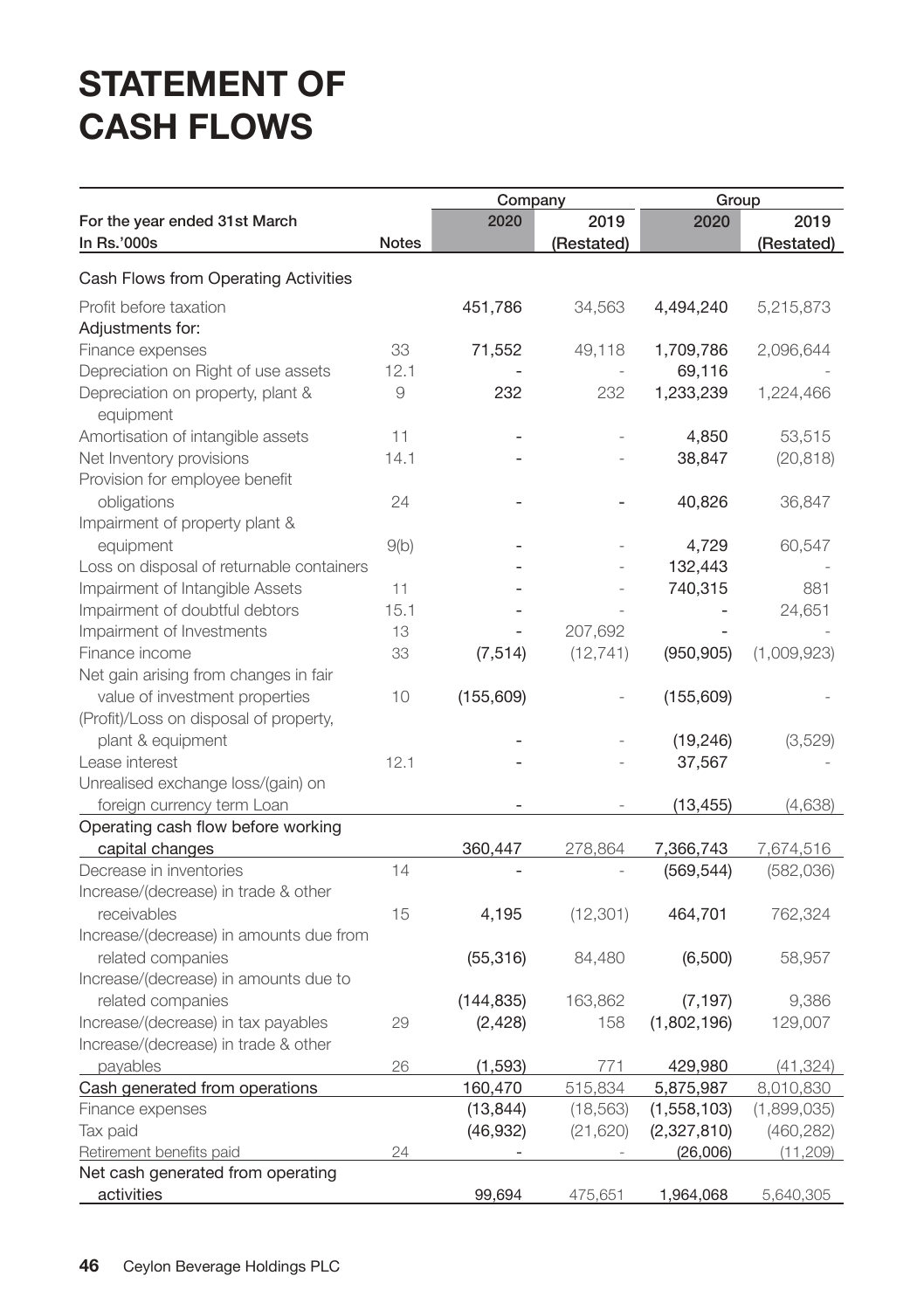|                                             |              | Company    |                | Group         |             |
|---------------------------------------------|--------------|------------|----------------|---------------|-------------|
| For the year ended 31st March               |              | 2020       | 2019           | 2020          | 2019        |
| In Rs.'000s                                 | <b>Notes</b> |            | (Restated)     |               | (Restated)  |
| Cash Flows from Investing Activities        |              |            |                |               |             |
| Purchase and construction of property,      |              |            |                |               |             |
| plant & equipment                           |              |            |                | (1,889,651)   | (1,022,884) |
| Purchase of intangible assets               | 11           |            |                | (5,746)       | (49, 205)   |
| Proceeds from sale of property, plant &     |              |            |                |               |             |
| equipment                                   |              |            |                | 37,351        | 3,529       |
| Agent deposits received                     | 28           |            |                | 259,396       | 298,961     |
| Agent deposits refunded                     | 28           |            |                |               | (6,998)     |
| Interest received                           |              |            |                | 950,902       | 1,009,923   |
| Investment in subsidiaries                  | 13           | (200,000)  |                |               |             |
| Net cash used in investing activities       |              | (200,000)  | $\overline{a}$ | (647, 748)    | 233,327     |
|                                             |              |            |                |               |             |
| Cash Flows from Financing Activities        |              |            |                |               |             |
| Proceeds from loans & borrowings            | 23.1         |            |                | 4,373,249     |             |
| Repayment of loans & borrowings             | 23.1         | (30,000)   | (123,300)      | (1,622,619)   | (2,442,990) |
| Repayment of debentures                     | 22           |            |                | (2,000,000)   | (998, 800)  |
| Lease payments                              | 12.1         |            |                | (85, 974)     |             |
| Forfeiture of unclaimed dividends           |              |            |                |               |             |
| $(1997 - 2012)$                             |              | 4,895      |                | 6,017         |             |
| Dividends paid net of tax                   |              | (210, 825) | (145, 792)     | (474, 199)    | (323, 139)  |
| Net cash generated from/(used in)           |              |            |                |               |             |
| financing activities                        |              | (235, 930) | (269, 092)     | 196,474       | (3,764,929) |
| Net increase/(decrease) in cash & cash      |              |            |                |               |             |
| equivalents                                 |              | (336, 236) | 206,559        | 1,512,794     | 2,108,702   |
|                                             |              |            |                |               |             |
| Cash & cash equivalents at the              |              |            |                |               |             |
| beginning of the year                       |              | 242,604    | 36,045         | 8,668,761     | 6,560,059   |
| Cash & cash equivalents at the end of       |              |            |                |               |             |
| the year                                    | 18           | (93, 632)  | 242,604        | 10,181,555    | 8,668,761   |
|                                             |              |            |                |               |             |
| Analysis of Cash and Cash Equivalents       |              |            |                |               |             |
| Cash and cash equivalents<br>Bank overdraft | 18<br>18     | 6,179      | 242,604        | 13,367,260    | 10,564,799  |
|                                             |              | (99, 811)  |                | (3, 185, 705) | (1,896,038) |
|                                             |              | (93, 632)  | 242,604        | 10,181,555    | 8,668,761   |

The notes to the Financial Statements from Pages 48 to 112 form an integral part of these Financial Statements.

Figures in brackets indicate deductions.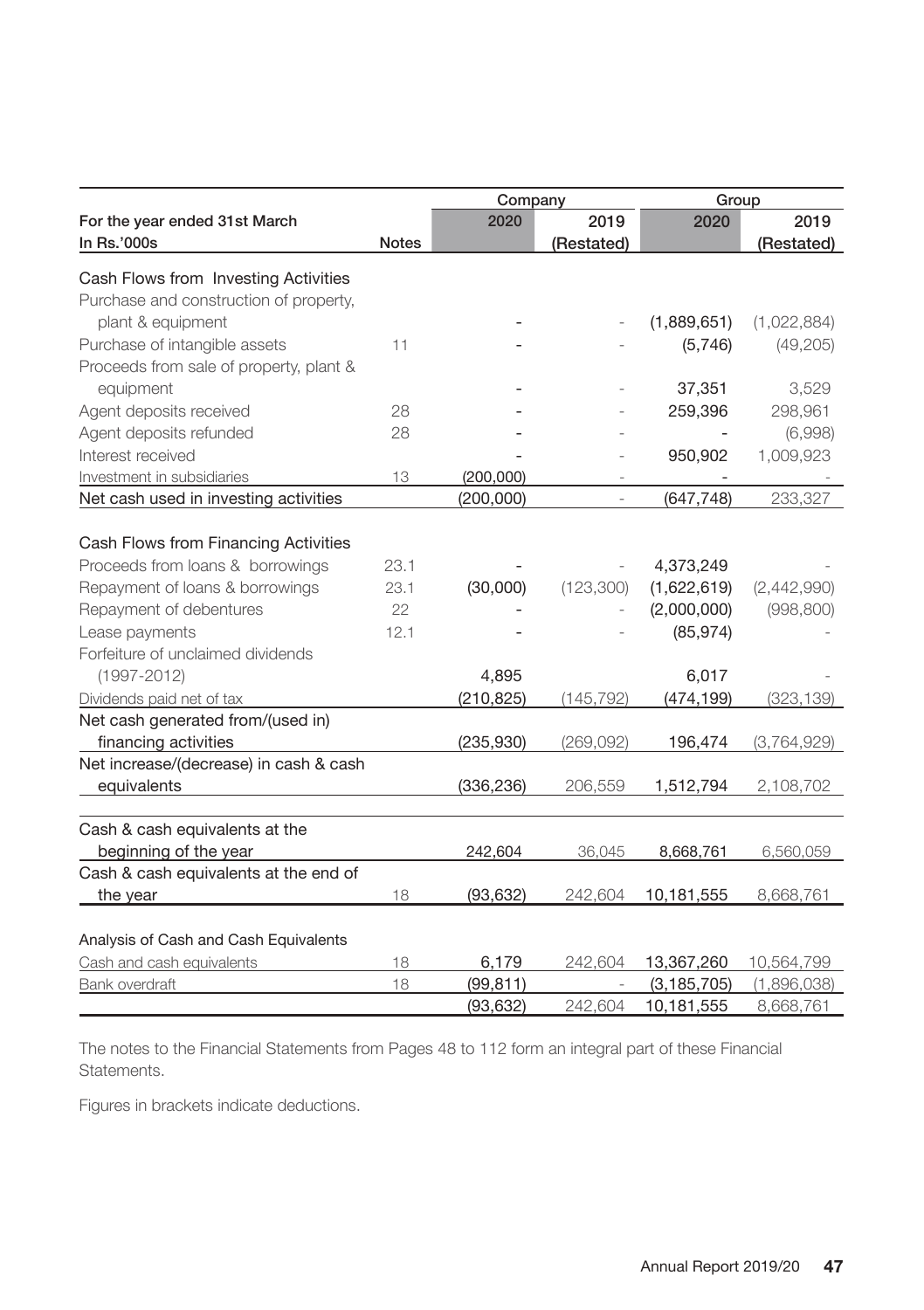#### **1 CORPORATE INFORMATION**

#### **1.1 Reporting Entity**

Ceylon Beverage Holdings PLC (CBHPLC) is a public limited liability Company incorporated and domiciled in Sri Lanka and listed on the Colombo Stock Exchange. The parent company of Ceylon Beverage Holdings PLC is Carson Cumberbatch PLC (CCPLC) and the ultimate parent Company is Bukit Darah PLC. The registered office of the Company is situated at No 61, Janadhipathi Mawatha, Colombo 01 and the principal place of business is situated at No 254, Colombo Road, Biyagama.

The Financial Statements for the year ended 31st March 2020 comprises of the Company and its subsidiaries (together referred to as the "Group" and individually Group entities). The subsidiaries of the Company are set out below.

| Subsidiary                                | Controlling<br>interest | Note                                           |
|-------------------------------------------|-------------------------|------------------------------------------------|
| Lion Brewery (Ceylon)<br>PLC              | 52.25%                  | <b>LBCPLC</b>                                  |
| Pubs 'N Places<br>(Private) Limited       | 99.9%                   |                                                |
| Retail Spaces (Private)<br>Limited        | 100%                    |                                                |
| Luxury Brands<br>(Private) Limited        | 100%                    |                                                |
| Pearl Springs (Private)<br>Limited (PSPL) | 52.25%                  | Wholly owned<br>subsidiary of<br><b>LBCPLC</b> |
| <b>Millers Brewery</b><br>Limited         | 52.25%                  | Wholly<br>owned<br>Subsidiary<br>of PSPL       |

The principal activities of the Group is brewing and marketing of high quality beers for both local & export markets and retailing of beer & alcohol products through its owned/managed wine shops & pubs. The Group is also engaged in the import & marketing of globally renowned high quality beer and spirits brands.

The Group had 260 (2019 – 259) employees at the end of the financial year. The Company had no employees as at the reporting date (2019 – Nil).

#### **2 BASIS OF PREPARATION**

#### **2.1 Statement of compliance**

The Financial Statements of Ceylon Beverage Holdings PLC, and its subsidiaries (Group) comprise the Statements of Financial Position, Profit or Loss and Other Comprehensive Income, Changes in Equity, Statement of Cash Flows together with the Notes to the Financial Statements. The Financial Statements have been prepared in accordance with Sri Lanka Accounting Standards (hereinafter referred to as SLFRS/ LKAS) as laid down by the Institute of Chartered Accountants of Sri Lanka, the requirements of the Company's Act No. 07 of 2007 and the listing rules of the Colombo Stock Exchange.

The Financial Statements were authorised for issue by the Board of Directors on 21st July 2020.

#### **2.2 Basis of Measurement**

The Financial Statements have been prepared on a historical cost basis except for the following;

Land & Building - Fair Value

Investment Properties - Fair Value

Employee Defined Benefit Obligation - Actuarially valued and obligation recognised at present value of the defined benefit obligation.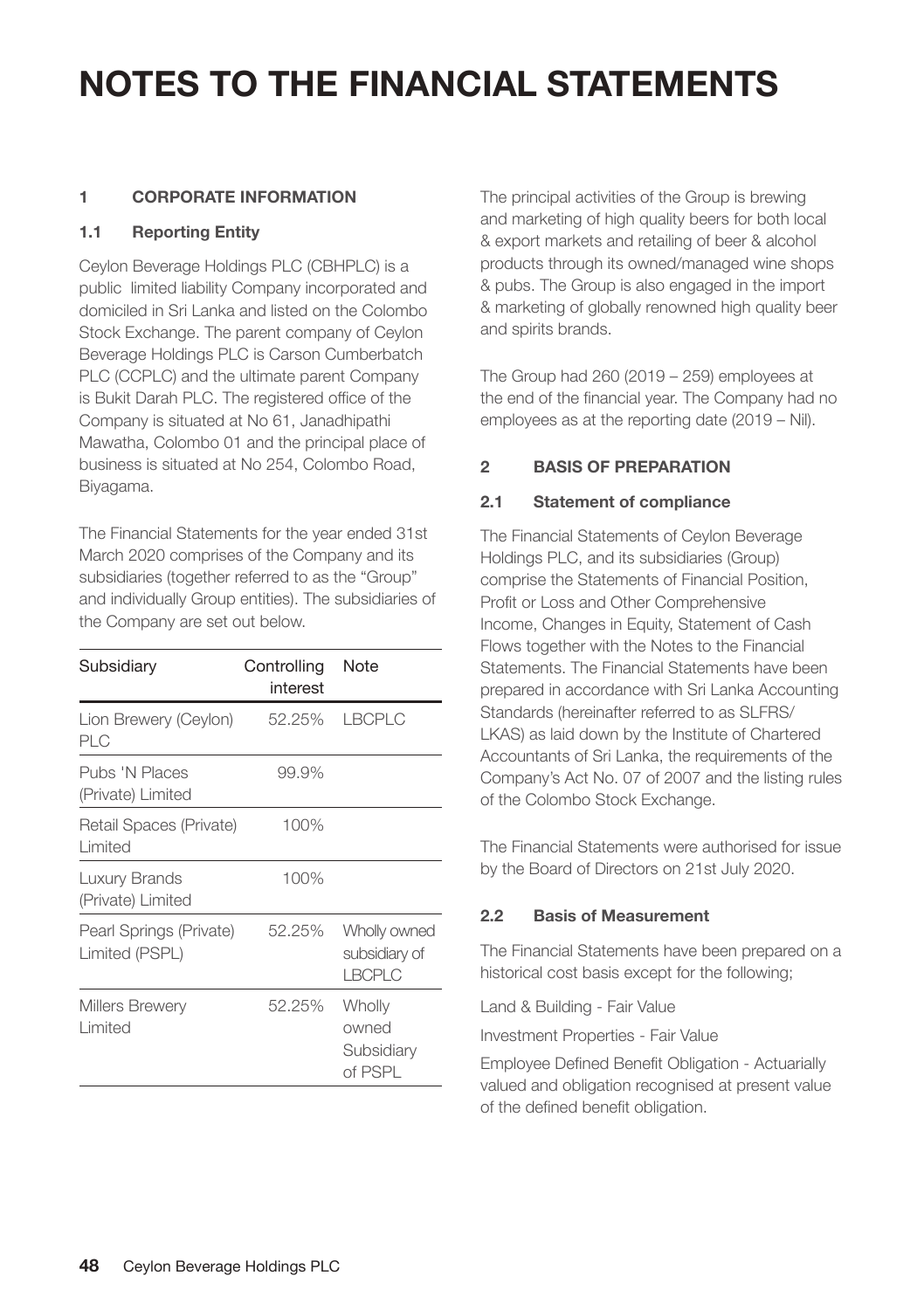#### **2.3 Going Concern**

In preparing the financial statements for the year ended 31 March 2020, the management has assessed the possible effects of COVID‐19 on the businesses of the Company and its subsidiaries to determine their ability to continue as a going concern. Based on currently available information, the management is satisfied that having taken into consideration factors that could impact the revenue, supply chain, cash flows, accessibility to funds & costs, the Company and its subsidiaries would continue as a going concern. Consequent to giving due consideration to the presentations by management, the Directors are satisfied that the Company & its subsidiaries have adequate resources to continue as a going concern for the foreseeable future.

The Company had positive net assets, working capital and cash flow positions as at the reporting date. Furthermore, management is not aware of any material uncertainties that may cast significant doubt upon the Company's ability to continue as a going concern. Therefore, the financial statements continue to be prepared on a going concern basis

#### **2.4 Functional Currency and Presentation Currency**

The Financial Statements are presented in Sri Lankan Rupees, which is the Group's functional currency. All financial information presented in Sri Lankan Rupees has been rounded to the nearest thousand rupees.

#### **2.5 Use of Estimates and Judgments**

The preparation of financial statements in conformity with LKASs/SLFRSs requires management to make judgments, estimates and assumptions that affect the application of accounting policies and the reported amounts of assets, liabilities, income and expenses.

Judgments and estimates are based on historical experience and other factors, including expectations that are believed to be reasonable under the circumstances. Hence, actual results may differ from these judgments and estimates.

Estimates and underlying assumptions are reviewed on an ongoing basis. Revisions to accounting estimates are recognised in the period in which the estimates are revised and any future period affected.

Information about critical estimates and underlying assumptions in applying Information about critical judgments in applying accounting policies that have the most significant effect on the amounts recognised in the financial statements is included in following notes.

Note 09 – Revaluation of Land & Building Note 11 – Impairment test on Intangible Assets Note 15 – Provision for Impairment of Debtors Note 23 – Employee benefit obligations Note 25 – Deferred tax liabilities/assets Note 39 – Commitments & Contingencies Note 41 – Impact from COVID-19 pandemic

#### **2.6 Restatement of Information**

The presentation and classification of the Financial Statements of the previous years have been restated, where relevant for better presentation and to be comparable with those of the current year. Refer (Note 42)

#### **2.7 Measurement of Fair value**

A number of the Group's accounting policies and disclosures require the measurement of fair values for both financial and non- financial assets and liabilities. The Group regularly reviews significant unobservable inputs and valuation adjustments.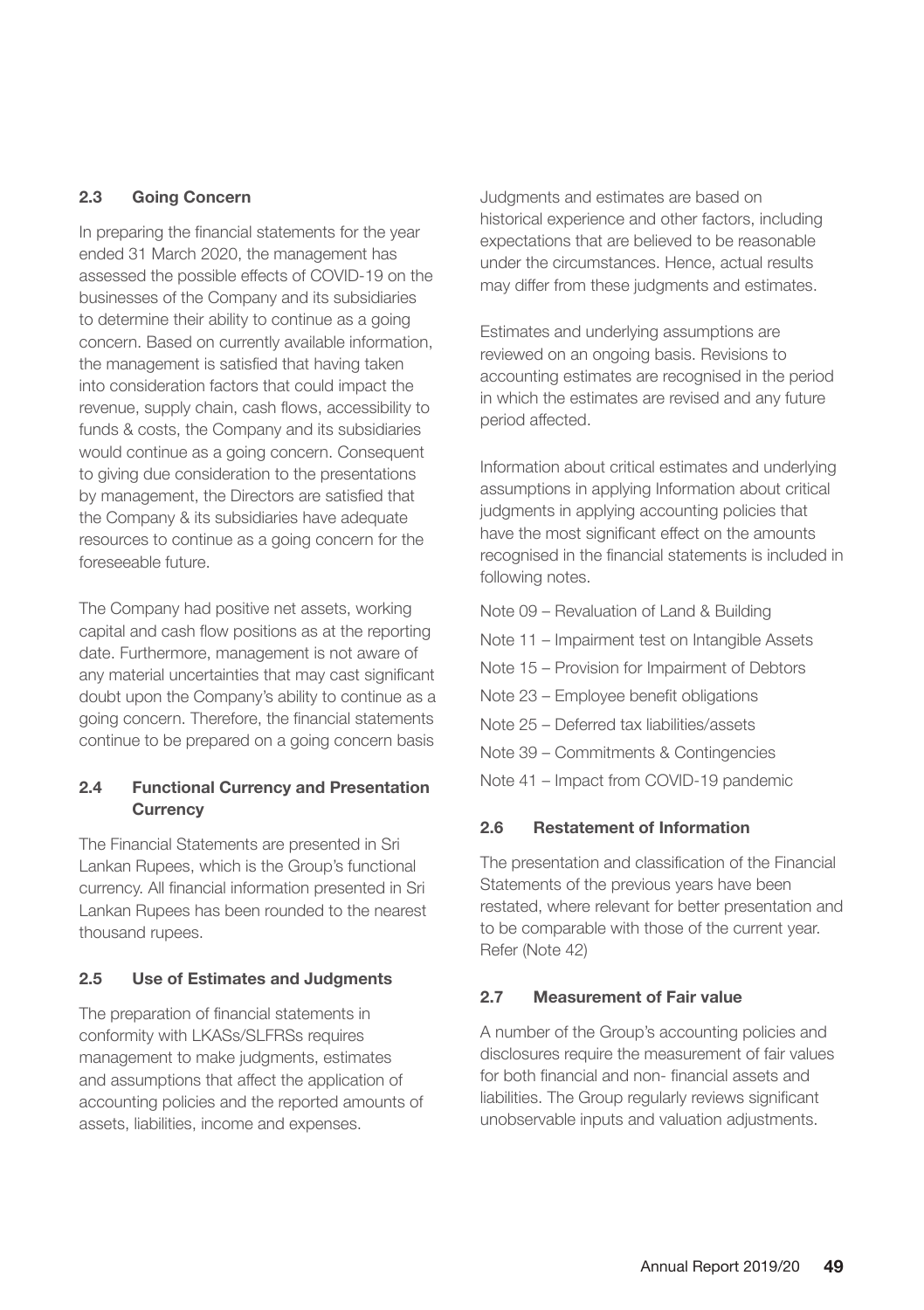If third party information is used to measure fair values, the Group assesses the evidence obtained from the third parties to support the conclusion that such valuations meet the requirements of SLFRS, including the level in the fair value hierarchy in which such valuations should be classified. Significant valuation issues are reported to the Group's Audit Committee. When measuring the fair value of an asset or a liability, the Group uses observable market data as far as possible. Fair values are categorised into different levels in a fair value hierarchy based on the inputs used in the valuation techniques as follows:

- i. Level 1: Quoted prices (unadjusted) in active markets for identical assets or liabilities.
- ii. Level 2: Inputs other than quoted prices included in Level 1 that are observable for the asset or liability, either directly (i.e. as prices) or indirectly (i.e. derived from prices).
- iii. Level 3: Inputs for the asset or liability that are not based on observable market data (unobservable inputs).

If the inputs used to measure the fair value of an asset or a liability fall into different levels of the fair value hierarchy, then the fair value measurement is categorised in its entirety in the same level of the fair value hierarchy as the lowest level input that is significant to the entire measurement.

The Group recognises transfers between levels of the fair value hierarchy at the end of the reporting period during which the change has occurred.

#### **3 SIGNIFICANT ACCOUNTING POLICIES**

#### **3.1 Changes in Significant Accounting Policies**

The Group has initially applied SLFRS 16 from 1st April 2019, except for this change, the Group has consistently applied the accounting policies to all periods presented in these Financial Statements. A number of other new standards are also effective from 1st April 2019 but those do not have a material effect on the Group's financial statements.

#### *SLFRS 16 Lease*

The Group adopted SLFRS 16, 'Leases', with effect from 1 April 2019, which resulted in changes in accounting policies and adjustments to the amounts recognised in the financial statements. The Group has adopted SLFRS 16 using modified retrospective method from 1st April 2019, without restating comparatives for the 2018/19 reporting period, as permitted under the specific transitional provisions in the standard.

On adoption of SLFRS 16, the Group recognised right of use assets and lease liabilities in relation to leases which had previously been classified as 'operating leases' under the principles of LKAS 17, 'Leases'. On transition, lease liabilities were measured at the present value of the remaining lease payments, discounted at the group's incremental borrowing rate as at 1st April 2019. Right of use assets are measured at amount equal to lease liability, adjusted by the amount of any prepaid or accrued lease payments. The Group has tested it's right of use assets for impairment on the date of transition and concluded that there is no indication that right of use assets are impaired.

The following table summarises the impact of transition to SLFRS 16 as at 01st April 2019;

| In Rs. '000s                                                            | Impact of adopting SLFRS<br>16 as at 01st April 2019 |
|-------------------------------------------------------------------------|------------------------------------------------------|
|                                                                         | Group                                                |
| Operating lease commitments at 31 March 2019 as disclosed under LKAS 17 |                                                      |
| in the Group's consolidated financial statements                        | 317,176                                              |
| Recognition exemptions for leases                                       | (24, 733)                                            |
| Lease liabilities recognised as at 1st April 2019                       | 292.443                                              |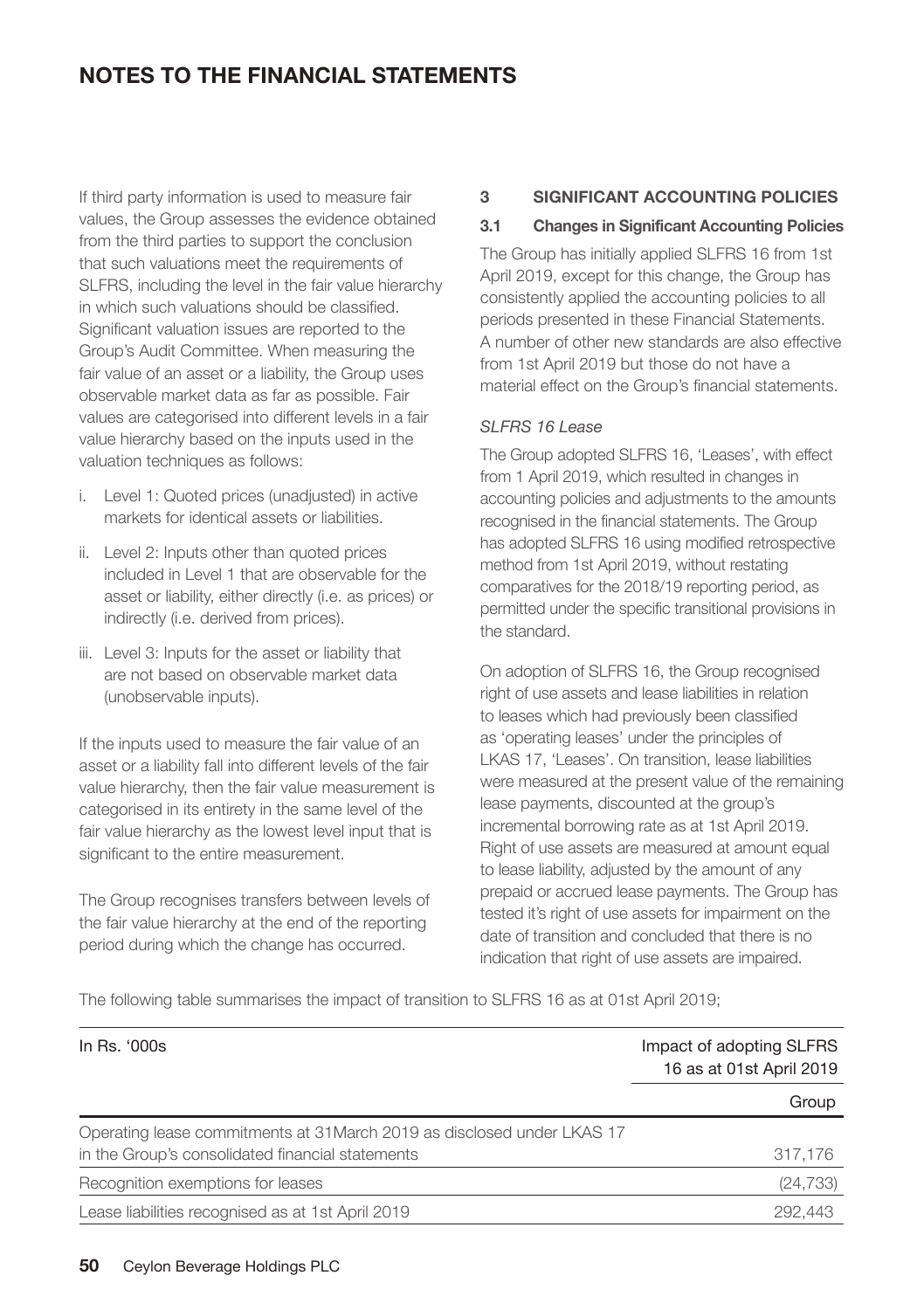The Group discounted future lease payments due as of 1st April 2019 using the incremental borrowing rate of 13.4%.

The adoption of SLFRS 16 had no impact on Group's retained earnings. The details of rightof-use assets are given in note 12 to the financial statements.

#### **3.2 Basis of Consolidation**

#### *(i) Business Combinations*

The Group accounts for business combinations using the acquisition method when control is transferred to the Group. The consideration transferred in the acquisition is generally measured at fair value, as are the identifiable net assets acquired. Any goodwill that arises is tested annually for impairment. Any gain on a bargain is recognised in Profit or Loss immediately.

Transaction costs are expensed as incurred, except if related to the issue of debt or equity securities.

#### *(ii) Subsidiaries*

Subsidiaries are entities controlled by the Group. The Group controls an entity when it is exposed to, or has right to, variable returns from its involvement with the entity and has the ability to affect those returns through its power over the entity. The Financial Statements of subsidiaries are included in the Consolidated Financial Statements from the date on which control commences until the date on which control ceases.

The cost of an acquisition is measured at the fair value of the consideration, including contingent consideration. The acquired identifiable assets, liabilities and contingent liabilities are measured at their fair value at the date of acquisition. Subsequent to the acquisition, the Company continues to recognise the investment in subsidiary at cost.

During the year Company has held the following subsidiaries

| Subsidiary                       | Controlling<br>interest |
|----------------------------------|-------------------------|
| Lion Brewery (Ceylon) PLC        | 52.25%                  |
| Pubs 'N Places (Private) Limited | 99.9%                   |
| Retail Spaces (Private) Limited  | 100%                    |
| Luxury Brands (Private) Limited  | 100%                    |
| Pearl Springs (Private) Limited  | 52.25%                  |
| Millers Brewery Limited          | 52.25%                  |

The accounting policies of Subsidiaries have been changed where necessary to align them with the policies adopted by the Group.

In the Company's Financial Statements, investments in subsidiaries are carried at cost less impairment if any.

The carrying amount of the investment at the date that such entity ceases to be a Subsidiary would be regarded at the cost of initial measurement of a financial asset.

#### *(iii) Loss of Control*

When the Group loses control over a subsidiary, it derecognises the assets and liabilities of the subsidiary, and any related NCI and other components of equity. Any resulting gain or loss is recognised in Profit or Loss. Any interest retained in the former subsidiary is measured at fair value when control is lost

#### *(iv) Non-Controlling Interest*

The Non-Controlling Interest is presented in the Consolidated Statement of Financial Position within equity, separated from the equity attributable to the Equity Holders to the Group. Non-controlling Interest in the Profit or Loss of the Group is disclosed separately in the Consolidated Statement of Profit or Loss and other Comprehensive Income.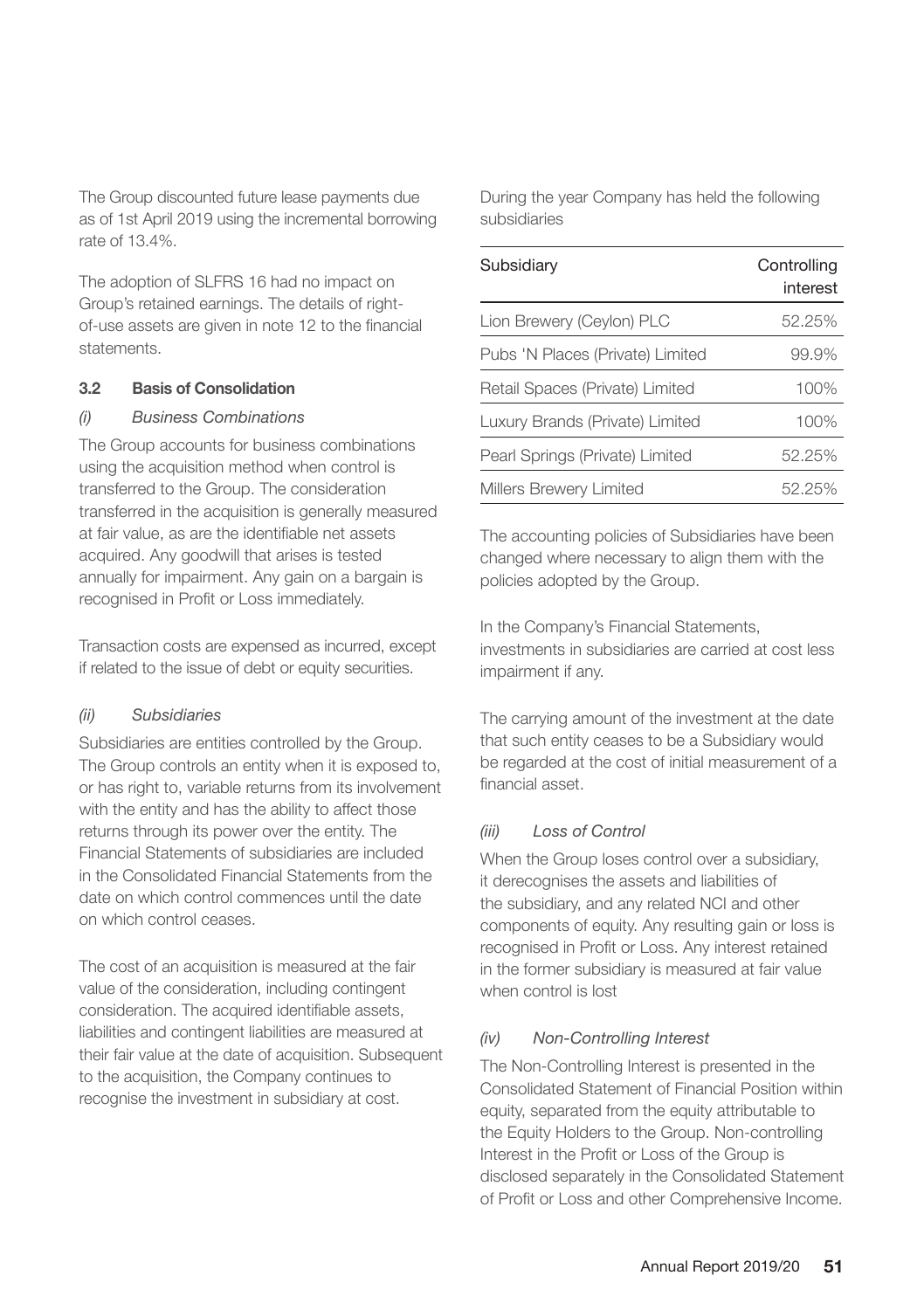#### *(iv) Financial Period*

The Group Financial Statements are prepared to a common financial year ended 31st March

#### *(vi) Intra-Group Transactions*

Intra-group balances, intra-group transactions and resulting unrealised profits are eliminated in full in the Financial Statements. Unrealised losses resulting from intra-group transactions are eliminated unless the cost cannot be recovered.

#### **3.3 Foreign Currency Transactions**

Transactions in foreign currencies are translated to Sri Lankan Rupees at the foreign exchange rates at the dates of the transactions.

Monetary assets and liabilities denominated in foreign currencies are translated to Sri Lankan Rupees at the foreign exchange rate ruling as at the reporting date. Foreign exchange differences arising on the settlement or reporting of the Company's monetary items at rates different from those which were initially recorded are dealt with in the Profit or Loss.

Non-monetary assets and liabilities denominated in foreign currencies that are stated at historical cost at the reporting date are translated to Sri Lankan Rupees at the foreign exchange rate ruling at the date of initial transaction.

Non-monetary assets & liabilities that are stated at fair value, denominated in foreign currencies are translated to Sri Lanka Rupees at the exchange rate ruling at the dates that the values were determined. Foreign exchange differences arising on translation are recognised in the Profit or Loss.

#### **3.4 Financial instruments Recognition and initial measurement**

Trade receivables and debt securities issued are initially recognised when they are originated. All other financial assets and financial liabilities are initially recognised when the Group becomes a party to the contractual provisions of the instrument.

A financial asset (unless it is a trade receivable without a significant financing component) or financial liability is initially measured at fair value plus, for an item not at fair value through profit or loss (FVTPL), transaction costs that are directly attributable to its acquisition or issue. A trade receivable without a significant financing component is initially measured at the transaction price.

#### *3.4.1 Financial Assets*

#### Classification and subsequent measurement of financial assets

On initial recognition, a financial asset is classified as measured at: amortised cost; fair value through other comprehensive income (FVOCI) - debt investment; fair value through other comprehensive income (FVOCI) - equity investment; or fair value through profit or loss (FVTPL). Financial assets are not reclassified subsequent to their initial recognition unless the Group changes its business model for managing financial assets, in which case all affected financial assets are reclassified on the first day of the first reporting period following the change in the business model.

A financial asset is measured at amortised cost if it meets both of the following conditions and is not designated as at FVTPL:

- it is held within a business model whose objective is to hold assets to collect contractual cash flows; and
- its contractual terms give rise on specified dates to cash flows that are solely payments of principal and interest on the principal amount outstanding.

The Group's financial assets classified and measured at amortised cost are limited to its trade debtors, related party receivables, short term investments and cash & cash equivalents.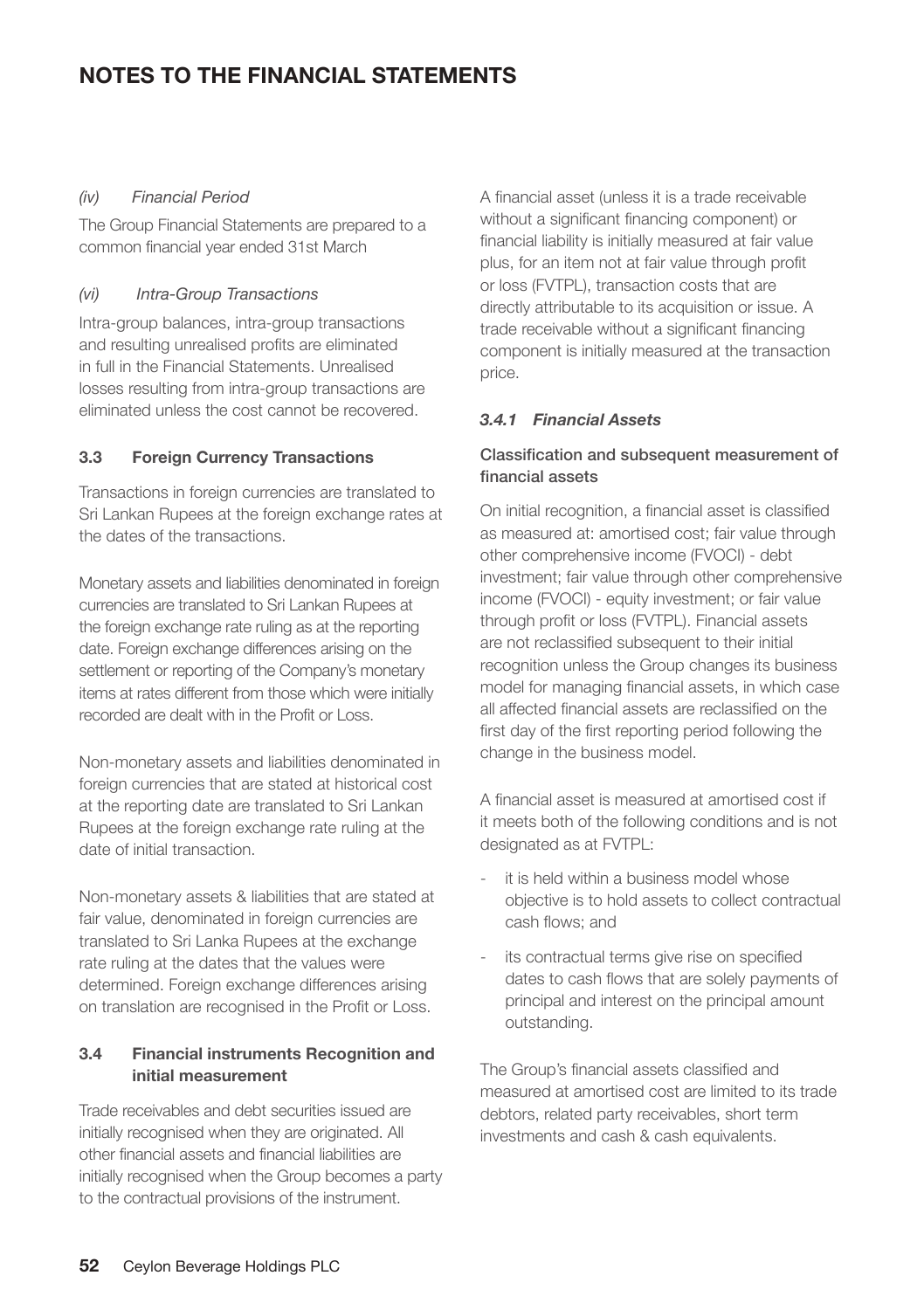A debt investment is measured at FVOCI if it meets both of the following conditions and is not designated as at FVTPL:

- it is held within a business model whose objective is achieved by both collecting contractual cash flows and selling financial assets; and
- its contractual terms give rise on specified dates to cash flows that are solely payments of principal and interest on the principal amount outstanding.

On initial recognition of an equity investment that is not held for trading, the Group may irrevocably elect to present subsequent changes in the investment's fair value in OCI. This election is made on an investment-by investment basis.

All financial assets not classified as measured at amortised cost or FVOCI as described above are measured at FVTPL. This includes all derivative financial assets. On initial recognition, the Group may irrevocably designate a financial asset that otherwise meets the requirements to be measured at amortised cost or at FVOCI as at FVTPL if doing so eliminates or significantly reduces an accounting mismatch that would otherwise arise.

#### Financial assets - Business model assessment

The Group makes an assessment of the objective of the business model in which a financial asset is held at a portfolio level because this best reflects the way the business is managed and information is provided to management. The information considered includes:

the stated policies and objectives for the portfolio and the operation of those policies in practice. These include whether management's strategy focuses on earning contractual interest income, maintaining a particular interest rate profile, matching the duration of the financial assets to the duration of any related liabilities or expected cash outflows or realising cash flows through the sale of the assets;

- how the performance of the portfolio is evaluated and reported to the Company's management;
- the risks that affect the performance of the business model (and the financial assets held within that business model) and how those risks are managed;
- how managers of the business are compensated - e.g. whether compensation is based on the fair value of the assets managed or the contractual cash flows collected; and
- the frequency, volume and timing of sales of financial assets in prior periods, the reasons for such sales and expectations about future sales activity

Transfers of financial assets to third parties in transactions that do not qualify for derecognition are not considered sales for this purpose, consistent with the Group's continuing recognition of the assets. Financial assets that are held for trading or are managed and whose performance is evaluated on a fair value basis are measured at FVTPL.

#### Financial assets -Assessment whether contractual cash flows are solely payments of principal and interest

For the purposes of this assessment, 'principal' is defined as the fair value of the financial asset on initial recognition. 'Interest' is defined as consideration for the time value of money and for the credit risk associated with the principal amount outstanding during a particular period of time and for other basic lending risks and costs (e.g. liquidity risk and administrative costs), as well as a profit margin.

In assessing whether the contractual cash flows are solely payments of principal and interest, the Group considers the contractual terms of the instrument. This includes assessing whether the financial asset contains a contractual term that could change the timing or amount of contractual cash flows such that it would not meet this condition. In making this assessment, the Group considers: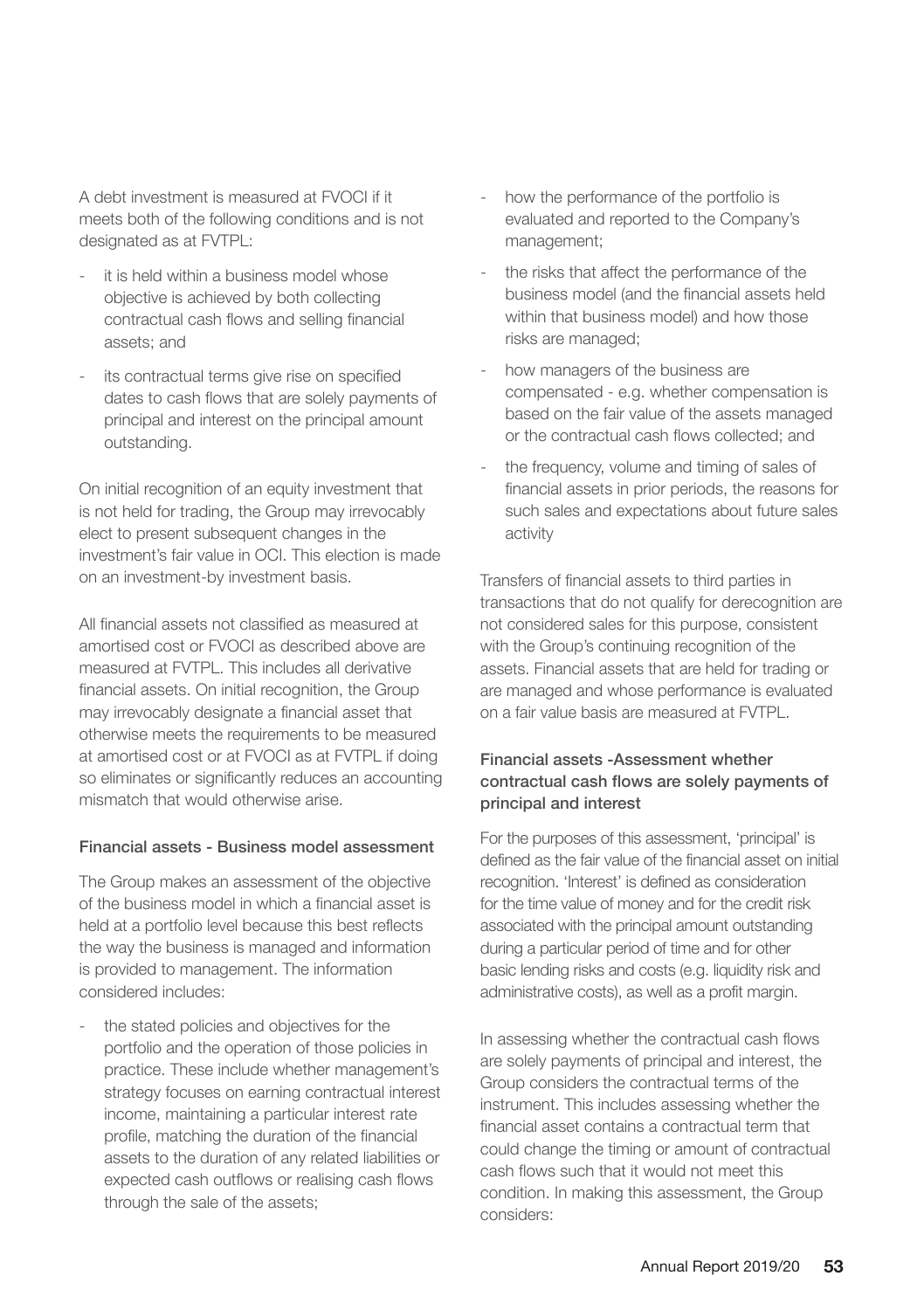- contingent events that would change the amount or timing of cash flows;
- terms that may adjust the contractual coupon rate, including variable-rate features;
- prepayment and extension features; and
- terms that limit the Group's claim to cash flows from specified assets (e.g. non-recourse features).

A prepayment feature is consistent with the solely payments of principal and interest criterion if the prepayment amount substantially represents unpaid amounts of principal and interest on the principal amount outstanding, which may include reasonable additional compensation for early termination of the contract. Additionally, for a financial asset acquired at a discount or premium to its contractual par amount, a feature that permits or requires prepayment at an amount that substantially represents the contractual par amount plus accrued (but unpaid) contractual interest (which may also include reasonable additional compensation for early termination) is treated as consistent with this criterion if the fair value of the prepayment feature is insignificant at initial recognition.

#### Financial assets - Subsequent measurement and gains and losses

Financial assets at amortised cost These assets are subsequently measured at amortised cost using the effective interest method. The amortised cost is reduced by impairment losses. Interest income, foreign exchange gains and losses and impairment are recognised in profit or loss. Any gain or loss on derecognition is recognised in profit or loss

| Equity<br>investments at<br><b>FVOCI</b> | These assets are subsequently<br>measured at fair value.<br>Dividends are recognised as<br>income in profit or loss unless<br>the dividend clearly represents<br>a recovery of part of the cost of<br>the investment. Other net gains<br>and losses are recognised in<br>OCI and are never reclassified<br>to profit or loss |
|------------------------------------------|------------------------------------------------------------------------------------------------------------------------------------------------------------------------------------------------------------------------------------------------------------------------------------------------------------------------------|
|------------------------------------------|------------------------------------------------------------------------------------------------------------------------------------------------------------------------------------------------------------------------------------------------------------------------------------------------------------------------------|

#### *3.4.2 Financial liabilities*

Classification, subsequent measurement and gain and losses

Financial liabilities were classified as measured at amortised cost or FVTPL. A financial liability is classified as at FVTPL if it is classified as held – for – trading, it is a derivative or it is designated as such on initial recognition. Financial liabilities at FVTPL are measured at fair value and gains and losses, including any interest expense, are recognised in profit or loss. Other financial liabilities are subsequently measured at amortised cost using the effective interest method. Interest expense and foreign exchange gains and losses are recognised in profit or loss. Any gain or loss on derecognition is also recognised in profit or loss.

#### *3.4.3 De-recognition*

#### **Financial assets**

The Group derecognises a financial asset when the contractual rights to the cash flows from the financial asset expire, or it transfers the rights to receive the contractual cash flows in a transaction in which substantially all of the risks and rewards of ownership of the financial asset are transferred or in which the Group neither transfers nor retains substantially all of the risks and rewards of ownership and it does not retain control of the financial asset.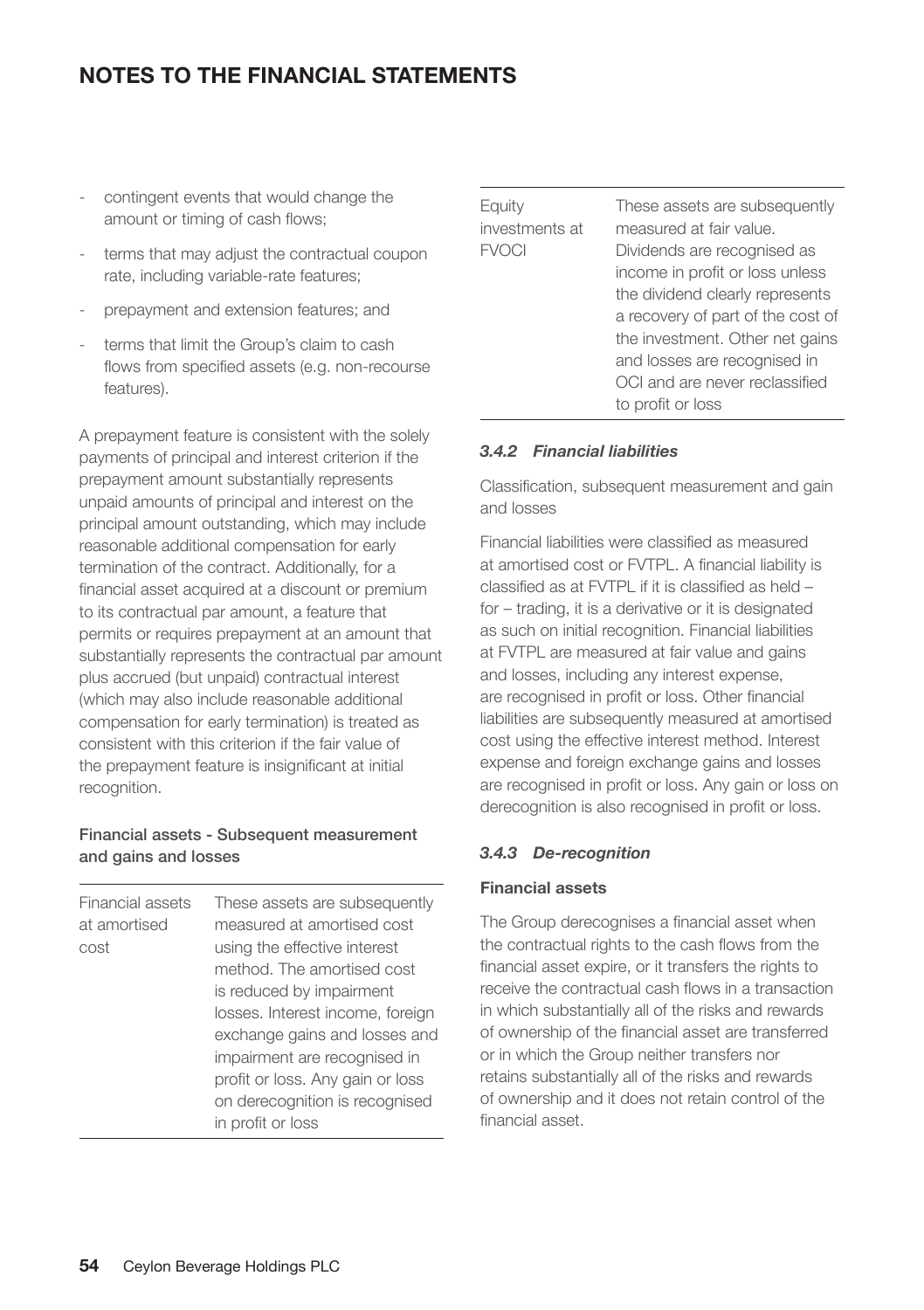The Group enters into transactions whereby it transfers assets recognised in its statement of financial position, but retains either all or substantially all of the risks and rewards of the transferred assets. In these cases, the transferred assets are not derecognised.

#### **Financial liabilities**

The Group derecognises a financial liability when its contractual obligations are discharged or cancelled, or expired. The Group also derecognises a financial liability when its terms are modified and the cash flows of the modified liability are substantially different, in which case a new financial liability based on the modified terms is recognised at fair value. On derecognition of a financial liability, the difference between the carrying amount extinguished and the consideration paid (including any non-cash assets transferred or liabilities assumed) is recognised in profit or loss.

#### *3.4.4 Offsetting*

Financial assets and financial liabilities are offset and the net amount presented in the statement of financial position when, and only when, the Group currently has a legally enforceable right to set off the amounts and it intends either to settle them on a net basis or to realise the asset and settle the liability simultaneously.

#### *3.4.5 Impairment*

#### Financial instruments and contract assets

The Group recognises loss allowances for Expected Credit Losses (ECLs) on:

- financial assets measured at amortised cost:
- debt investments measured at FVOCI; and
- contract assets.

The Group measures loss allowances at an amount equal to lifetime ECLs, except for the following, which are measured at 12-month ECLs:

- debt securities that are determined to have low credit risk at the reporting date; and
- other debt securities and bank balances for which credit risk (i.e. the risk of default occurring over the expected life of the financial instrument) has not increased significantly since initial recognition.

Loss allowances for trade receivables is always measured at an amount equal to lifetime ECLs.

The Group uses simplified approach to measure expected credit losses which uses a lifetime expected loss allowance for all trade and other receivables. When determining whether the credit risk of a financial asset has increased significantly since initial recognition and when estimating ECLs, the Group considers reasonable and supportable information that is relevant and available without undue cost or effort. This includes both quantitative and qualitative information and analysis, based on the Group's historical experience and informed credit assessment and including forward-looking information

#### Credit-impaired financial assets

At each reporting date, the Group assesses whether financial assets carried at amortised cost and debt securities at FVOCI are credit-impaired. A financial asset is 'credit-impaired' when one or more events that have a detrimental impact on the estimated future cash flows of the financial asset have occurred.

Evidence that a financial asset is credit-impaired includes the following observable data:

- significant financial difficulty of the borrower or issuer;
- a breach of contract such as a default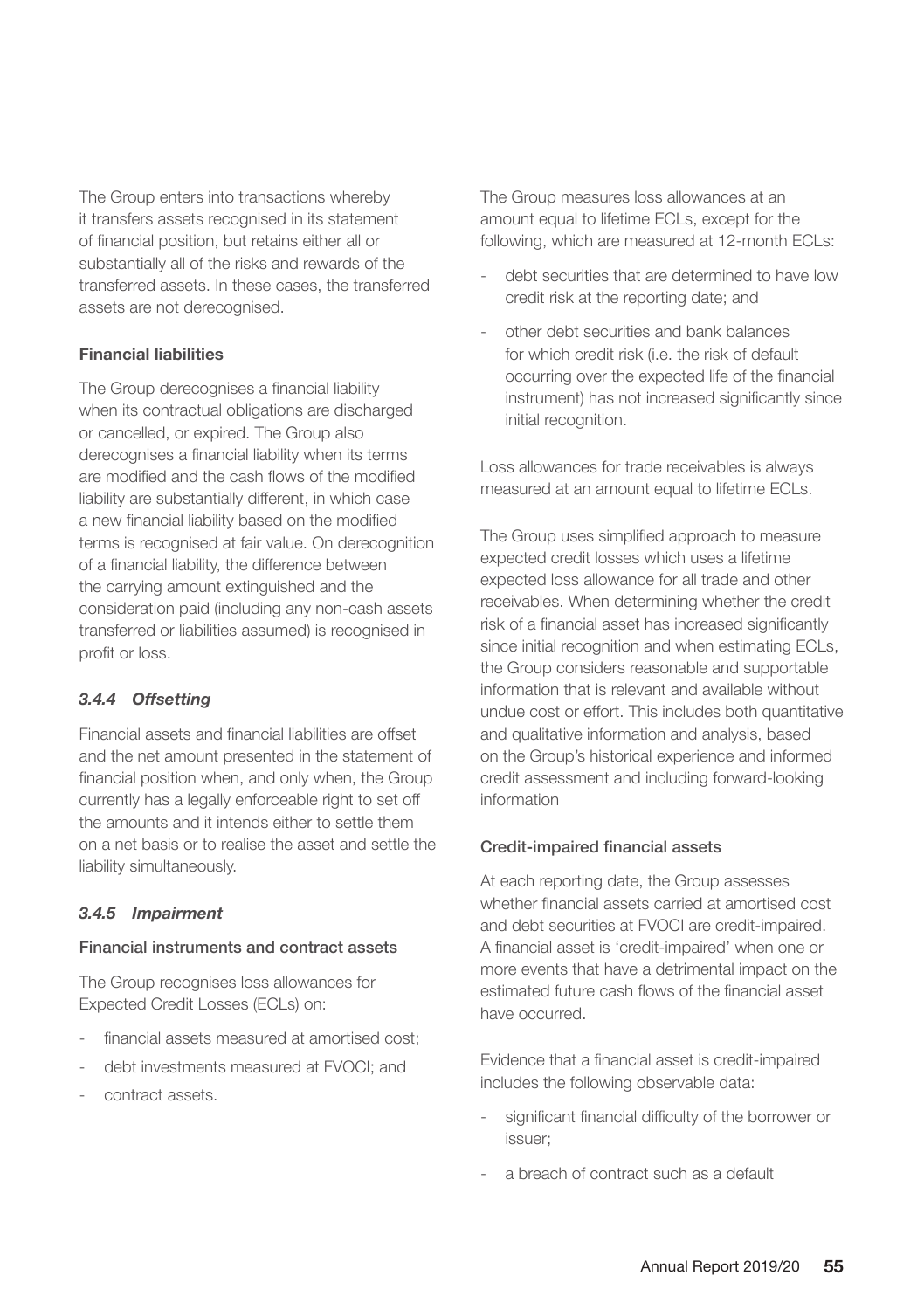- the restructuring of a loan or advance by the Group on terms that the Group would not consider otherwise;
- it is probable that the borrower will enter bankruptcy or other financial reorganisation; or - the disappearance of an active market or a security because of financial difficulties.

#### Presentation of allowance for ECL in the statement of financial position

Loss allowances for financial assets measured at amortised cost are deducted from the gross carrying amount of the assets. For debt securities at FVOCI, the loss allowance is charged to profit or loss and is recognised in OCI.

#### *3.4.6 Write-off*

The gross carrying amount of a financial asset is written off when the Group has no reasonable expectations of recovering a financial asset in its entirety or a portion thereof. For individual customers, the Group has a policy of writing off the gross carrying amount when the financial asset is irrevocable based on historical experience of recoveries of similar assets. For Agents, the Group individually makes an assessment with respect to the timing and amount of write-off based on whether there is a reasonable expectation of recovery. However, financial assets that are written off could still be subject to enforcement activities in order to comply with the Group's procedures on recovery of amounts due. Further, write off requires the approval of Board of Directors.

#### *3.4.7 Impairment of Non-Financial Assets*

The carrying amounts of the Group's non-financial assets are reviewed at each reporting date to determine whether there are any indication of impairment. If any such indication exists, then the asset's recoverable amount is estimated. An impairment loss is recognised if the carrying amount of an assets or cash generating unit (CGU) exceeds its recoverable amount.

The recoverable amount of an asset or CGU is the greater of its value in use and its fair value less costs to sell. In assessing value in use, the estimated future cash flows are discounted to their present value using a pre-tax discount rate that reflects current market assessments of the time value of money and the risks specific to the asset or CGU. For impairment testing, assets are grouped together into the smallest group of assets that generates cash inflows from continuing use that are largely independent of the cash inflows of other assets or CGUs.

Impairment losses are recognised in the Profit or Loss. Impairment losses recognised in respect of CGUs are allocated first to reduce the carrying amount of any goodwill allocated to CGU (if any) and then to reduce the carrying amounts of other assets in the CGU (group of CGUs) on pro rata basis. For other assets, an impairment loss is reversed only to the extent that the assets carrying amount does not exceed the carrying amount that would have been determined, net of depreciation or amortisation, if no impairment loss had been recognised.

#### **3.5 Property, Plant & Equipment**

#### **Recognition & measurement**

Property, plant & equipment are tangible items that are held for servicing, or for administrative purposes and are expected to be used during more than one period.

#### *(i) Recognition*

Property, plant & equipment are recognised if it is probable that future economic benefits associated with the assets will flow to the Group and cost of the asset can be reliably measured.

#### *(ii) Measurement*

Items of property, plant and equipment are stated at cost or valuation less accumulated depreciation and impairment losses.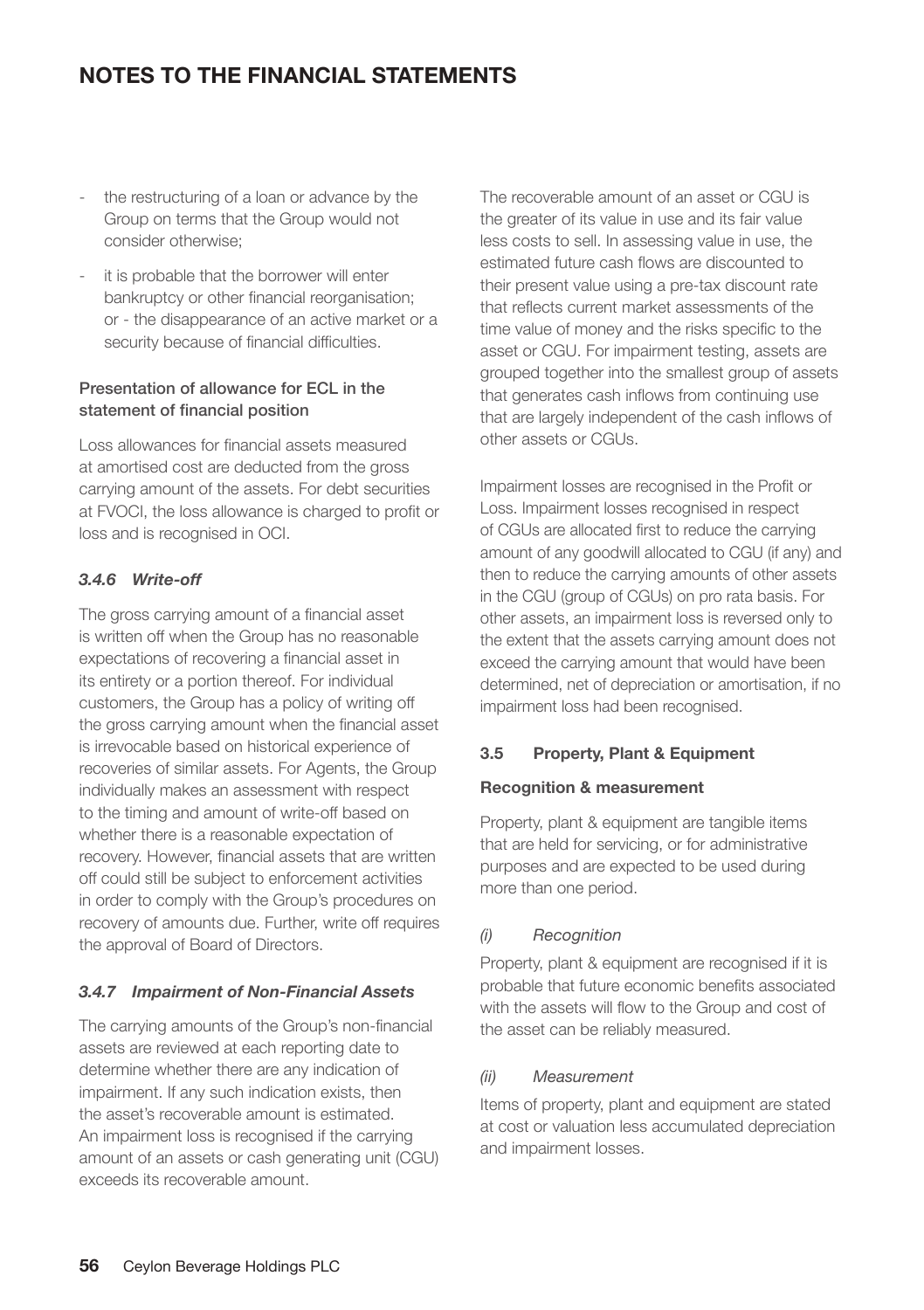The Group applies the revaluation model for freehold land and buildings while cost model is applied for other items classified under Property, Plant and Equipment. Cost includes expenditures that are directly attributable to the acquisition of the asset. The cost of self-constructed assets includes the cost of materials and direct labour, any other cost directly attributable to bringing the asset to a working condition for its intended use, and the cost of dismantling and removing the items and restoring the site on which they are located. Purchased software that is integrated to the functionality of the related equipment is capitalised as part of that equipment

Expenditure on repairs or maintenance of property, plant and equipment made to restore or maintain future economic benefits expected from the assets has been recognised as an expense when incurred.

#### *(iii) Subsequent Expenditure*

Expenditure incurred to replace a component of an item of property, plant and equipment that is accounted for separately, including major inspection and overhaul expenditure, is capitalised. The cost of replacing part of an item of Property, Plant & Equipment is recognised in the carrying amount of the item, if it is probable that the future economic benefits embodied within the part will flow to the Group and its cost can be measured

reliably. The carrying amount of the replaced part is derecognised. The cost of the day-to-day servicing of property, plant and equipment are recognised in the Profit or Loss and when the expense is incurred.

#### *(iv) Revaluation of Land and Buildings*

The freehold land and buildings of the Group have been revalued and revaluation of these assets is carried out at least once in every five years in order to ensure that the book values reflect the realisable values. Any surplus or deficit that arises is recognised in other comprehensive income and accumulated in equity in the asset revaluation reserve except to the extent that it reserves a revaluation decrease of the same asset previously recognised in Profit or Loss in which case the increase is recognised in the Profit or Loss.

A revaluation deficit is recognised in the income statement except to the extent that it offsets an existing surplus on the same asset recognising the asset revaluation reserve.

#### *(v) Depreciation*

Depreciation is recognised in the Profit or Loss on a straight-line basis over the estimated useful lives of each part of an item of property, plant and equipment. The estimated useful lives of the assets are as follows.

|                       | Ceylon<br><b>Beverage</b><br>Holdings<br>Years | Lion<br><b>Brewery</b><br>(Ceylon)<br><b>PLC</b><br>Years | Pubs 'N<br><b>Places</b><br>(Private)<br>Limited<br>Years | Luxury<br><b>Brands</b><br>(Private)<br>Limited<br>Years | Retail<br><b>Spaces</b><br>(Private)<br>Limited<br>Years | <b>Millers</b><br><b>Brewery</b><br>Limited<br>Years |
|-----------------------|------------------------------------------------|-----------------------------------------------------------|-----------------------------------------------------------|----------------------------------------------------------|----------------------------------------------------------|------------------------------------------------------|
| Freehold buildings    |                                                | 40                                                        | $9 - 50$                                                  |                                                          |                                                          | 40                                                   |
| Plant & machinery     | $\overline{\phantom{a}}$                       | $3 - 20$                                                  | $\overline{\phantom{a}}$                                  | $\overline{\phantom{a}}$                                 |                                                          | 20                                                   |
| Furniture & fittings  |                                                | $5 - 10$                                                  | 5                                                         |                                                          | 5                                                        | 5                                                    |
| Office equipment      | $5 - 10$                                       | $3 - 10$                                                  | 5                                                         |                                                          | 5                                                        | 5                                                    |
| Computer equipment    | ۰                                              | 3                                                         | 3                                                         | 3                                                        | 3                                                        | 3                                                    |
| Returnable containers |                                                | 5                                                         |                                                           | Ξ.                                                       |                                                          |                                                      |
| Motor vehicles        | $\overline{\phantom{a}}$                       | $4 - 5$                                                   | $\overline{a}$                                            |                                                          |                                                          | 5                                                    |
| Laboratory equipment  |                                                | $3 - 4$                                                   |                                                           |                                                          |                                                          |                                                      |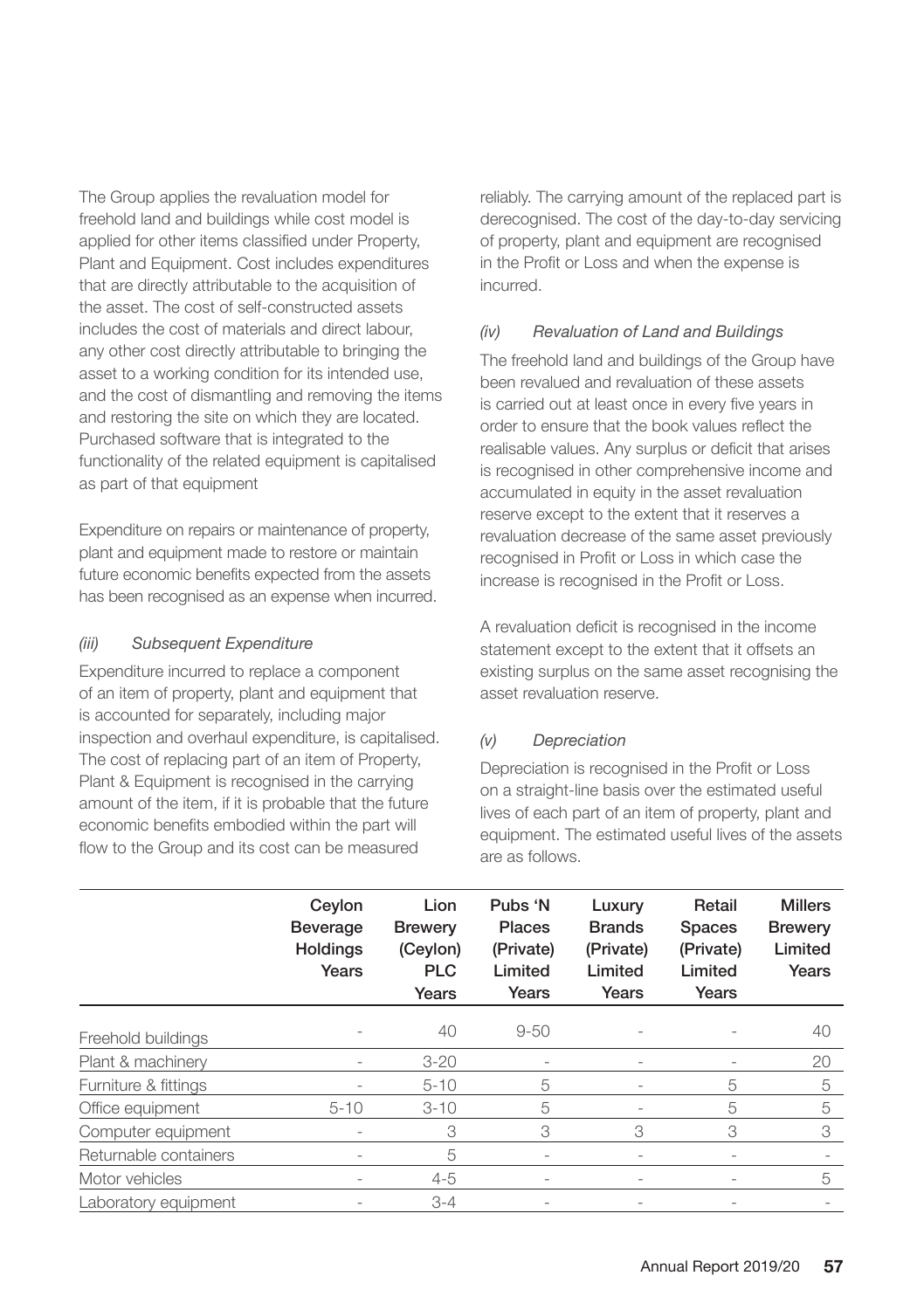Depreciation of an asset begins when it is available for use, i.e. when it is in the location and condition necessary for it to be capable of operating in the manner intended by management. Depreciation of an asset ceases at the earlier of the date that the asset is classified as held for sale (or included in a disposal group that is classified as held for sale) and the date the asset is derecognised. Depreciation methods, useful lives and residual values are reviewed at each reporting date.

#### *(vi) Borrowing Costs*

Borrowing costs directly attributable to the acquisition, construction or production of qualifying assets that necessarily take a substantial period of time to get ready for their intended use, are added to the cost of those assets, until such time the assets are substantially ready for their intended use. Borrowing Cost include foreign exchange differences to the extent that such differences are regarded as an adjustment to interest cost as permitted by the accounting standards.

#### *(vii) Refundable Deposits & Returnable Containers*

Returnable containers are classified under Property, Plant and Equipment. All purchases of returnable containers except empty bottles meant for Exports and specified local brands are recognised at cost and depreciated over a period of 5 years. In the event a returnable container breaks within the premises of the Group, the written down value on a first in first out (FIFO) basis will be charged to the Profit or Loss.

Empty bottles used for exports are recognised as an expense in the Profit & Loss at the time the export takes place.

Deposits are collected from the agents for the returnable containers in their possession and are classified under current liabilities. The said deposit will be refunded to the agent only upon them returning these returnable containers due to cessation of their operation or due to contraction in sales.

#### *(viii) Capital Work-in-Progress*

The cost of self-constructed assets includes the cost of materials, direct labour and any other costs directly attributable to bringing the assets to a workable condition of their intended use and capitalised borrowing cost. Capital Work-In-Progress is transferred to the respective asset accounts when the asset is available for use and all work connected to construction is completed.

#### *(ix) Impairment of Property Plant & Equipment*

The carrying value of property, plant and equipment is reviewed for impairment when events or changes in circumstances indicate the carrying value may not be recoverable. If any such indication exists and where the carrying value exceed the estimated recoverable amount the assets are written down to their recoverable amount. Impairment losses are recognised in the Profit or Loss unless it reverses a previous revaluation surplus for the same asset.

#### *(x) De - recognition*

An item of Property, Plant and Equipment is de-recognised upon disposal or when no future economic benefits are expected from its use. Any gain or loss arising on de-recognition of the asset is included in the Profit or Loss in the year the asset is de - recognised.

When replacement costs are recognised in the carrying amount of an item of Property, Plant and Equipment, the remaining carrying amount of the replaced part is de - recognised. Major inspection costs are capitalised. At each such capitalisation the remaining carrying amount of the previous cost of inspections is derecognised.

#### **3.6 Investment Properties**

Investment property is property held either to earn rental income or capital appreciation or for both, but not for sale on the ordinary course of business, use in production or supply of goods and services or for administrative purposes. Investment properties are measured initially at cost, including transaction costs. The carrying amount includes the cost of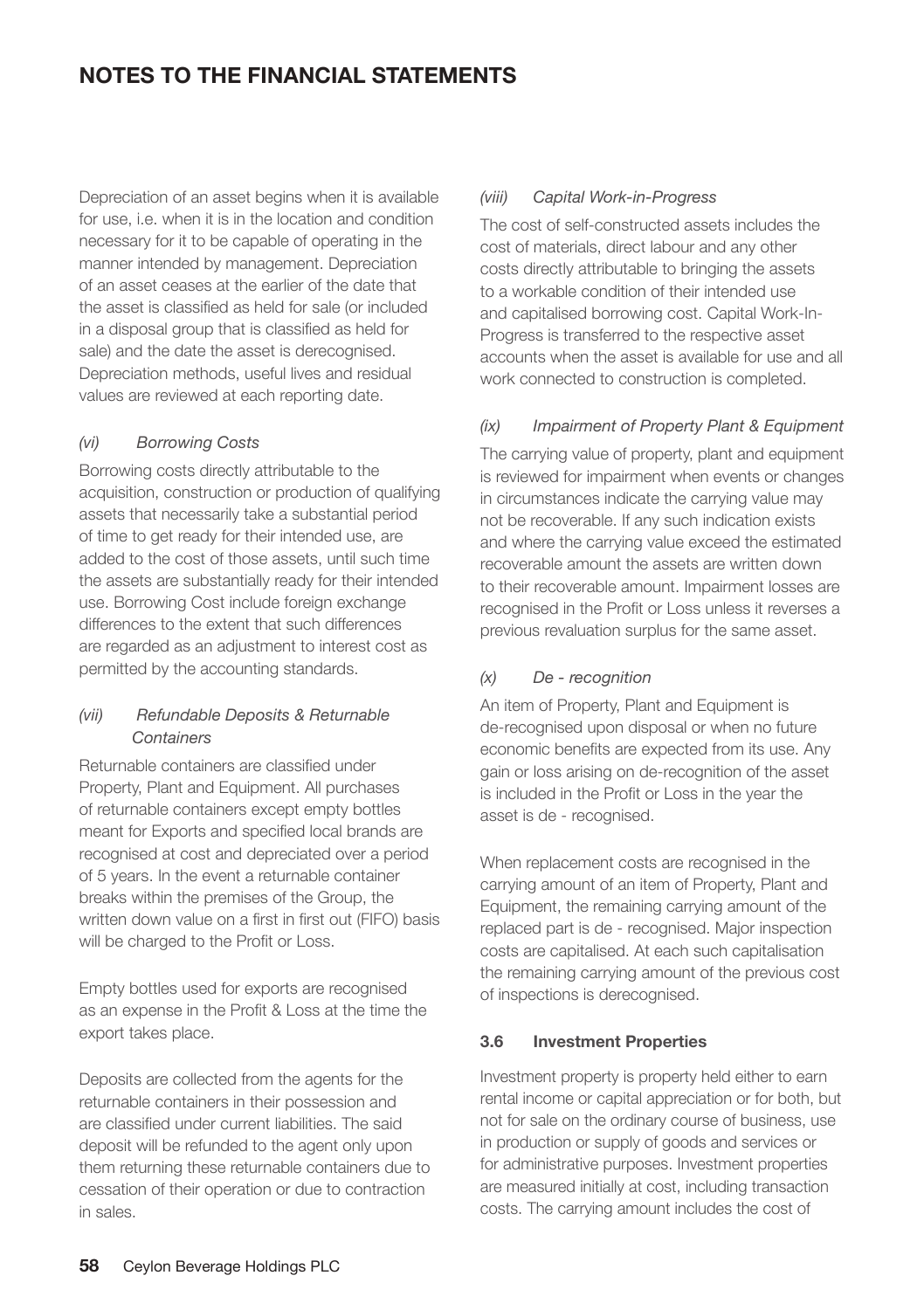replacing part of an existing investment property at the time that cost is incurred if the recognition criteria are met; and excludes the costs of daytoday servicing of an investment property.

Subsequent to initial recognition, investment properties are stated at fair value, which reflects market conditions as at the reporting date. Gains or losses arising from changes in the fair values of investment properties are included in Profit or Loss.

Investment properties are derecognised when either they have been disposed of or when the Investment property is permanently withdrawn from use and no future economic benefit is expected from its disposal. Any gains or losses on the retirement or disposal of an investment property are recognised in Profit or Loss in the year of retirement or disposal.

Transfers are made to investment property when, and only when, there is a change in use, evidenced by commencement/ end of owner occupation, commencement of development with a view to sale, commencement of an operating lease to another party or completion of construction or development.

For a transfer from investment property to owner occupied property or inventories, the deemed cost of property for subsequent accounting is its fair value at the date of change in use. If the property occupied by the Company as an owner occupied property becomes an investment property, the Company accounts for such property in accordance with the policy stated under property, plant & equipment up to the date of change in use. For a transfer from inventories to investment property, any difference between the fair value of the property at that date and its previous carrying amount is recognised in Profit or Loss. When the Company completes the construction or development of a selfconstructed investment property, any difference between the fair value of the property at that date and its previous carrying amount is recognised in the Profit or Loss.

Any gain or loss on disposal of an investment property (calculated as the difference between the net proceeds from disposal and the carrying amount of the item) is recognised in profit or loss. When an investment property that was previously classified as property, plant and equipment is sold, any related amount included in the revaluation reserve is transferred to retained earnings.

#### **3.7 Leases**

#### Policy applicable from 1st April 2019

At inception of a contract, the Group assesses whether a contract is, or contains, a lease. A contract is, or contains, a lease if the contract conveys the right to control the use of an identified asset for a period of time in exchange for a consideration. To assess whether a contract conveys the right to control the use of an identified asset, the Group assess whether:

- The contract involves the use of an identified asset—this may be specified explicitly or implicitly, and should be physically distinct or represent substantially all of the capacity of a physically distinct asset. If the supplier has substantive substitution right, then the asset is not identified;
- The Group has the right to obtain substantially all of the economic benefits from the use of the asset throughout the period of use; and
- The Group has the right to direct the use of the asset. The Group has the right when it has the decision-making rights that are most relevant to changing how and for what purpose the asset is used.

This policy is applied to contracts entered into, or changed, on or after 01st April 2019

At inception or on reassessment of a contract that contains a lease component, the Group allocates the consideration in the contract to each lease component on the basis of their relative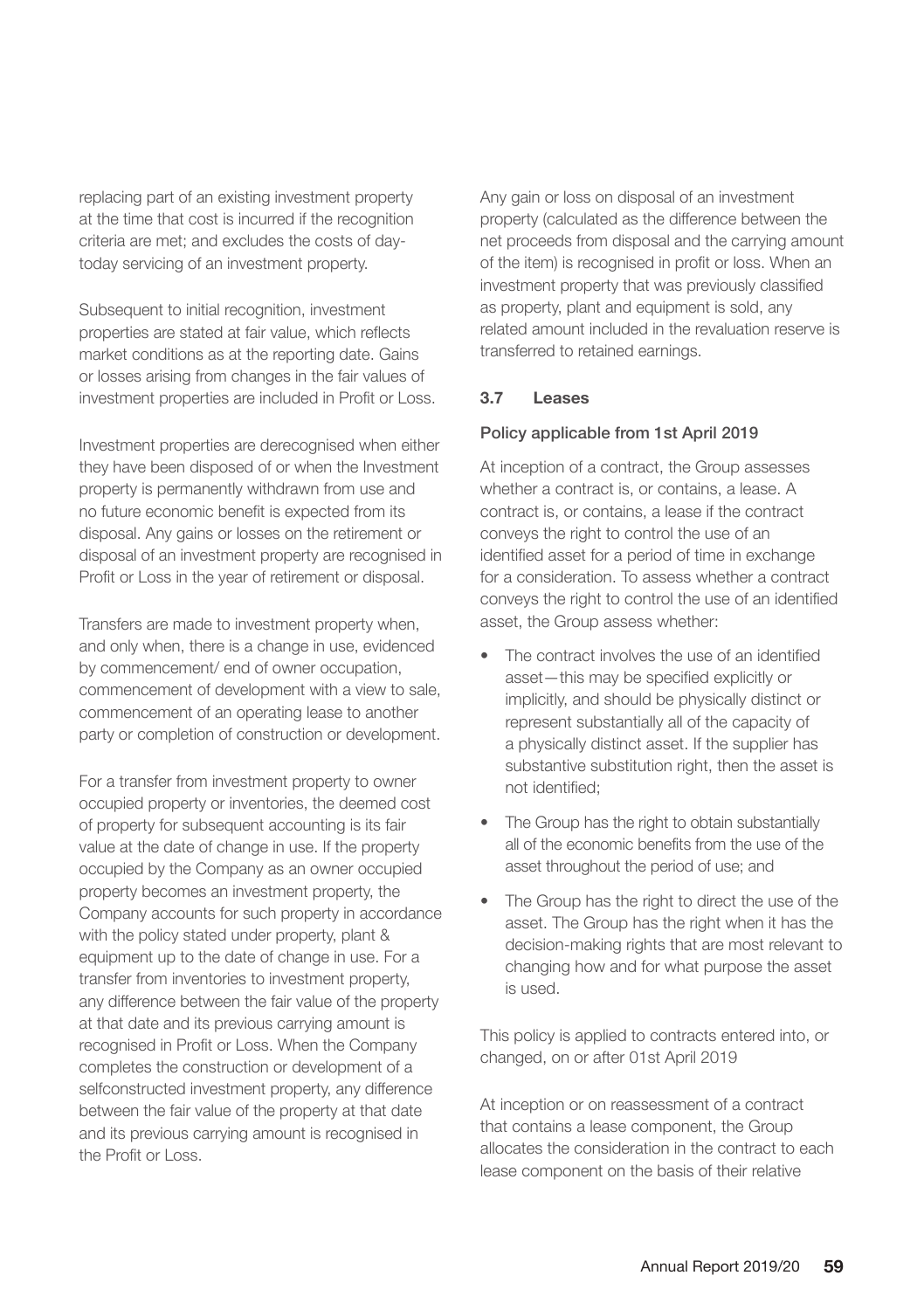stand-alone prices. However, for leases of land and buildings in which it is a lease, the Group has elected not to separate non-lease components and account for the lease and non-lease components as a single lease component.

#### Short-term leases and leases of low-value Assets

The Group applies the short-term lease recognition exemption to leases that have a lease term of 12 months or less from the commencement date. It also applies the lease of low-value assets recognition exemption to leases that are considered of low value. Lease payments on short term leases and leases of low-value assets are recognised as expense on a straight-line basis over the lease term.

#### Policy applicable before 01st April 2019

For contracts entered into before 1st January 2019, the Group determined whether the arrangement was or contained a lease based on the assessment of whether:

- Fulfilment of the arrangement was dependent on the use of a specific asset or assets; and
- The arrangement has conveyed the right to use the asset. An arrangement conveyed the right to use the asset if one of the following was met:
- 1. The purchaser had the ability or right to operate the asset while obtaining or controlling more than an insignificant amount of the output
- 2. The purchaser had the ability or right to control physical access to the asset while obtaining or controlling more than an insignificant amount of the output
- 3. Facts and circumstances indicated that it was remote that other parties would take more than an insignificant amount of the output, and the price per unit was neither fixed per unit of output nor equal to the current market price per unit of output.

Leases in terms of which the Group assumes substantially all the risks and rewards of ownership are classified as finance leases. On initial recognition, the leased assets under property, plant and equipment, is measured at an amount equal to the lower of its fair value and the present value of minimum lease payments. Subsequent to initial recognition, the asset is accounted for in accordance with the accounting policy applicable to that asset.

Minimum lease payments under finance leases are apportioned between the finance expense and the reduction of the outstanding liability. The finance expense is allocated to each period during the lease term so as to produce a constant periodic rate interest on the remaining balance of the liability.

Leases where the lessor effectively retains substantially all the risks and rewards of ownership over the assets are classified as operating leases. Payments under operating leases are recognised as an expense in the income statement on a straight-line basis over the term of the lease or any other basis more representative of the time pattern of the benefits derived from the lease. The initial cost of acquiring a leasehold property treated as an operating lease is recognised as a non-current asset and is amortised over the period of the lease in accordance with the pattern of benefits expected to be derived from the lease. The carrying amount of leasehold property is tested for impairment annually.

#### **As a lessee**

The Group recognises a right-of-use asset and a lease liability at the lease commencement date. The right-of-use asset is initially measured at cost, which comprises the initial amount of the lease liability adjusted for any lease payments made at or before the commencement date, plus any initial direct costs incurred and an estimate of costs to dismantle and remove the underlying asset or to restore the underlying asset or the site on which it is located, less any lease incentives received.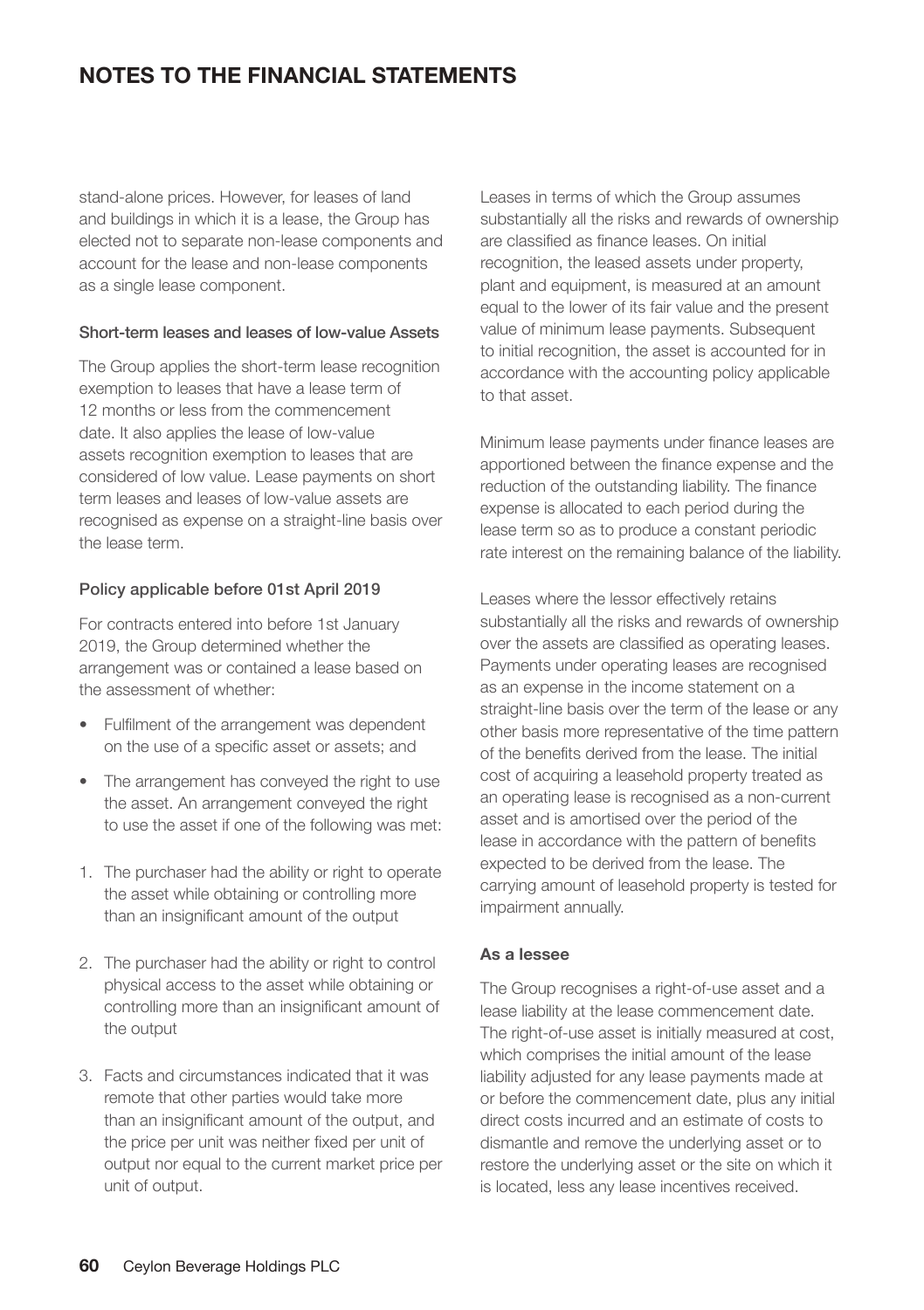The right-of-use asset is subsequently depreciated using the straight-line method from the commencement date to the earlier of the end of the useful life of the right-of-use asset or the end of the lease term. The estimated useful lives of rightof-use assets are determined on the same basis as those of property and equipment. In addition, the right-of-use asset is periodically reduced by impairment losses, if any, and adjusted for certain remeasurements of the lease liability.

The lease liability is initially measured at the present value of the lease payments that are not paid at the commencement date, discounted using the interest rate implicit in the lease or, if that rate cannot be readily determined, the Group's incremental borrowing rate. Generally, the Group uses its incremental borrowing rate as the discount rate.

Lease payments included in the measurement of the lease liability comprise the following:

- fixed payments, including in-substance fixed payments;
- variable lease payments that depend on an index or a rate, initially measured using the index or rate as at the commencement date;
- amounts expected to be payable under a residual value guarantee; and
- the exercise price under a purchase option that the Company is reasonably certain to exercise, lease payments in an optional renewal period if the is reasonably certain to exercise an extension option, and penalties for early termination of a lease unless the Group is reasonably certain not to terminate early.

The lease liability is measured at amortised cost using the effective interest method. It is remeasured when there is a change in future lease payments arising from a change in an index or rate, if there is a change in the Group's estimate of the amount expected to be payable under a residual value guarantee, or if the Group changes its assessment of whether it will exercise a purchase, extension or termination option.

When the lease liability is remeasured in this way, a corresponding adjustment is made to the carrying amount of the right-of-use asset, or is recorded in profit or loss if the carrying amount of the right of use asset has been reduced to zero.

#### Under LKAS 17

In the comparative period, as a lessee the Group classified leases that transfer substantially all of the risks and rewards of ownership as finance leases. When this was the case, the leased assets were measured initially at an amount equal to the lower of their fair value and the present value of the minimum lease payments. Minimum lease payments were the payments over the lease term that the lessee was required to make, excluding any contingent rent.

Subsequently, the assets were accounted for in accordance with the accounting policy applicable to that asset. Assets held under other leases were classified as operating leases and were not recognised in the Group's statement of financial position. Payments made under operating leases were recognised in profit or loss on a straight-line basis over the term of the lease. Lease incentives received were recognised as an integral part of the total lease expense, over the term of the lease.

#### **3.8 Intangible Assets**

An Intangible Asset is recognised if it is probable that future economic benefits that are attributable to the asset will flow to the Group and the cost of the asset can be measured reliably. The useful lives of intangible assets are assessed as either finite or indefinite.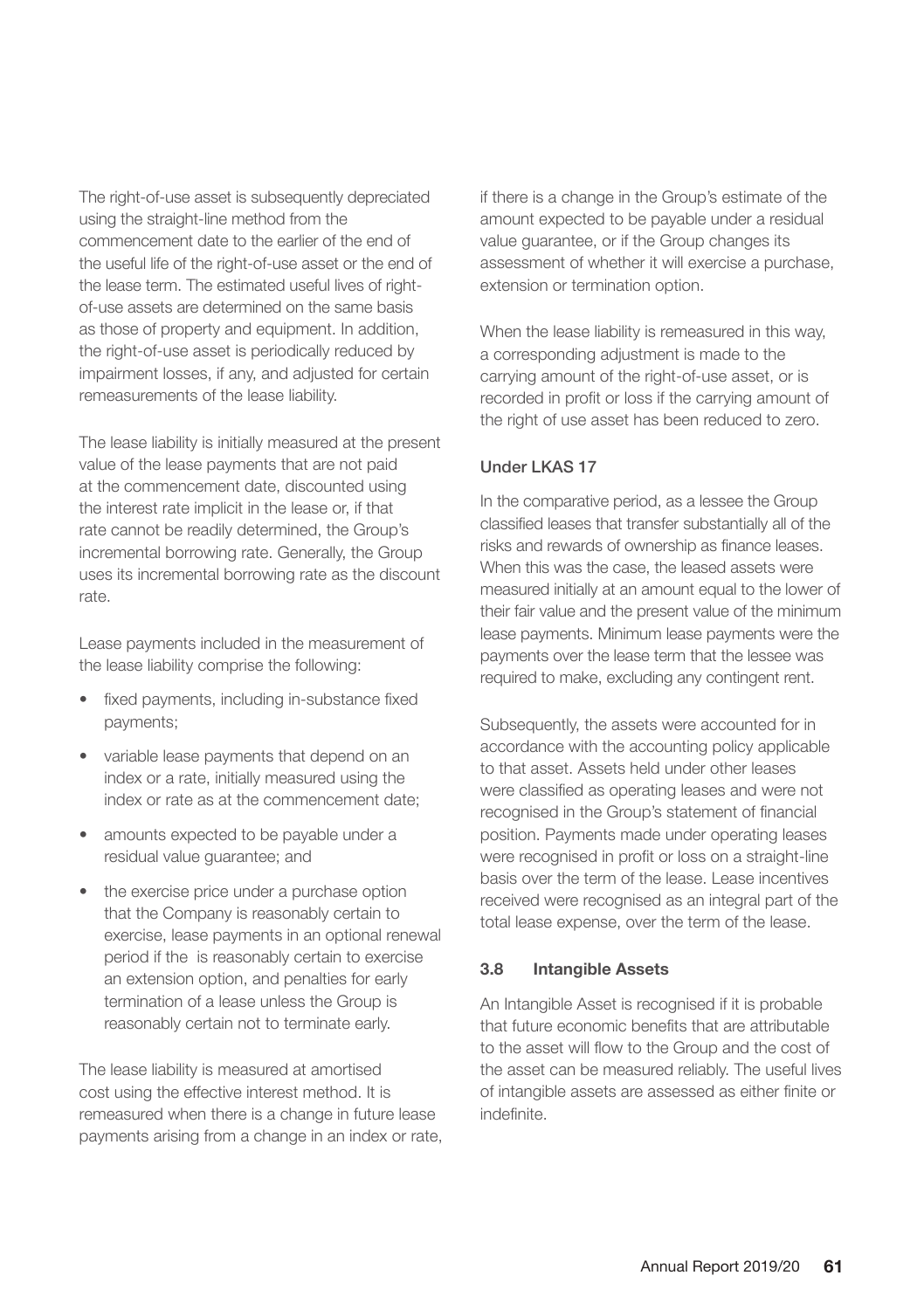Intangible assets that are acquired by the Group and have finite useful lives are measured at cost less accumulated amortisation and accumulated impairment losses.

Subsequent expenditure of an intangible asset is capitalised only when it increases the future economic benefits embodied in the specific asset to which it relates. All other expenditure, including expenditure is recognised in the Profit or Loss as incurred.

Intangible assets with finite lives are amortised based on the cost of an asset less its residual value and recognised in the profit or loss on a straight line basis over the estimated useful lives of the intangible assets from the date that they are available for use. The estimated useful life is as follows;

#### **3.9 Inventories**

Inventories are stated at the lower of cost and net realisable value. Net realisable value is the estimated selling price in the ordinary course of business less the estimated costs.

The cost of inventories includes expenditure incurred in acquiring the inventories and other costs incurred in bringing them to their existing location and condition.

|                   | Ceylon<br>Beverage<br>Holdings<br>Years | Lion<br><b>Brewery</b><br>(Ceylon)<br><b>PLC</b><br>Years | Luxury<br><b>Brands</b><br>(Private)<br>Limited<br>Years | Pubs 'N<br><b>Places</b><br>(Private)<br>Limited<br>Years | Retail<br><b>Spaces</b><br>(Private)<br>Limited<br>Years |
|-------------------|-----------------------------------------|-----------------------------------------------------------|----------------------------------------------------------|-----------------------------------------------------------|----------------------------------------------------------|
| Computer software | 5                                       | 5                                                         | 5                                                        | 5                                                         | 5                                                        |

Intangible assets with indefinite useful lives are not amortised, but are tested for impairment annually, either individually or at the cash-generating unit level. The assessment of indefinite life is reviewed annually to determine whether the indefinite life continues to be supportable. If not, the change in useful life from indefinite to finite is made on a prospective basis.

Accordingly the brands and excise licenses recorded in the Financial Statements are considered to have an infinite useful life.

An Intangible Asset is de-recognised on disposal or when no future economic benefits are expected from it. The gain or loss arising from the derecognition of such Intangible Assets is included in the Profit or Loss when the item is derecognised.

Accordingly, the costs of inventories are accounted as follows:

| Category         | <b>Basis</b>                                                                                                                             |
|------------------|------------------------------------------------------------------------------------------------------------------------------------------|
| Raw material     | - cost of purchase together<br>with any Incidental expenses.<br>The cost of inventories is<br>based on the weighted<br>average principle |
| Work-in-progress | - raw material cost and a<br>proportion of manufacturing<br>expenses.                                                                    |
| Finished goods   | - raw material cost and<br>manufacturing expenses in full.                                                                               |
|                  | Maintenance stock - on a weighted average basis.                                                                                         |

Appropriate provisions will be made for the value of any stocks which are obsolete.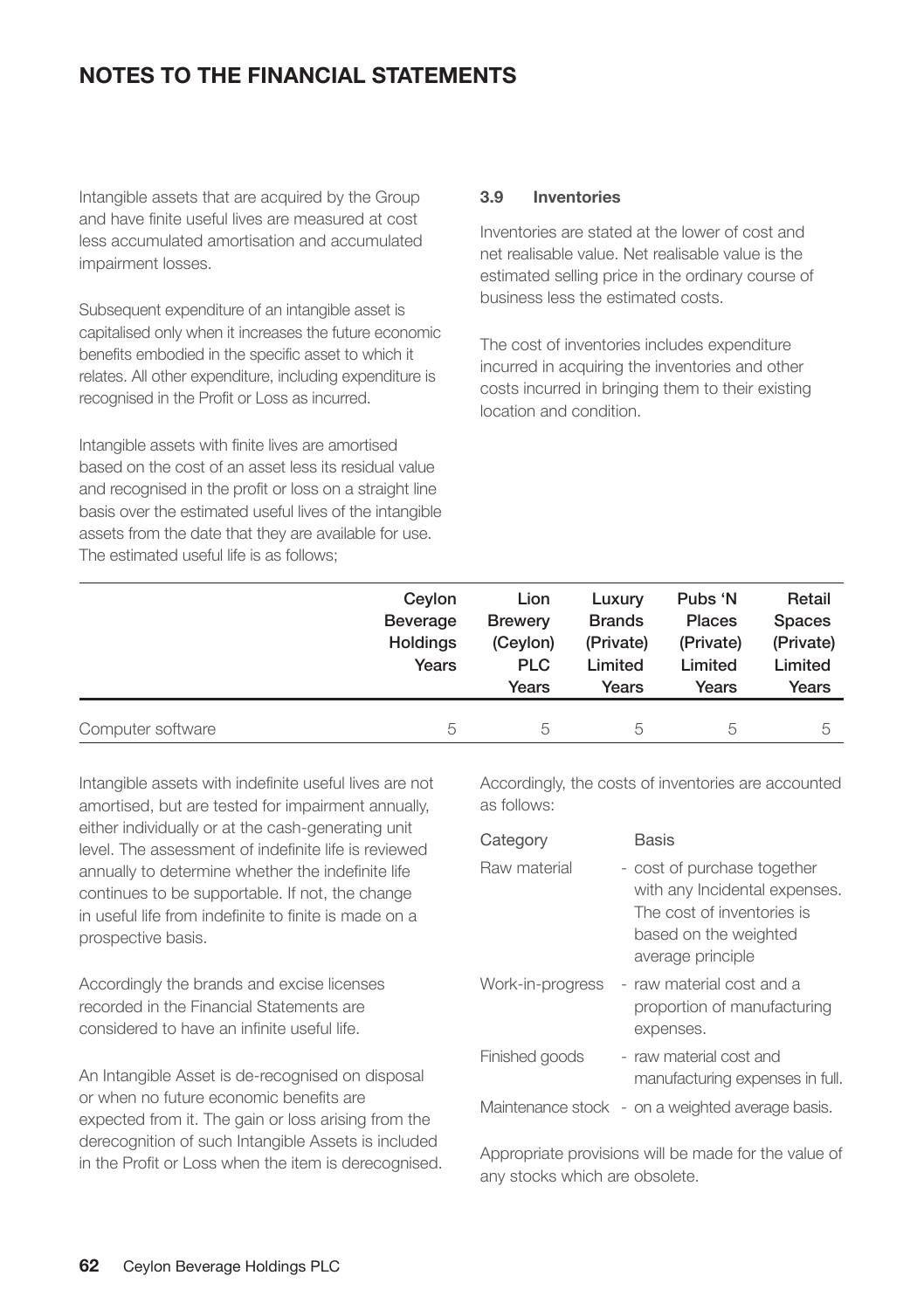#### **3.10 Assets held for sale**

#### *(i) Recognition*

Non-Current Assets are classified as held for sale when their carrying amount will be recovered principally through a sale transaction rather than continuing use and a sale is highly probable.

#### *(ii) Measurement*

Non-Current Assets held for sale are carried at the lower of carrying amount or fair value less costs to sell.

Comparatives in the Statement of Financial Position are not re-presented when a non-current asset is classified as held for sale.

#### *(iii) Depreciation*

Depreciation is not charged against property, plant and equipment classified as held for sale.

#### **3.11 Investments**

Long term investments and investments in subsidiaries of the Group are classified as Non-Current Investments, which are stated in the statement of Financial Position of the Company at cost less accumulated impairment losses, if any.

#### **3.12 Cash & Cash Equivalents**

Cash and cash equivalents are defined as cash in hand, bank demand deposits and short term highly liquid investments readily convertible to known amounts of cash and subject to insignificant risk of changes in value.

#### **3.13 Liabilities and Provisions**

#### *3.13.1 Liabilities*

Liabilities classified as current liabilities on the Statement of Financial Position are those, which fall due for payment on demand or within one year from the reporting date.

Non-Current Liabilities are those balances that fall due for payment after one year from the reporting date.

#### *3.13.2 Refundable Deposits*

Returnable containers issued to Agents are secured against a refundable deposit representing the cost. Refunding of deposits could arise due to a discontinuance of an agency or due to contraction in sales.

#### *3.13.3 Provisions*

A provision is recognised if, as a result of a past event, the company has a present legal or constructive obligation that can be estimated reliably, and it is probable that an outflow of economic benefits will be required to settle the obligation.

#### **3.14 Employee Benefits**

#### *(i) Defined Contribution Plans*

A defined contribution plan is a post-employment plan under which an entity pays a fixed contribution into a separate entity during the period of employment and will have no legal or constructive obligation to pay a further amount. Obligations for contributions to defined contribution plans are recognised as an expense in the Profit or Loss in the period during which related services are rendered by employees.

#### *Employees' Provident Fund*

The companies of the Group and Employees' contribute 12% & 10% respectively on the salary of each employee respectively.

The said provident fund is being managed by the Central Bank of Sri Lanka.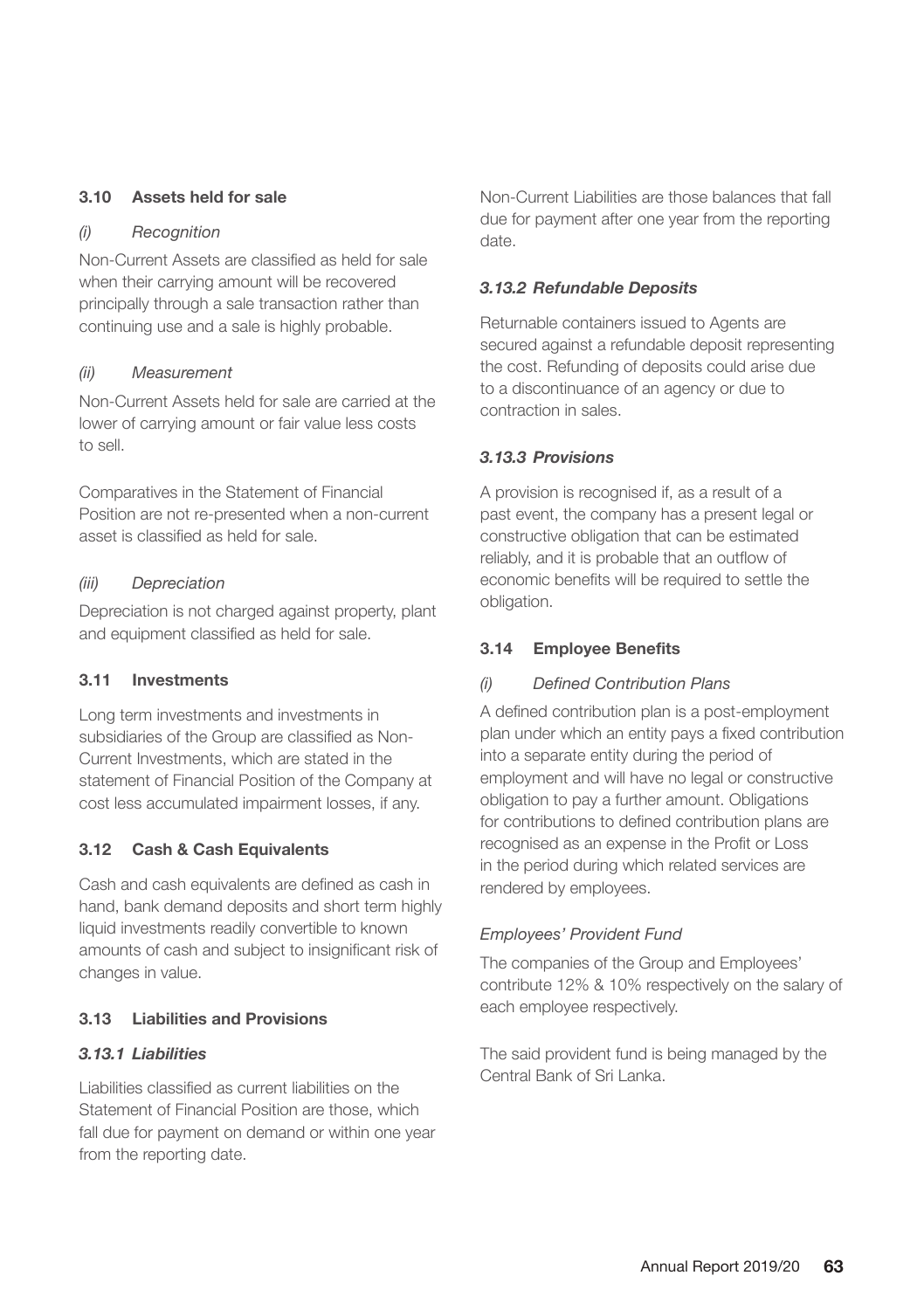#### *Employees' Trust Fund*

The companies of the Group contributes 3% of the salary of each employee to the Employees' Trust Fund. The contribution of the Employee Trust Fund is recognised as an expense in the Profit or Loss as incurred.

#### *(ii) Defined Benefit Plans*

A defined benefit plan is a post-employment benefit plan other than a defined contribution plan.

The calculation is performed annually by an qualified actuary using the projected unit credit (PUC) method. The net obligation in respect of defined pension plan is calculated by estimating the amount of future benefit that employees have earned in return for their service in the current and prior periods. That benefit is discounted to determine its present value.

However, under the payment of Gratuity Act No. 12 of 1983, the liability to an employee arises only on completion of 5 years of continuous service. Any actuarial gains or losses arising are recognised in the Other Comprehensive Income and all expenses related to the defined benefit plans are in personnel expenses in the Profit or Loss. The liability was not externally funded.

#### **3.15 Capital Commitments & Contingencies**

Contingent liabilities are possible obligations whose existence will be confirmed only by uncertain future events or present obligations where the transfer of economic benefits is not probable or cannot be reliably measured.

Capital commitment and contingent liabilities of the Group are disclosed in the respective notes to the Financial Statements.

#### **3.16 Events Subsequent to the Reporting Period**

The materiality of the events after the reporting period has been considered and appropriate adjustments and provisions have been made in the Financial Statements wherever necessary.

#### **4. STATEMENT OF PROFIT OR LOSS AND OTHER COMPREHENSIVE INCOME**

#### **4.1. Revenue Recognition**

Revenue principally comprises sales of Beer to external customers. Revenue recognised at the point in time when the control of goods and products is transferred customer with a right of return within a specified period, the Group considers the timing of recognition. Revenue from contracts with customers is measured at an amount that reflects the consideration to which the Group expects to be entitled in exchange for those goods. Amounts disclosed as revenue net of discounts and sales taxes.

- Royalty

Income arising from the use of the Company's brands based on volume sold.

- Dividend

Income is recognised upon its receipt.

- Interest

Income is recognised on an accrual basis.

- Others

Other income is recognised on an accrual basis. Net gains / losses of a revenue nature arising from the disposal of Property, Plant and Equipment and other Non-Current Assets, including investments, are accounted for in the Profit or Loss, after deducting from the proceeds from disposal, the carrying amount of such assets and the related selling expenses.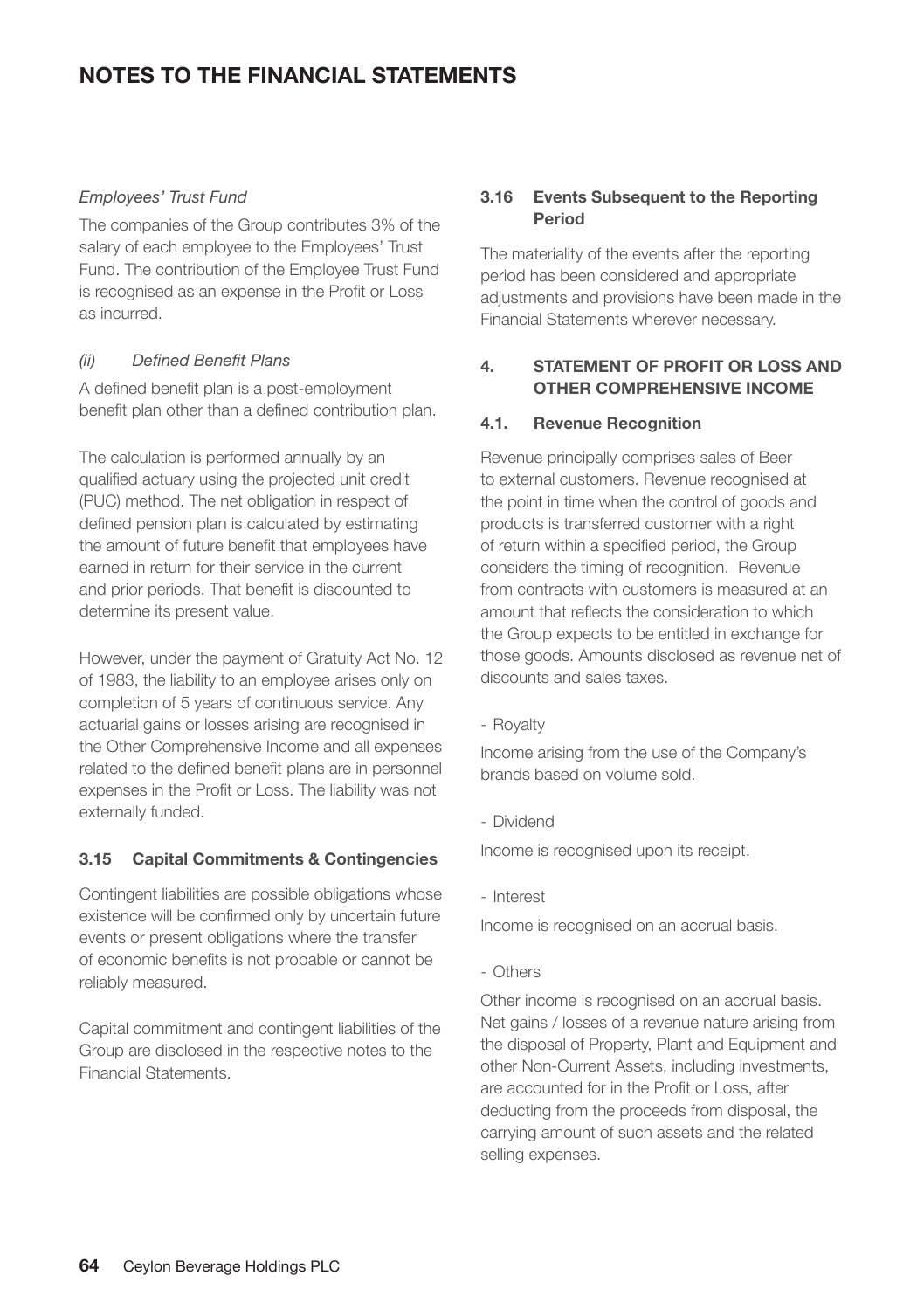#### **4.2. Expenditure Recognition**

#### *(i) Operating Expenses*

All expenditure incurred in running of the business and in maintaining the Property, Plant & Equipment in a state of efficiency has been charged to Profit or Loss in arriving at the profit for the year. For the purpose of presentation of Profit or Loss and Other Comprehensive Income, the Directors are of the opinion that function of expense method present fairly the elements of the enterprise's performance, hence such presentation method is adopted.

Expenditure incurred for the purpose of acquiring, expanding or improving assets of a permanent nature by means of which to carry on the business or for the purpose of increasing the earning capacity of the business has been treated as capital expenditure.

Repairs and renewals are charged to the Profit or Loss in the year in which the expenditure is incurred.

#### *(ii) Finance income & Finance cost*

Finance income comprises interest income on funds invested gains on the disposal of available for sale financial assets. Interest income is recognised as it accrues in Profit or Loss, using the effective interest method.

Finance cost comprises interest expenses on borrowings. Borrowing costs that are not directly attributable to the acquisition, construction or production of a qualifying asset are recognised in Profit or Loss using the effective interest rate method.

Foreign currency gains and losses are reported on a net basis as either finance income or finance cost depending on whether foreign currency movements result in a net gain or net loss position.

#### *(iii) Borrowing Costs*

All borrowing costs are recognised as an expense in the period in which they are incurred, except those that are directly attributable to the acquisition / construction of Property, Plant & Equipment which are capitalised as a part of the cost of the asset during the period of construction/ development.

#### **4.3. Income Tax expenses**

Income tax comprises of current and deferred tax. Income tax is recognised directly in the Profit or Loss except to the extent that if it relates to items recognised directly in equity or in other comprehensive income

#### *(i) Current Taxation*

Current tax is the expected tax payable on the taxable income for the year, using tax rates enacted or substantially enacted at the reporting date, and any adjustment to tax payable in respect of previous years. The amount of current tax payable is the best estimate of the tax amount expected to be paid that reflects uncertainty related to income taxes, if any. It is measured using tax rates enacted or substantively enacted at the reporting date. Current tax payable also includes any tax liability arising from the declaration of dividends.

The provision for income tax is based on the elements of income and expenditure as reported in the Financial Statements and computed in accordance with the provisions of the Inland Revenue Act No 24 of 2017 subsequent amendments and notices as explained under note 34.3.1.

#### *(ii) Deferred Taxation*

Deferred tax is provided using the financial position liability method, providing for the tax effect of temporary differences between the carrying amounts of assets and liabilities for financial reporting purposes and the tax base of assets and liabilities, which is the amount attributed to those assets and liabilities for tax purposes. The amount of deferred tax provided is based on the expected manner of realisation or settlement of the carrying amount of assets and liabilities, using tax rates enacted at the reporting date.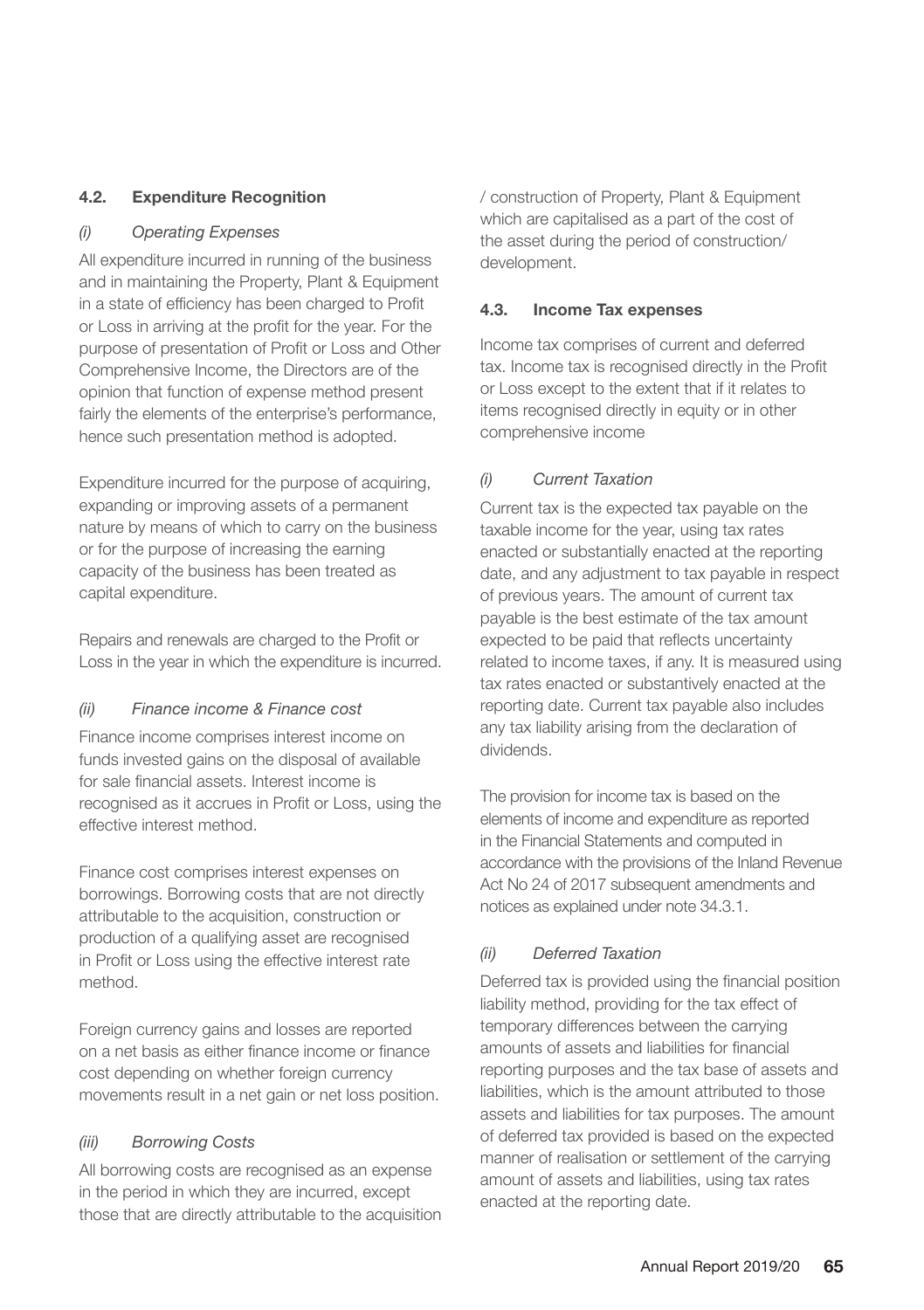Deferred tax assets including those related to temporary tax effects of income tax losses and credits available to be carried forward, are recognised only to the extent that it is probable that future taxable profits will be available against which the asset can be utilised. Deferred tax assets are reviewed at each reporting date and are reduced to the extent that it is no longer probable that the related tax benefit will be realised.

#### **4.4. Dividend Distribution**

Dividend distribution is recognised as a liability in the period in which the dividends are approved by the company's shareholders.

#### **4.5. Earnings Per Share**

The Financial Statements present basic earnings per share (EPS) data for its ordinary shareholders. The EPS is calculated by dividing the profit or loss attributable to ordinary shareholders of the Company by the weighted average number of ordinary shares in issue.

#### **5. STATEMENT OF CASH FLOWS**

#### **Cash and Cash Equivalents**

Cash and cash equivalents are defined as cash in hand, bank, demand deposits and short term highly liquid investments readily convertible to known amounts of cash and subject to insignificant risk of changes in value.

For the purpose of statement of cash flow, cash and cash equivalents comprise of cash in hand, cash in bank and deposits held for less than 6 months at banks, net of bank overdrafts.

Investments with short maturities, i.e. three months or less from the date of acquisition are also treated as cash equivalents.

The statement of cash flows has been prepared using the "Indirect Method".

Interest paid are classified as operating cash flows, interests received are classified as investing cash flows while dividends paid are classified as financing cash flows for the purpose of presenting of statement of cash flows.

#### **6. SEGMENTAL REPORTING**

An operating segment is a component of the Group's that engages in the business activities from which it may earn revenues and incur expenses, including revenues and expenses that relate to transactions with any of the Group's other components. No separate reportable segment has been identified. Hence, performance of the Group is reported together.

#### **7. NEW ACCOUNTING STANDARDS NOT EFFECTIVE AT THE REPORTING DATE**

The Institute of Chartered Accountants of Sri Lanka has issued the following new Sri Lanka Accounting Standards (SLFRSs/LKASs) which will become applicable for financial periods beginning after 1 April 2020. Accordingly, the Group has not applied the following new standards in preparing these Financial Statements.

The following amended standards are not expected to have a significant impact on the Group's Financial Statements,

- I. Amendments to references to conceptual framework in Sri Lanka Financial Reporting Standards
- II. Definition of a business (Amendments to SLFRS 3)
- III. Definition of material (Amendments to LKAS 1 and LKAS 8)

#### **8. RELATED PARTY TRANSACTIONS**

Disclosures are made in respect of transactions in which one party has the ability to control or exercise significant influence over the financial and operating decisions / policies of the other, irrespective of whether a price is being charged or not. Related Party Transactions are disclosed in the respective notes to the Financial Statements.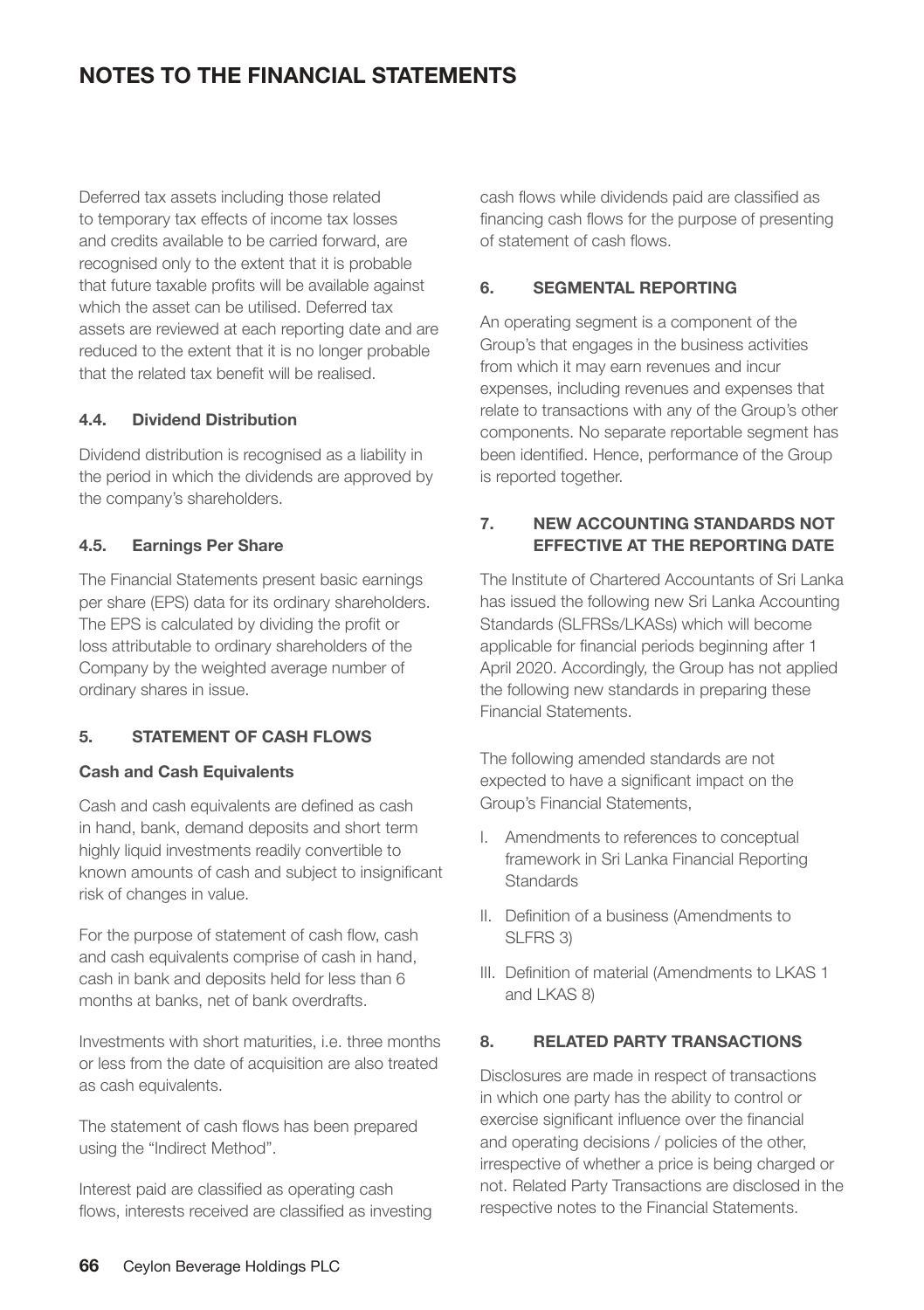| თ |
|---|

## Company **(a) Company**  $\widehat{a}$

| In Rs.'000s                         | Land | Freehold Freehold |  |       | Plant & Furniture & Office Computer | Buildings Machinery Fittings Equipment Equipment Vehicles Equipment Containers Work-in<br>Motor Laboratory Returnable Capital | -Progress | 31st<br>March<br>2020 | (Restated)<br>March<br>2019<br>31st |
|-------------------------------------|------|-------------------|--|-------|-------------------------------------|-------------------------------------------------------------------------------------------------------------------------------|-----------|-----------------------|-------------------------------------|
| Cost / Valuation                    |      |                   |  |       |                                     |                                                                                                                               |           |                       |                                     |
| As at 1st April 2019                |      |                   |  | 2,384 |                                     |                                                                                                                               |           | 2,384                 | 2,384                               |
| As at 31st March 2020               |      |                   |  | 2,384 |                                     |                                                                                                                               |           | 2,384                 | 2,384                               |
| Accumulated Depreciation            |      |                   |  |       |                                     |                                                                                                                               |           |                       |                                     |
| As at 1st April 2019                |      |                   |  | 1,997 |                                     |                                                                                                                               |           | 1,997                 | 1,767                               |
| Charge for the year                 |      |                   |  | 232   |                                     |                                                                                                                               |           | 232                   | 232                                 |
| As at 31st March 2020               |      |                   |  | 2,229 |                                     |                                                                                                                               |           | 2,229                 | 1,999                               |
| Net Book Value                      |      |                   |  |       |                                     |                                                                                                                               |           |                       |                                     |
| As at 31st March 2020               |      |                   |  | 155   |                                     |                                                                                                                               |           | 155                   |                                     |
| As at 31st March 2019<br>(Restated) |      |                   |  | 387   |                                     |                                                                                                                               |           |                       | 387                                 |
|                                     |      |                   |  |       |                                     |                                                                                                                               |           |                       |                                     |

Details of the restatement are further explained under note 42. Details of the restatement are further explained under note 42.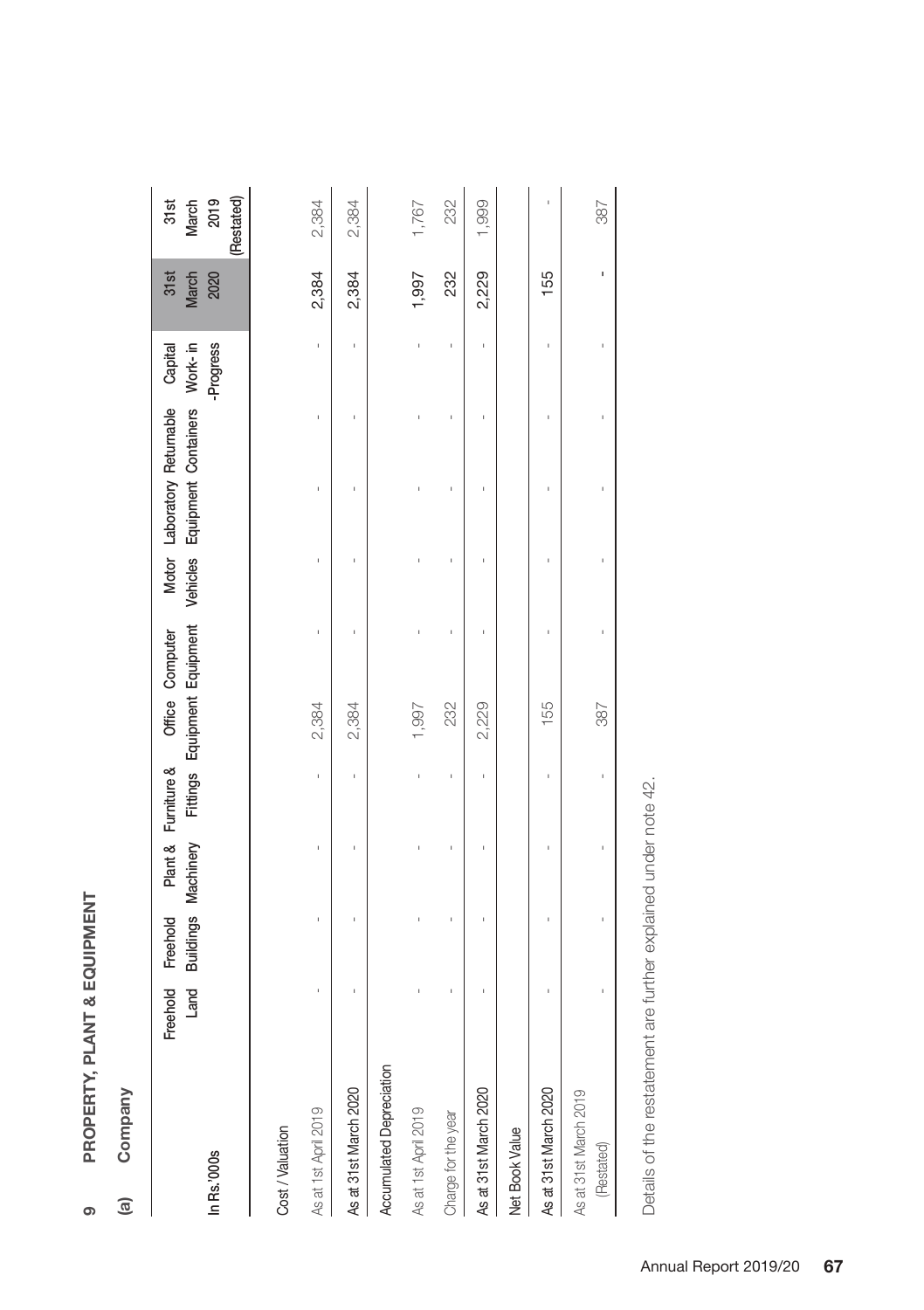PROPERTY, PLANT & EQUIPMENT (CONTD.) **PROPERTY, PLANT & EQUIPMENT (CONTD.)**

**9**

Group **(b) Group**  $\widehat{e}$ 

| In Rs.'000s                         | Land<br>Freehold | <b>Buildings</b><br>Freehold | Plant &<br>Machinery | Fittings<br>Fumiture & | Office<br>Equipment | Equipment<br>Computer | Vehicles<br>Motor | Laboratory<br>Equipment | Returnable<br>Containers | Work-in<br><b>Progress</b><br>Capital | 31st<br>March<br>2020 | (Restated)<br>31st<br>2019<br>March |
|-------------------------------------|------------------|------------------------------|----------------------|------------------------|---------------------|-----------------------|-------------------|-------------------------|--------------------------|---------------------------------------|-----------------------|-------------------------------------|
| Cost/Valuation                      |                  |                              |                      |                        |                     |                       |                   |                         |                          |                                       |                       |                                     |
| As at 1st April 2019                | 2,873,254        | 3,198,503                    | 13,276,179           | 64,360                 | 64,393              | 272,365               | 104,642           | 69,957                  | 3,447,302                | 1,309,482                             | 24,680,437            | 23,569,625                          |
| Additions                           | 251,241          | 42,680                       | 32,242               | $\overline{\otimes}$   | ,703                | 3,853                 | 60,400            | $\frac{83}{2}$          | 696,393                  | 800,355                               | 1,889,651             | 902,626                             |
| Transfers                           | 27,413           | 105,478                      | 345,633              | 1,845                  | 1,428               | 1,065                 |                   |                         |                          | (486,399)                             | (3,537)               | 120,258                             |
| Revaluation                         | 570,991          | (10, 519)                    |                      |                        |                     |                       |                   |                         |                          |                                       | 560,472               | 279,091                             |
| Depreciation adjustment on          |                  |                              |                      |                        |                     |                       |                   |                         |                          |                                       |                       |                                     |
| revaluation                         |                  | (268,543)                    |                      |                        |                     |                       |                   |                         |                          |                                       | (268, 543)            | (34, 994)                           |
| Disposals/Breakages                 | (7,337)          |                              | (14,561)             | (2,305)                |                     |                       | (29,941)          |                         | (685,810)                |                                       | (739, 954)            | 156,169                             |
| As at 31st March 2020               | 3,715,562        | 3,067,599                    | 13,639,493           | 64,501                 | 67,524              | 277,283               | 135,101           | 70,140                  | 3,457,885                | 1,623,438                             | 26,118,526            | 24,680,437                          |
| <b>Accumulated Depreciation</b>     |                  |                              |                      |                        |                     |                       |                   |                         |                          |                                       |                       |                                     |
| As at 1st April 2019                |                  | 262,127                      | 3,484,779            | 48,733                 | 44,440              | 223,545               | 65,389            | 65,116                  | 2,301,349                | 21,984                                | 6,517,460             | 5,423,610                           |
| Charge for the year                 |                  | 99,632                       | 671,317              | 3,617                  | 5,703               | 25,238                | 21,624            | 1,750                   | 404,358                  |                                       | 1,233,239             | 1,224,466                           |
| mpairment                           |                  |                              | 4,729                |                        |                     |                       |                   |                         |                          |                                       | 4,729                 | 60,547                              |
| Depreciation adjustment on          |                  |                              |                      |                        |                     |                       |                   |                         |                          |                                       |                       |                                     |
| revaluation                         |                  | (268,543)                    |                      |                        |                     |                       |                   |                         |                          |                                       | (268,543)             | (34, 994)                           |
| Disposals/Breakages                 |                  |                              | (4,485)              | (2,305)                |                     |                       | (29, 251)         |                         | (553,367)                |                                       | (589,408)             | (156, 169)                          |
| As at 31st March 2020               |                  | 93,216                       | 4,156,340            | 50,045                 | 50,143              | 248,783               | 57,762            | 66,866                  | 2,152,340                | 21,984                                | 6,897,477             | 6,517,460                           |
| Net Book Value                      |                  |                              |                      |                        |                     |                       |                   |                         |                          |                                       |                       |                                     |
| As at 31st March 2020               | 3,715,562        | 2,974,383                    | 9,483,153            | 14,456                 | 17,381              | 28,500                | 77,339            | 3,274                   | 1,305,545                | 1,601,454                             | 19,221,050            |                                     |
| As at 31st March 2019<br>(Restated) | 2,873,254        | 2,936,376                    | 9,791,400            | 15,627                 | 19,953              | 48.820                | 39,253            | 4.841                   | 1,145,953                | 1,287,498                             |                       | 18,162,978                          |
|                                     |                  |                              |                      |                        |                     |                       |                   |                         |                          |                                       |                       |                                     |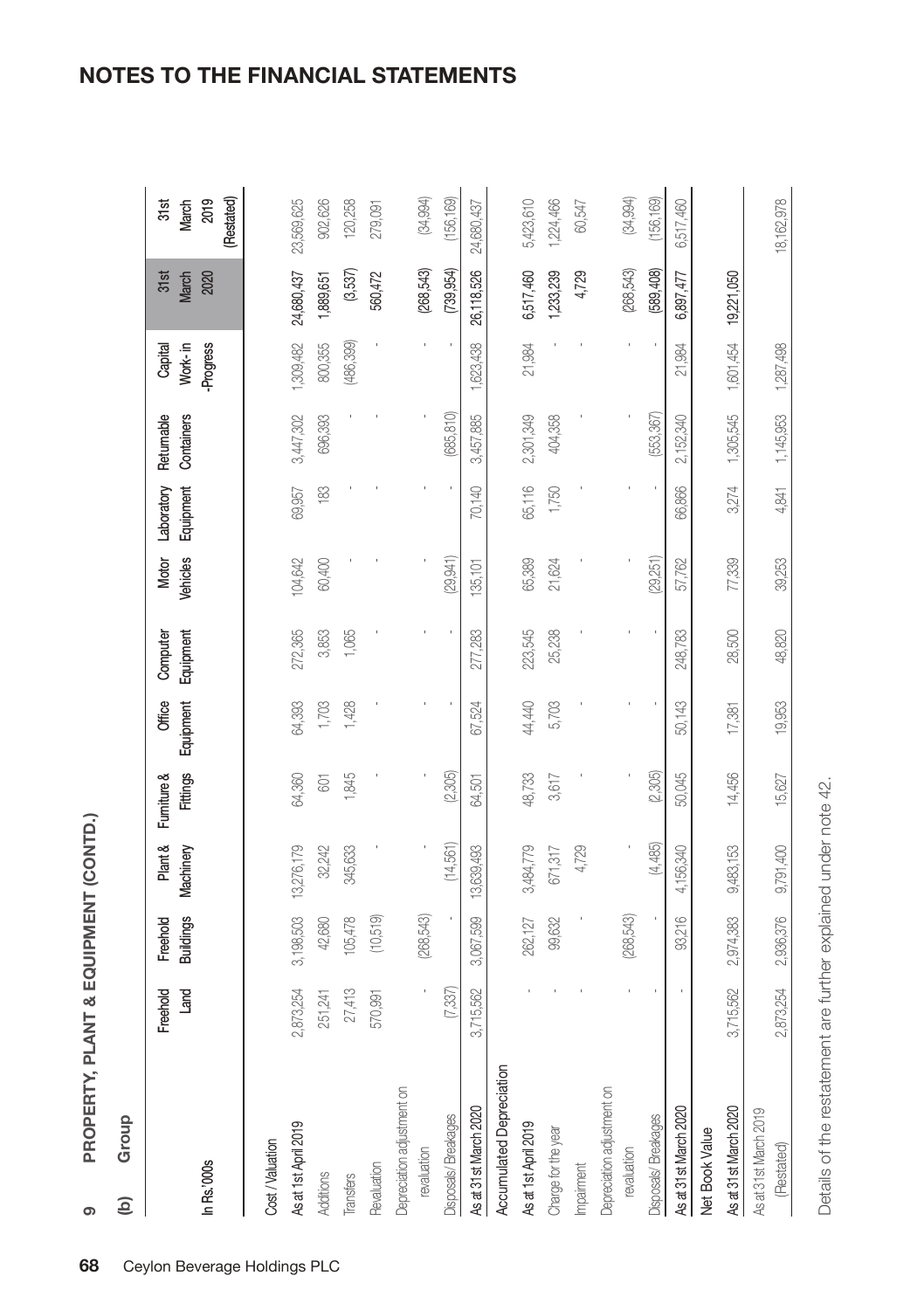- **(c)** Freehold land and buildings of the Lion Brewery (Ceylon) PLC, Millers Brewery Ltd and Ceylon Beverage Holdings PLC were revalued in the books to confirm with the market values as at 31st March 2020, which were assessed on a going concern basis by Arthur Perera & Co. independent professional valuer at a value of Rs. 6,553 Mn and the resultant surplus arising from there was transferred to the Revaluation Reserves.
- **(d)** Freehold land and buildings of subsidiary (Millers Brewery Limited) were revalued as at 31st March 2020 by Arthur Perera & Co. independent professional valuer at a value of Rs. 1,402 Mn and the resultant surplus arising from there was transferred to the Revaluation Reserve.
- **(e)** Carrying value of the revalued assets of the Group as at 31st March 2020, if they were carried at cost are given below:

|                                               | Company |                  | Group     |                  |
|-----------------------------------------------|---------|------------------|-----------|------------------|
| In $Rs.'000s$                                 | Land    | <b>Buildings</b> | Land      | <b>Buildings</b> |
|                                               |         |                  |           |                  |
| Cost - As at 1st April 2019                   | 141     | 4.066            | 1.612.957 | 2,739,847        |
| Additions/Transfers during the year           |         |                  | 278.654   | 148.157          |
| Disposal during the year                      |         |                  |           |                  |
| Cost as at 31st March 2020                    | 141     | 4.066            | 1.891.611 | 2,888,004        |
| Accumulated depreciation                      |         | (2,640)          |           | (553, 633)       |
| Carrying value of assets at cost - As at 31st |         |                  |           |                  |
| March 2020                                    | 141     | 1.426            | 1,891,611 | 2,334,371        |

Property plant and equipment's has not been pledged as security against the borrowings during the period and the borrowing cost has not been capitalised during the financial year (2019 – Nil).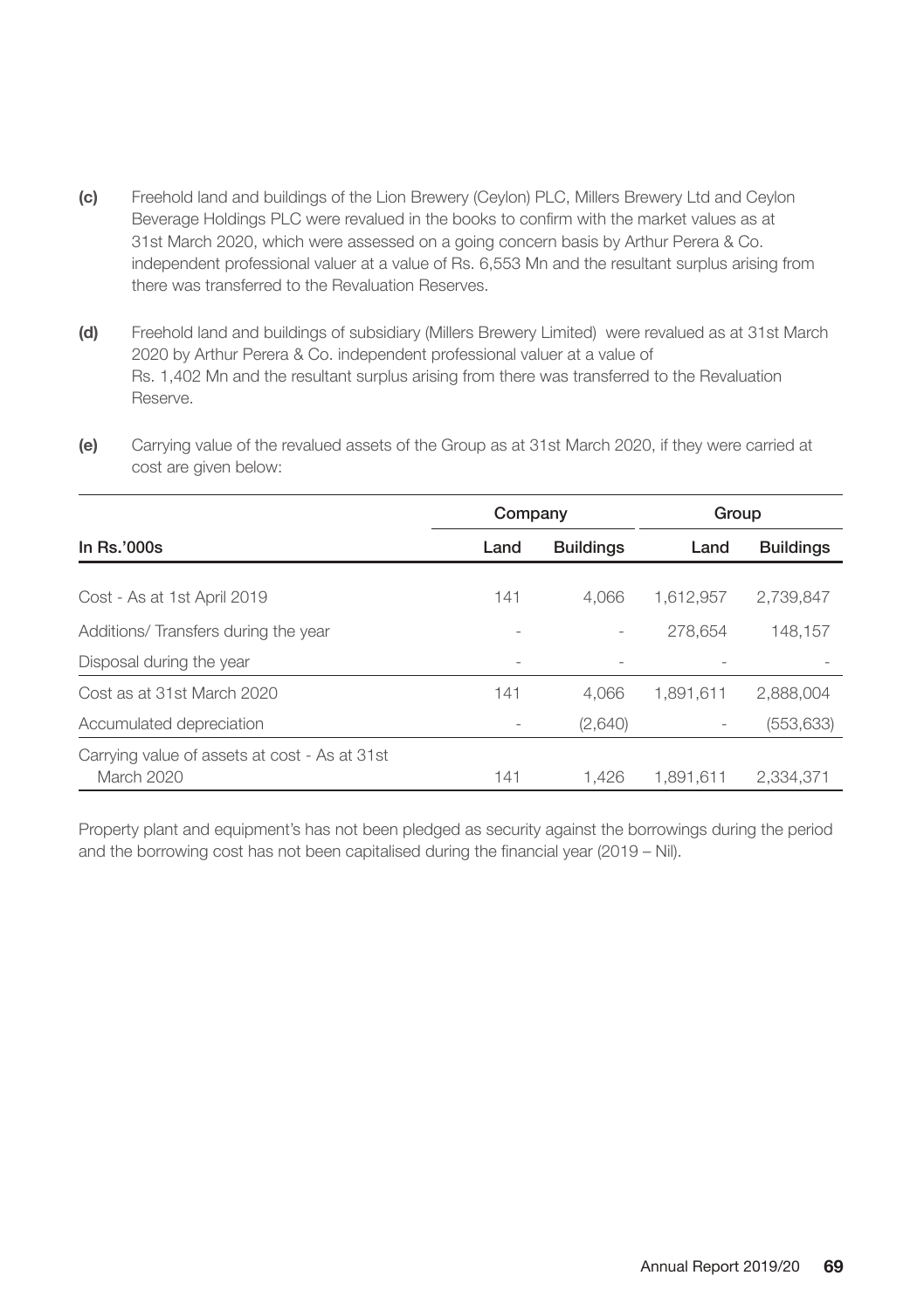PROPERTY, PLANT & EQUIPMENT (CONTD.) **PROPERTY, PLANT & EQUIPMENT (CONTD.)**

**9**

Extents, locations, valuations and number of buildings and land holdings **(f) Extents, locations, valuations and number of buildings and land holdings**  $\epsilon$ 

|                                           |                   |            |                    | 2020                       |               |                                                     |                    |    | 2019                       |               |                                           |
|-------------------------------------------|-------------------|------------|--------------------|----------------------------|---------------|-----------------------------------------------------|--------------------|----|----------------------------|---------------|-------------------------------------------|
|                                           |                   |            |                    |                            | Number of     |                                                     |                    |    |                            | Number of     |                                           |
| Company                                   | Location          |            | Extent of<br>Lands | Cost Naluation<br>of Lands | <b>Blocks</b> | buildings/ Cost/Valuation Extent of<br>of Buildings | Lands              |    | of Lands<br>Cost Naluation | <b>Blocks</b> | buildings/ Cost/Valuation<br>of Buildings |
|                                           |                   | AR         | $\Omega$           | <b>Rs.'000s</b>            |               | <b>Rs.'000s</b>                                     | $A$ R              | o. | Rs.'000s                   |               | Rs.'000s                                  |
|                                           | ands at Blyagama  | æ<br>Ro    | 4.46               | 2,445,380                  | \$            | 2,430,321 28 1 14.71                                |                    |    | 1,968,321                  | 46            | 2,554,762                                 |
| Lion Brewery (Ceylon) PLC Land - Kaduwela |                   |            | 27                 | 253,500                    |               |                                                     | m                  | 22 | 190,125                    |               |                                           |
|                                           | Land - Tangalle   |            |                    | 22,400                     |               |                                                     |                    |    | 21,200                     |               |                                           |
|                                           | Land - Kurunegala | S          | ఘ్                 | 70,550                     |               |                                                     |                    |    |                            |               |                                           |
|                                           |                   |            |                    | 2,791,830                  |               | 2,430,321                                           |                    |    | 2,179,646                  |               | 2,554,762                                 |
| Millers Brewery Limited                   | Factory & Office  |            |                    |                            |               |                                                     |                    |    |                            |               |                                           |
|                                           | Premises          | 22 2 37.43 |                    | 923,732                    | $\frac{1}{2}$ |                                                     | 478,451 22 3 30.04 |    | 693,608                    | $\frac{1}{2}$ | 484,914                                   |
|                                           |                   |            |                    | 923,732                    |               | 478,451                                             |                    |    | 693,608                    |               | 484,914                                   |
| Pubs N' places (Private)                  | No Lands          |            |                    |                            |               |                                                     |                    |    |                            |               |                                           |
| Limited                                   |                   |            |                    |                            | 32            | 158,827                                             |                    |    |                            | R             | 158,827                                   |
| Total - Group                             |                   | 61 0 23.89 |                    | 3,715,562                  |               | 3,067,599 62 0 28.74                                |                    |    | 2,873,254                  |               | 3,198,503                                 |
|                                           |                   |            |                    |                            |               |                                                     |                    |    |                            |               |                                           |

P: Perches A: Acres R: Roods P: Perches R: Roods A: Acres Property, Plant & Equipment includes fully depreciated assets still in use which cost/valuation is Rs. 3,027,550,298/- (2019 - 3,337,931,859/-) (g) Property, Plant & Equipment includes fully depreciated assets still in use which cost/valuation is Rs. 3,027,550,298/- (2019 - 3,337,931,859/-)  $\odot$ 

# Fair Value measurement (i) Fair Value measurement  $\widehat{=}$

(i) Fair Value Hierarchy *(i) Fair Value Hierarchy*

category of the property being valued. The valuer provides the fair value of the property. Fair value measurements of the property has been categorised as a category of the property being valued. The valuer provides the fair value of the property. Fair value measurements of the property has been categorised as a The fair value of the buildings was determined by external independent property valuer, having appropriate recognised professional qualifications for the The fair value of the buildings was determined by external independent property valuer, having appropriate recognised professional qualifications for the evel 3 fair value based on the valuation techniques used. Level 3 fair value based on the valuation techniques used.

### **NOTES TO THE FINANCIAL STATEMENTS**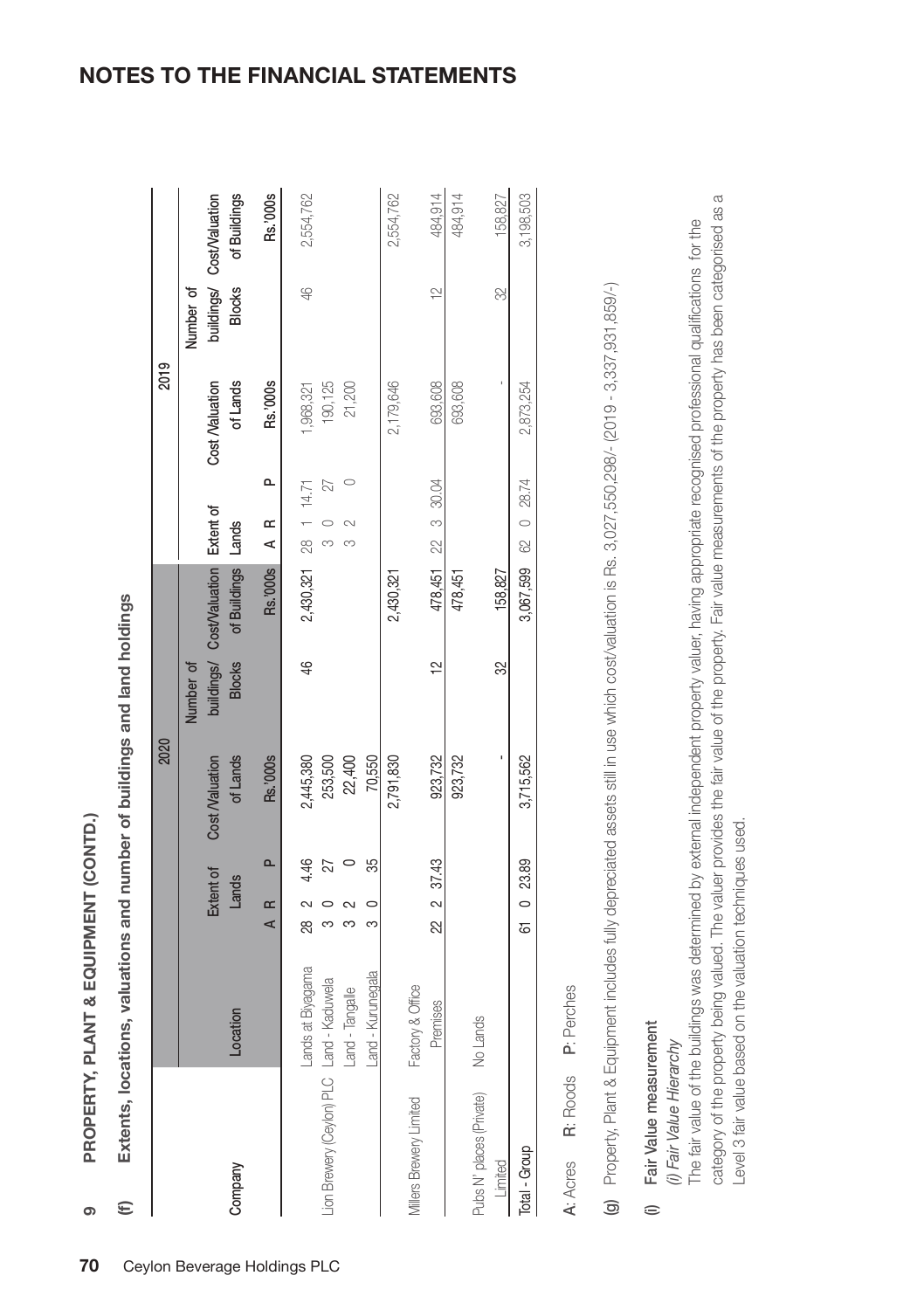## *(ii) Valuation techniques and significant unobservable inputs*

The following tables show the valuation techniques used in measuring fair values, as well as the significant unobservable inputs used.

| Property                             | Method of<br>valuation | <b>Estimated Price</b><br>Per perch | <b>Estimated price</b><br>per square foot | <b>Effective date</b><br>of valuation | Coorelation<br>to fair value |
|--------------------------------------|------------------------|-------------------------------------|-------------------------------------------|---------------------------------------|------------------------------|
| Lion Brewery Ceylon<br>PLC, Biyagama | <b>OMV</b>             | LKR 625.000/--<br>500,000/-         | LKR 1.500/--<br>LKR 11,000/-              | 31.03.2020                            | Positive                     |
| Lion Brewery Ceylon<br>PLC, Kaduwela | <b>OMV</b>             | LKR 500,000/-                       | LKR 2.250/--<br>LKR 3.750/-               | 31.03.2020                            | Positive                     |
| Lion Brewery Ceylon<br>PLC, Tangalle | <b>OMV</b>             | LKR 40.000/-                        |                                           | 31.03.2020                            | Positive                     |
| Millers Brewery<br>Limited, Meegoda  | OMV                    | LKR 3.400/--<br>$300,000/-$         | LKR 2.500/--<br>LKR 5,000/-               | 31.03.2020                            | Positive                     |

Open market value (OMV) method uses prices and other relevant information generated by market transactions involving identical or comparable assets, liabilities or a group of assets and liabilities, such as a business.

The land at Kurunagala was purchased by Lion Brewery (Ceylon) PLC in the current financial year. Hence, this property was not revalued as at 31st March 2020 as the directors are of the view that there is no material value difference against the market value.

# **10 INVESTMENT PROPERTIES**

# **10.1 Details of investment properties - Company**

|                                               | Freehold<br>Land | Freehold<br><b>Buildings</b> | 2020    | 2019<br>(Restated)       |
|-----------------------------------------------|------------------|------------------------------|---------|--------------------------|
| Balance as at the beginning of the year       | 319.205          | 12.056                       | 331.261 | 331.261                  |
| Change in fair value of investment properties | 149.695          | 5.914                        | 155.609 | $\overline{\phantom{a}}$ |
| Balance as at the end of the year             | 468.900          | 17.970                       | 486,870 | 331,261                  |

# **10.2 Valuation of investment properties**

| Property                                         | Method of Extent<br>valuation | Estimated<br><b>Price Per</b><br>perch             | Estimated<br>price per<br>square foot | Effective<br>date of<br>valuation | Coorelation<br>to fair value |
|--------------------------------------------------|-------------------------------|----------------------------------------------------|---------------------------------------|-----------------------------------|------------------------------|
| Ceylon Beverage<br>Holdings PLC,<br>Nuwara Eliya | <b>OMV</b>                    | 3A, 2R, 35P LKR 750,000/- LKR 5,500/- - 31.03.2020 | LKR 8.000/-                           |                                   | Positive                     |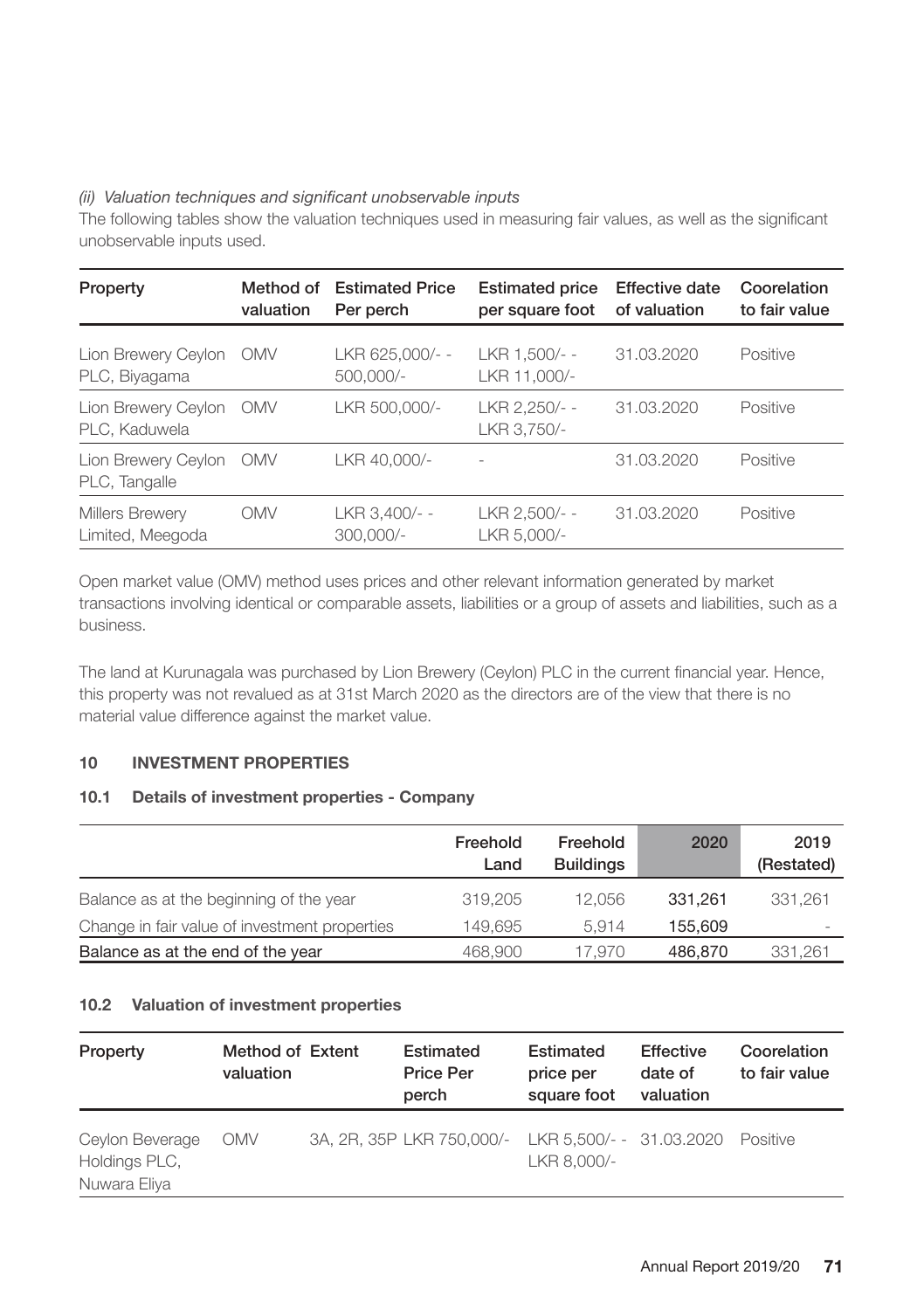| Property                                        | Method of Extent<br>valuation |     | Estimated<br><b>Price Per</b><br>perch | Estimated<br>price per<br>square foot | Effective<br>date of<br>valuation | Coorelation<br>to fair value |
|-------------------------------------------------|-------------------------------|-----|----------------------------------------|---------------------------------------|-----------------------------------|------------------------------|
| Ceylon Beverage<br>Holdings PLC,<br>Trincomalee | <b>OMV</b>                    | 36P | LKR 600,000/- LKR 4,000/-              |                                       | 31.03.2020 Positive               |                              |

# **10.2 Valuation of investment properties (Contd.)**

The property at Nuwara Eliya is valued at Rs. 460.87 Mn whilst the property at Trincomalee is valued at Rs. 26 Mn. Changes in fair value adjustments on investment properties (gain/loss), which are unrealised, are recognised in the statement of profit or loss. Accordingly, the total net gain on changes in fair value, net of related deferred tax, is recorded in the fair value adjustment reserve as at the reporting date.

Based on Management's assessment, the carrying value of the investment properties as at 31.3.2019 do not differ materially from that which was determined previously as the fair value of the investment properties during this period had not significantly changed from the fair value recorded as at 31.03.2016.

# **10.3 Fair value hierarchy**

The fair value of the investment property was determined by external, independent property valuer, Arthur Perera & Co. having appropriate recognised professional qualifications and recent experience in the location and category of the properties being valued. Fair values were determined having regard to recent market transactions for similar properties in the same location as the Company's investment properties.

The fair value measurement for the investment properties has been categorised as a Level 3 fair value based on the inputs to the valuation technique used.

# *Valuation technique and significant unobservable inputs*

The following table shows the valuation technique used in measuring the fair value of investment properties, as well as the significant unobservable inputs used.

| Description     | Location    | Valuation<br>technique | Significant Unobservable<br>Inputs                                                                                                                                 | Interrelationship<br>between Kev<br>Unobservable Inputs and<br><b>Fair Value Measurements</b> |
|-----------------|-------------|------------------------|--------------------------------------------------------------------------------------------------------------------------------------------------------------------|-----------------------------------------------------------------------------------------------|
| Land & Building | Nuwara      | OMV                    | Valuer has used market price                                                                                                                                       | Market value per perch                                                                        |
|                 | Eliya       |                        | per perch for excess land                                                                                                                                          | was higher/                                                                                   |
|                 | Trincomalee |                        | in existing location using a<br>range of prices for similar<br>lands based on adjusted<br>fair value taking in to<br>account of other valuation<br>considerations. | (lower)                                                                                       |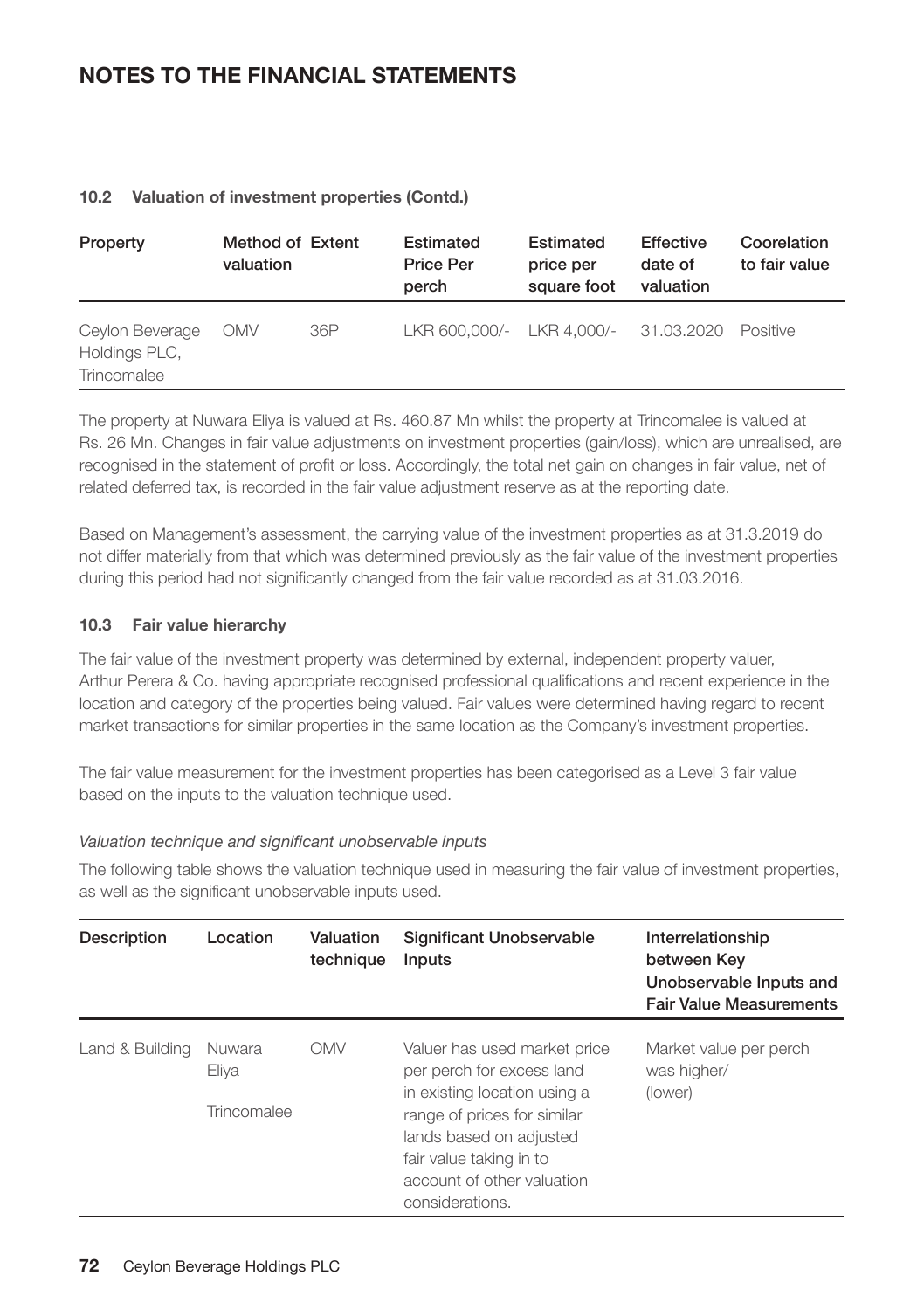Open market value (OMV) method uses prices and other relevant information generated by market transactions involving identical or comparable assets, liabilities or a group of assets and liabilities, such as a business.

**10.4** Restrictions on title and investment properties pledged as security for liabilities. There were no restrictions on titles of the investment properties as at the reporting date. No items of the investment properties were pledged as security for liabilities as at the reporting date.

- **10.5** Capitalisation of borrowing costs into investment properties No borrowing cost capitalised for the year ended 31st March 2020 (2019 - Rs. Nil).
- **10.6** Contractual obligations to construct and develop investment properties There were no contractual obligations entered to construct and develop investment properties as at the reporting date.

| 11 | <b>INTANGIBLE ASSETS - GROUP</b> |  |
|----|----------------------------------|--|
|    |                                  |  |

| In Rs.'000s               | <b>Brands</b> | Computer<br>Software | Excise<br>Licenses | 31st March<br>2020 | 31st March<br>2019 |
|---------------------------|---------------|----------------------|--------------------|--------------------|--------------------|
| Cost                      |               |                      |                    |                    |                    |
| Beginning of the year     | 4,000,000     | 366,586              | 103,363            | 4,469,949          | 4,420,744          |
| Additions for the year    |               | 5,746                |                    | 5,746              | 2,199              |
| Transfers during the year |               | 3,537                |                    | 3,537              | 47,006             |
| Disposals during the year |               | (242)                |                    | (242)              |                    |
| End of the year           | 4,000,000     | 375,627              | 103,363            | 4,478,990          | 4,469,949          |
| Amortisation              |               |                      |                    |                    |                    |
| Beginning of the year     | 1,673,065     | 353,507              | 622                | 2,027,194          | 1,972,798          |
| Amortisation for the year |               | 4,850                |                    | 4,850              | 53,515             |
| Reversal of amortisation  |               |                      |                    |                    |                    |
| Disposals during the year |               | (242)                |                    | (242)              |                    |
| Impairment                | 740,315       |                      |                    | 740,315            | 881                |
| End of the year           | 2,413,380     | 358,115              | 622                | 2,772,117          | 2,027,194          |
| Net Book Value            | 1,586,620     | 17,512               | 102,741            | 1,706,873          | 2,442,755          |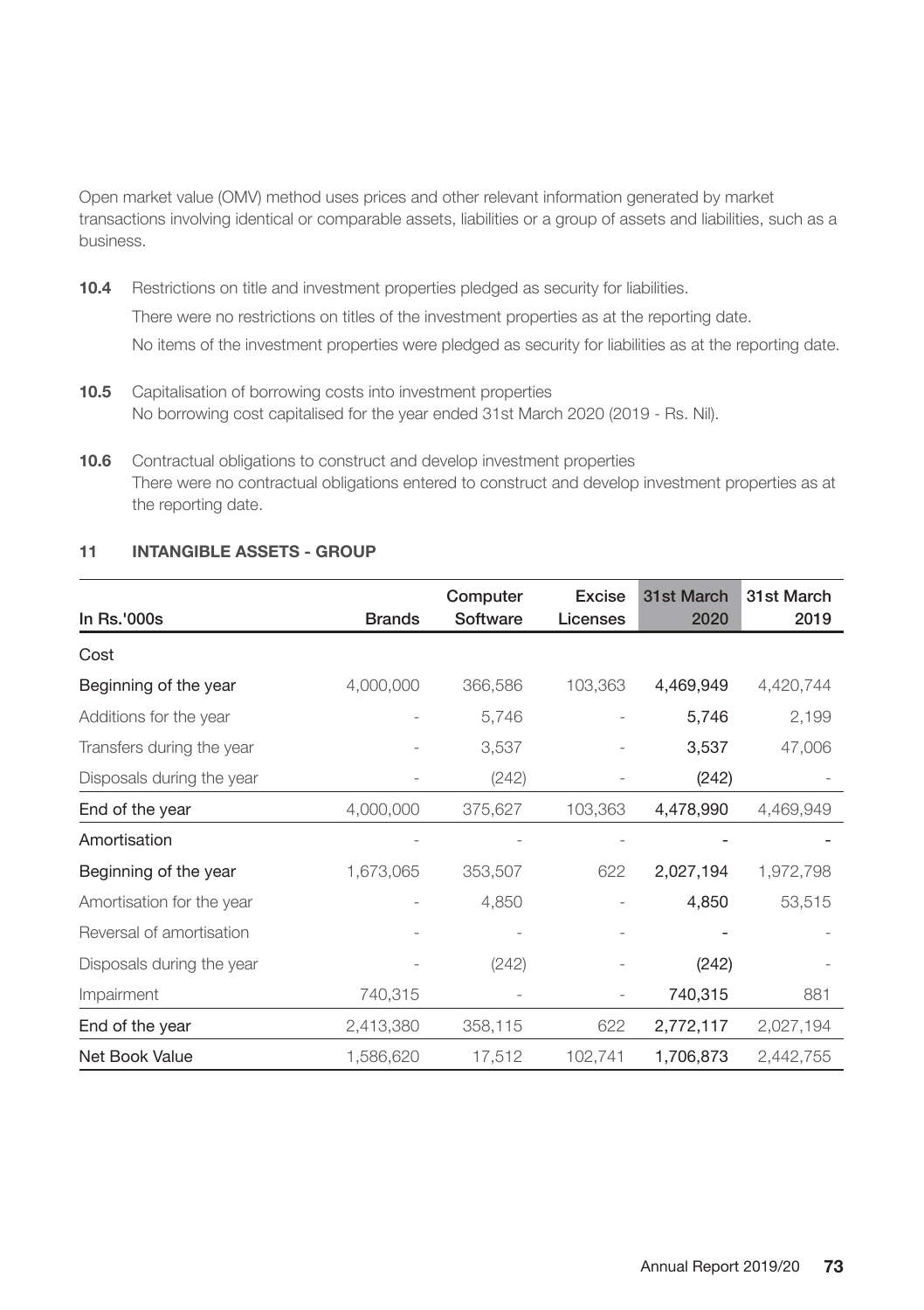# **11.1 Intangible assets consist of the acquired brands of Millers Brewery Ltd, excise licenses and software licenses used by the Group.**

## **LBCPLC - Brands of Millers Brewery Ltd.**

Lion Brewery (Ceylon) PLC acquired brands amounting to Rs. 4 Bn during the financial year 2014/15. The said acquisition consisted of five brands namely, Sando Power, Sando Stout, Three Coins, Grand Blonde and Irish Dark. The brands are not amortised as the useful life is considered to be infinite given the nature of the assets. However, the assessment of indefinite life is reviewed annually and brands are tested for impairment annually.

## **11.2 Impairment of brands**

## **Assumptions**

## **Lion Brewery (Ceylon) PLC**

Consequent to the evaluation of the short term down turn post April Easter Attacks together with the environmental impact on the business, an impairment test was carried out for the brands acquired from Millers Brewery Ltd as at 31st December 2019 as per the accounting standard LKAS 36. The Company had computed its recoverable amount of the acquired brands by forecasting the annual sales values and discounting such estimated cash flows by its cost of equity. Accordingly, the carrying value of the said brands as at 31st December 2019 stood at Rs. 1,788,753,370/‐ which resulted in an impairment of Rs. 538,182,037/‐ which was charged to the statement of profit or loss.

As at 31st March 2020, a further impairment test was carried out for the brands acquired from Millers Brewery Ltd, as per the accounting standard LKAS 36. The Company computed its recoverable amount of the acquired brands by forecasting the annual sales values and discounting such estimated cash flows by its cost of equity adjusted with a risk premium. Cost of equity was determined based on the risk-free rate of a 10 year treasury bond at 9.9% for the relevant cash flows, whereas the equity risk premium added was based on non-observable inputs as estimated for a valuation of the business in a previous period. Therefore, the difference in the discount rate compared with previous financial year is the change in the risk free rate due to market changes. The contribution and volume assumptions are made at mid-single digit growth levels similar to the previous period. Accordingly, the carrying value of the said brands as at 31st March stands at Rs. 1,586,620,485/‐ resulting in a further impairment of Rs. 202,132,884/‐ which has been charged to the income statement for the quarter ended 31st March 2020.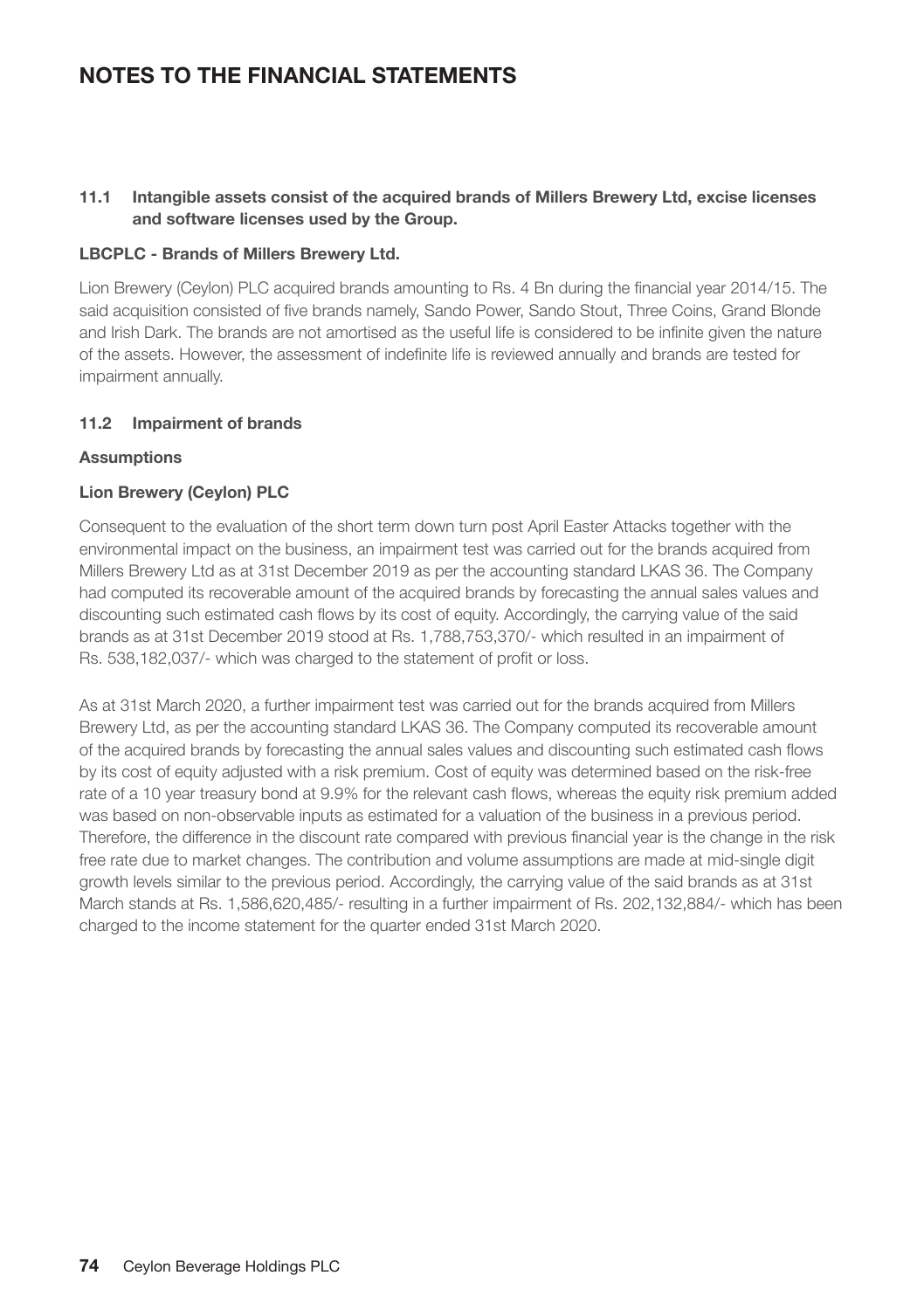# **12 RIGHT OF USE ASSETS**

The Group and the Company adopted SLFRS 16, 'Leases', with effect from 1 April 2019, using modified retrospective method from 1 April 2019, without restating comparatives for the 2018/19 reporting period, as permitted under the specific transitional provisions in the standard. The movement of warehouse lease which recognised as Right of use assets set out below.

|                                               | Company |      | Group     |      |
|-----------------------------------------------|---------|------|-----------|------|
| As at 31st March                              | 2020    | 2019 | 2020      | 2019 |
| In Rs.'000s                                   |         |      |           |      |
| Recognition of right of use assets on 1 April |         |      | 292.443   |      |
| Additions during the period                   |         |      | 81,028    |      |
| Depreciation charge for the period            |         |      | (69, 116) |      |
| Balance as at 31 March                        |         |      | 304,355   |      |

# **12.1 Lease creditor**

|                                           | Company |      | Group     |      |
|-------------------------------------------|---------|------|-----------|------|
| As at 31st March                          | 2020    | 2019 | 2020      | 2019 |
| In Rs.'000s                               |         |      |           |      |
| Recognition of lease liability on 1 April |         |      | 292,443   |      |
| Leases obtained                           |         |      | 81,028    |      |
| Interest expenses for the period          |         |      | 37,567    |      |
| Lease rentals paid                        |         |      | (85, 974) |      |
| Balance as at 31 March                    |         |      | 325,064   |      |

|                                                                            |                   | Company                  |                               |                           | Group     |                                          |
|----------------------------------------------------------------------------|-------------------|--------------------------|-------------------------------|---------------------------|-----------|------------------------------------------|
| <b>Analysis of Finance</b><br>Lease Liabilities by<br>period of Re-payment | Contractual<br>CF | Interest                 | Value<br>of lease<br>payments | Present Contractual<br>CF | Interest  | Present<br>Value<br>of lease<br>payments |
|                                                                            |                   |                          |                               |                           |           |                                          |
| Current                                                                    |                   |                          |                               | 93.692                    | (43, 160) | 50,532                                   |
| Non current                                                                |                   | $\overline{\phantom{a}}$ | -                             | 406,313                   | (131,781) | 274,532                                  |
|                                                                            |                   |                          |                               | 500,005                   | (174.941) | 325.064                                  |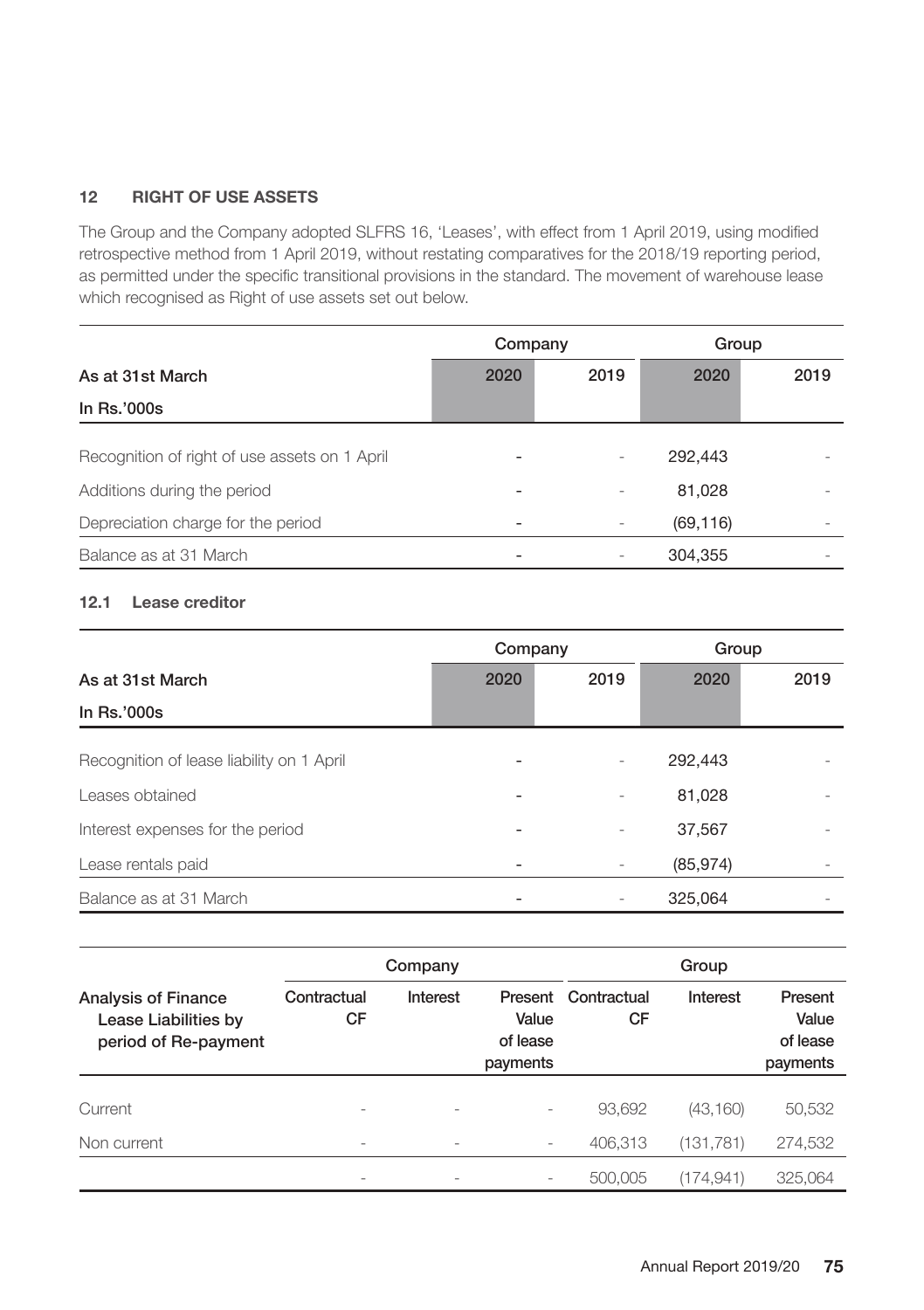# **12.1 Lease creditor (Contd.)**

Following are the amounts recognised in profit or loss for the year ended 31 March 2020

|                                           | Company |      | Group   |      |
|-------------------------------------------|---------|------|---------|------|
| As at 31st March                          | 2020    | 2019 | 2020    | 2019 |
| In Rs.'000s                               |         |      |         |      |
| Depreciation of right of use assets       |         |      | 69.116  |      |
| Interest expenses on lease liability      |         |      | 37,567  |      |
| Total amount recognised in profit or loss |         |      | 106,683 |      |

There were no expenses relating to short term leases and leases of low value assets during the financial year. The Group recorded Rs. 41.6 Mn as operating lease expenses for the year ended 31st March 2019.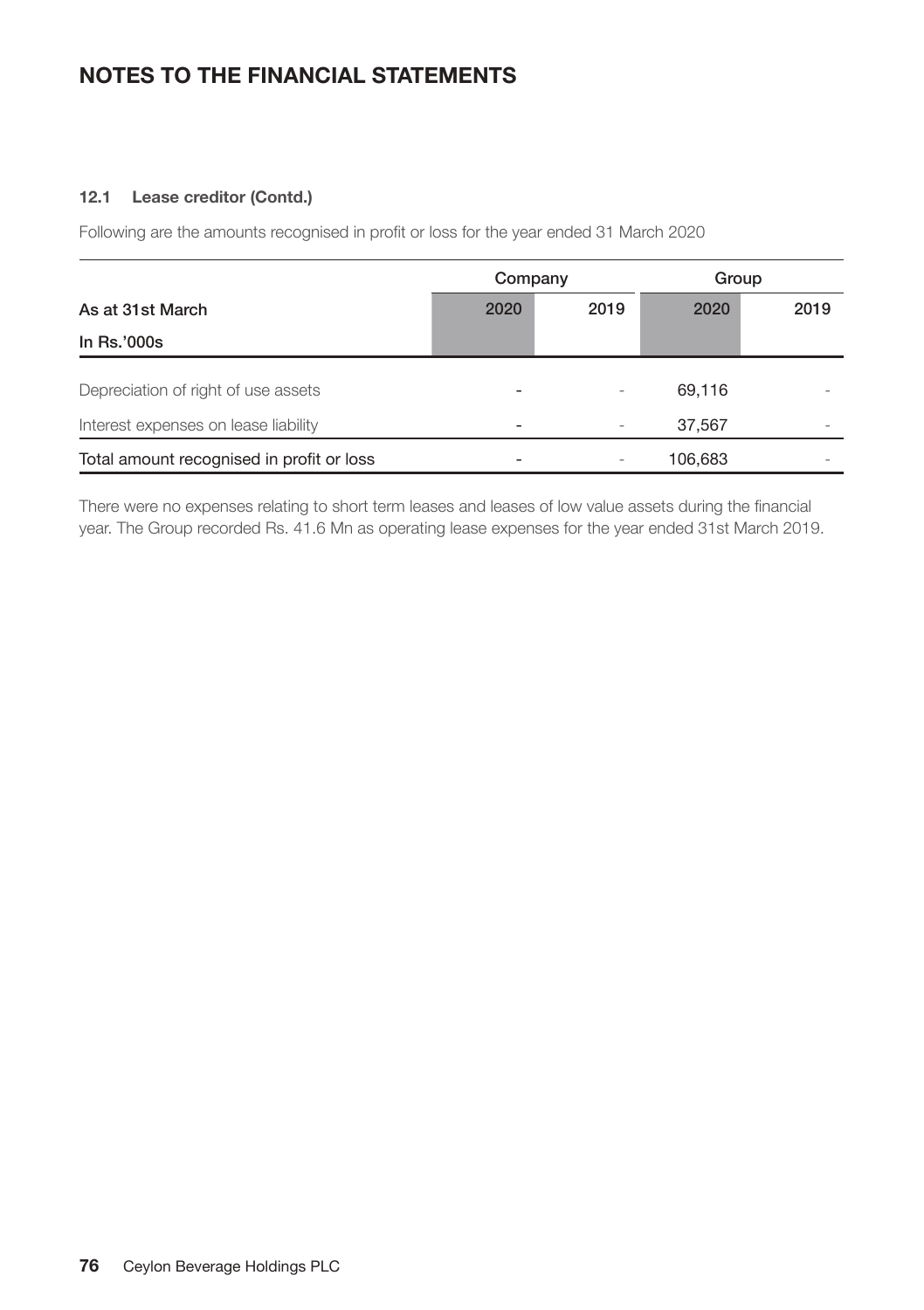| i                          |
|----------------------------|
| i<br>ï                     |
|                            |
| ï<br>í<br>ł<br>ı<br>i      |
| í                          |
| ï<br>ï<br>ï<br>ı<br>٠<br>ı |
| ٠<br>i                     |

|                                                                                                                                                                         | <b>Shares</b>           | No. of % holding | <b>Rs.'000s</b><br>Cost as<br>at 31st<br>March<br>2020 | <b>Directors</b><br>Value as<br>at 31st<br>March<br><b>Rs.'000s</b><br><b>Market</b><br>Value/<br>2020 | No. of<br>Shares      | % holding | Rs.'000s<br>Cost as<br>2019<br>at 31st<br>March | Rs.'000s<br>Directors<br>Value as<br>at 31st<br>March<br>2019<br>Market<br>Value/ |
|-------------------------------------------------------------------------------------------------------------------------------------------------------------------------|-------------------------|------------------|--------------------------------------------------------|--------------------------------------------------------------------------------------------------------|-----------------------|-----------|-------------------------------------------------|-----------------------------------------------------------------------------------|
| Lion Brewery (Ceylon) PLC<br>- Ordinary shares                                                                                                                          | 41,798,788              | 52.25            | 1,410,084                                              |                                                                                                        | 21,735,370 41,798,788 | 52.25     | 1,410,084                                       | 23, 198, 327                                                                      |
| Pubs 'N Places (Private) Limited<br>- Impairment provision<br>- Ordinary shares                                                                                         | 51,188,102              | 99.90            | (207, 692)<br>511,880<br>304,188                       | 304,188<br>304.188                                                                                     | 51,188,102            | 99.90     | 511,880<br>207,692)<br>304,188                  | 304,188<br>304,188                                                                |
| Retail Spaces (Private) Limited<br>- Ordinary shares                                                                                                                    |                         | 100.00           | 0.01                                                   | 0.01                                                                                                   |                       | 100.00    | 0.01                                            | 0.01                                                                              |
| Luxury Brands (Private) Limited<br>- Subsequent investment - 16th<br>- Ordinary shares                                                                                  | 20,000,000<br>5,000,001 | 100.00           | 50,000                                                 | 50,000                                                                                                 | 5,000,001             | 100.00    | 50,000                                          | 50,000                                                                            |
| May 2019                                                                                                                                                                | 25.000.001              | 100.00           | 200,000<br>250,000<br>,964,272                         | 200,000<br>250,000<br>22,289,558                                                                       |                       |           | 764.272                                         | 23,552,515                                                                        |
| Ordinary shares of Pubs 'N Places (Private) Limited, Retail Spaces (Private) Limited, Luxury Brands (Private) Limited are unquoted, and hence valued<br>to chet<br>13.1 |                         |                  |                                                        |                                                                                                        |                       |           |                                                 |                                                                                   |

at cost.

business. Based on this, the recoverable value to Ceylon Beverage Holdings PLC of its investment in Pubs N' Places (Pvt) Ltd., was ascertained at business. Based on this, the recoverable value to Ceylon Beverage Holdings PLC of its investment in Pubs N' Places (Pvt) Ltd., was ascertained at generated by each pub for 23 licenses, considering their different locations and applying an appropriate market factor (realisation of 60%). In doing generated by each pub for 23 licenses, considering their different locations and applying an appropriate market factor (realisation of 60%). In doing so, consideration was given to the event that occurred on the 21st of April 2019 as well as the COVID-19 pandemic and its resultant impact to its so, consideration was given to the event that occurred on the 21st of April 2019 as well as the COVID-19 pandemic and its resultant impact to its The recoverable value of Pubs N' Places (Pvt) Ltd., has been valued at Level 3, under the fair value hierarchy (SLRFS 13) which is based on fair **13.2** The recoverable value of Pubs N' Places (Pvt) Ltd., has been valued at Level 3, under the fair value hierarchy (SLRFS 13) which is based on fair value less cost of disposal. The valuation method consisted of deriving a value for the business carried out by the pubs, based on the revenue value less cost of disposal. The valuation method consisted of deriving a value for the business carried out by the pubs, based on the revenue Rs. 304,188,631/-as at 31st March 2020. Rs. 304,188,631/-as at 31st March 2020. $13.2$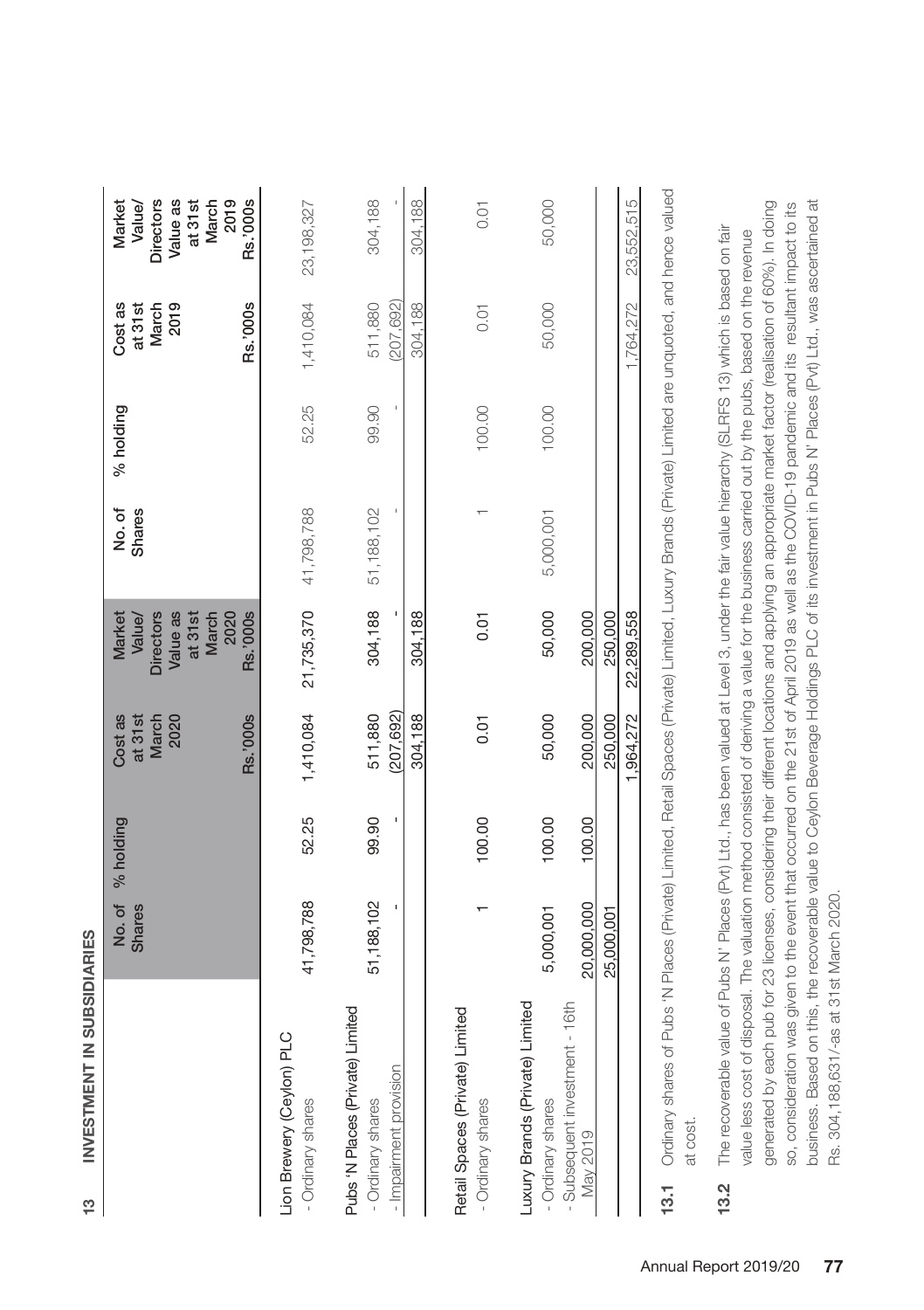**13.3** Company purchased 20,000,000 shares of Luxury Brands (Private) Limited at Rs. 10/- per share with a total value of Rs. 200,000,000/- on 16th May 2019

# **13.4 Non-Controlling Interest (NCI) in Subsidiary**

Company's subsidiary, Lion Brewery (Ceylon)PLC has a Non-Controlling interest of 47.75%. Following table summarises the information relating to NCI in LBCPLC Group.

|                                                     | Group         |             |
|-----------------------------------------------------|---------------|-------------|
| As at 31st March                                    | 2020          | 2019        |
| In Rs.'000s                                         |               | (Restated)  |
| NCI - percentage                                    | 47.75%        | 47.75%      |
| Non - Current Assets                                | 10,007,135    | 9,765,878   |
| <b>Current Assets</b>                               | 8,512,370     | 7,080,695   |
| Non - Current Liabilities                           | (3,871,304)   | (4,044,175) |
| <b>Current Liabilities</b>                          | (7, 417, 876) | (6,824,024) |
| <b>Net Assets</b>                                   | 7,230,325     | 5,978,375   |
| Carrying amount of NCI                              | 7,230,325     | 5,978,375   |
| Revenue                                             | 47,835,328    | 42,830,493  |
| Profit                                              | 2,812,130     | 3,220,880   |
| Other Comprehensive Income                          | 288,632       | 208,465     |
| <b>Total Comprehensive Income</b>                   | 3,100,762     | 3,429,345   |
| Profit Allocated to NCI                             | 1,342,792     | 1,537,970   |
| Other comprehensive income allocated to NCI         | 137,822       | 99,542      |
| Cash flow from operating activities                 | 930,947       | 2,641,225   |
| Cash flow used in investing activities              | (275, 632)    | 188,415     |
| Cash flow used in financing activities              | 161,202       | (1,715,992) |
| Net increase/(decrease)equivalents in cash and cash | 816,517       | 1,113,648   |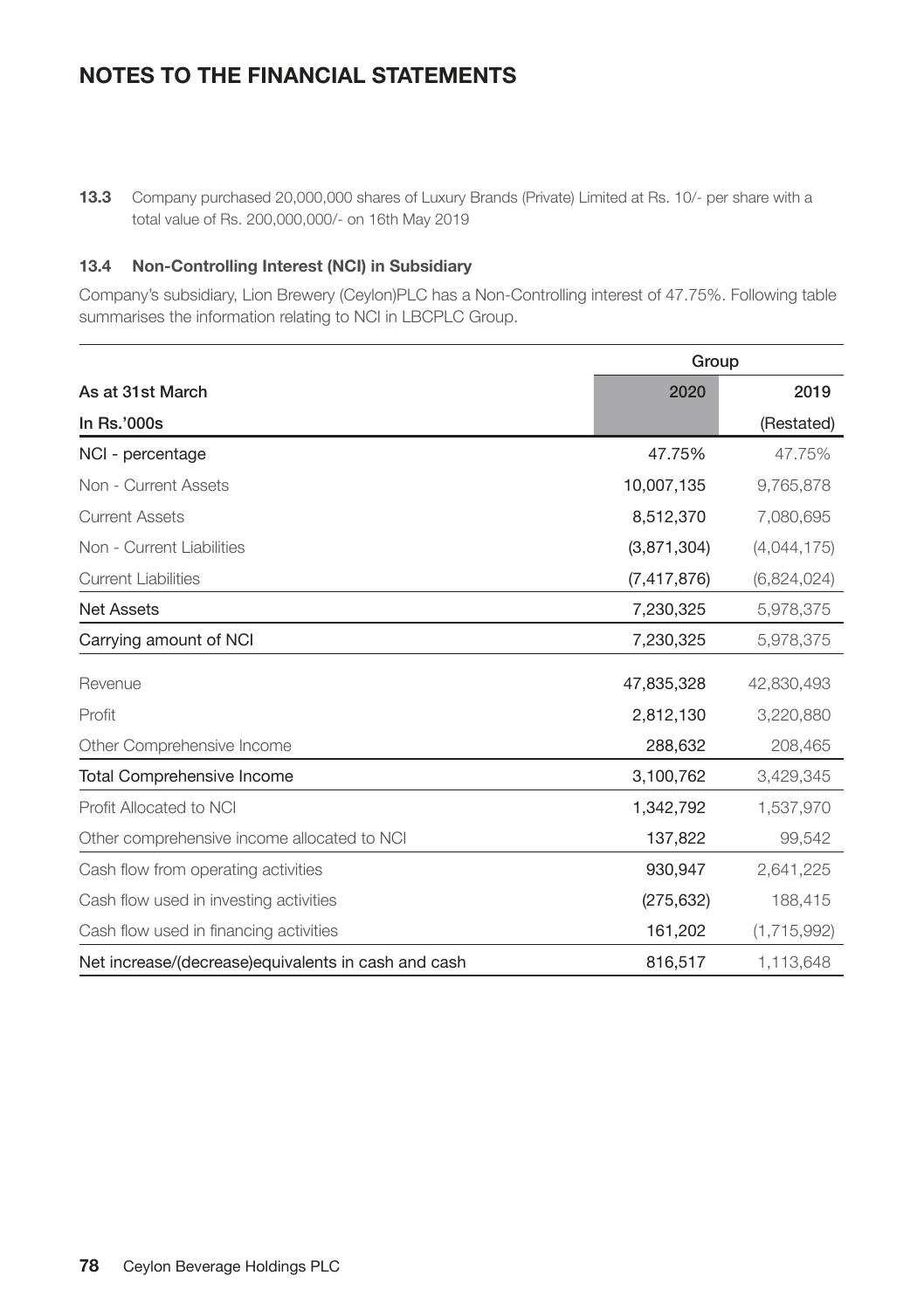# **14 INVENTORIES**

|                                                | Company |      | Group     |           |
|------------------------------------------------|---------|------|-----------|-----------|
| As at 31st March                               | 2020    | 2019 | 2020      | 2019      |
| In Rs.'000s                                    |         |      |           |           |
| Raw and Packing materials                      |         |      | 499,256   | 328,948   |
| Work in progress                               |         |      | 245,750   | 208,140   |
| Finished goods                                 |         |      | 1,885,127 | 1,613,653 |
| Maintenance spares & others                    |         |      | 486,825   | 396,673   |
|                                                |         |      | 3,116,958 | 2,547,414 |
| Impairment provision for inventory (Note 14.1) |         |      | (73, 266) | (34, 419) |
|                                                |         |      | 3,043,692 | 2,512,995 |
|                                                |         |      |           |           |
| 14.1<br><b>Provision for inventory</b>         |         |      |           |           |
| Balance as at the beginning of the year        |         |      | 34,419    | 55,237    |
| Provisions during the year                     |         |      | 41,538    | 22,776    |
| Reversals during the year                      |         |      | (2,691)   | (43, 594) |
| Balance as at end of the year                  |         |      | 73,266    | 34,419    |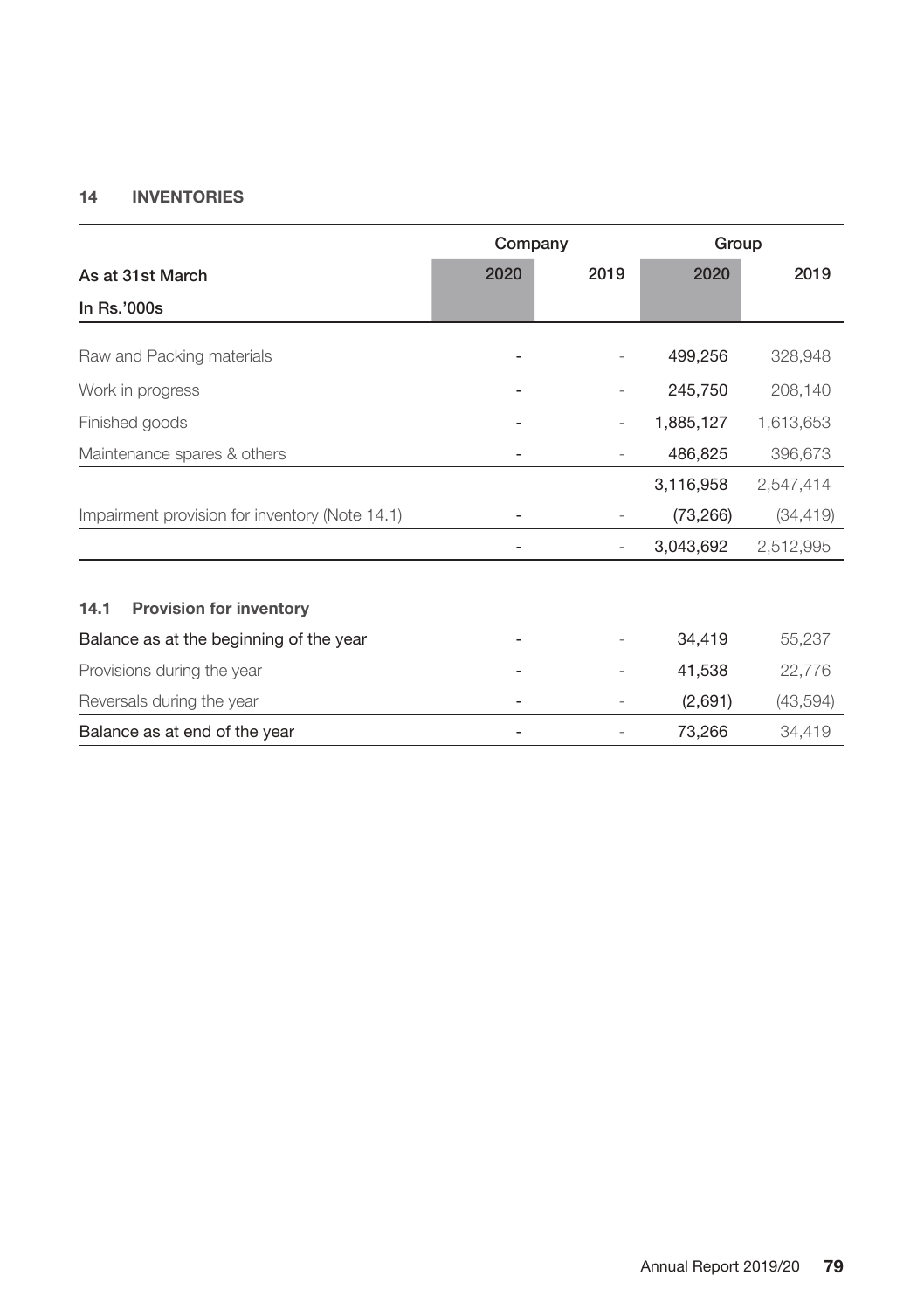# **15 TRADE AND OTHER RECEIVABLES**

|                                                        | Company |                          | Group     |           |
|--------------------------------------------------------|---------|--------------------------|-----------|-----------|
| As at 31st March                                       | 2020    | 2019                     | 2020      | 2019      |
| In Rs.'000s                                            |         |                          |           |           |
| Trade receivables                                      |         |                          | 334,744   | 904,380   |
| Impairment provision for doubtful debts<br>(Note 15.1) |         | -                        | (55, 454) | (65, 921) |
|                                                        |         |                          | 279,290   | 838,459   |
| Advances given to business partners                    |         | $\overline{a}$           | 247,867   | 236,518   |
| Other advances                                         |         | $\overline{\phantom{0}}$ | 787,501   | 666,755   |
| Prepayments                                            |         |                          | 239,392   | 245,389   |
| Other receivables                                      | 18,261  | 22,457                   | 326,952   | 358,583   |
|                                                        | 18.261  | 22.457                   | 1.881.002 | 2.345.704 |

## **15.1 Impairment provision for Doubtful Debts**

| Balance at the beginning of the year    |                          | 65.921   | 41.270 |
|-----------------------------------------|--------------------------|----------|--------|
| Provision / (Reversals) during the year | $\overline{\phantom{0}}$ | (10.467) | 24.651 |
| Balance at the end of the year          | $\overline{\phantom{0}}$ | 55.454   | 65.921 |

# **16 AMOUNTS DUE FROM RELATED COMPANIES**

|                                               | Company |        | Group |      |
|-----------------------------------------------|---------|--------|-------|------|
| As at 31st March                              | 2020    | 2019   | 2020  | 2019 |
| In Rs.'000s                                   |         |        |       |      |
| Pubs 'N Places (Private) Limited              | 98.909  | 36.079 |       |      |
| Carsons Management Services (Private) Limited |         |        | 6.500 |      |
| Balance as at end of the year                 | 98.909  | 36.079 | 6,500 |      |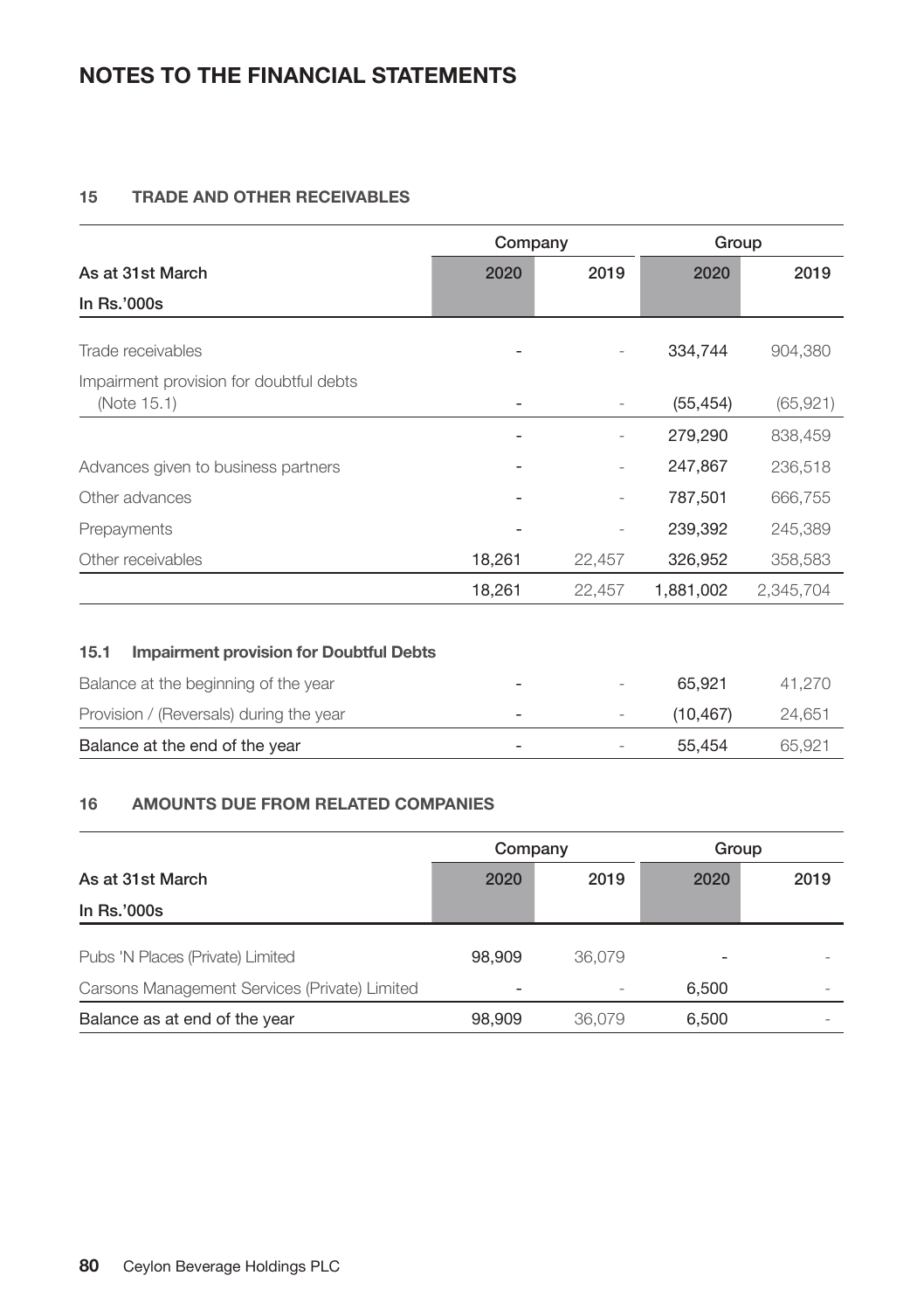# **17 CURRENT TAXATION**

|                          |                          | Company                  |       | Group |
|--------------------------|--------------------------|--------------------------|-------|-------|
| As at 31st March         | 2020                     | 2019                     | 2020  | 2019  |
| In Rs.'000s              |                          |                          |       |       |
| Income tax (Recoverable) |                          | $\overline{\phantom{a}}$ | 2.477 | 5,653 |
|                          | $\overline{\phantom{0}}$ | $\overline{\phantom{a}}$ | 2.477 | 5,653 |

# **18 CASH AND CASH EQUIVALENTS**

|                                                                                                 | Company  |                              | Group         |             |
|-------------------------------------------------------------------------------------------------|----------|------------------------------|---------------|-------------|
| As at 31st March                                                                                | 2020     | 2019                         | 2020          | 2019        |
| In Rs.'000s                                                                                     |          |                              |               |             |
| Fixed deposits with financial institutions                                                      |          |                              | 8,074,925     | 9,678,340   |
| Savings accounts                                                                                |          | $\qquad \qquad \blacksquare$ | 3,058,532     | 18,500      |
| Cash at bank                                                                                    | 6,129    | 242,554                      | 2,228,533     | 864,004     |
| Cash in hand                                                                                    | 50       | 50                           | 5,270         | 3,955       |
|                                                                                                 | 6,179    | 242,604                      | 13,367,260    | 10,564,799  |
| Cash and cash equivalents includes the following<br>for the purpose of Statement of Cash Flows. |          |                              |               |             |
| Cash and cash equivalents                                                                       | 6,179    | 242,604                      | 13,367,260    | 10,564,799  |
| <b>Bank overdrafts</b>                                                                          | (99,811) |                              | (3, 185, 705) | (1,896,038) |
|                                                                                                 | (93,632) | 242.604                      | 10,181,555    | 8,668,761   |

# **19 STATED CAPITAL**

|                            | Company |         | Group   |         |
|----------------------------|---------|---------|---------|---------|
| As at 31st March           | 2020    | 2019    | 2020    | 2019    |
| In Rs.'000s                |         |         |         |         |
| 20,988,090 ordinary shares | 533.384 | 533.384 | 533,384 | 533,384 |

The holders of ordinary shares are entitled to receive dividends as declared from time to time and are entitled to one vote per share at shareholder meetings of the Company. All ordinary shares rank equally with regard to the right to the Company's residual assets, at the point of distribution.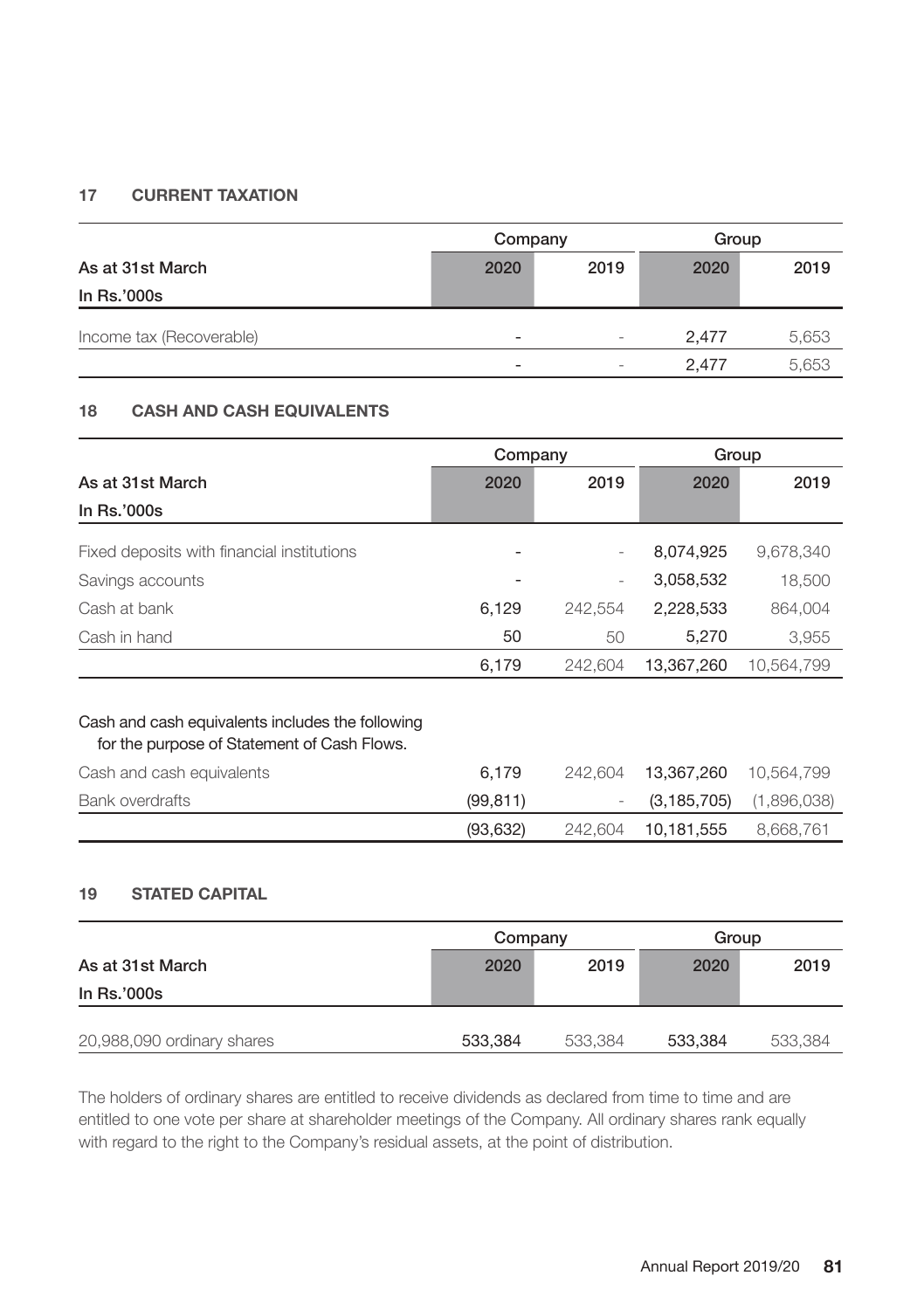# **20 CAPITAL RESERVES**

|                                     | Company |            |                          |         | Group      |            |
|-------------------------------------|---------|------------|--------------------------|---------|------------|------------|
| As at 31st March                    | 2020    | 2019       | 2018                     | 2020    | 2019       | 2018       |
| In $Rs.'000s$                       |         | (Restated) | (Restated)               |         | (Restated) | (Restated) |
| Balance as at beginning of the year | 19.924  | 19.924     | 19.924                   | 588.521 | 483.527    | 779.928    |
| Revaluation of property             |         |            | $\overline{\phantom{0}}$ | 147,191 | 104,994    | (296, 401) |
| Balance as at end of the year       | 19.924  | 19.924     | 19.924                   | 735,712 | 588,521    | 483,527    |
| Represented by:                     |         |            |                          |         |            |            |
| Revaluation reserve (Note 20.1)     | 14.148  | 14.148     | 14.148                   | 729.936 | 582,745    | 477.751    |
| General capital reserve (Note 20.2) | 5,776   | 5.776      | 5.776                    | 5.776   | 5.776      | 5,776      |
|                                     | 19.924  | 19.924     | 19.924                   | 735.712 | 588.521    | 483.527    |

20.1 The revaluation reserve relates to revaluation of land and buildings.

**20.2** General capital reserve consists of such amounts that have been transferred from time to time from retained earnings.

## **21 REVENUE RESERVES**

|                                              | Company   |                     |                          |                     | Group                         |                       |
|----------------------------------------------|-----------|---------------------|--------------------------|---------------------|-------------------------------|-----------------------|
| As at 31st March                             | 2020      | 2019                | 2018                     | 2020                | 2019                          | 2018                  |
| In $Rs.'000s$                                |           | (Restated)          | (Restated)               |                     |                               | (Restated) (Restated) |
| <b>Retained Earnings</b>                     | 1.318.235 | 1,131,918 1,281,780 |                          | 6,321,790 5,049,101 |                               | 3.664.795             |
| Represented by:                              |           |                     |                          |                     |                               |                       |
| Retained profits - Company                   | 861.215   | 814.946             | 964.808                  | 861.215             | 814.947                       | 964.808               |
| Fair value adjustment reserve<br>(Note 21.1) | 457.020   | 316.972             | 316,972                  | 457.020             | 316.972                       | 316.972               |
| - Subsidiaries                               |           |                     | $\overline{\phantom{a}}$ |                     | 5.003.555 3.917.182 2.383.015 |                       |
|                                              | 1.318.235 | 1.131.918           | 1,281,780                | 6.321.790           | 5.049.101                     | 3.664.795             |

The movement of the above reserves are given in the Statement of Changes in Equity.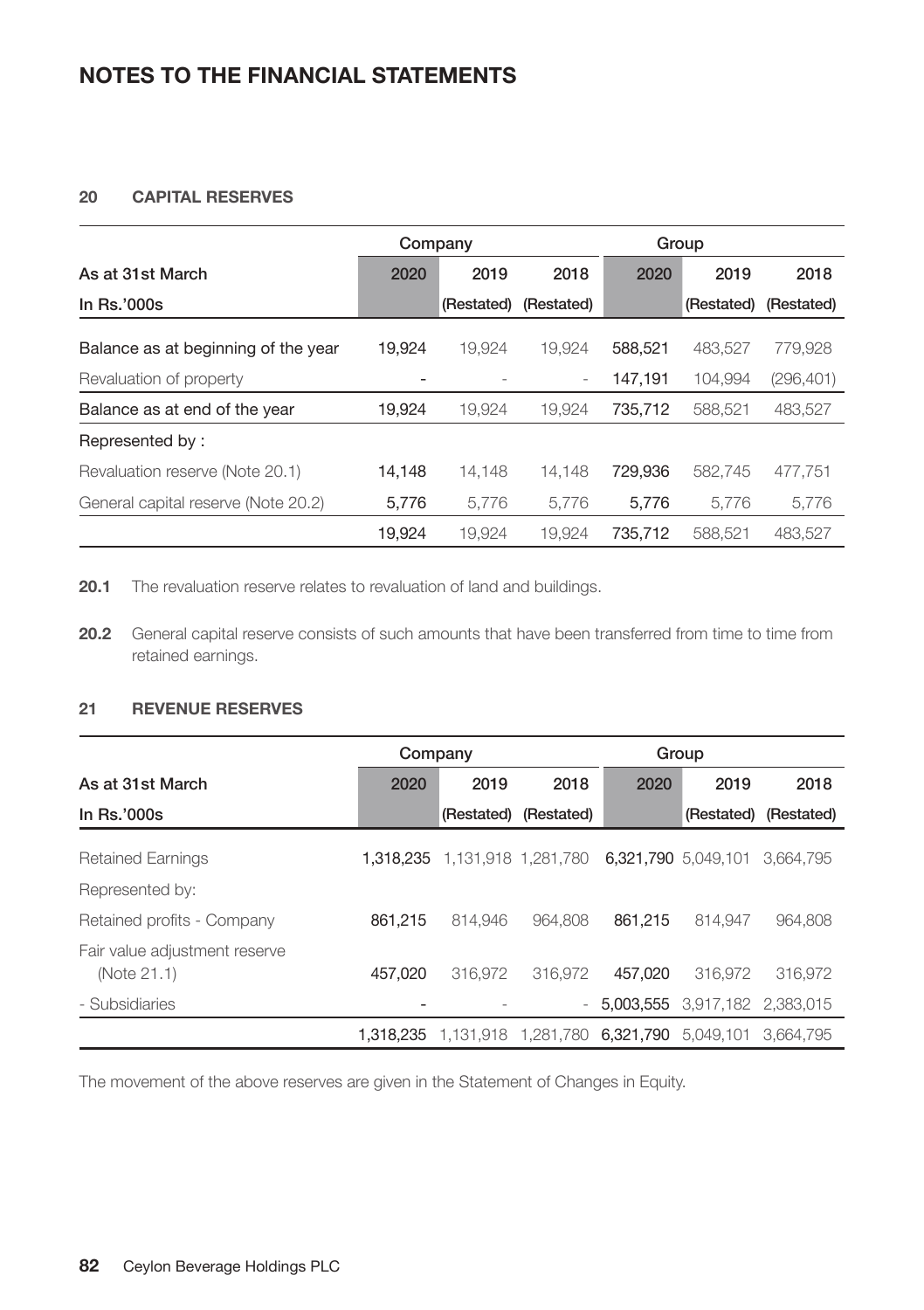# **21.1 Fair value adjustment reserve**

Gains arising, net of related deferred taxes, from fair value adjustment of investment properties will be transferred from retained earnings to fair value adjustment reserve and any losses arising, net of related deferred taxes, will be transferred to fair value adjustment reserve to the extent that loss does not exceed the balance held in the said reserve as at 31st March 2020.

# **22 DEBENTURES**

|                                         | Group       |            |  |
|-----------------------------------------|-------------|------------|--|
| As at 31st March                        | 2020        | 2019       |  |
| In Rs.'000s                             |             |            |  |
| Balance as at the beginning of the year | 2,000,000   | 2,998,800  |  |
| Debenture redeemed                      | (2,000,000) | (998, 800) |  |
| Balance as at the end of the year       |             | 2,000,000  |  |
| Interest payable (Note 22.3)            |             | 78,285     |  |
| Balance as at the end of the year       |             | 2,078,285  |  |

The Lion Brewery (Ceylon) PLC further issued 20,000,000 rated Unsecured Redeemable Debentures (Category 3 - Type I) at a face value of Rs. 100/- each to raise Rs. 2,000,000,000/- on 8th December 2014. The interest is paid on 30th September and 31st March for a period of 5 years.

The categories of Debentures and Proportion of each types of debenture in each category are as follows.

|                                                 |      | Group                                 |
|-------------------------------------------------|------|---------------------------------------|
| As at 31st March                                | 2020 | 2019                                  |
| In Rs.'000s                                     |      |                                       |
| Category 03 Debentures - Fixed Rate (Note 22.1) |      | 2,000,000                             |
| Total                                           |      | 2,000,000<br>$\overline{\phantom{0}}$ |

# **22.1 Category 03 Debentures - Fixed Rate**

| <b>Debentures</b><br>Category | Value In<br><b>Rs.'000s</b> | Proportion<br>(From and out<br>of the Category<br>02 Debentures<br>issued) | <b>Interest Rate</b><br>(per annum)<br>payable<br>quarterly/<br>semi annually | <b>AER</b> Redemption<br>(per From the Date of<br>annum) Allotment |
|-------------------------------|-----------------------------|----------------------------------------------------------------------------|-------------------------------------------------------------------------------|--------------------------------------------------------------------|
| Category 03 - Type I          | 2,000,000                   | N/A                                                                        | 7.85%                                                                         | 8.00% 60 Months (5 Years)                                          |
| Total                         | 2,000,000                   |                                                                            |                                                                               |                                                                    |

Category 03 -Type I debentures amounting to Rs. 2,000,000,000/- were redeemed on 8th December 2019.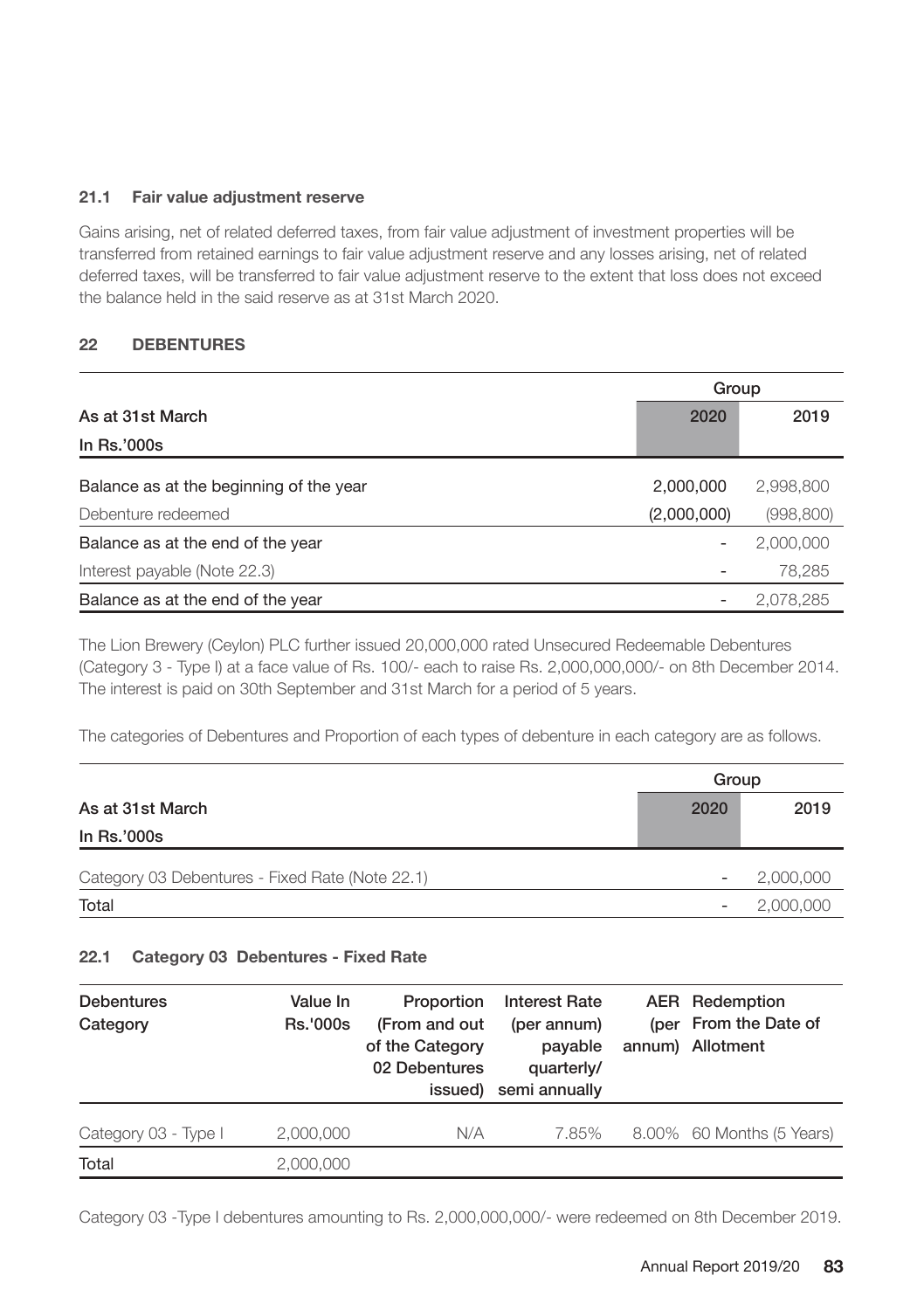#### **22.2 Composition of Debentures repayment**

|                                                 | Group |           |
|-------------------------------------------------|-------|-----------|
| As at 31st March                                | 2020  | 2019      |
| In Rs.'000s                                     |       |           |
| Classified under Non Current Liabilities        |       |           |
| Debentures falling due after one year           |       |           |
| Total                                           |       |           |
|                                                 |       |           |
| Classified under Current Liabilities            |       |           |
| Debentures falling due within one year (Type I) |       | 2,000,000 |
| Debenture Interest Payable (Note 22.3)          |       | 78,285    |
|                                                 |       | 2,078,285 |
| <b>Total Debentures</b>                         |       | 2.078.285 |

# **22.3 Interest Payments on Debentures**

During the year the Company has charged Rs. 125,298,630/- (2019- Rs. 185,688,107/-) as debenture interest out of which Rs. 78,284,932/- was payable as at 31 March 2019.

**22.4** No security has been pledged against the debentures.

# **23 LOANS AND BORROWINGS**

# **23.1 Loans and borrowings**

|                                                          | Company  |           | Group       |             |
|----------------------------------------------------------|----------|-----------|-------------|-------------|
| As at 31st March                                         | 2020     | 2019      | 2020        | 2019        |
| In $Rs.'000s$                                            |          |           |             |             |
| Balance as at the beginning of the year                  | 85,000   | 208,300   | 9.226.370   | 11,669,360  |
| Loan obtained during the year                            |          |           | 4.373.249   |             |
| Repayments during the year                               | (30,000) | (123,300) | (1,622,619) | (2,442,990) |
| Exchange gain on foreign currency Term Loans<br>Payables |          |           |             |             |
|                                                          | 55,000   | 85,000    | 11.977.000  | 9,226,370   |
| Interest Payable                                         | 213      | 388       | 669,497     | 452,985     |
| Balance at the end of the year                           | 55,213   | 85,388    | 12.646.497  | 9.679.355   |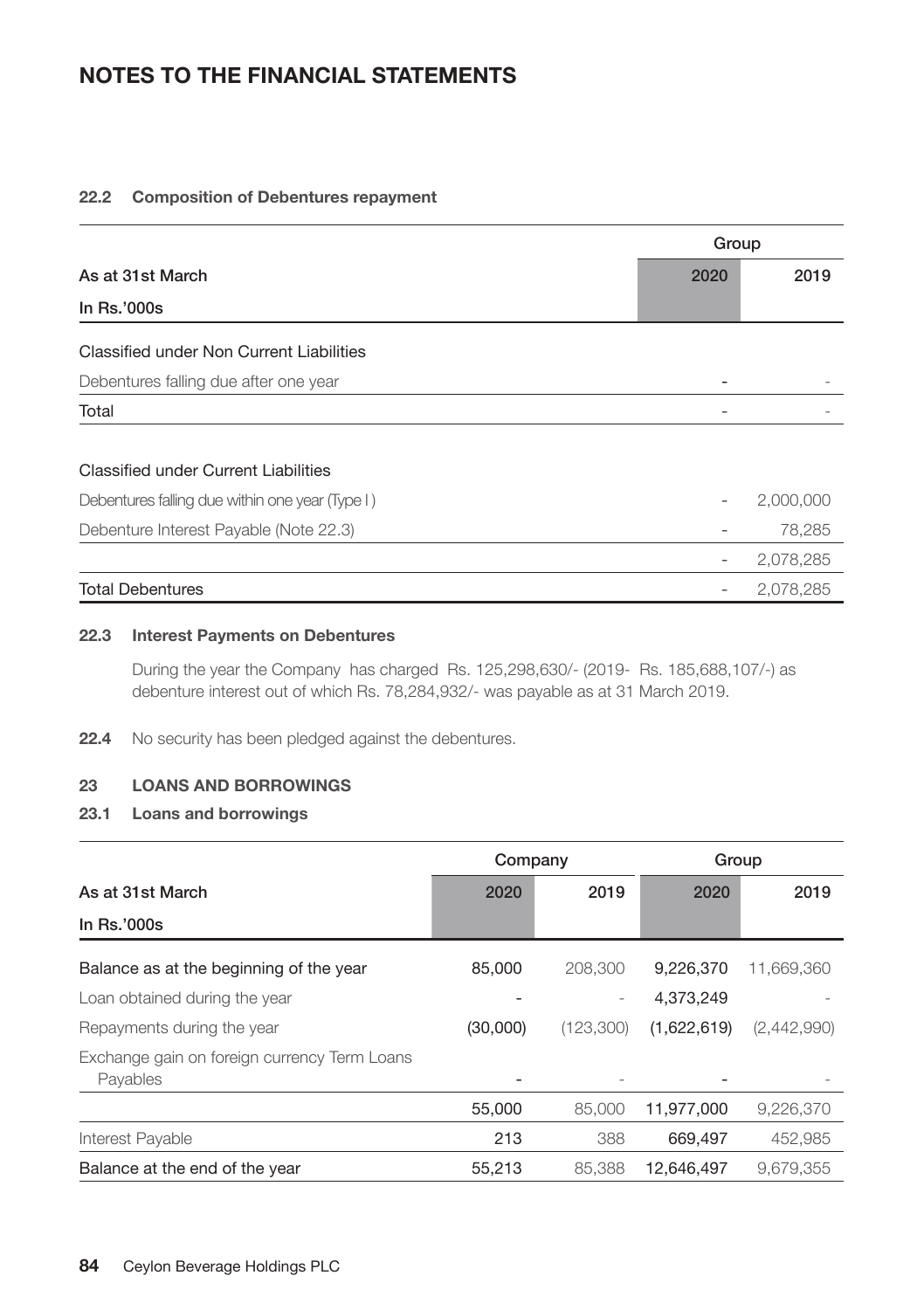| i                       |  |
|-------------------------|--|
| $\frac{1}{2}$<br>etails |  |
| 23.2                    |  |

| <b>Hxed</b><br>ī<br>t           | 2<br>į<br>2019       |  |
|---------------------------------|----------------------|--|
| <b>March</b>                    | 2020                 |  |
| ecuri                           | <b>Hered</b><br>ï    |  |
| j<br>Ś<br>5                     |                      |  |
| ondor<br>j<br>j<br>֘֝֬<br>S NOT | <b>SQC</b><br>Q<br>i |  |

# Ceylon Beverage Holdings PLC Ceylon Beverage Holdings PLC

| 呈                                  | Payable in 60 equal monthly installments commencing from February 2017                                                                                                                                                                    | Unsecured | 55,000       |                  | 85,000 Floating |
|------------------------------------|-------------------------------------------------------------------------------------------------------------------------------------------------------------------------------------------------------------------------------------------|-----------|--------------|------------------|-----------------|
|                                    |                                                                                                                                                                                                                                           |           | 55,000       | 85,000           |                 |
| Lion Brewery (Ceylon) PLC          |                                                                                                                                                                                                                                           |           |              |                  |                 |
| Commercial Bank - Rs. 1 Bn         | Payable in 60 equal monthly installments commencing from October 2014.                                                                                                                                                                    | Unsecured |              | 99,820           | Fixed           |
| DFCC - Rs. 1 Bn (2015)             | Payable in 60 equal monthly installments commencing from October 2015.                                                                                                                                                                    | Unsecured | 100,000      | 300,000          | Floating        |
| DFCC - Rs. 1 Bn (2016)             | Payable in 60 equal monthly installments commencing from April 2016.                                                                                                                                                                      | Unsecured | 200,000      | 400,000          | Floating        |
| HNB - Rs. 1 Bn                     | 35 equal monthly installments of Rs 27.8Mn and with a final installment of<br>Rs 27 Mn commencing from March 2017.                                                                                                                        | Unsecured |              | 305,000          | Floating        |
| Commercial Bank<br>Rs. 1 Bn - 2017 | 7th to the 12th Month - Rs. 10Mn per month (Rs.60 Mn) and the balance<br>Rs.17.40 Mn and a final installment of Rs.17.80 Mn. commencing from<br>thereof for Rs. 940 Mn to be settled in 53 equal monthly installments of<br>October 2017. | Unsecured | 505,000      | 713,800 Floating |                 |
| HNB-2BN-2017                       | Payable in 4 years, commencing from April 2018                                                                                                                                                                                            | Unsecured | 992,000      | 1,496,000        | Floating        |
| NDBIB                              | Payable in 8 years, commencing from April 2018                                                                                                                                                                                            | Unsecured | 1,425,000    | 1,500,000        | Floating        |
| Commercial Bank                    | 1 month - Renewable                                                                                                                                                                                                                       | Unsecured | 3,950,000    | 2,000,000        | Fixed           |
| 9NH                                | 2 month - Renewable                                                                                                                                                                                                                       | Unsecured | 2,000,000    |                  | Fixed           |
| DFCC (2020)                        | 12 month - Renewable                                                                                                                                                                                                                      | Unsecured | 2,000,000    |                  | Floating        |
| Citi Bank                          | 1 month - Renewable                                                                                                                                                                                                                       | Unsecured | $\mathbf{I}$ | 500,000          | Fixed           |
| Sampath Bank                       | 1 month - Renewable                                                                                                                                                                                                                       | Unsecured | 750,000      | 750,000          | Fixed           |
| Deutsche Bank                      | 15 days                                                                                                                                                                                                                                   | Unsecured |              | 1,076,750        | Fixed           |
|                                    |                                                                                                                                                                                                                                           |           | 11,922,000   | 9,141,370        |                 |
|                                    |                                                                                                                                                                                                                                           |           | 11,977,000   | 9,226,370        |                 |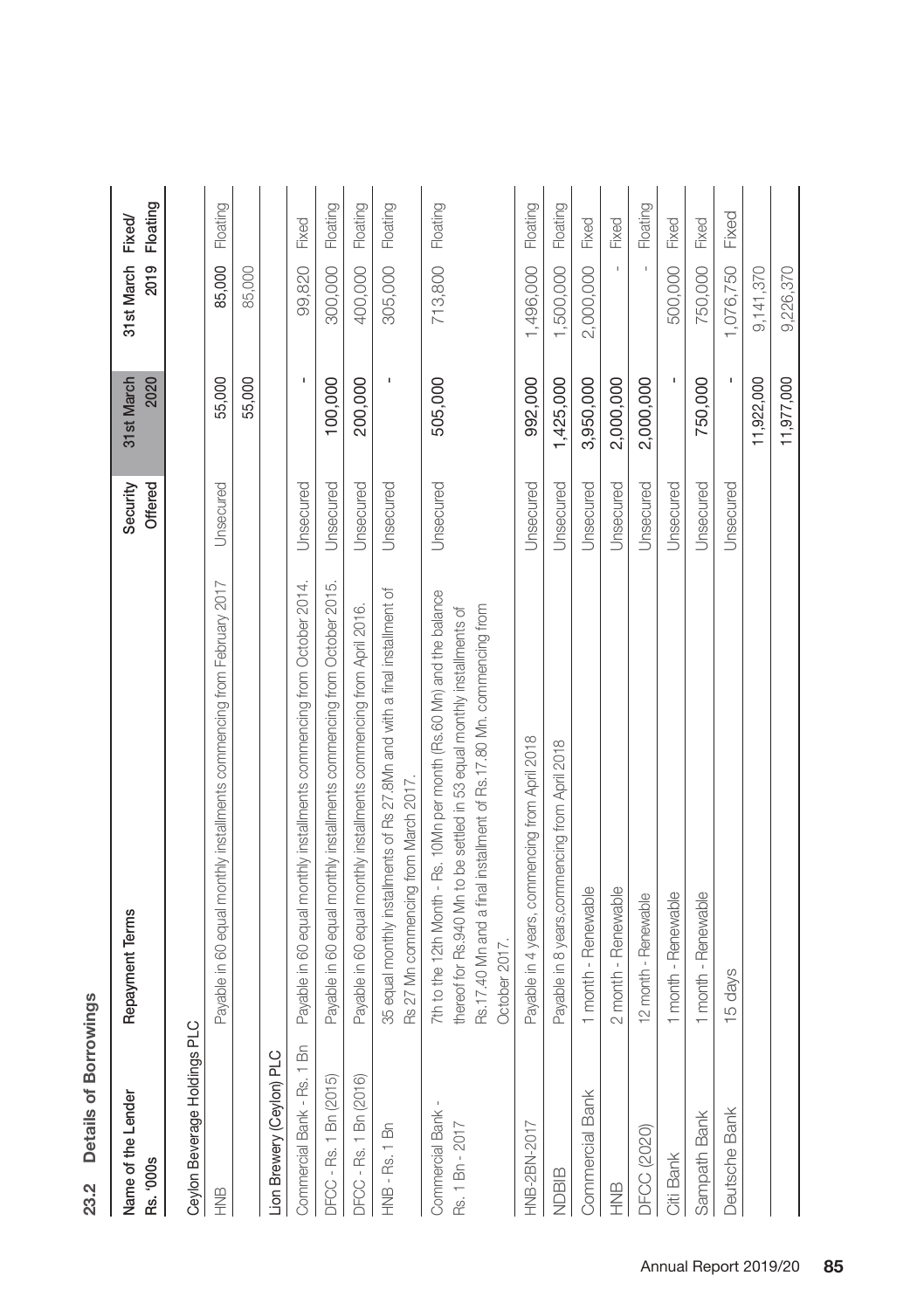# **23.3 Composition of loans and borrowings repayment**

|                                                  | Company |        | Group      |           |
|--------------------------------------------------|---------|--------|------------|-----------|
| As at 31st March                                 | 2020    | 2019   | 2020       | 2019      |
| In Rs.'000s                                      |         |        |            |           |
| Classified under non current liabilities         |         |        |            |           |
| Loans and borrowings falling due after one year  | 25,000  | 55,000 | 2,084,200  | 3,277,000 |
| Interest payable                                 |         |        | 573.841    | 49.271    |
|                                                  | 25,000  | 55,000 | 2,658,041  | 3,326,271 |
| Classified under current liabilities             |         |        |            |           |
| Loans and borrowings falling due within one year | 30,000  | 30,000 | 9,892,800  | 5,949,370 |
| Interest payable                                 | 213     | 388    | 95,656     | 403,714   |
| Total Loans and borrowings falling due within    |         |        |            |           |
| one year                                         | 30,213  | 30.388 | 9,988,456  | 6,353,084 |
|                                                  |         |        |            |           |
| Balance as at the end of the year                | 55,213  | 85,388 | 12,646,497 | 9,679,355 |

# **24 EMPLOYEE BENEFITS**

The amounts recognised in the Statement of Financial Position are as follows:

| Present value of unfunded obligation             | 207,333   | 204,058   |
|--------------------------------------------------|-----------|-----------|
| Liability in the Statement of Financial Position | 207,333   | 204,058   |
| The movement in the defined benefit              |           |           |
| obligation over the year is as follows:          |           |           |
| At 1 April                                       | 204,058   | 190,953   |
| Interest cost                                    | 21,717    | 19,412    |
| Current service cost                             | 19,109    | 17,435    |
| <b>Actuarial loss</b>                            | (11, 545) | (12, 533) |
| Benefits paid                                    | (26,006)  | (11,209)  |
| As at 31st March                                 | 207,333   | 204,058   |
|                                                  |           |           |
| The amounts recognised in the Profit or Loss     |           |           |
| as follows:                                      |           |           |
| Interest cost                                    | 21,717    | 19,412    |
| Current service cost                             | 19,109    | 17,435    |
| Total included under staff cost                  | 40,826    | 36,847    |
| The amount recognised in the Other               |           |           |
| Comprehensive Income is as follows:              |           |           |
| Actuarial (Gain)/ Loss                           | (11, 545) | (12,533)  |
|                                                  | (11, 545) | (12, 533) |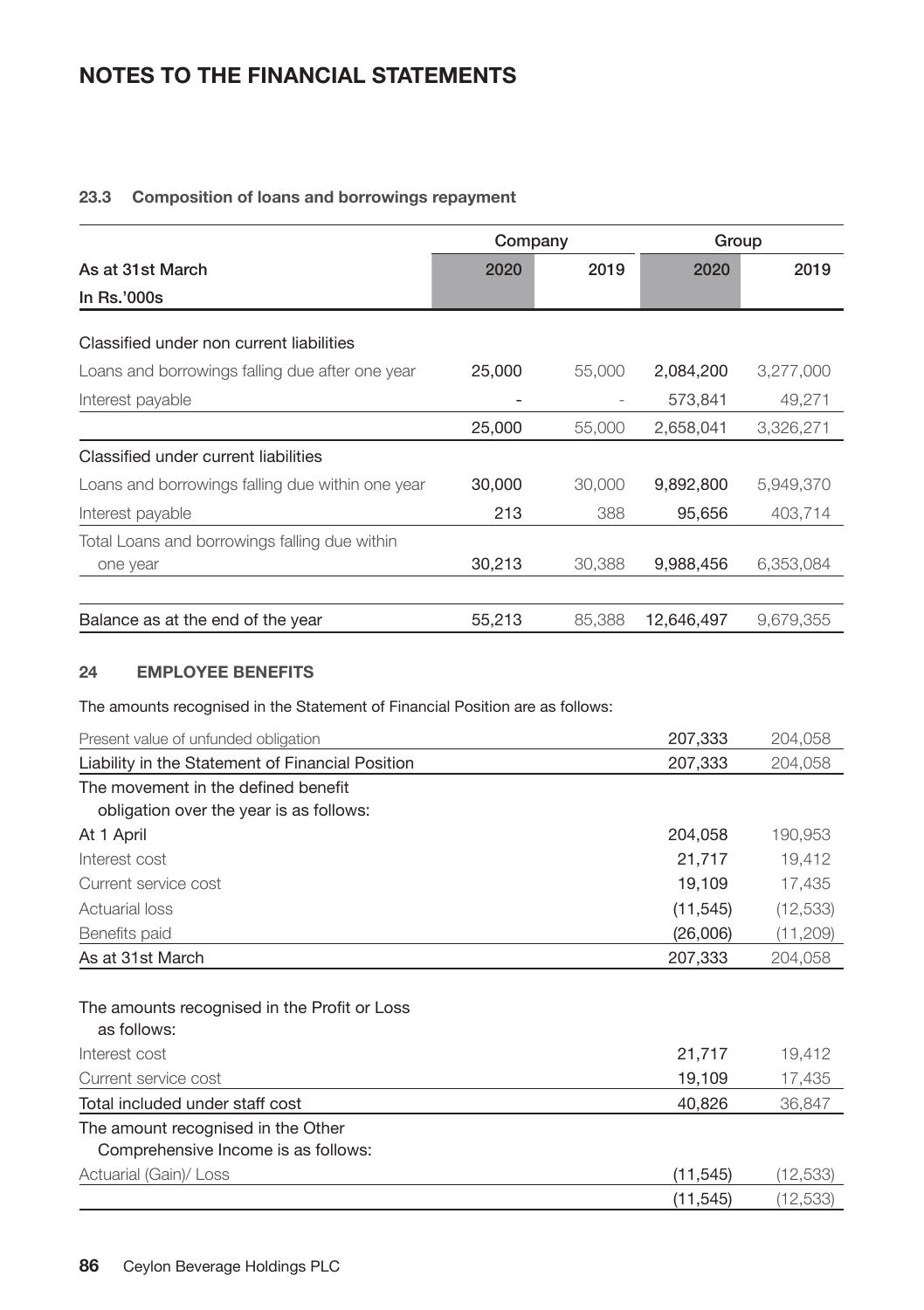- **24.1** The requirement for the Company to provide for gratuity payments does not arise as it had no employees on its payroll as at the reporting date.
- **24.2** The gratuity liability of Lion Brewery (Ceylon) PLC as at 31st March 2020 was Rs 198,737,221/- (2019 - Rs. 197,430,000/-) valued under the Projected Unit Credit (PUC) method by Mr M Poopalanathan, AIA, of M/s. Actuarial and Management Consultants (Private) Limited, a firm of professional actuaries. The Gratuity Liability of Pubs N' Places (Pvt) Limited, Retail Spaces (Pvt) Limited and Luxury Brands (Pvt) Limited as at 31st March 2020 amounting to Rs. 2,272,159/- ,Rs. 935,086/- & Rs. 5,389,064/- respectively (2019 - Rs. 1,889,409/- , Rs. 737,800/- & Rs. 4,000,849/) has been computed by multiplying half month's salary into number of years in service which is in line with LKAS 19.

The principal assumptions made are given below:

- Rate of discount 10% p.a. (2019 11% p.a)
- Rate of pay increase 8% p.a. (2019-10% p.a)
- Retirement age 55 years
- The company will continue in business as a going concern.
- **24.3** The above provisions are not externally funded.

#### **24.4 Sensitivity of assumptions used**

Reasonable possible changes at the reporting date to one of the actuarial assumptions, holding other assumptions constant would have affected the defined benefit obligations as follows;

|                            |                  | Group               |  |  |
|----------------------------|------------------|---------------------|--|--|
| In $Rs.'000s$              | Discount<br>Rate | Salarv<br>increment |  |  |
|                            |                  |                     |  |  |
| Increase by one percentage | (9,771)          | 11,566              |  |  |
| Decrease by one percentage | 10.679           | (10, 739)           |  |  |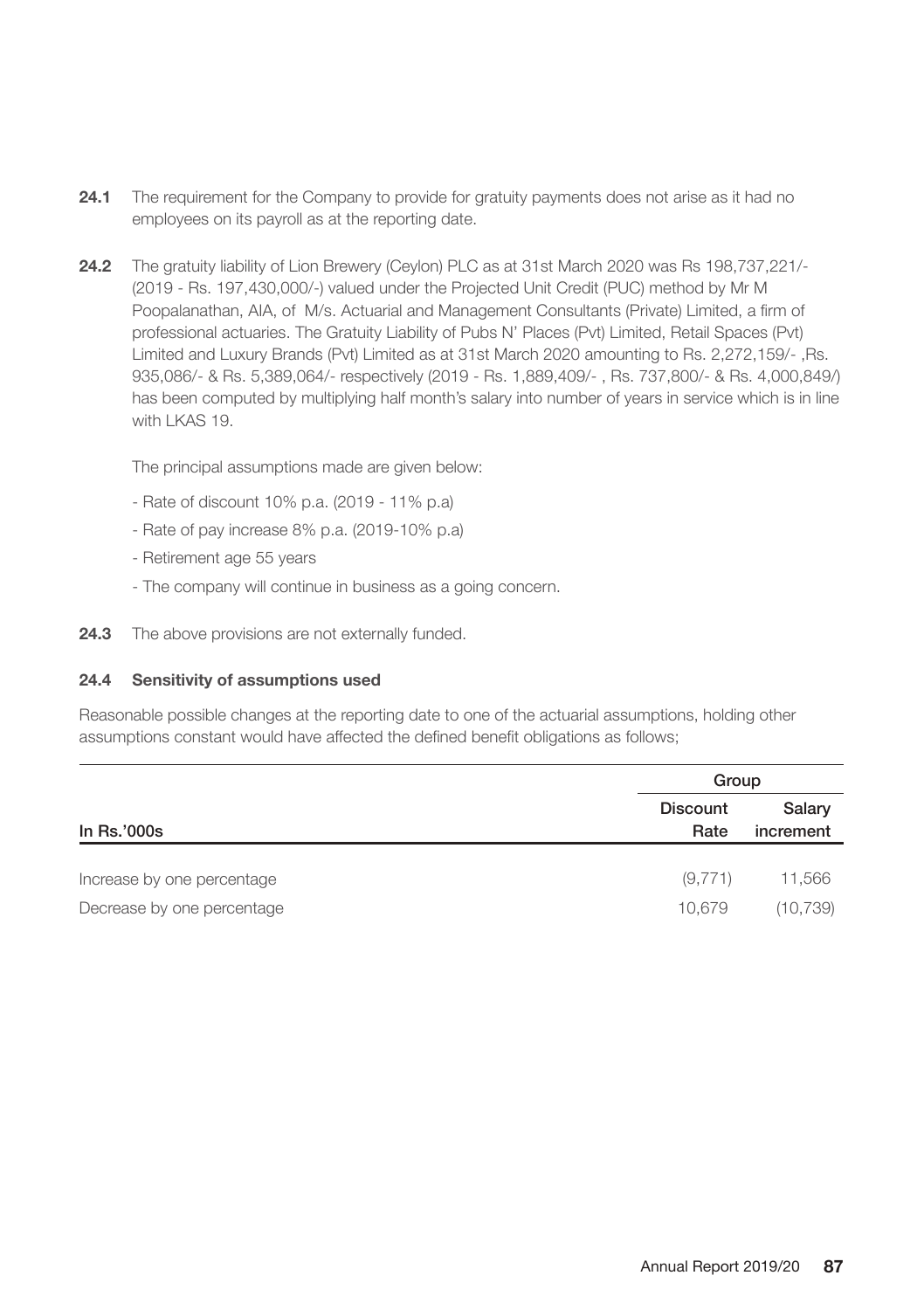# **25 NET DEFERRED TAX LIABILITIES**

|                                   | Company                  |            | Group     |            |
|-----------------------------------|--------------------------|------------|-----------|------------|
| As at 31st March                  | 2020                     | 2019       | 2020      | 2019       |
| In $Rs.'000s$                     |                          | (Restated) |           | (Restated) |
| Deferred tax asset                | $\overline{\phantom{0}}$ |            | 8.691     | 13,496     |
| Deferred tax liability            | 15.561                   |            | 5.134.844 | 5,002,666  |
| Balance as at the end of the year | 15,561                   |            | 5,126,153 | 4,989,170  |

# **Movement in Deferred Tax Balances - Company**

| As at 31st March<br>In Rs.'000s | at 1st April<br>2019     | in Profit or<br>Loss | Balance as Recognised Recognised Recognised<br>in OCI | directly in<br>equity    | <b>Balance as</b><br>at 31st<br><b>March</b><br>2020 |
|---------------------------------|--------------------------|----------------------|-------------------------------------------------------|--------------------------|------------------------------------------------------|
| Deferred Tax Liability          |                          |                      |                                                       |                          |                                                      |
| <b>Investment Property</b>      | $\overline{\phantom{a}}$ | 15.561               | $\overline{\phantom{a}}$                              | $\overline{\phantom{a}}$ | 15.561                                               |
| Net Tax liabilities             |                          | 15.561               | $\overline{\phantom{a}}$                              | $\overline{\phantom{a}}$ | 15.561                                               |

## **Movement In Deferred Tax Balances - Group**

| As at 31st March               | Balance as<br>at 1st April<br>2019 | in Profit or<br>Loss | Recognised Recognised Recognised<br>in OCI | directly in<br>equity    | <b>Balance</b> as<br>at 31st<br><b>March</b> |
|--------------------------------|------------------------------------|----------------------|--------------------------------------------|--------------------------|----------------------------------------------|
| In Rs.'000s                    |                                    |                      |                                            |                          | 2020                                         |
| Deferred Tax Liability         |                                    |                      |                                            |                          |                                              |
| Property Plant and equipment's | 4,976,980                          | (12, 741)            | 278,767                                    | $\overline{\phantom{a}}$ | 5,243,006                                    |
| Investment Property            |                                    | 15,561               |                                            |                          | 15,561                                       |
| Intangible assets              | 149,143                            | (121, 097)           |                                            |                          | 28,046                                       |
| Deferred Tax Assets            |                                    |                      |                                            |                          |                                              |
| Employee benefit               | (81, 645)                          | (15, 298)            | 4,618                                      |                          | (92, 325)                                    |
| Trade receivables              | (23,992)                           | 23,992               |                                            |                          |                                              |
| Lease creditor                 |                                    | (32, 922)            |                                            |                          | (32, 922)                                    |
| Inventory                      | (20, 801)                          | (12, 128)            | $\overline{\phantom{0}}$                   | $\overline{\phantom{a}}$ | (32, 929)                                    |
| Brought forward tax losses     | (10, 515)                          | 8,231                |                                            | $\overline{\phantom{a}}$ | (2, 284)                                     |
| Net Tax liabilities            | 4,989,170                          | (146, 402)           | 283,385                                    |                          | 5,126,153                                    |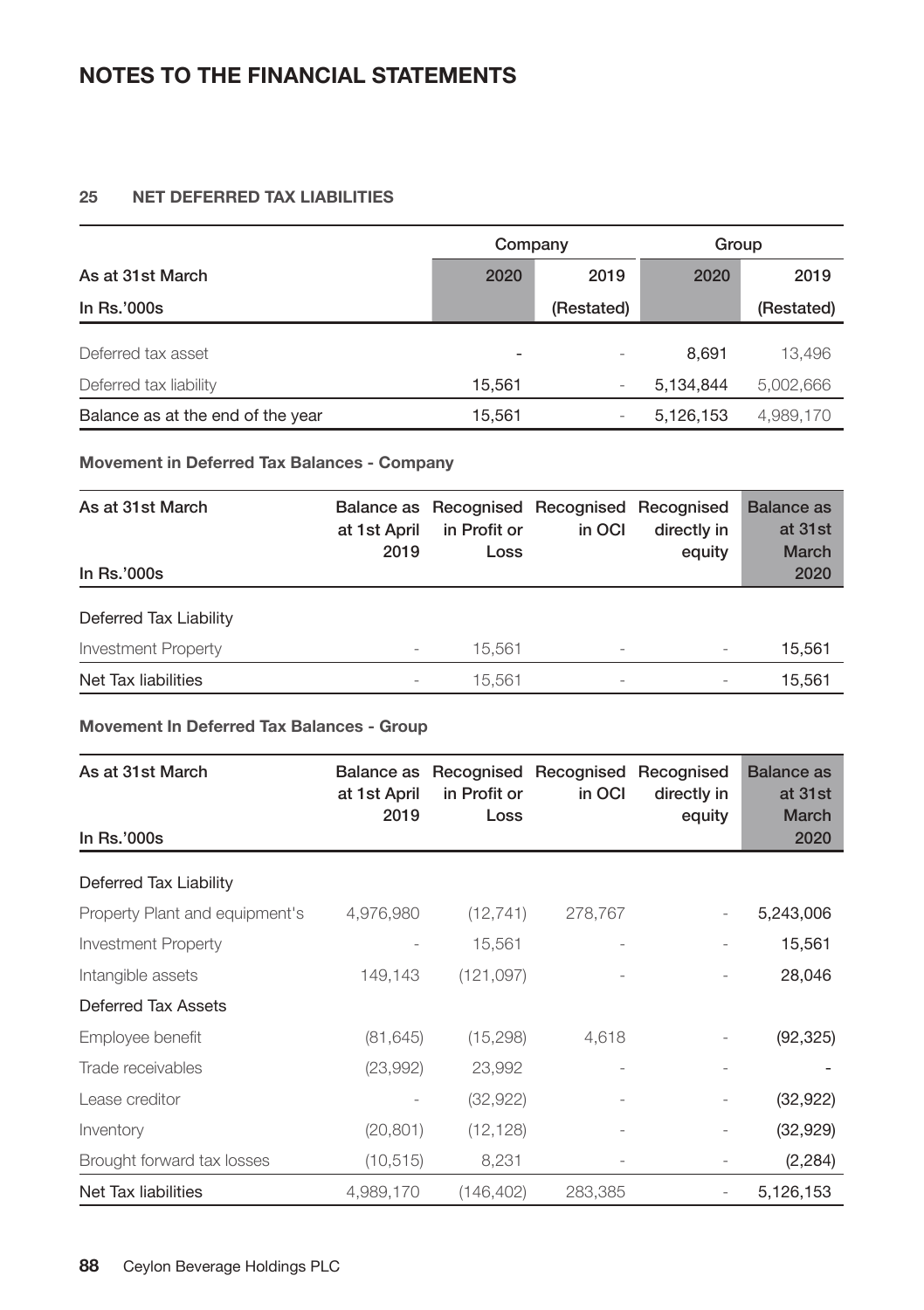# **Movement in Deferred Tax Balances - Company**

| As at 31st March<br>In Rs.'000s | at 1st April<br>2018 | in Profit or<br>Loss     | Balance as Recognised Recognised Recognised<br>in OCI | directly in<br>equity    | Balance as<br>at 31st<br>March<br>2019 |
|---------------------------------|----------------------|--------------------------|-------------------------------------------------------|--------------------------|----------------------------------------|
| Deferred Tax Liability          |                      |                          |                                                       |                          |                                        |
| Property plant and equipment's  | Ξ.                   | $\overline{\phantom{a}}$ |                                                       | $\overline{\phantom{0}}$ |                                        |
| Net Tax liabilities             |                      |                          |                                                       |                          |                                        |

# **Movement in Deferred Tax Balances - Group**

| As at 31st March<br>In Rs.'000s | Balance as<br>at 1st April<br>2018 | in Profit or<br>Loss | Recognised Recognised Recognised<br>in OCI | directly in<br>equity    | Balance as<br>at 31st<br>March<br>2019 |
|---------------------------------|------------------------------------|----------------------|--------------------------------------------|--------------------------|----------------------------------------|
| Deferred Tax Liability          |                                    |                      |                                            |                          |                                        |
| Property Plant and equipment's  | 4,672,879                          | 225.955              | 78.145                                     |                          | 4,976,980                              |
| Intangible assets               | 29.068                             | 120,075              |                                            | $\overline{\phantom{0}}$ | 149,143                                |
| Deferred Tax Assets             |                                    |                      |                                            |                          |                                        |
| Employee benefit                | (75, 198)                          | (11,460)             | 5,013                                      |                          | (81, 645)                              |
| Trade receivables               | $\overline{\phantom{0}}$           | (23,992)             |                                            |                          | (23,992)                               |
| Inventory                       |                                    | (20, 801)            |                                            | $\overline{\phantom{0}}$ | (20, 801)                              |
| Brought forward tax losses      | (1,025,163)                        | 1,014,648            |                                            |                          | (10, 515)                              |
| Net Tax liabilities             | 3.601.586                          | 1.304.425            | 83.158                                     |                          | 4.989.170                              |

Details of the restatement are further explained under note 42.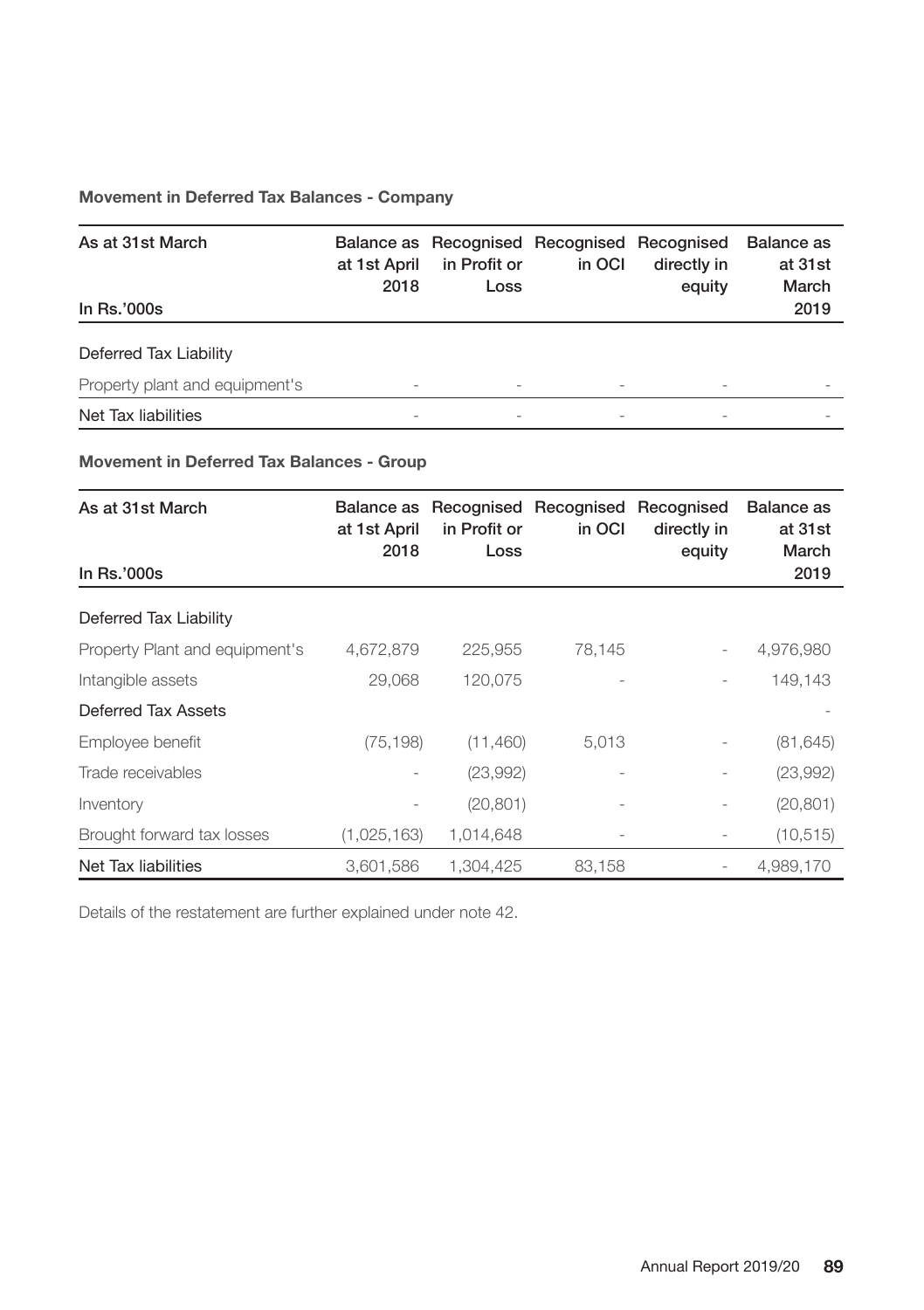| Company                                                                    |         |                | Group     |           |
|----------------------------------------------------------------------------|---------|----------------|-----------|-----------|
| As at 31st March                                                           | 2020    | 2019           | 2020      | 2019      |
| In Rs.'000s                                                                |         |                |           |           |
| <b>TRADE AND OTHER PAYABLES</b><br>26                                      |         |                |           |           |
| Trade payables                                                             |         |                | 892,962   | 544,162   |
| <b>Trade Discounts</b>                                                     |         |                | 146,945   | 124,093   |
| Accruals                                                                   |         |                | 335,408   | 275,723   |
| Other payables                                                             | 15,471  | 17,834         | 405,035   | 406,392   |
|                                                                            | 15,471  | 17,834         | 1,780,350 | 1,350,370 |
| <b>AMOUNTS DUE TO RELATED COMPANIES</b><br>27<br>Lion Brewery (Ceylon) PLC | 501,460 | 588,587        |           |           |
| Carlsberg A/S                                                              |         |                | 107,748   | 112,945   |
| Leechman Company                                                           |         |                |           | 2,000     |
|                                                                            | 501,460 | 588,587        | 107,748   | 114,945   |
| <b>REFUNDABLE DEPOSITS</b><br>28                                           |         |                |           |           |
| Balance as at the beginning of the year                                    |         |                | 1,456,224 | 1,164,261 |
| Deposits received during the year                                          |         |                | 259,396   | 298,961   |
| Deposits refunded during the year                                          |         |                |           | (6,998)   |
| Balance as at the end of the year                                          |         | $\overline{a}$ | 1,715,620 | 1,456,224 |

Refundable deposits are taken from Agents as security against the returnable containers held with them.

# **29 CURRENT TAX LIABILITIES**

| Excise Duty (recoverable)/payable | -                        | $\overline{\phantom{0}}$ | (237, 451)               | 1,084,894 |
|-----------------------------------|--------------------------|--------------------------|--------------------------|-----------|
| Value Added Tax                   | $\overline{\phantom{a}}$ | 2.415                    | 192,882                  | 552,032   |
| Income tax                        | 15,587                   | 17.597                   | 148,889                  | 687,580   |
| WHT                               |                          |                          | 10                       | 323       |
| Dividend tax                      |                          |                          |                          | 44,800    |
| <b>PAYE</b>                       | $\overline{a}$           | 13                       | $\overline{\phantom{0}}$ | 39        |
| Stamp duty                        | $\overline{\phantom{0}}$ |                          | 13                       |           |
| EPF/ETF Payable                   |                          |                          | 55                       | 883       |
| Nation Building Tax               |                          |                          |                          | 77,768    |
|                                   | 15,587                   | 20.025                   | 104,398                  | 2,448,319 |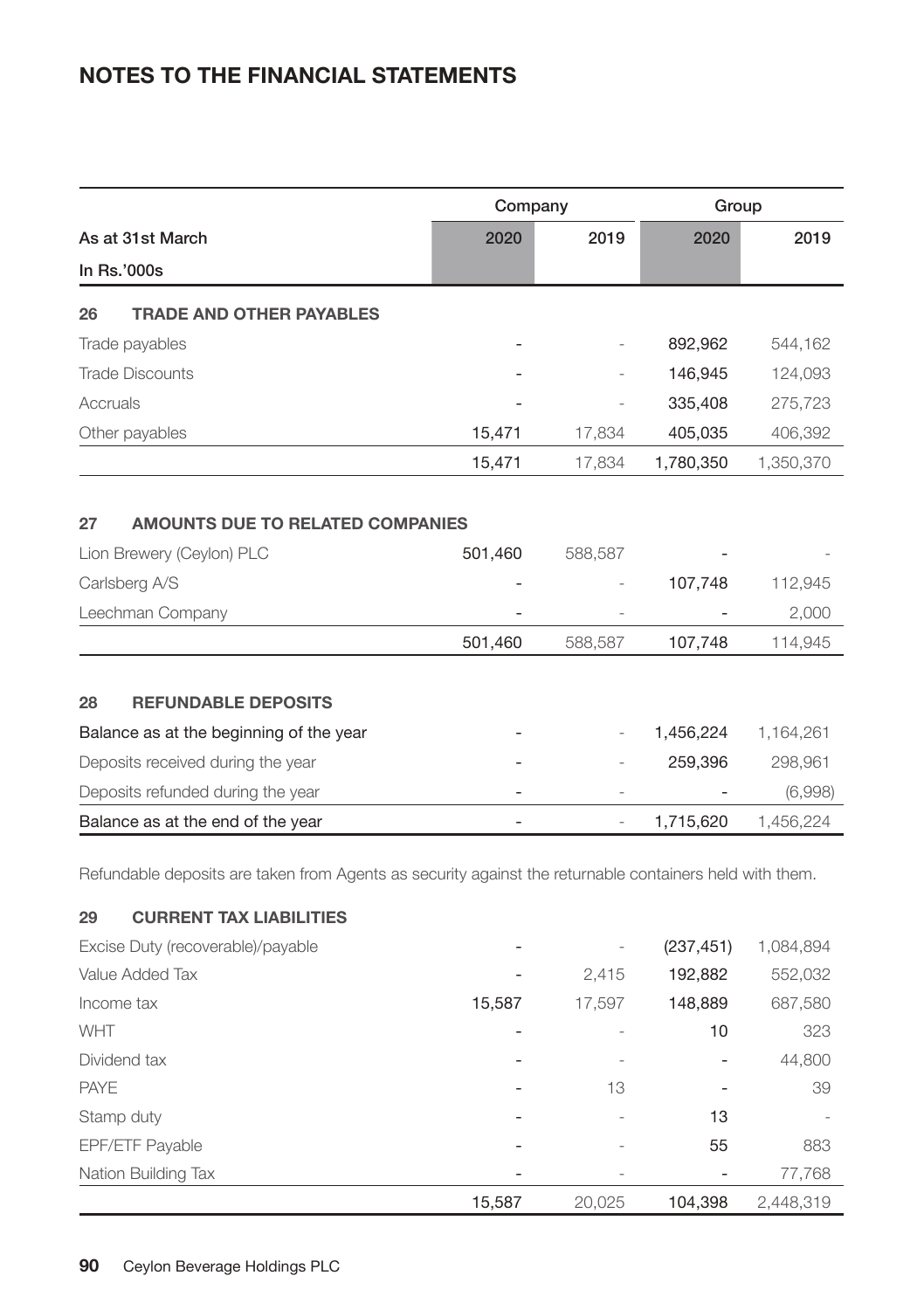# **30 REVENUE**

|                               | Company           |         | Group      |            |
|-------------------------------|-------------------|---------|------------|------------|
| For the year ended 31st March | 2020              | 2019    | 2020       | 2019       |
| In Rs.'000s                   |                   |         |            |            |
| Dividend income               | 215,682           | 143,787 |            |            |
| Royalty income                | 159,349           | 149,639 |            |            |
| <b>Brewery</b>                |                   |         | 47,377,113 | 42,423,178 |
| Retail trade                  |                   |         | 1,838,248  | 1,793,649  |
|                               | 375,031           | 293,426 | 49,215,361 | 44,216,827 |
|                               |                   |         |            |            |
| Local revenue                 | 375,031           | 293.426 | 48,153,462 | 43,493,327 |
| Export revenue                | $\qquad \qquad -$ |         | 1,061,899  | 723,500    |
|                               | 375,031           | 293,426 | 49,215,361 | 44,216,827 |

# **31 OTHER INCOME**

|                                                   | Company                  |                          | Group   |         |
|---------------------------------------------------|--------------------------|--------------------------|---------|---------|
| For the year ended 31st March                     | 2020                     | 2019                     | 2020    | 2019    |
| In Rs.'000s                                       |                          |                          |         |         |
|                                                   |                          |                          |         |         |
| Deposit liability write back                      | $\overline{\phantom{0}}$ | $\overline{\phantom{0}}$ |         |         |
| Profit on disposal of property, plant & equipment | -                        |                          | 19.246  | 3,529   |
| Other income                                      |                          |                          | 134,091 | 134,496 |
|                                                   |                          |                          | 153,337 | 138,025 |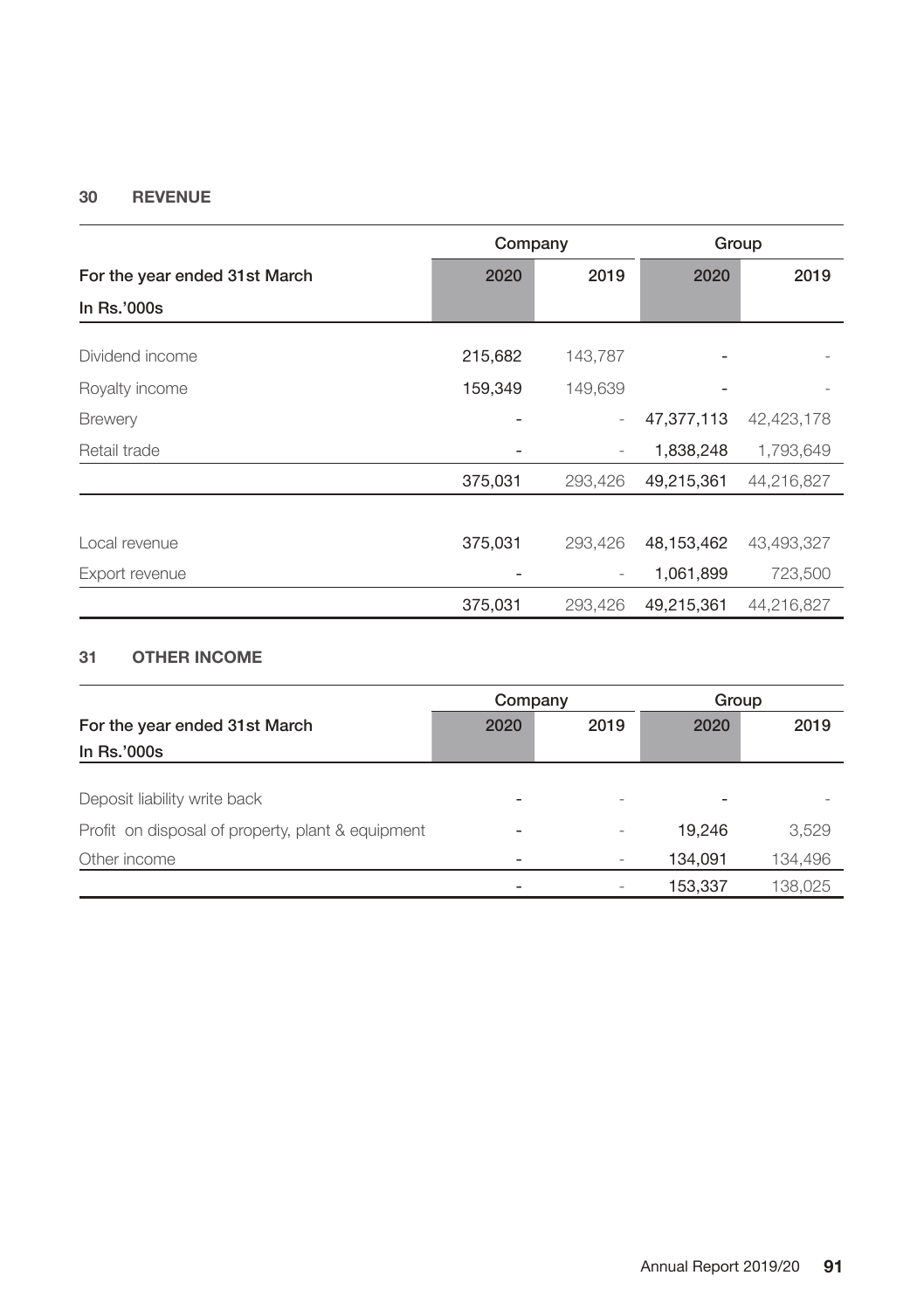# **32 PROFIT FROM OPERATIONS**

|                                                                                          | Company |                          | Group     |           |
|------------------------------------------------------------------------------------------|---------|--------------------------|-----------|-----------|
| For the year ended 31st March<br>In Rs.'000s                                             | 2020    | 2019                     | 2020      | 2019      |
| Profit from operations is stated after charging<br>all expenses including the following; |         |                          |           |           |
| Directors' fees and emoluments                                                           | 2,191   | 1,920                    | 52,774    | 30,952    |
| Auditors' remuneration - Audit Fee and related                                           |         |                          |           |           |
| expenses                                                                                 | 700     | 660                      | 3,955     | 3,560     |
| - Audit related services                                                                 | 155     | 150                      | 230       | 225       |
| - Non audit services                                                                     |         |                          | 2,175     | 1,805     |
| Depreciation on property, plant equipment (Note 9)                                       | 232     | 232                      | 1,233,239 | 1,224,467 |
| Depreciation on right of use assets (Note 12.3)                                          |         |                          | 69,116    |           |
| Reversal of impairment provision for trade<br>debtors (Note - 15.1)                      |         |                          | (10, 467) |           |
| Amortisation of intangible assets (Note 11)                                              |         |                          | 4,850     | 53,515    |
| Impairment of property, plant equipment (Note 9)                                         |         |                          | 4,729     | 60,547    |
| Loss on disposal of fixed assets                                                         |         |                          | 132,443   |           |
| Impairment of intangible assets (Note 10)                                                |         | $\overline{\phantom{0}}$ | 740,315   | 881       |
| Impairment of subsidiary (note 13)                                                       |         | 207,692                  |           |           |
| Impairment of doubt full debts                                                           |         |                          |           | 24,651    |
| Supporting service fees                                                                  | 703     | 717                      | 529,144   | 397,533   |
| <b>Operational Expenses</b>                                                              |         |                          | 9,198     |           |
| Personnel expenses (Note 32.1)                                                           |         |                          | 983,308   | 1,094,363 |
| 32.1<br><b>Personnel expenses</b>                                                        |         |                          |           |           |
| Salaries, wages and other related expenses                                               |         |                          | 876,820   | 998,973   |
| Defined benefit plan costs-Gratuity                                                      |         |                          | 42,355    | 36,847    |
| Defined contribution plan costs- EPF & ETF                                               |         |                          | 64,133    | 58,543    |
|                                                                                          |         |                          | 983,308   | 1,094,363 |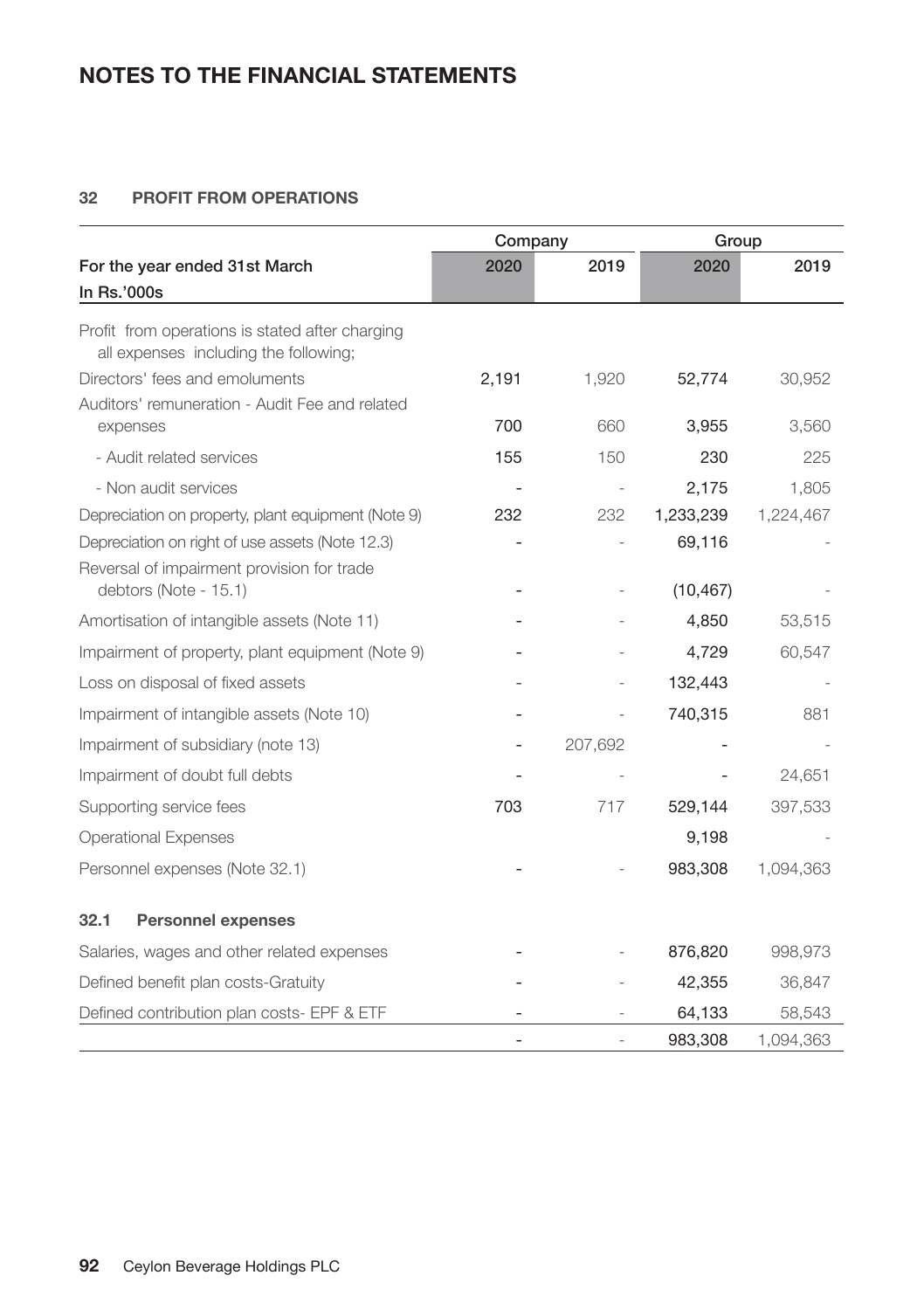# **33 NET FINANCE COSTS**

|                                                   | Company        |        | Group     |           |
|---------------------------------------------------|----------------|--------|-----------|-----------|
| For the year ended 31st March                     | 2020           | 2019   | 2020      | 2019      |
| In Rs.'000s                                       |                |        |           |           |
| Finance Income:                                   |                |        |           |           |
| Interest income - fixed deposit                   |                |        | 941,206   | 1,006,483 |
| Interest income - intercompany loans              | 7,514          | 12,741 |           |           |
|                                                   |                |        |           |           |
| Interest income - other                           | $\overline{a}$ |        | 9,699     | 3,440     |
| <b>Total Finance Income</b>                       | 7,514          | 12,741 | 950,905   | 1,009,923 |
|                                                   |                |        |           |           |
| Interest Expenses:                                |                |        |           |           |
| Interest expenses - Term loans                    | 8,531          | 18,292 | 554,140   | 808,256   |
| Interest expenses - Bank overdrafts               | 5,313          | 271    | 166,471   | 154,212   |
| Lease Interest                                    |                |        | 37,567    |           |
| Interest on Debentures                            |                |        | 125,299   | 185,688   |
| Interest expenses - Intercompany Loans            | 57,708         | 30,555 |           |           |
| Interest expenses - others                        |                |        | 826,309   | 948,488   |
| Total Interest Expenses (Note 33.1)               | 71,552         | 49,118 | 1,709,786 | 2,096,644 |
|                                                   |                |        |           |           |
| Net foreign exchange transaction loss / (gain)    |                |        | (19,621)  | (2, 129)  |
| <b>Total Finance Costs</b>                        | 71,552         | 49,118 | 1,690,165 | 2,094,515 |
| <b>Net Finance Costs</b>                          | 64,038         | 36,377 | 739,260   | 1,084,592 |
| 33.1                                              |                |        |           |           |
| <b>Analysis of Total Interest Expenses</b>        |                |        |           |           |
| Total interest expenses incurred during the year  | 71,552         | 49,118 | 1,709,786 | 2,096,644 |
| Finance expenses recognised in the profit or loss | 71,552         | 49,118 | 1,709,786 | 2,096,644 |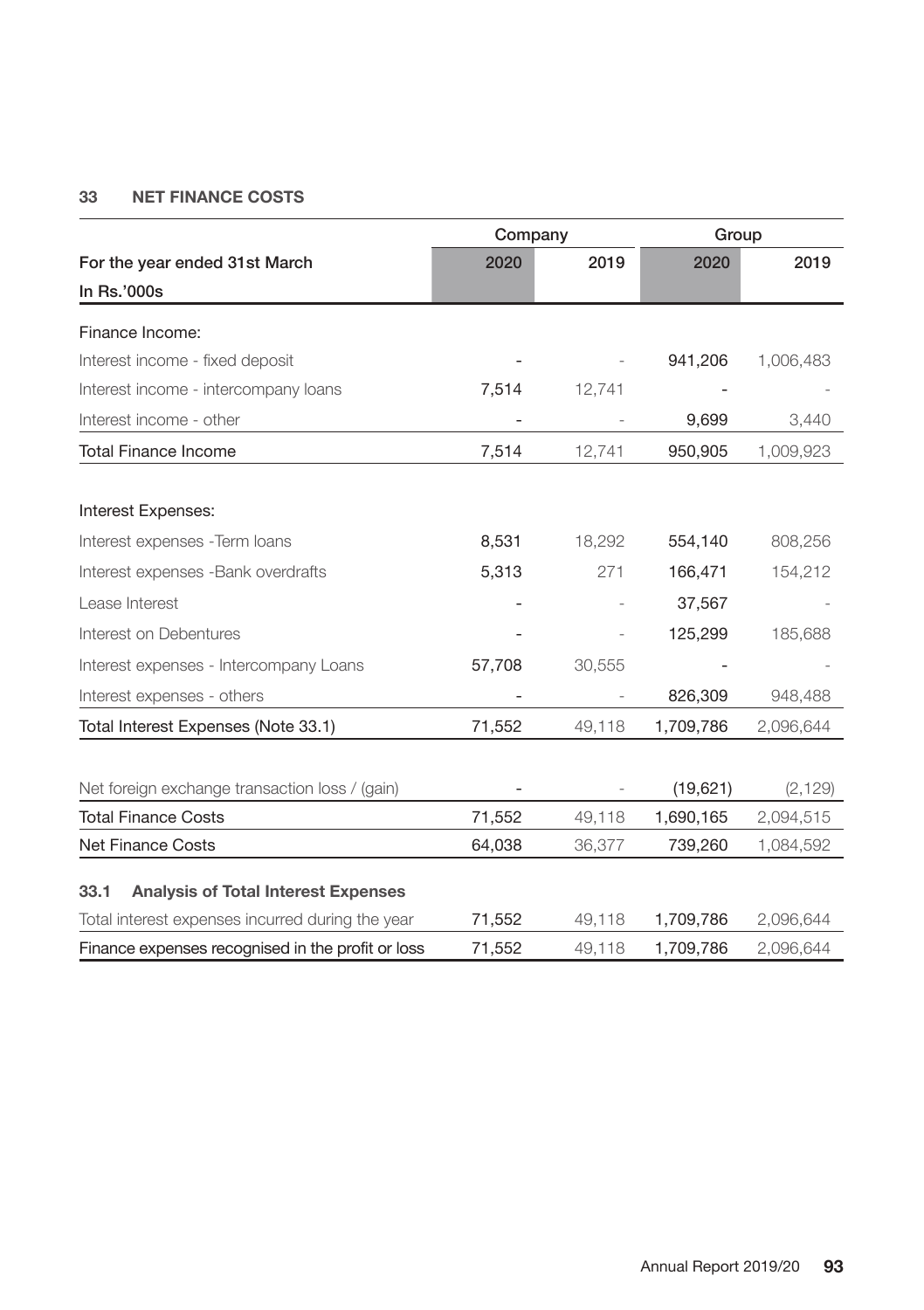# **34 INCOME TAX / DEFFERED TAX**

|                                                          | Company |        | Group      |           |
|----------------------------------------------------------|---------|--------|------------|-----------|
| For the year ended 31st March<br>In Rs.'000s             | 2020    | 2019   | 2020       | 2019      |
|                                                          |         |        |            |           |
| Current tax (Note 34.1)                                  | 44.922  | 37,508 | 1,789,261  | 822,773   |
| Dividend tax                                             |         |        | 35,118     | 23.412    |
| Net Deferred tax (Note 25)                               | 15,561  |        | (146, 402) | 1,304,425 |
|                                                          | 60.483  | 37,508 | 1,677,977  | 2,150,610 |
| Deferred tax recognised in other<br>comprehensive income |         |        |            |           |
| Remeasurement of employee benefit obligation             |         |        | 4.618      | 5,013     |
| Revaluation Gain on Land & Buildings                     |         |        | 278.767    | 78,145    |
|                                                          |         |        | 283.385    | 83.158    |

# **34.1 Reconciliation of the Accounting Profit and Tax Expenses**

|                                               | Company    |            | Group       |             |
|-----------------------------------------------|------------|------------|-------------|-------------|
| For the year ended 31st March                 | 2020       | 2019       | 2020        | 2019        |
| In Rs.'000s                                   |            |            |             |             |
| Profits before taxation                       | 451.786    | 34.563     | 4,494,240   | 5,215,873   |
| Consolidation adjustments                     |            |            | 215,683     |             |
| Remeasurement of employee benefit obligations |            |            |             |             |
| (Note 23)                                     |            |            | 11,545      | 12,533      |
| Profits after adjustments                     | 451,786    | 34.563     | 4,721,468   | 5,228,406   |
| Aggregate of disallowable expenses            | 50,724     | 243,182    | 2,605,980   | 2,069,676   |
| Aggregate of allowable claims                 | (377, 850) | (156, 529) | (3,057,775) | (3,371,184) |
| Operating losses Incurred during the Year     |            |            | 242         | 13,523      |
| Adjusted profit                               | 124,660    | 121.216    | 4,269,915   | 3,940,421   |
| Investment Income - Interest                  | 7,514      | 12,741     | 1,028,748   | 1,009,923   |
| <b>Total Income</b>                           | 132,174    | 133,957    | 5,298,664   | 4,950,344   |
| Utilization of tax loss                       |            |            | (80, 336)   | (2,550,534) |
| Assesable/Taxable income                      | 132,174    | 133,957    | 5,218,328   | 2,399,810   |
|                                               |            |            |             |             |
| Current tax on local operations               | 33,658     | 31.684     | 1,655,591   | 527,895     |
| Current tax on interest income                | 2,029      | 3,567      | 275,702     | 307,542     |
| Under/(Over) provision in respect of previous |            |            |             |             |
| years                                         | 9,235      | 2,257      | (142, 032)  | (12,664)    |
| Total current tax expense                     | 44,922     | 37,508     | 1,789,261   | 822,773     |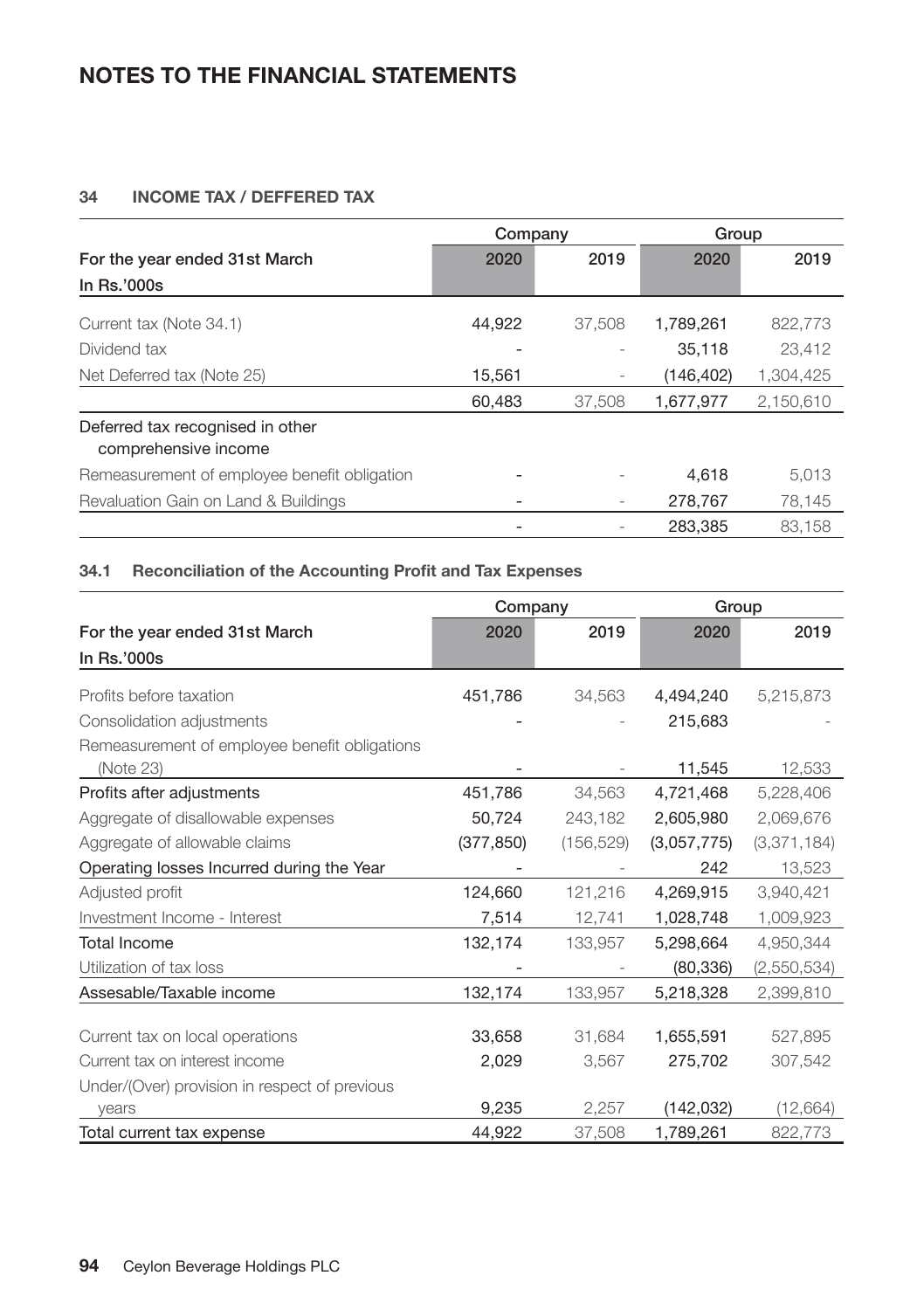## Reconciliation of the effective tax rate

The following table provides a reconciliation of the group weighted average statutory corporate income tax rate to the effective tax rate of the group on profit before taxation.

|                               | Company |         | Group     |           |
|-------------------------------|---------|---------|-----------|-----------|
| For the year ended 31st March | 2020    | 2019    | 2020      | 2019      |
| In Rs.'000s                   |         |         |           |           |
| Profit before taxation        | 451,786 | 34.563  | 4.494.240 | 5.215.873 |
| Tax charge on profit or loss  | 60.483  | 37.508  | 1.677.977 | 2,150,610 |
| Effective tax rate            | 13.39%  | 108.52% | 37.34%    | 41.23%    |

# *Reconciliation of the Accounting Profit and Tax Expenses*

|                                                 |               |          | Company               |                    | Group         |               |               |                    |
|-------------------------------------------------|---------------|----------|-----------------------|--------------------|---------------|---------------|---------------|--------------------|
| For the year ended 31st<br>March<br>In Rs.'000s | $\frac{0}{0}$ | 2020     | $\frac{0}{0}$         | 2019<br>(Restated) | $\frac{0}{0}$ | 2020          | $\frac{0}{0}$ | 2019<br>(Restated) |
| Profit/(Loss) before taxation                   |               | 451.786  |                       | 34,563             |               | 4,494,240     |               | 5,215,529          |
| Tax calculated @ 28%, 40%                       | 28.00%        | 126,500  | 28.00%                | 9,678              | 40%           | 1,797,696     | 40%           | 2,086,212          |
| The Effect of Tax                               |               |          |                       |                    |               |               |               |                    |
| Aggregate of disallowable<br>expenses           | 3.22%         | 14.567   | 197.28%               | 68,187             | 23.2%         | 1.042.392     | 16.0%         | 833,021            |
| Aggregate of allowable<br>claims                | $-13.83%$     |          | $(62,495) - 126.81\%$ | (43,828)           | $-25.8%$      | (1, 161, 248) | $-25.9%$      | (1,348,474)        |
| Operating losses incurred<br>during the year    | $0.00\%$      | ۰        | $0.00\%$              |                    | 0.0%          | 68            | 0.1%          | 5,409              |
| Rate differential & over<br>under provision LY  | $-7.45%$      | (33,650) | 10.04%                | 3,471              | 3.2%          | 142,487       | 5.1%          | 266,819            |
| Dividend Tax                                    | 0.00%         |          |                       |                    | 0.8%          | 35,118        | 0.4%          | 23,412             |
| Tax loss utilised                               | 0.00%         |          | 0.00%                 | $\frac{1}{2}$      | $-0.7%$       | (32, 134)     | $-19.6%$      | (1,020,214)        |
| Deferred tax charge                             | 3.44%         | 15,561   | $0.00\%$              | 0                  | $-3.3%$       | (146, 402)    | 25.0%         | 1,304,425          |
| Tax charge                                      | 13.4%         | 60,483   | 108.5%                | 37,508             | 37.3%         | 1,677,977     | 41.2%         | 2,150,610          |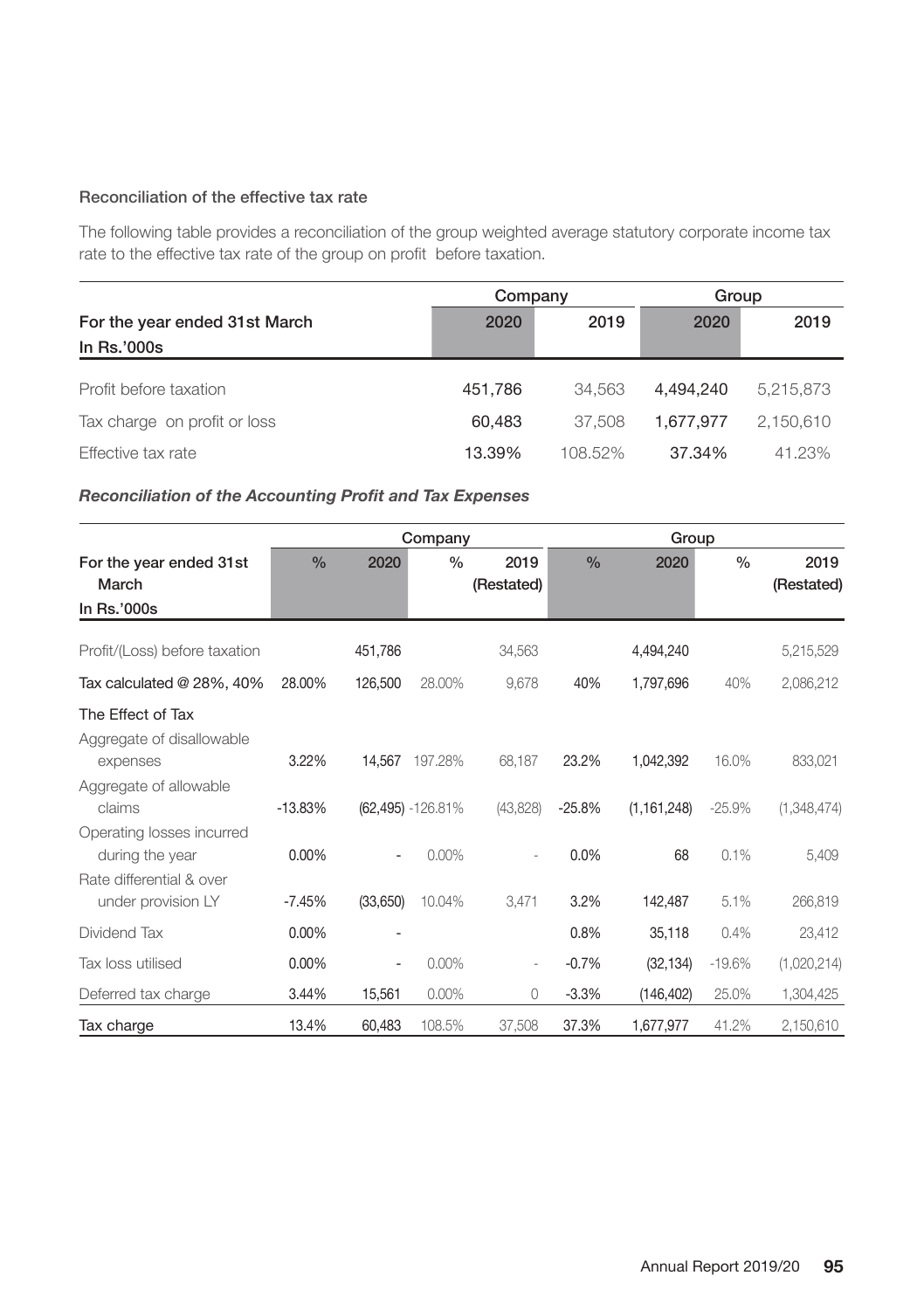#### **34.2 Analysis of Tax Losses**

|                                           | Company |      | Group     |             |
|-------------------------------------------|---------|------|-----------|-------------|
| For the year ended 31st March             | 2020    | 2019 | 2020      | 2019        |
| In Rs.'000s                               |         |      |           |             |
| Tax losses brought forward                |         |      | 1,877,072 | 4,367,750   |
| Adjustment on losses B/F                  |         |      | 11,136    | 10,820      |
| Tax losses incurred during the Year       |         |      |           | 49,036      |
| Utilisation of tax losses during the Year |         |      | (80, 336) | (2,550,534) |
| Tax losses carried forward                |         |      | 1,807,872 | 1.877.073   |

## **34.3 Income Tax**

## *Company*

(a) "The income tax provision for Ceylon Beverage Holdings PLC is calculated in accordance with the provisions of the Inland Revenue Act No. 24 of 2017 and the notice issued by the Department of Inland Revenue on the instruction of the Ministry of Finance on 12th February 2020 (No. PN/IT/2020-03) on subject of "Implementation of Proposed Changes to the Inland Revenue Act, No. 24 of 2017"and further amended by the notice No. PN/IT/2020-03 (Revised) issued by the Department of Inland Revenue dated on 8th April 2020.

As the proposed changes are effective from 01st January 2020, the Department of Inland Revenue has issued a notice No. PN/IT/2020-06 dated 06th May 2020, providing instructions on the subject of "Computation of Income Tax Payable and Payments for the Year of Assessment 2019/2020". As per instructions issued, taxable income computed for the full year needs to be apportioned over the two periods by applying the pro rata basis based on the time (i.e. 9 months and 3 months) and the relevant tax rates for two periods should be applied. Though the legislative process relating to the amendment to laws needs to be completed in order for the tax rate to be considered as substantively enacted as at the reporting date.

However, Company has computed the current tax based on above instructions and remitted the tax payments on the same basis. The Company has adopted the above on the basis that formal amendments to the Inland Revenue Act No. 24 of 2017 would be made in the near future. In terms of above, income tax shall be calculated by applying the relevant rate set out under the First Schedule and the subsequent amendment notices issued by the Department of Inland Revenue dated on 08th April 2020. As per the First Schedule and the subsequent notices, company with income from a business is liable to income tax at a rate of 28% & 24%. (2019 - 28%). Also if the current tax liability on business profits and the profits of investment income are calculated using the currently enacted tax rate of 28%, the additional liability would amount to Rs. 1.3 Mn., which would have an immaterial impact on the company's results.

As per section 19 of the Inland Revenue Act No. 24 of 2017, any unclaimed tax losses incurred during the year could be carried forward for further six years. Companies in the Group have evaluated the recoverability of unclaimed losses through taxable profit forecasts and deferred tax assets have been recognised accordingly. In reviewing the recoverability of unclaimed losses, Deferred tax assets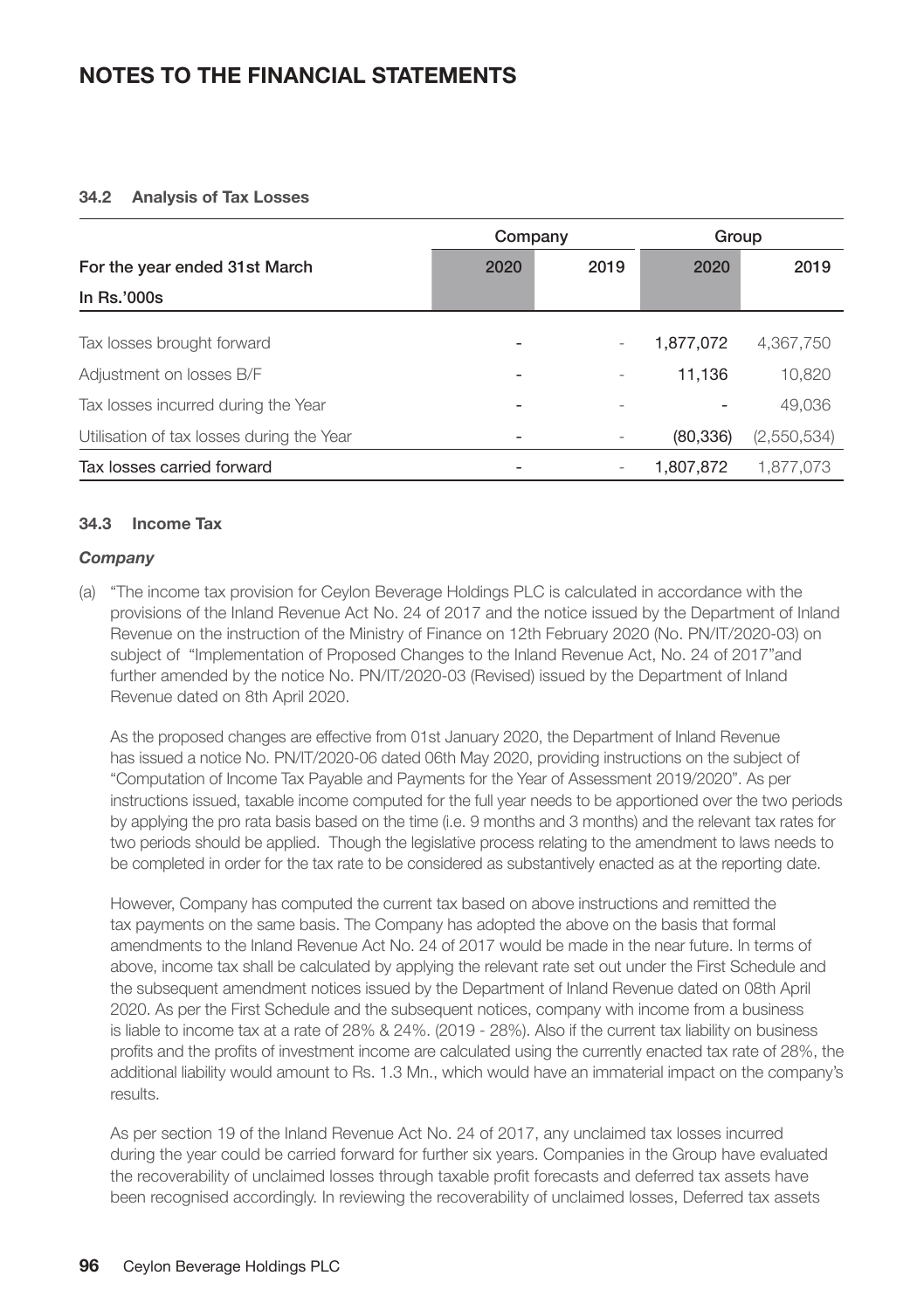recognised on tax losses would be reviewed at each reporting date based on the taxable profit forecasts and would be reduced to the extent of recoverable amount. As specifi ed above, some companies in the Group have carried forward tax losses which are available to be set off against the future tax profits of those companies. Deferred tax assets not accounted in respect of these losses amounted to 1,782.92 Mn (2018/2019 - Rs. 2,859.92 Mn) since utilisation against future taxable profits are not probable.

Economic Service Charge (ESC) payable at 0.5% on the relevant turnover has been abolished from 01st January 2020. ESC paid during the year could be deducted against current income tax liability and any unclaimed amount could be carried forward for a maximum of two years. Any unclaimed amount within the specified period has been adjusted as an income tax expense together with any adjustments relating to income tax payable or receivable balances in respect of previous years.

# *Subsidiaries*

# *Lion Brewery (Ceylon) PLC (LBCPLC)*

(b) In terms of provisions of the Inland Revenue Act No. 24 of 2017 and subsequent amendments income tax shall be calculated by applying the relevant rate set out under the First Schedule. As per the First Schedule company with income from a business consisting of liquor (include beer) is liable to income tax at 40% during the first 9 months period. Therefore on taxable income consist component of liquor, company is liable to pay income tax at 40% (2019 - 40%) and the profits attributable to export on first 9 months are also liable at the rate of 40% (2019 - 40%) and balance 3 months at a rate of 14% Investment Income arising on interest is taxed at 28% in first 9 months and at 24% in balance 3 months.

# *Pubs 'N Places (Private) Limited*

(c) In terms of provisions of the Inland Revenue Act No. 24 of 2017 and subsequent amendments , Pubs 'N Places (Private) Limited is liable to income tax at the rate of 28% in first 9 months and at 24% in balance 3 months. (2019 - 40% or 28%).

Company has earned tax profit of Rs. 1,894,242 of the year ended 31st March 2020 (2019 - Nill).

During the year, Company paid Economic Service Charge amounting to Rs. 1,648,571/- (2019 - Rs. 2,182,904/-). Payment made hereunder is available as income tax credit for the period in which the payment is made and another four years thereafter.

# *Retail Spaces (Private) Limited*

(d) In terms of the provisions of the Inland Revenue Act No. 24 of 2017 and subsequent amendments, Company is liable to income tax on profits of the business income and the investment income will be at the rate of 28%. (2019 - 40%).

# *Luxury Brands (Private) Limited*

(e) In terms of provisions 2 of the Inland Revenue Act No. 24 of 2017 and the subsequent amendments, income tax shall be calculated by applying the relevant rate set out under the First Schedule. As per the First Schedule company with income from a business consisting of liquor is liable to income tax at 40%.  $(2019 - 40\%)$ .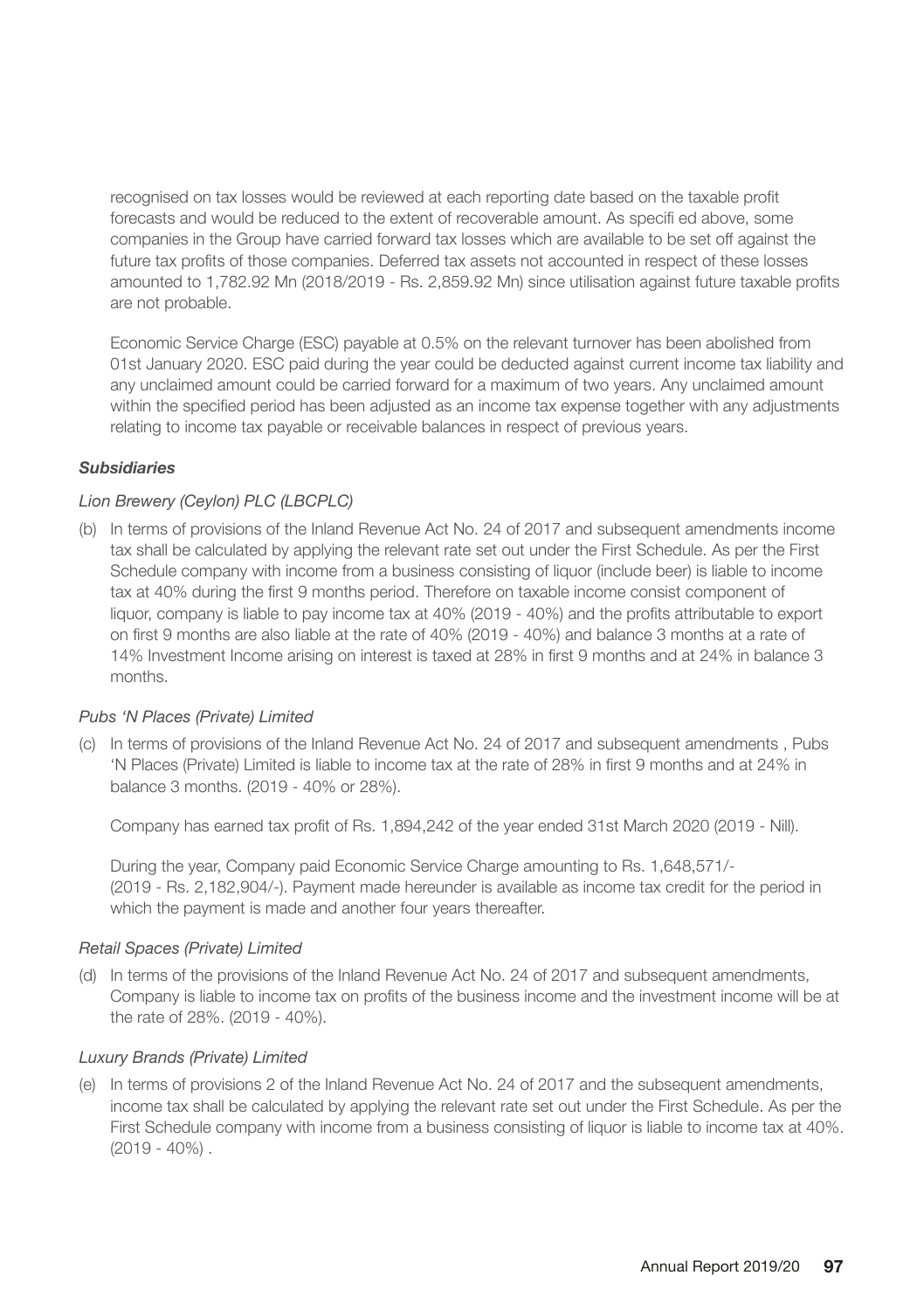## **35 EARNINGS PER ORDINARY SHARE**

The calculation of Earnings per Ordinary Share is based on profit for the year attributable to the ordinary shareholders and weighted average number of ordinary shares outstanding during the year.

The following reflects the income and share data used for the computation of Earnings per Ordinary Share:

|                                                     | Company |            | Group       |             |  |
|-----------------------------------------------------|---------|------------|-------------|-------------|--|
| For the year ended 31st March                       | 2020    | 2019       | 2020        | 2019        |  |
| In $Rs.'000s$                                       |         | (Restated) |             | (Restated)  |  |
| Amount used as the Numerator:                       |         |            |             |             |  |
| Profit/(loss) after taxation                        | 391,303 | (2,945)    | 2,816,263   | 3,065,263   |  |
| Non controlling interest                            |         |            | (1,342,792) | (1,537,970) |  |
| Net Profit/(loss) Attributable to equity holders of |         |            |             |             |  |
| the company (as the Numerator)                      | 391,303 | (2,945)    | 1,473,471   | 1.527.293   |  |
|                                                     |         |            |             |             |  |
| Number of ordinary shares (as denominator-'000s)    | 20,988  | 20,988     | 20,988      | 20,988      |  |
|                                                     |         |            |             |             |  |
| Earnings/(loss) per ordinary share (Rs.)            | 18.64   | (0.14)     | 70.21       | 72.77       |  |

# **36 DIVIDEND - ORDINARY**

|                               | Company |         |  |
|-------------------------------|---------|---------|--|
| For the year ended 31st March |         | 2019    |  |
| In Rs.'000s                   |         |         |  |
| First Interim Dividend        | 209,881 | 146,917 |  |
| <b>Total Dividend</b>         | 209,881 | 146.917 |  |

**36.1** Ordinary dividend declared by the Company during the year is liable for dividend tax 14% (2019 -Nill).

**36.2** As required by Section 56 of the Companies Act No 7 of 2007, the Board of Directors were satisfied that the solvency of the Company is in accordance with the Section 57, prior to approving the first interim dividend. A statement of solvency was compiled and was duly signed by the Board of **Directors**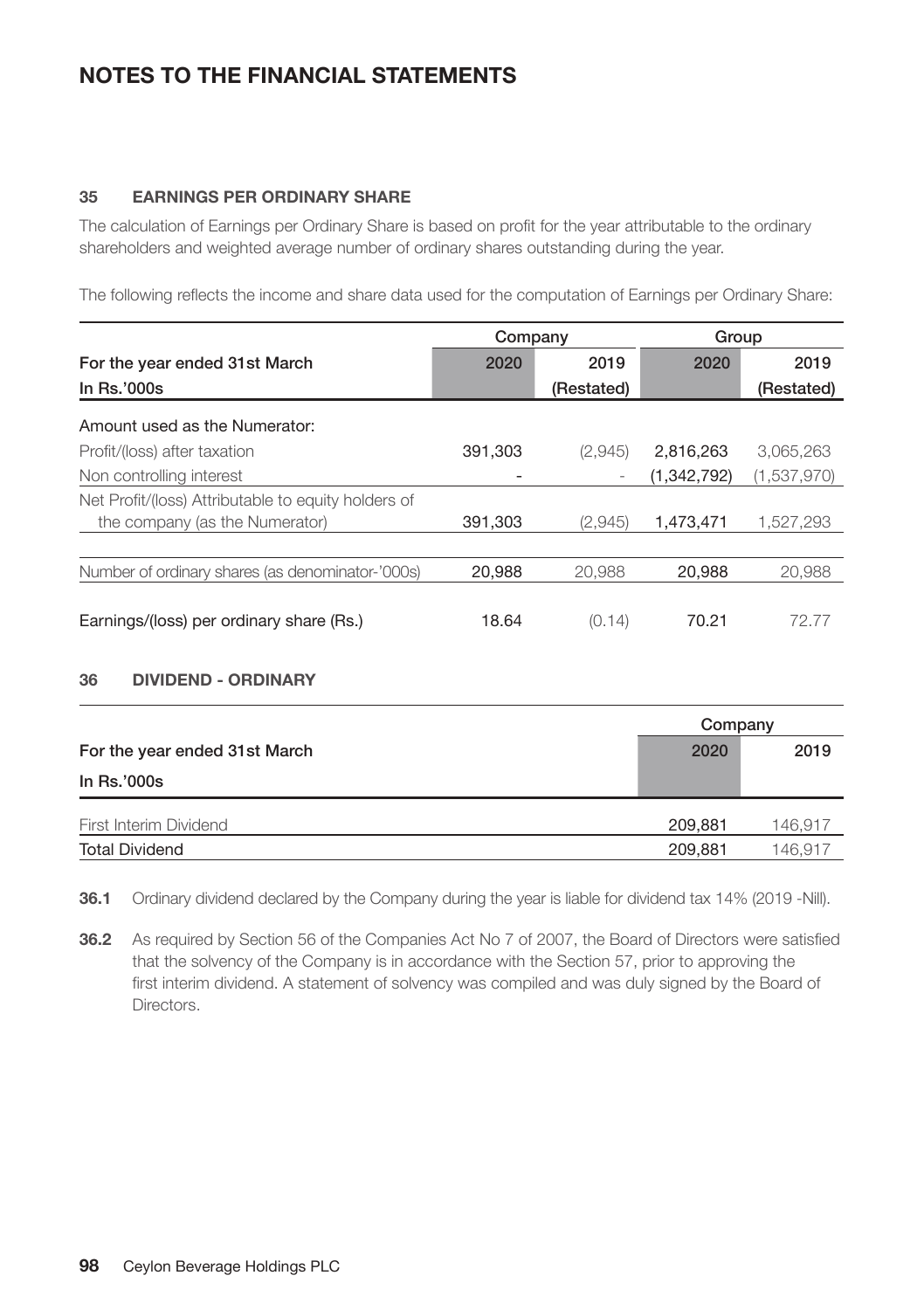# **37 FINANCIAL INSTRUMENT - FAIR VALUE AND RISK MANAGEMENT**

## **37.1 Accounting classifications and fair values**

The fair values of financial assets and liabilities, together with the carrying amounts shown in the statement of financial position, are as follows. (In Rs.000) SLFRS 9 contains three principal classification categories for financial assets: measured at amortised cost, FVOCI (fair value through other comprehensive income) and FVTPL (fair value through profit or loss).

| Category                           | Company   |             |                          |           |             |              |  |
|------------------------------------|-----------|-------------|--------------------------|-----------|-------------|--------------|--|
| As at 31st March                   |           | 2020        |                          |           | 2019        |              |  |
| In $Rs.'000s$                      | Amortised |             |                          | Amortised |             |              |  |
| <b>Financial Instrument</b>        | Cost      | <b>FVPL</b> | <b>FVOCI</b>             | Cost      | <b>FVPL</b> | <b>FVOCI</b> |  |
| Financial assets                   |           |             |                          |           |             |              |  |
| Trade and other receivables        | 18,261    |             |                          | 22,457    |             |              |  |
| Amounts due from related companies | 98,909    |             |                          | 36.079    |             |              |  |
| Cash and cash equivalents          | 6.179     |             |                          | 242.604   |             |              |  |
| <b>Financial liabilities</b>       |           |             |                          |           |             |              |  |
| Loans and borrowings               | 55,213    |             |                          | 85.388    |             |              |  |
| Trade and other payables           | 15.471    |             | $\qquad \qquad -$        | 17.834    |             |              |  |
| Amounts due to related companies   | 501.460   |             | $\overline{\phantom{a}}$ | 588.587   |             |              |  |
| <b>Bank Overdraft</b>              | 99.811    |             |                          |           |             |              |  |

| Category                           |            | Group       |              |               |             |              |  |  |
|------------------------------------|------------|-------------|--------------|---------------|-------------|--------------|--|--|
| As at 31st March                   |            | 2020        |              |               | 2019        |              |  |  |
| In Rs.'000s                        | Amortised  |             |              | Amortised     |             |              |  |  |
| <b>Financial Instrument</b>        | Cost       | <b>FVPL</b> | <b>FVOCI</b> | Cost          | <b>FVPL</b> | <b>FVOCI</b> |  |  |
| Financial assets                   |            |             |              |               |             |              |  |  |
| Loans to operators                 |            |             |              |               |             |              |  |  |
| Trade and other receivables        | 1,881,002  |             |              | 2,345,704     |             |              |  |  |
| Amounts due from related companies | 6,500      |             |              |               |             |              |  |  |
| Cash and cash equivalent           | 13,367,260 |             |              | $-10,564,799$ |             |              |  |  |
| <b>Financial liabilities</b>       |            |             |              |               |             |              |  |  |
| <b>Debentures</b>                  |            |             |              | 2,078,285     |             |              |  |  |
| Loans and borrowings               | 12,646,497 |             |              | 9,679,355     |             |              |  |  |
| Trade and other payables           | 1,780,350  |             |              | 1,350,370     |             |              |  |  |
| Refundable deposits                | 1,715,620  |             |              | 1,456,224     |             |              |  |  |
| Amounts due to related companies   | 107,748    |             |              | 114,945       |             |              |  |  |
| Lease Creditor                     | 325,064    |             |              |               |             |              |  |  |
| <b>Bank Overdraft</b>              | 3,185,705  |             |              | 1,896,038     |             |              |  |  |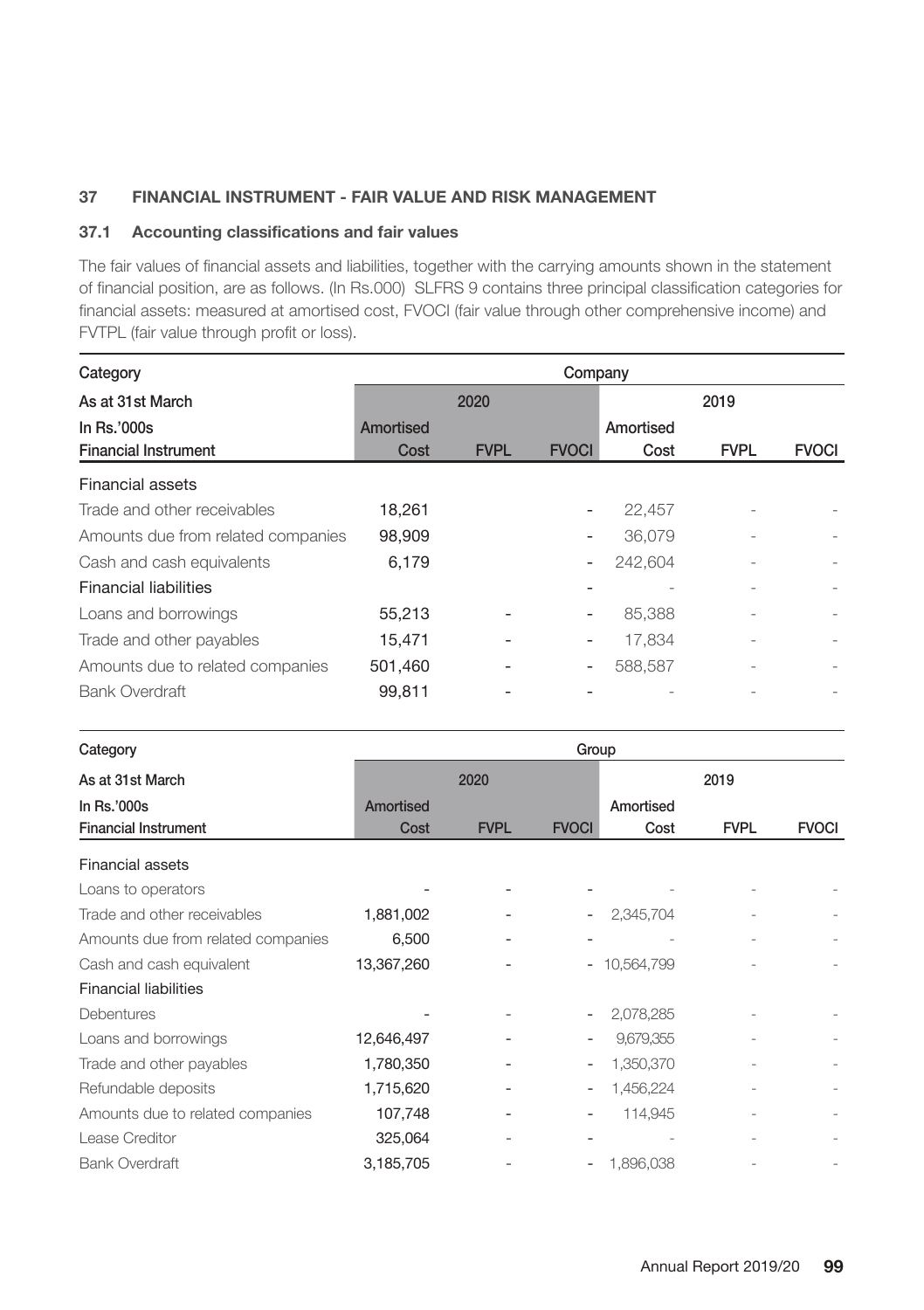# **37.1 Accounting classifications and fair values (Contd.)**

Financial Assets and Liabilities with shorter maturities and with interest rates which are in line with normal market rates are considered to have a reasonable approximation to its' fair value. Accordingly, the fair value hierarchy was not applicable.

## **37.2 Financial Risk Management**

The Group is exposed to a range of financial risks through its number of financial instruments. In particular, the key financial risk categories are:

- A. Credit risk/Counterparty risk
- B. Liquidity risk and
- C. Market risk

This note presents information about the group exposure to each of the above risks, the objectives, policies and processes for measuring and managing risk, and management of capital. Further quantitative disclosures are included throughout these financial statements.

## **37.3 Risk Management Framework**

The Board of Directors has overall responsibility for the establishment and oversight of the risk management framework.

The Group risk management processes are established to identify and analyse the risks faced by the Group, to set appropriate risk limits and controls and to monitor risks and adherence to limits. Risk management systems are reviewed regularly to reflect changes in market conditions and the group activities.

The Audit Committee oversees how management monitors compliance with the Group risk management processes/guidelines and procedures and reviews the adequacy of the risk management framework in relation to the risks. The Audit Committee is assisted in its oversight role by Internal Audit. Internal Audit undertakes both regular and ad hoc reviews of risk management controls and procedures, the results of which are reported to the Audit Committee.

# **37.4 Credit Risk/Counterparty Risk**

Credit /Counterparty risk is the risk that at a future date, the other party to a financial transaction may cause a financial loss to the group by failing to discharge an obligation.

Key areas where the group is exposed to counterparty risk as a part of its operations are:

- Trade and other receivables
- Amounts due from related companies
- Cash and cash equivalents including fixed deposits

Group funds are placed only with Licensed Commercial & Specialised banks under Fixed and short term deposits.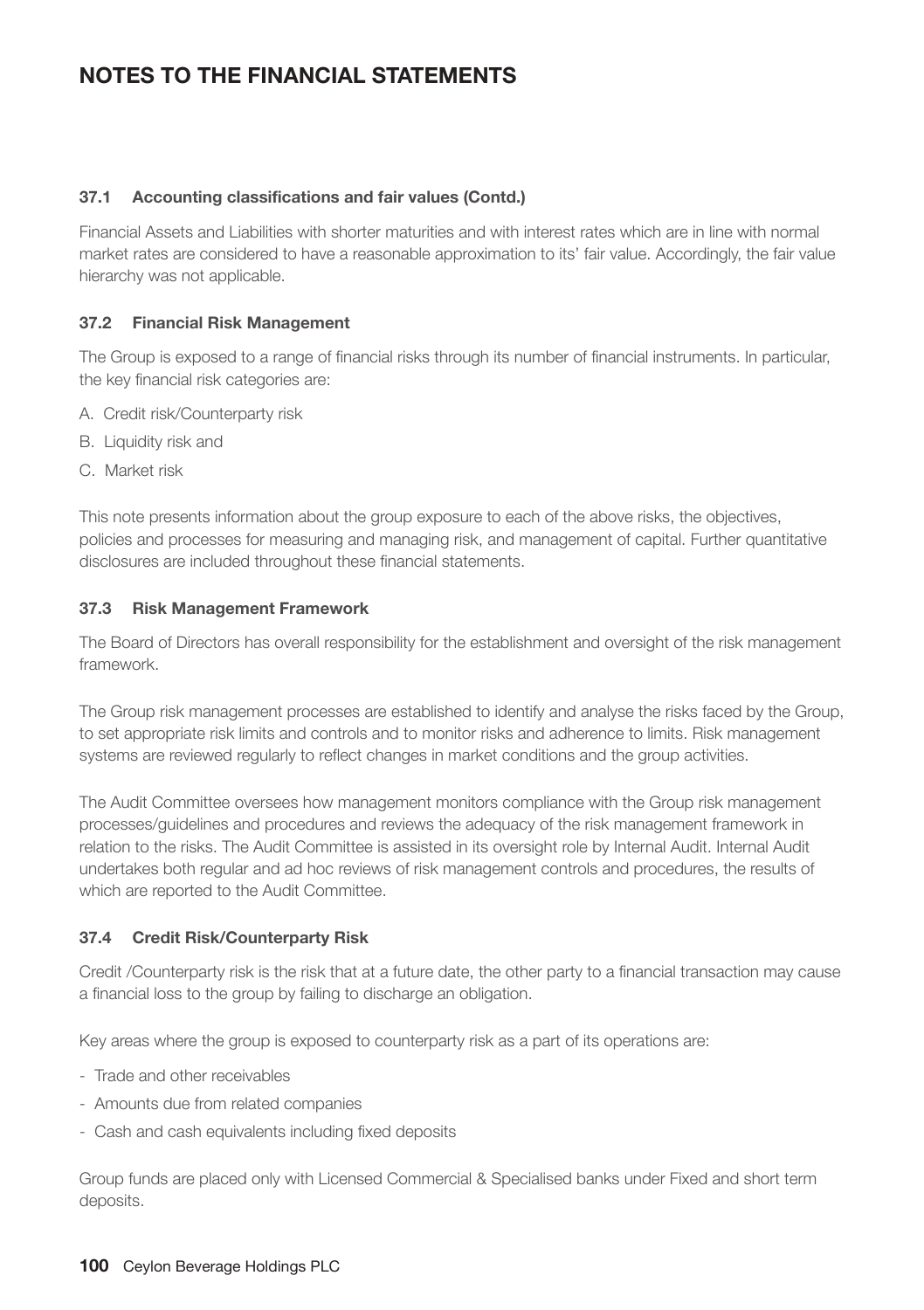# *37.4.1 Management of credit risk*

The Group manages its credit risk with different types of instruments as follows.

| Item                               | Procedure                                                                                                                                                          |
|------------------------------------|--------------------------------------------------------------------------------------------------------------------------------------------------------------------|
| Fixed deposits                     | Deposits are only with reputed and established commercial banks<br>with a rating of "A" or above.                                                                  |
| Trade and other receivables        | Most of trade receivables are covered through either bank<br>quarantees or as a discounting arrangement without recourse to<br>the Company with a commercial bank. |
| Amounts Due from related companies | Monitor the balance outstanding regularly                                                                                                                          |
| Cash & cash equivalents            | Monitor the balance outstanding regularly and balances are with<br>reputed and established banks with a rating of "BBB+" or above                                  |

# *37.4.2 Exposure to Credit Risk*

The carrying amount of financial assets represents the maximum credit exposure.

The maximum exposure to credit risk at the reporting date was as follows.

|                                    | Company |         | Group      |            |
|------------------------------------|---------|---------|------------|------------|
| As at 31st March                   | 2020    | 2019    | 2020       | 2019       |
| In Rs.'000s                        |         |         |            |            |
| Trade and other receivables        | 18.261  | 22.457  | 1.881.002  | 2.345.704  |
| Amounts due from related companies | 98.909  | 36.079  | 6.500      |            |
| Cash and cash equivalents          | 6.129   | 242.554 | 13,361,990 | 10.560.844 |
|                                    | 123.349 | 301.140 | 15,254,762 | 12,910,503 |

The maximum exposure to credit risk at the reporting date by type of counterparty was:

|                             | Company |         | Group      |            |  |
|-----------------------------|---------|---------|------------|------------|--|
| As at 31st March            | 2020    | 2019    | 2020       | 2019       |  |
| In Rs.'000s                 |         |         |            |            |  |
| Financial institutions      | 6.129   | 242.554 | 13.361.990 | 10.560.844 |  |
| Customers and other parties | 18.261  | 22.457  | 1.881.002  | 2.345.704  |  |
| Related parties             | 98.909  | 36.079  | 6.500      |            |  |
|                             | 123.349 | 301,140 | 15,254,762 | 12,910,503 |  |

# *37.4.3 Trade & Other Receivable*

The Group has a well established credit policy for both international and domestic customers to minimise credit risk. A credit evaluation team comprising of personnel from Finance, Sales & Operations evaluate and recommend the credit worthiness of the customer. The Group obtains bank guarantee from all the agents to cover part of their outstanding whilst the balance is covered through a facility from a bank. This banking facility is extended to all agents except those who are out of the scheme.

The bank guarantees and the facility from the bank cover 94% (2019 - 97%) of the trade receivables.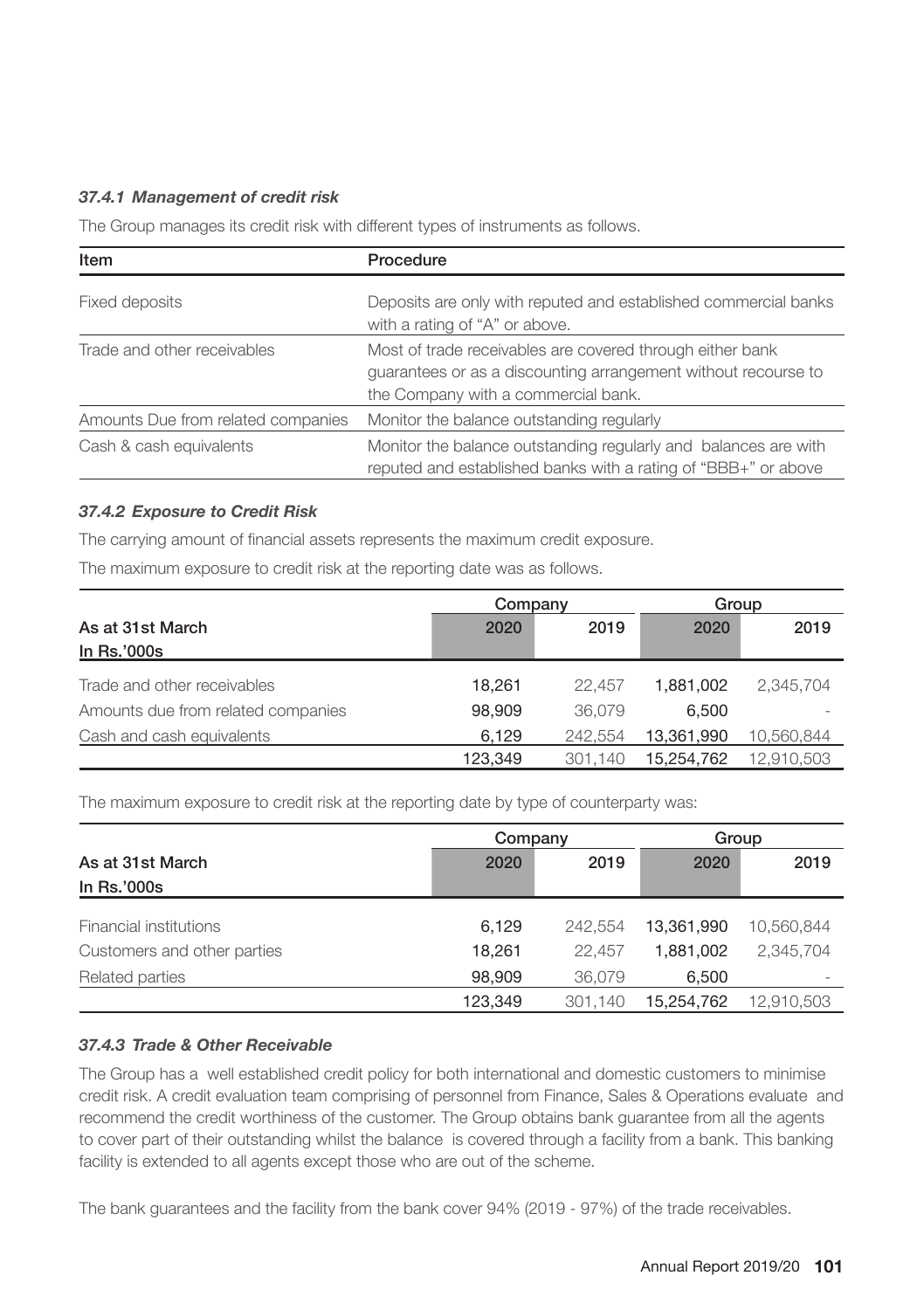# *37.4.4 Impairment Losses*

The aging of trade receivables at the reporting date are as follows:

| As at 31st March      | Company                  |                 | Group   |         |  |
|-----------------------|--------------------------|-----------------|---------|---------|--|
| In Rs.'000s           | 2020                     | 2019            | 2020    | 2019    |  |
| Age                   |                          |                 |         |         |  |
| Past due 0 - 365 days | $\overline{\phantom{0}}$ | -               | 279.290 | 814.215 |  |
| More than 365 days    | $\overline{\phantom{0}}$ | $\qquad \qquad$ | 55.454  | 90,165  |  |
|                       | $\overline{\phantom{0}}$ |                 | 334,744 | 904,380 |  |

## **37.5 Liquidity Risk**

Liquidity risk is the risk that the group will encounter difficulty in meeting the obligation associated with its financial liabilities that are settled by delivering cash or other financial assets.

# *37.5.1 Management of Liquidity risk*

The group's approach to managing liquidity is to ensure, that it will always have sufficient liquidity to meet its liabilities when due, under both normal and stressed conditions, without incurring unacceptable losses or risking damage to its reputation. The group's approach to managing its liquidity risk is as follows:

- a). Regularly monitoring of the group's assets and liabilities in order to forecast cash flows for up to future period
- b). Arrange adequate facilities with banks as contingency measures.
- c). Daily monitoring the facility limits i.e. overdrafts with banks.

#### *37.5.2 The Maturity Analysis of Liabilities*

The tables below summarises the maturity profile of financial liabilities on contractual undiscounted (principal plus interest) payments.

|                                      | Company |                 |                          | Group      |                            |                 |  |
|--------------------------------------|---------|-----------------|--------------------------|------------|----------------------------|-----------------|--|
| As at 31st March 2020<br>In Rs.'000s | Total   | Up to<br>Year 1 | Above<br>year 1          | Total      | Up to<br>Year <sub>1</sub> | Above<br>year 1 |  |
| <b>Bank Overdrafts</b>               | 99.811  | 99.811          | $\overline{\phantom{a}}$ | 3,185,705  | 3,185,705                  |                 |  |
| Loans and borrowings                 | 55,213  | 30.213          | 25,000                   | 12.646.497 | 9.988.456                  | 2.658.041       |  |
| Trade & other payables               | 15.471  | 15.471          | $\overline{\phantom{a}}$ | 1,780,350  | 1.780.350                  |                 |  |
| Amount payable to related parties    | 501.460 | 501,460         | $\overline{\phantom{a}}$ | 107.748    | 107.748                    |                 |  |
| Lease Creditor                       |         |                 | -                        | 500.005    | 93.692                     | 406.313         |  |
|                                      | 671.955 | 646.955         | 25,000                   | 18.220.305 | 15.155.951                 | 3.064.354       |  |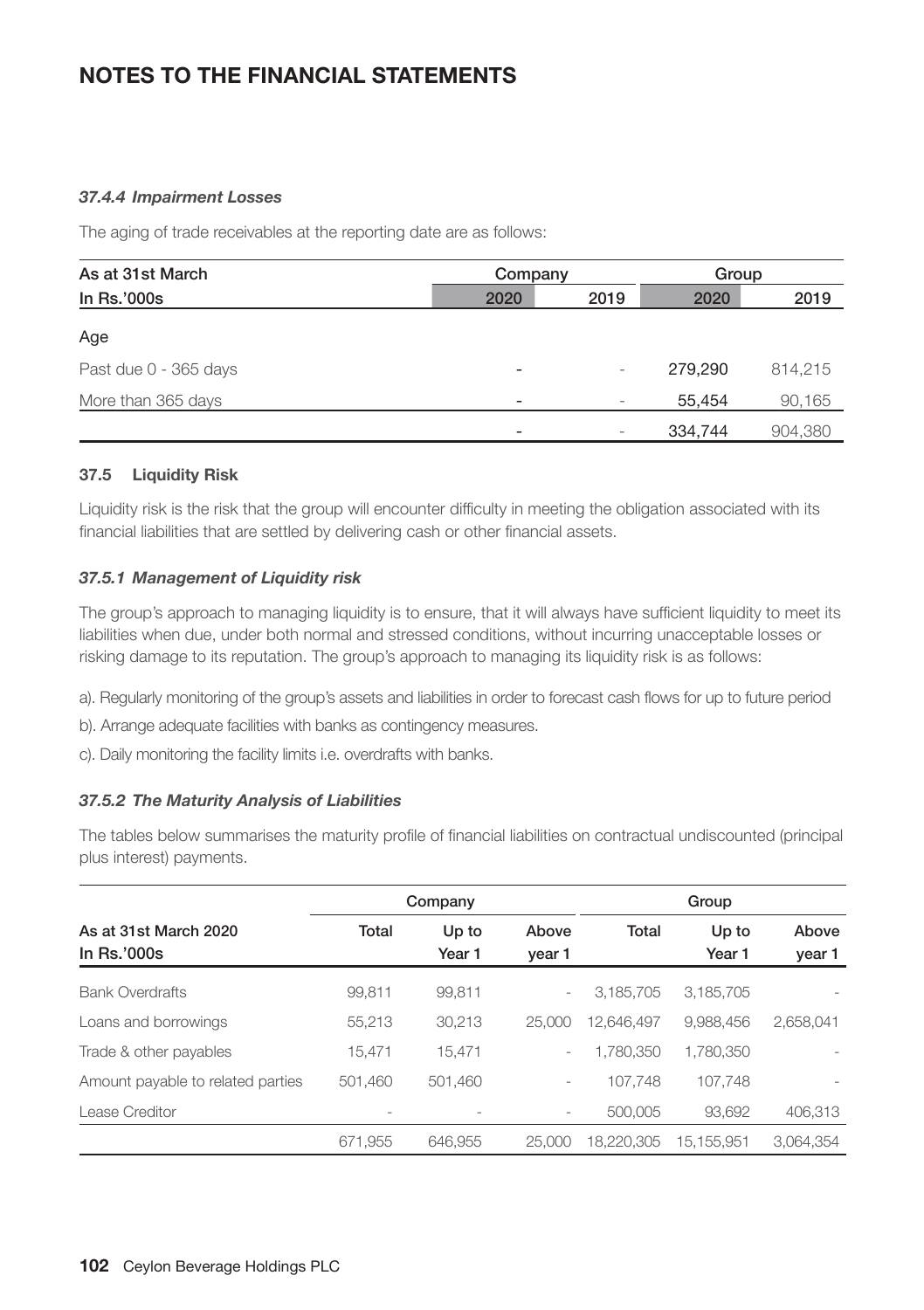|                                        |                          | Company         |                          |            |                 |                 |
|----------------------------------------|--------------------------|-----------------|--------------------------|------------|-----------------|-----------------|
| As at 31st March 2019<br>In $Rs.'000s$ | Total                    | Up to<br>Year 1 | Above<br>year 1          | Total      | Up to<br>Year 1 | Above<br>year 1 |
| <b>Bank Overdrafts</b>                 |                          |                 | $\overline{\phantom{a}}$ | 1,896,038  | 1,896,038       |                 |
| Debentures                             | $\overline{\phantom{a}}$ | ۰               | -                        | 2.078.285  | 2.078.285       |                 |
| Loans and borrowings                   | 85.388                   | 30.388          | 55,000                   | 9.679.355  | 6.353.084       | 3.326.271       |
| Trade & other payables                 | 17.834                   | 17.834          | -                        | 1.350.370  | 1.350.370       |                 |
| Amount payable to related parties      | 588,587                  | 588,587         | -                        | 114.945    | 114.945         |                 |
|                                        | 691,809                  | 636,809         | 55,000                   | 15.118.993 | 11.792.722      | 3.326.271       |

# **37.6 Market Risk**

Market risk is the risk that changes in market prices, such as interest rates, equity prices, foreign exchange rates and credit spreads (not relating to changes in the obligor's / issuer's credit standing) that will affect the Group's income or the value of its holdings of financial instruments. The objective of market risk management is to manage and control market risk exposures within acceptable parameters, while optimising the return on risk.

# *37.6.1 Management of Market Risks*

Most borrowings are linked to borrowing rates at AWDR, AWPLR, SLIBOR.

# *37.6.2 Currency Risk*

Currency risk is the risk that the value of a financial instrument will fluctuate due to changes in foreign exchange rates. The group is exposed to foreign exchange risk arising from various currency exposures, primarily with respect to the US Dollar (USD), Euro (EUR) and the Great Britain Pound (GBP). As protection against exchange rate fluctuations, the Group backs its commitments in local currency. The Group does not use any derivative financial instruments to hedge the risk.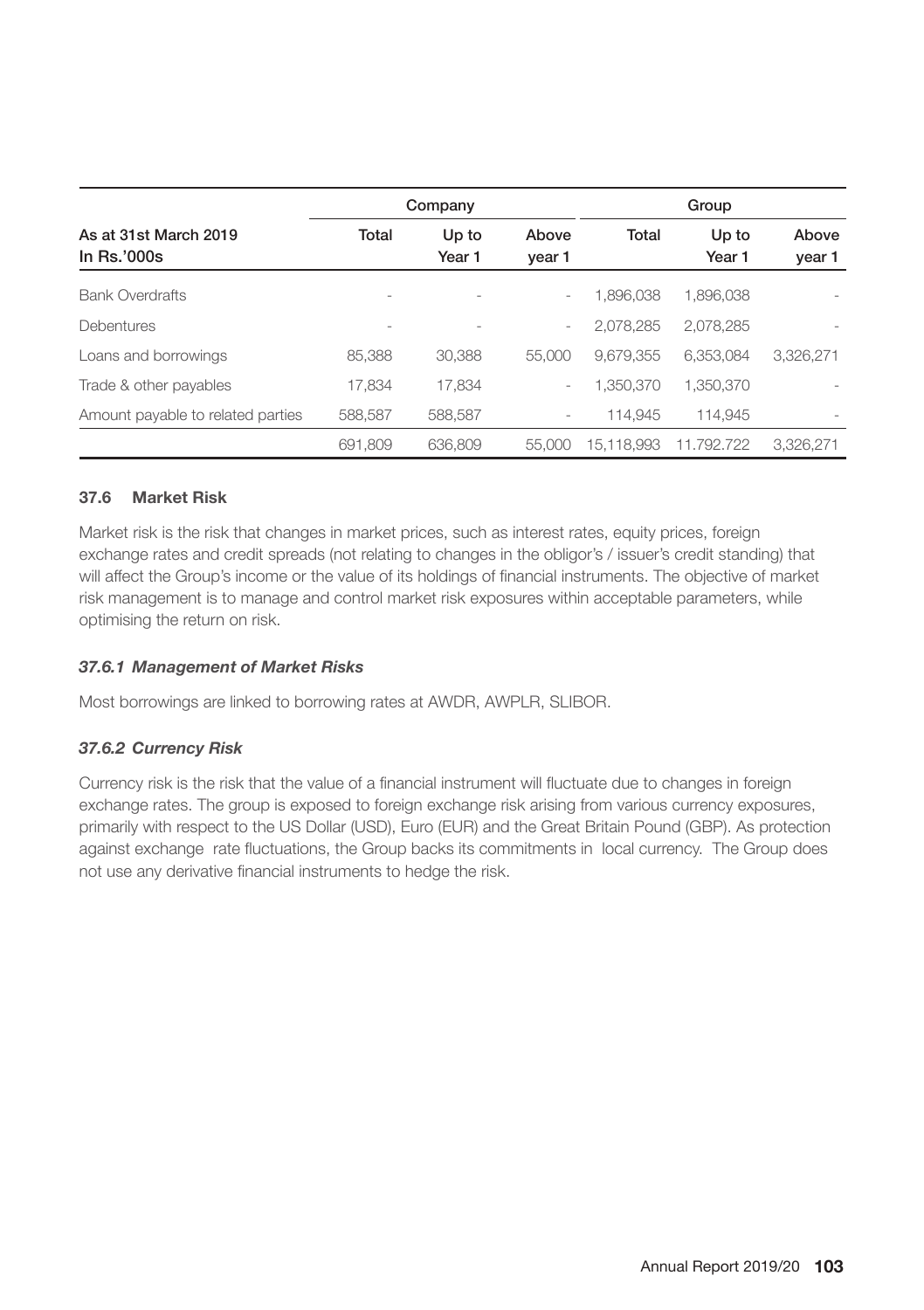# *37.6.2 Currency Risk (Contd.)*

The following significant exchange rates were applied during the year:

|                           | Closing exchange rates |        | Average exchange rates |        |
|---------------------------|------------------------|--------|------------------------|--------|
|                           | 2020                   | 2019   | 2020                   | 2019   |
| In Rs.                    |                        |        |                        |        |
|                           | 192.45                 |        |                        |        |
| US Dollar (USD)           |                        | 178.02 | 179.47                 | 168.72 |
| Great Britain Pound (GBP) | 238.79                 | 233.92 | 228.20                 | 221.44 |
| Euro (EUR)                | 213.56                 | 201.25 | 199.43                 | 195.25 |

The Group considered a further 5% strengthening or weakening of the functional currency against non-functional currencies as a reasonably possible change. The impact is calculated with reference to the financial assets or liabilities held as at the year end. A 5% increase or decrease of functional currency against non-functional currencies would result in Rs. 20.5 Mn impact on pre-tax profit.

# *37.6.3 Interest Rate Risk*

Interest rate risk is the risk to the earnings and economic value of equity ("EVE") arising from adverse movements in interest rates. The Group's short-term investments are at fixed interest rates and mature within one year.

|                                       | Company |                          | Group     |           |
|---------------------------------------|---------|--------------------------|-----------|-----------|
| As at 31st March                      | 2020    | 2019                     | 2020      | 2019      |
| In Rs.'000s                           |         |                          |           |           |
| 37.6.4 Exposure to interest Rate Risk |         |                          |           |           |
| Fixed rate instruments                |         |                          |           |           |
| - Financial Assets                    |         | $\overline{\phantom{0}}$ | 8,074,925 | 9,678,340 |
| - Financial Liabilities               |         | $\overline{\phantom{0}}$ | 6,700,000 | 6,426,570 |
| Variable rate instruments             |         |                          |           |           |
| - Financial Assets                    |         | $\overline{\phantom{0}}$ | 3,058,532 | 18,500    |
| - Financial Liabilities               | 154,811 | 85,000                   | 8,462,705 | 6,695,838 |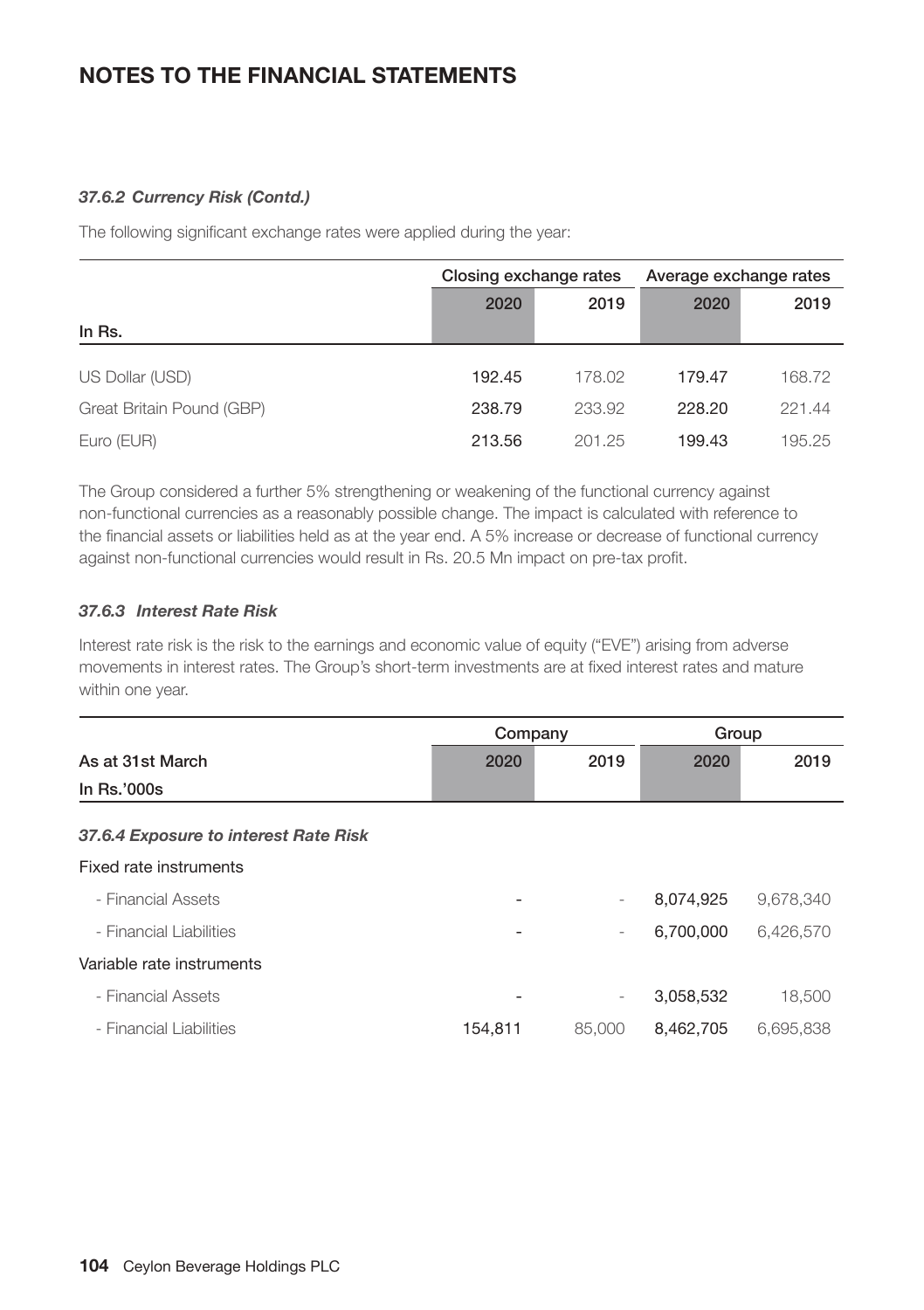## *37.6.5 Sensitivity analysis on interest rate fluctuation*

If one percentage point change in the interest rate would have the following effects:

| Instrument<br>In $Rs.'000s$ | Increase<br>by one<br>percentage | Decrease<br>by one<br>percentage | Increase<br>by one<br>percentage | Decrease<br>by one<br>percentage |
|-----------------------------|----------------------------------|----------------------------------|----------------------------------|----------------------------------|
| HNB - 150 Mn                | 550                              | (550)                            | 550                              | (550)                            |
| DFCC - Rs. 1 Bn (2015)      |                                  |                                  | 1,000                            | (1,000)                          |
| DFCC - Rs. 1 Bn (2016)      | $\overline{a}$                   |                                  | 2,000                            | (2,000)                          |
| DFCC - Rs. 1 Bn (2020)      |                                  |                                  | 20,000                           | (20,000)                         |
| Commercial Bank-Rs. 1 Bn    |                                  |                                  | 5,050                            | (5,050)                          |
| HNB-Rs. 2 Bn                |                                  |                                  | 9,920                            | (9,920)                          |
| NDBIB Loans-Rs.1.5 Bn       |                                  |                                  | 14,250                           | (14, 250)                        |
| Potential impact            | 550                              | (550)                            | 52,770                           | (52, 770)                        |

# *37.6.6 Management of interest rate risk*

The facility limits given by banks are reviewed annually or whenever required. These limits are monitored on a daily basis and a regular reporting on the market rates/values, trends & movement are done throughout the day to the top management. A daily reporting is made on the outstanding balances and interest rates.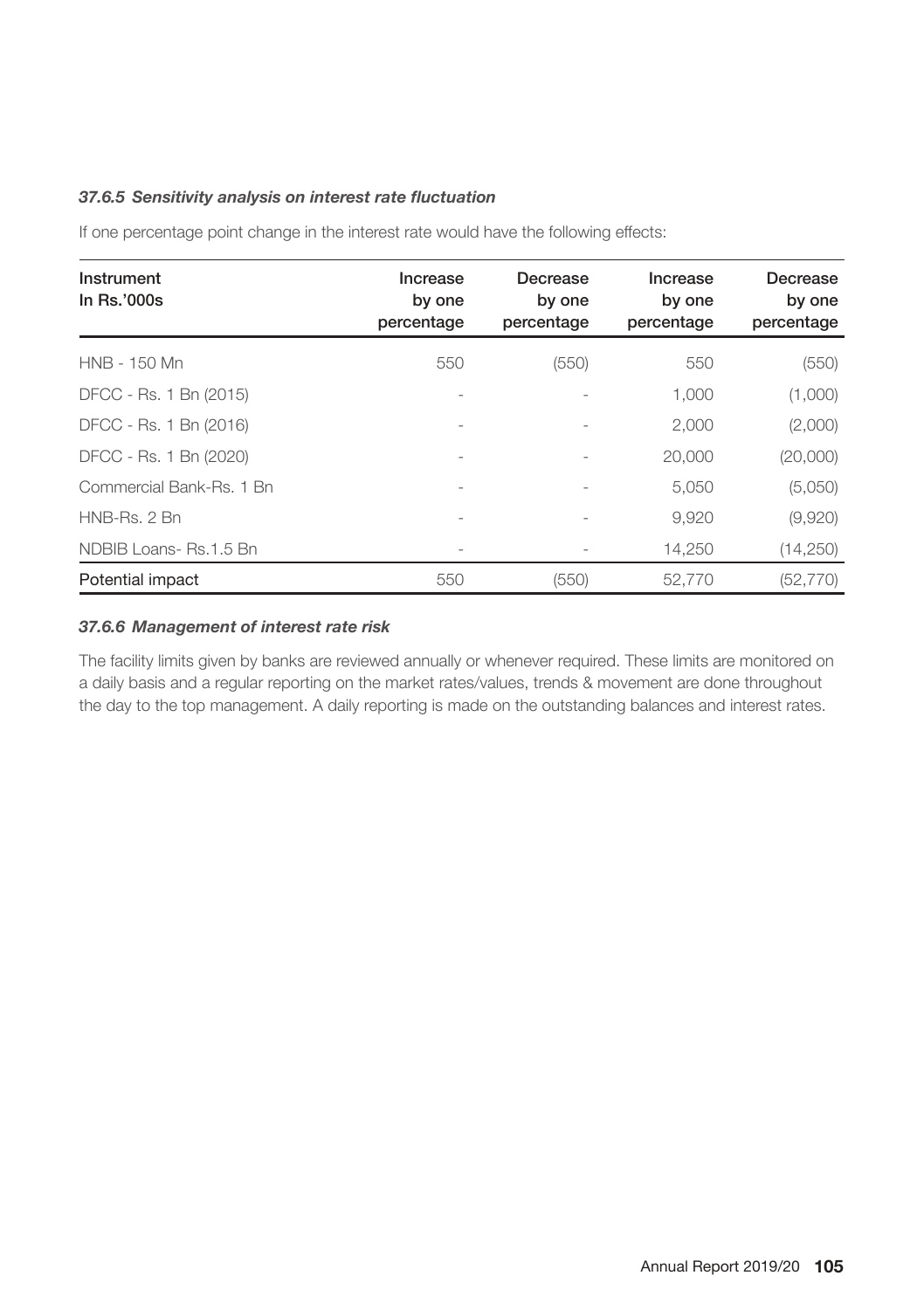# **38 RELATED PARTY DISCLOSURES**

# **38.1 Parent and ultimate controlling party**

In the opinion of the Directors, Carson Cumberbatch PLC is the Parent Company of Ceylon Beverage Holdings PLC and Bukit Darah PLC is the Ultimate Parent and Controlling Entity of Ceylon Beverage Holdings PLC.

# **38.2 Transactions with key management personnel (KMP)**

(I) According to Sri Lanka Accounting Standard 24 "Related Party Disclosures", key management personnel are those having authority and responsibility for planning and controlling the activities of the entity. Accordingly, the Directors of the Company and its parent company (including executive and non executive directors) have been classified as KMP of the Company.

Company Group For the year ended/as at 31st March 2020 2019 2020 2019 In Rs.'000s Short term employee benefits 2,191 1,920 52,774 30,952 2,191 1,920 52,774 30,952

Compensation paid to the key management personnel of the Company comprise as follows;

As at 31 March 2020 an amount of Rs. 26,530,099/- (2019- Rs. 10,561,030/-) is payable towards gratuity of Key Management Personnel of the Group, whilst a Company maintained vehicle is provided by the subsidiary for both official and private use.

# **38.3 Other Related Party Transactions**

The Company carried out transactions in the ordinary course of its business with parties who are defined as related parties in Sri lanka Accounting Standard LKAS 24 -Related party Disclosures, the details of which are Reported below.

Transactions with related parties are carried out on an arm's length basis. Outstanding balances as at year end are unsecured, interest free (except for Lion Brewery (Ceylon) PLC and Pubs 'N Places (Private) Limited) and all related-party dues are on demand and settlement occurs in cash. There have been no guarantees provided or received for any related party receivables or payables for the year ended 31st March 2020 and the Group has not recorded any impairment for receivables relating to amount owed by Group entities.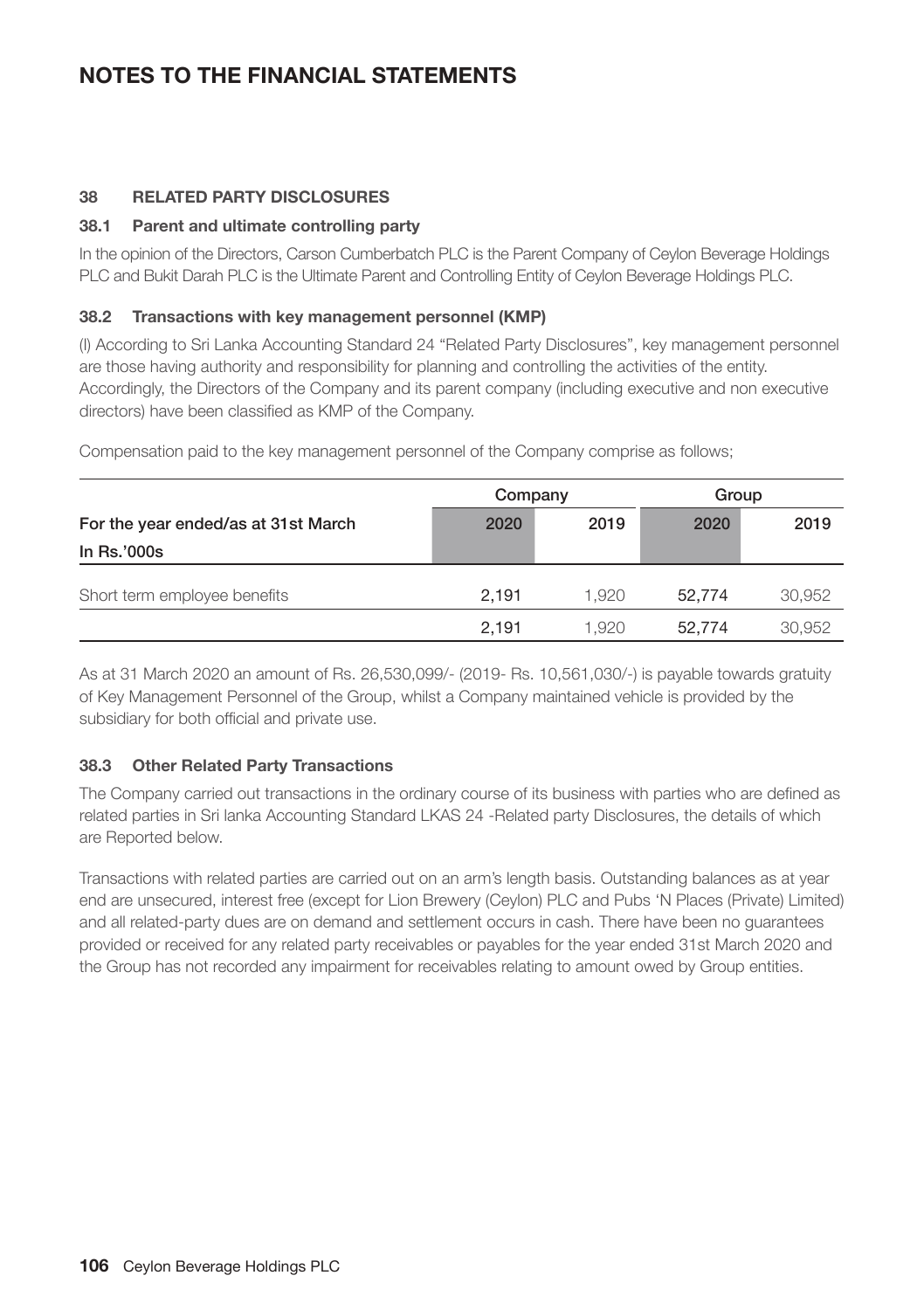### *38.3.1 Transactions with subsidiary companies*

### *(a) Lion Brewery (Ceylon) PLC (LBCPLC)*

Messrs. D.A.Cabraal, H Selvanathan, S.K.Shah, D.C.R. Gunawardena and R.H. Meewakkala are Directors of the related entity. Mr. L. Lehmann who was a Director of the Company and Ceylon Beverage Holdings PLC resigned on 20/05/2019, Mr. T. Akiskalos was appointed as a Director of the Company and Ceylon Beverage Holdings PLC w.e.f. 20/05/2019 and resigned on 25/10/2019 and Mr. S. Clini was appointed as a Director of the Company w.e.f. 26/10/2019 and Ceylon Beverage Holdings PLC w.e.f. 31/10/2019 with which the following contracts / transactions have been entered into during the period by the Company in the normal course of business.

- Was charged Rs. 159,348,804/- (2019 -Rs. 149,638,626/-) as royalty in accordance with the licensed brewing agreement with the Company.
- (ii) A dividend of Rs. 215,681,746/- was paid by LBCPLC to the company during the period. (2019 - Rs. 143,787,831/-).
- (iii) Rs.501,459,843/- balance payable to the company as at 31st March 2020. (2019 588,586,958/-).
- (iv) As per the loan agreement with Lion Brewery Ceylon PLC, the Company was charged Rs. 57,707,719/- (2019 - 30,554,963) at a rate of AWPLR+1% as loan interest during the period.

#### *(b) Pubs 'N Places (Private) Limited*

- (i) As at 31st March 2020 balance receivable from Pubs 'N Places (Private) Limited to the Company was Rs. 98,909,079/-. (2019 - Rs. 36,078,862/-).
- (ii) An interest amount of Rs. 7,514,286/- (2019 12,740,925/-) was charged from Pubs 'N Places (Private) Limited for the outstanding receivable balance during the period at a rate of AWPLR+1%.

#### *(c) Luxury Brands (Private) Limited*

(i) Company purchased 20,000,000 shares of Luxury Brands (Private) Limited at Rs. 10/- per share with a total value of Rs. 200,000,000/- on 16th May 2019

### *38.3 .2 Transactions with group entities*

#### *(a) Carsons Management Services (Private) Ltd.*

 Messrs. H.Selvanathan, S.K.Shah and M.Selvanathan, Directors of the Company, are also Directors of Carsons Management Services (Private) Ltd., which provides supporting services to the Company. An amount of Rs. 702,864/- (2019 - Rs. 717,133/-) was charged by Carsons Management Services (Private) Limited to the Company and Group Rs.605,503,120/- (2019 - Rs. 451,699,666/-) during the period ,which included supporting services fees of Rs. 528,478,891/- (2019 - Rs. 397,532,554/-) and other reimbursable expenses incurred by Carsons Management Services (Private) Limited on behalf of the Group.

#### *(b) SKC Management Services Ltd.*

A sum of Rs. 596,475/- was incurred as reimbursement of casual wages for the period. (2019 - 1,144,650/-)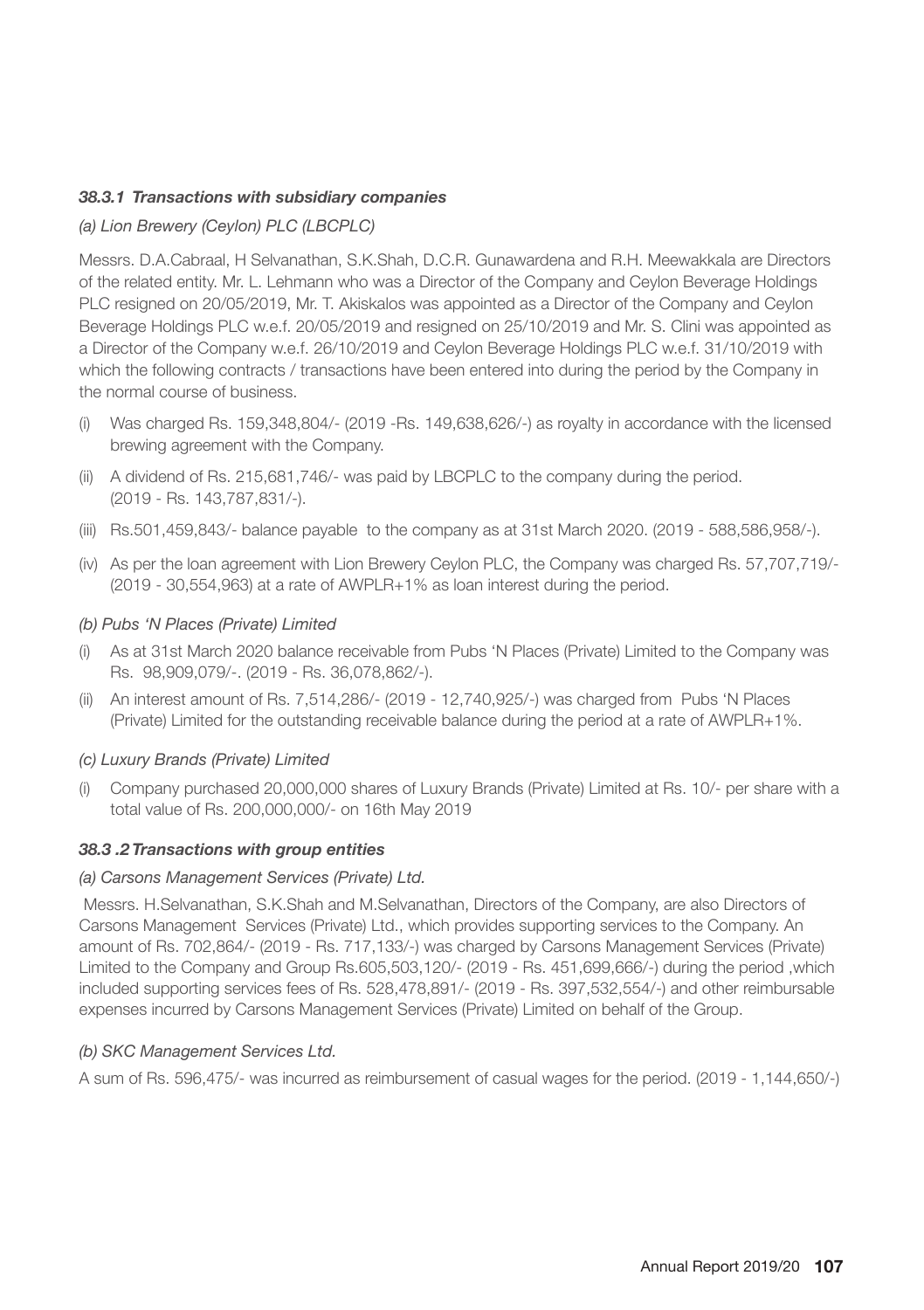## **NOTES TO THE FINANCIAL STATEMENTS**

### **39 CONTINGENT LIABILITIES AND COMMITMENTS**

### **39.1 Contingencies**

### *(a) Company*

(i) Following legal matter is outstanding against the Company and no provision has been made in the Financial Statements to this regard.

In 2008 the Customs Department instituted a prosecution in the Fort Magistrate's Court (MC) in Case No. S/65898/07/B against the Company and its Directors for the recovery of Rs. 48,121,634/29 comprising of Rs.23,062,080/43 being the amount of Excise (Special Provision) Duty (the 'duty') purportedly in arrears during the period 1998/IVq to 2001/IIIq and Rs.25,059,553/86 as its penalty. The Company and the Directors filed an application for Writ in the Court of Appeal (CA) to quash the Certificate of Excise Duty in Default issued by the Director General of Customs and Excise Duty and obtained a Stay Order in respect of the proceedings of the Fort MC Case. A sum of Rs. 23,062,080/43 being the duty amount in dispute was paid to Sri Lanka Customs by the Company as required before submitting its appeal. Subsequently the CA Application was dismissed and the Company appealed against the Order to the Supreme Court and was granted Special Leave to Appeal by the Court. The Court also ordered the staying of all further proceedings in the MC Case until final hearing and determination of the Appeal. No provision has been made for the payment of penalty amounting to Rs.25,059,553/86, pending the Judgment from the Supreme Court in the said Leave to Appeal matter. Currently this matter is in the Arguments stage and will be heard in the Supreme Court.

(ii) Contingent liabilities as at 31st March 2020 amounts to Rs. 239,964,854/- (2019 - Rs. 167,049,559/-), being bank guarantees given to Government bodies and foreign suppliers for operational purposes.

#### **39.2 Finance Commitments**

Document credits established for foreign purchases of the Group as at 31st March 2020 amounts to Rs. 335,296,976/- (2018 - Rs. 359,426,133/-)

### **40 EVENTS OCCURRING AFTER THE REPORTING PERIOD**

There are no circumstances arisen which required adjustment to or disclosure in the Financial Statements subsequent to the reporting date.

### **41 IMPACT FROM CORONAVIRUS (COVID-19) PANDEMIC**

The ongoing COVID-19 pandemic has increased the estimation uncertainty in the preparation of these Consolidated Financial Statements. The estimation uncertainty is associated with:

- the extent and duration of the disruption to business arising from the actions by governments, businesses and consumers to contain the spread of the virus;
- the extent and duration of the expected economic downturn (and forecasts for key economic factors including GDP and employment). This includes the disruption to capital markets, deteriorating credit, liquidity concerns, increasing unemployment, declines in consumer discretionary spending, reductions in production because of decreased demand, and other restructuring activities; and the effectiveness of government and central bank measures that have and will be put in place to support businesses and consumers through this disruption and economic downturn.

The Group has developed various accounting estimates in these Consolidated Financial Statements based on forecasts of economic conditions which reflect expectations and assumptions as at 31st March 2020 about future events that the Directors believe are reasonable in the circumstances. There is a considerable degree of judgement involved in preparing forecasts. The underlying assumptions are also subject to uncertainties which are often outside the control of the Group.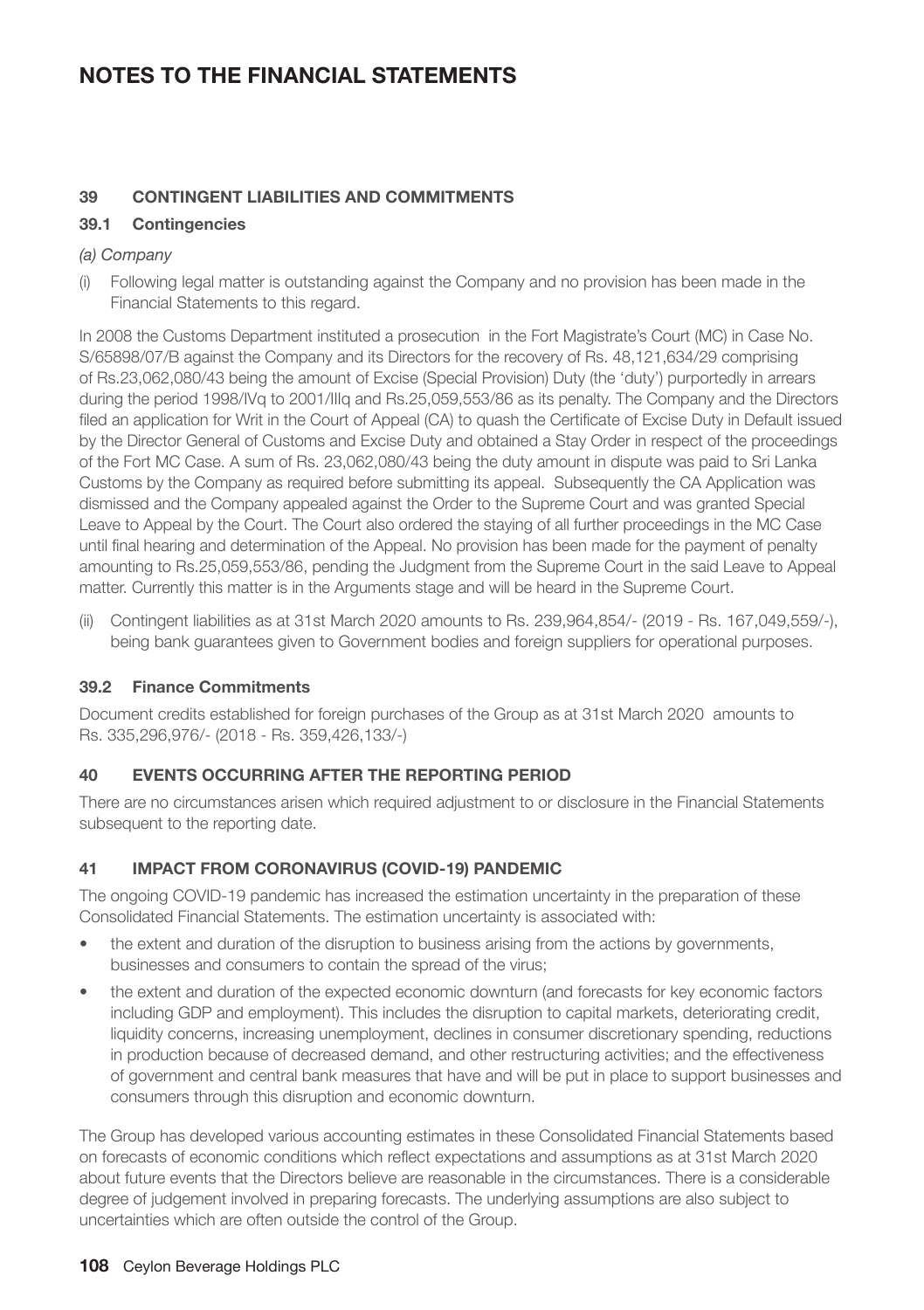Accordingly, actual economic conditions are likely to be different from those forecast since anticipated events frequently do not occur as expected, and the effect of those differences may significantly impact accounting estimates included in these financial statements.

The significant accounting estimates impacted by these forecasts and associated uncertainties are predominantly related to recoverable amount assessments of non-financial assets, investments in subsidiaries, recoverable value of property plant and equipment net realisable value of inventory and allowance for expected credit losses.

The impact of the COVID-19 pandemic on each of these accounting estimates is discussed further. Readers should carefully consider these disclosures in light of the inherent uncertainty described above.

### *Non Financial Assets*

#### *Recoverable value of property plant and equipment, investment property and net realisable value of inventory*

At 31 March 2020, the Group assessed the property plant and equipment, investment property and net realisable value of inventory balances. Based on the revised sales forecasts and resultant production capacity utilisation no reduction was observed in the recoverable values of property plant and equipment and of inventory.

Under prevailing circumstances, it is premature to ascertain the full impact COVID-19 would have on the real estate market as the pandemic is still evolving. However, all the available information in the market have been taken into account in determining the fair value of the properties as at the reporting date by the property valuer.

#### *Intangible Assets*

At 31st March 2020, the impairment assessment of the Group's Brands that are classified as intangible assets (Millers Brewery) were carried out. The Group performed a cashflow projection to assess if the carrying value of the assets were impaired.

The Cashflow calculations are sensitive to a number of key assumptions, including discount rates, long term sales growth rates and future profitability. Changes in key assumptions could have a positive or adverse impact on the recoverable amount of the asset. The method of calculation is given in note 11.

The management has considered the impact from COVID 19 to the best extent possible when arriving in the calculation. However the actual impact of COVID-19 on the valuation of MBL brands is uncertain. Significant management judgment is required to determine the assumptions underpinning the Cashflow projections.

### *Investment in subsidiaries*

At 31st March 2020, the Group assessed the recoverable value of its subsidiaries in light of the COVID impact on its operations and fair value of assets and have concluded that the investment value is retained.

The management performed multiple stress tested scenarios considering cost management practices, cash reserves, ability to secure additional funding to finance the adverse effect to the cash flow, ability to secure supplies, expected revenue streams, credit and collection management practices and ability to defer nonessential capital expenditure.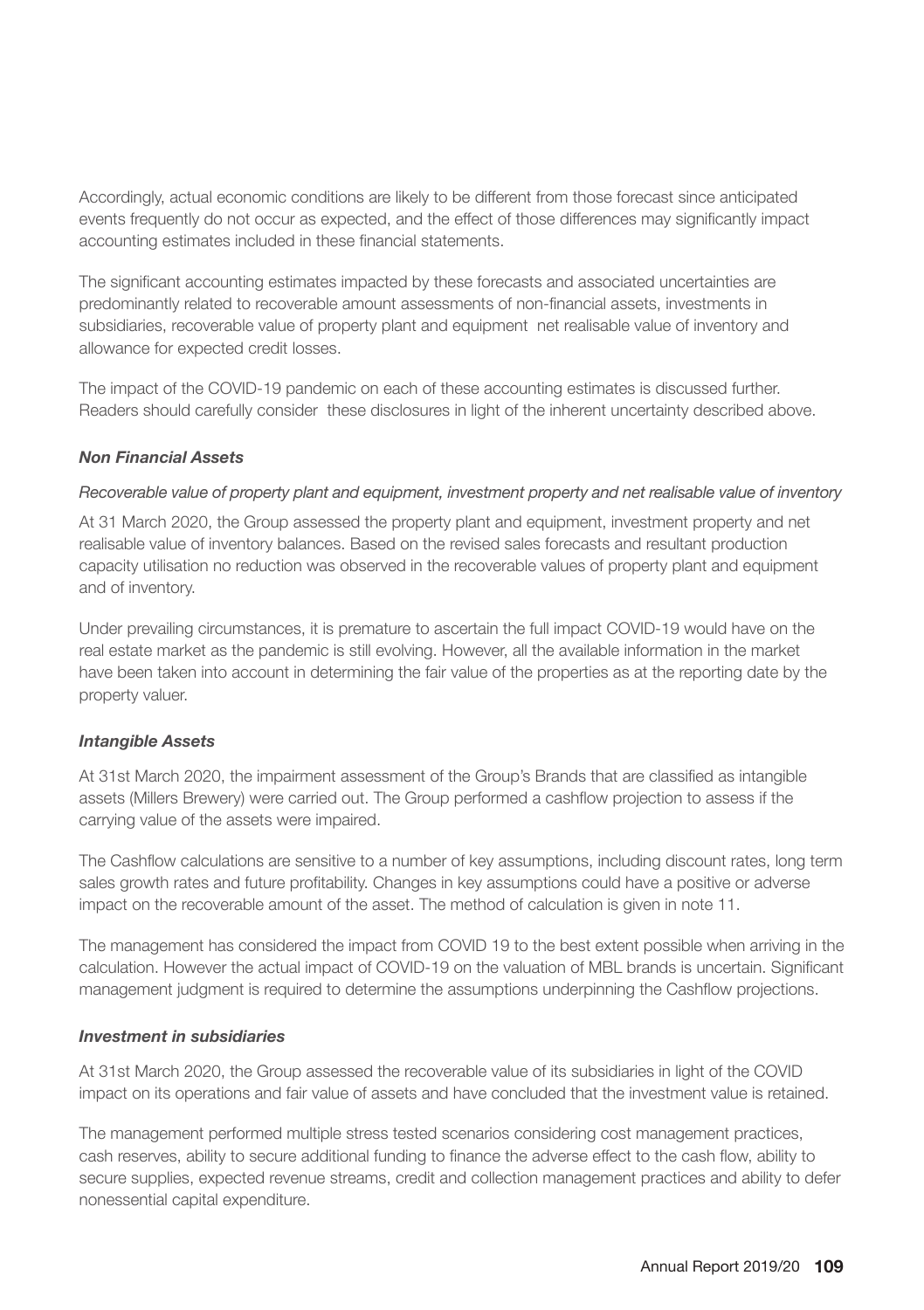# **NOTES TO THE FINANCIAL STATEMENTS**

### **41 IMPACT FROM CORONAVIRUS (COVID-19) PANDEMIC (CONTD.)**

Based on currently available information, the management is satisfied that having taken into consideration factors that could impact the revenue, supply chain, cash flows, accessibility to funds & costs, the Company and its subsidiaries would continue as a going concern.

### *Allowance for expected credit losses*

The Group measures the allowance for expected credit losses (ECL) using an expected credit loss impairment model as required by SLFRS 9 Financial Instruments. The Group's accounting policy for the recognition and measurement of the allowance for expected credit losses is described at Note 3.4.5 Annual Financial Statements for the year ended 31st March 2020.

### **42 RESTATEMENTS**

During the FY 2019/20, the Company realised that the lands and buildings of the Company were erroneously classified as PPE. Accordingly, the properties located at Nuwara Eliya and Trincomalee, were reclassified as Investment Properties. The errors have been corrected by restating each of the affected financial statement line items for prior periods. The following table summarises the impacts on the Group's Consolidated Financial Statements.

|                                         |                          | Company                       |                |                  | Group                         |                |  |  |
|-----------------------------------------|--------------------------|-------------------------------|----------------|------------------|-------------------------------|----------------|--|--|
|                                         |                          | Impact of correction of error |                |                  | Impact of correction of error |                |  |  |
| As at 1st April 2018<br>In Rs.'000s     | As<br>previously         | reported Adjustments          | As<br>restated | As<br>previously | reported Adjustments          | As<br>restated |  |  |
| Property, plant & equipment             | 331,190                  | (330, 571)                    | 619            | 18,476,588       | (330, 571)                    | 18,146,017     |  |  |
| <b>Investment Property</b>              | $\overline{\phantom{0}}$ | 331,261                       | 331,261        |                  | 331,261                       | 331,261        |  |  |
| <b>Other Assets</b>                     | 2,125,968                |                               | 2,125,968      | 15,747,759       |                               | 15,747,759     |  |  |
| <b>Total Assets</b>                     | 2,457,158                | 690                           | 2,457,848      | 34,224,347       | 690                           | 34,225,037     |  |  |
| Stated capital                          | 533,384                  |                               | 533,384        | 533,384          |                               | 533,384        |  |  |
| Capital reserves                        | 245,352                  | (225, 428)                    | 19,924         | 708,955          | (225, 428)                    | 483,527        |  |  |
| Revenue reserves - Fair Value           | $\overline{\phantom{a}}$ | 316,972                       | 316,972        |                  | 316,972                       | 316,972        |  |  |
| Revenue reserves - Retained<br>Earnings | 965,727                  | (919)                         | 964,808        | 7,842,404        | (919)                         | 7,841,485      |  |  |
| <b>Total Equity</b>                     | 1,744,463                | 90,625                        | 1,835,088      | 9,084,743        | 90,625                        | 9,175,368      |  |  |

#### *Consolidated Financial Statements Position*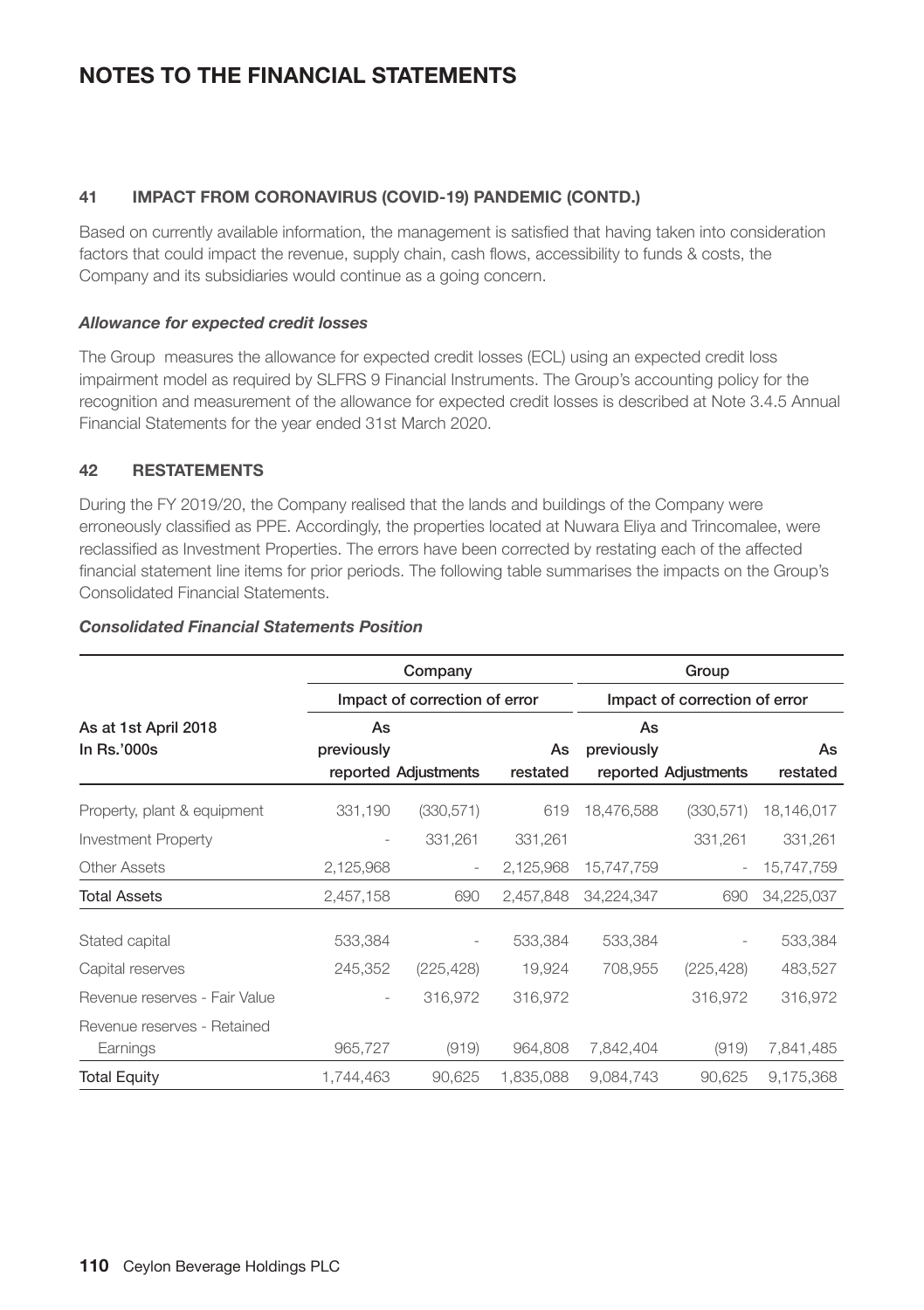| Company                               |                  |                               |                          | Group            |                               |               |  |  |
|---------------------------------------|------------------|-------------------------------|--------------------------|------------------|-------------------------------|---------------|--|--|
|                                       |                  | Impact of correction of error |                          |                  | Impact of correction of error |               |  |  |
| As at 1st April 2018<br>In $Rs.'000s$ | As<br>previously |                               | As                       | As<br>previously |                               | As            |  |  |
|                                       |                  | reported Adjustments          | restated                 |                  | reported Adjustments          | restated      |  |  |
| Net deferred tax liabilities          | 89.935           | (89, 935)                     | $\overline{\phantom{m}}$ | 3,697,803        | (89.935)                      | 3,607,868     |  |  |
| Other Liabilities                     | 622.760          | ۰                             | 622.760                  | 21.441.801       |                               | $-21,441,801$ |  |  |
| <b>Total Liabilities</b>              | 712.695          | (89, 935)                     | 622.760                  | 25.139.604       | (89.935)                      | 25.049.669    |  |  |
| Total Equity & Liabilities            | 2,457,158        | 690                           | 2.457.848                | 34.224.347       | 690                           | 34.225.037    |  |  |

|                                         | Company          |                               |                | Group                         |                      |                |  |
|-----------------------------------------|------------------|-------------------------------|----------------|-------------------------------|----------------------|----------------|--|
|                                         |                  | Impact of correction of error |                | Impact of correction of error |                      |                |  |
| At 1st April 2019<br>In Rs.'000s        | As<br>previously | reported Adjustments          | As<br>restated | As<br>previously              | reported Adjustments | As<br>restated |  |
| Property, plant & equipment             | 330,613          | (330, 226)                    | 387            | 18,493,204                    | (330, 226)           | 18, 162, 978   |  |
| <b>Investment Property</b>              |                  | 331,261                       | 331,261        |                               | 331,261              | 331,261        |  |
| Other Assets                            | 2,065,412        |                               | 2,065,412      | 17,885,402                    |                      | 17,885,402     |  |
| <b>Total Assets</b>                     | 2,396,025        | 1,035                         | 2,397,060      | 36,378,606                    | 1,035                | 36,379,641     |  |
|                                         |                  |                               |                |                               |                      |                |  |
| Stated capital                          | 533,384          |                               | 533,384        | 533,384                       |                      | 533,384        |  |
| Capital reserves                        | 245,352          | (225, 428)                    | 19,924         | 813,949                       | (225, 428)           | 588,521        |  |
| Revenue reserves - Fair Value           |                  | 316,972                       | 316,972        |                               | 316,972              | 316,972        |  |
| Revenue reserves - Retained<br>Earnings | 815,521          | (574)                         | 814,947        | 10,711,078                    | (574)                | 10,710,504     |  |
| <b>Total Equity</b>                     | 1,594,257        | 90,970                        | 1,685,227      | 12,058,411                    | 90,970               | 12,149,381     |  |
| Net deferred tax liabilities            | 89,935           | (89,935)                      |                | 5,092,601                     | (89, 935)            | 5,002,666      |  |
| <b>Other Liabilities</b>                | 711,833          |                               | 711,834        | 19,227,594                    |                      | 19,227,594     |  |
| <b>Total Liabilities</b>                | 801,768          | (89,935)                      | 711.834        | 24,320,195                    | (89, 935)            | 24,230,260     |  |
| <b>Total Equity &amp; Liabilities</b>   | 2.396.025        | 1,035                         | 2.397.060      | 36.378.606                    | 1.035                | 36.379.641     |  |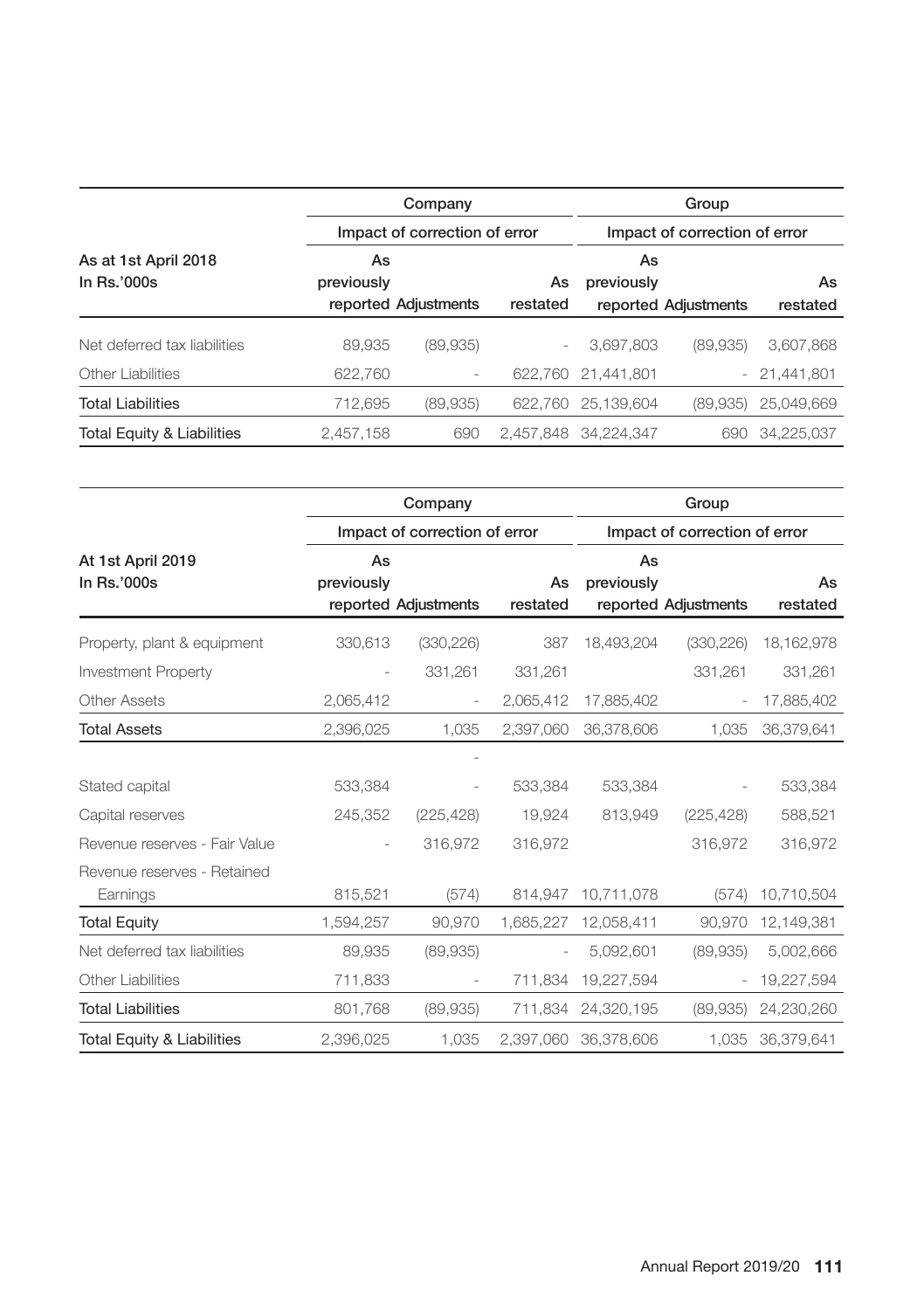## **NOTES TO THE FINANCIAL STATEMENTS**

### **42 RESTATEMENT (CONTD.)**

Consolidated statement of profit or loss and OCI

|                                                    |                               | Company              |                | Group                         |                      |                |  |
|----------------------------------------------------|-------------------------------|----------------------|----------------|-------------------------------|----------------------|----------------|--|
|                                                    | Impact of correction of error |                      |                | Impact of correction of error |                      |                |  |
| For the year ended 31 March<br>2019<br>In Rs.'000s | As<br>previously              | reported Adjustments | As<br>restated | As<br>previously              | reported Adjustments | As<br>restated |  |
| <b>Administration Expenses</b>                     | (15, 138)                     | 344                  | (14.794)       | (1,657,223)                   | 344                  | (1,656,879)    |  |
| Other                                              | 11,849                        | -                    | 11.849         | 4,722,142                     |                      | 4,722,742      |  |
| Profit/(Loss)                                      | (3,289)                       | 344                  | (2,945)        | 3.064.919                     | 344                  | 3,065,263      |  |

There is no material impact on the Group's basic or diluted earnings per share and no impact on the total operating, investing or financing cashflows for the year ended 31st March 2019.

### **43 SEGMENTAL ANALYSIS**

The Group does not distinguish its products into significant components for different Geographical / Business segments as the differentiations are insignificant.

### **44 DIRECTOR'S RESPONSIBILITY STATEMENT**

The Board of Directors takes the responsibility for the preparation and presentation of these Financial Statements. Please refer the Annual Report of the Board of Directors on the affairs of the Company for the Directors' Responsibilities for financial reporting.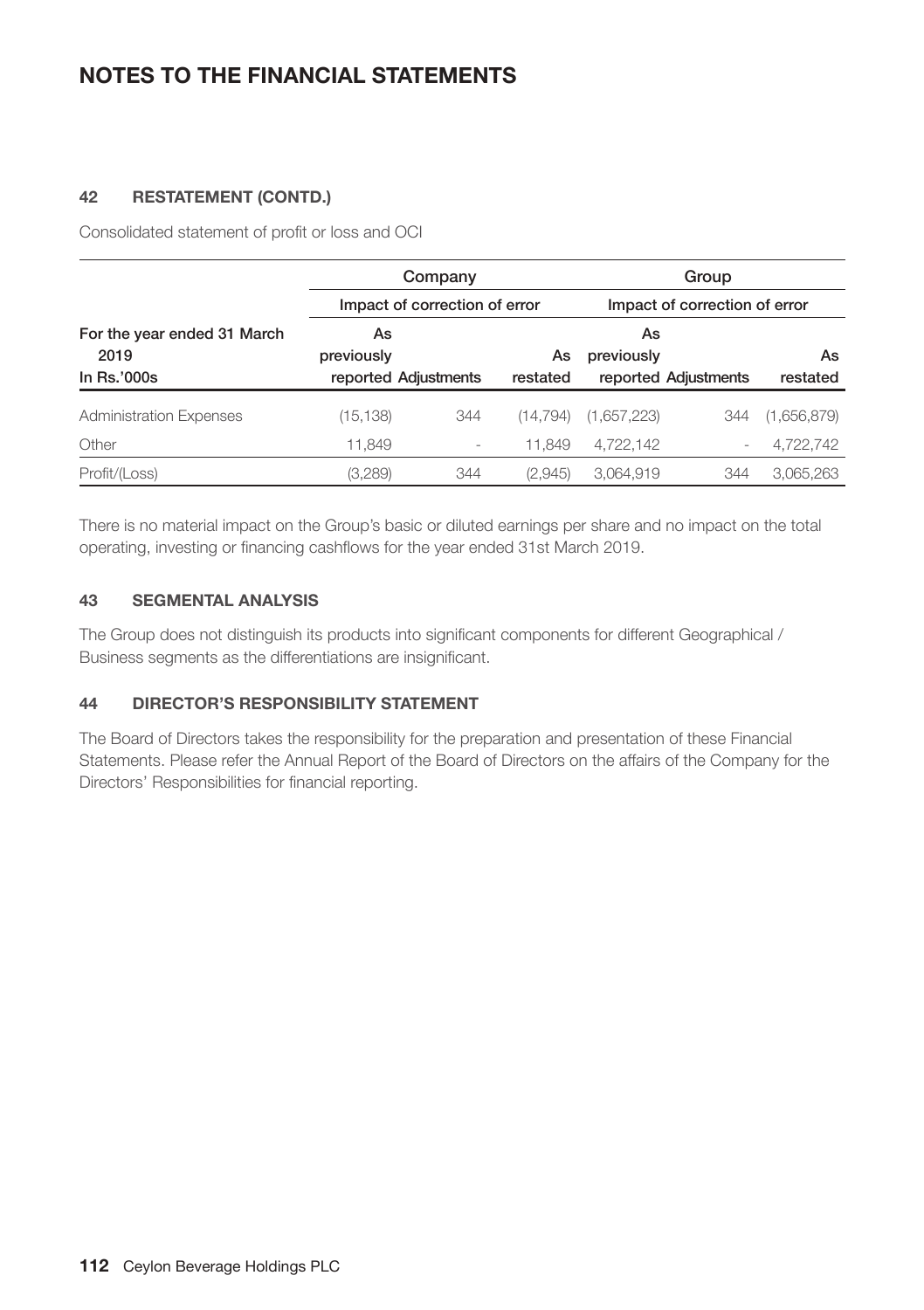# **VALUE ADDED STATEMENT**

| For the year ended 31st March<br>In Rs.'000s      |            |               | 2020                       | 2019<br>(Restated) |
|---------------------------------------------------|------------|---------------|----------------------------|--------------------|
| <b>VALUE ADDED</b>                                |            |               |                            |                    |
| Revenue                                           |            |               | 49,215,361                 | 44,216,827         |
| Other income                                      |            |               | 153,337                    | 138,025            |
| Finance income                                    |            |               | 950,905                    |                    |
| Value Added Tax                                   |            |               | 6,663,699                  | 1,009,923          |
|                                                   |            |               |                            | 6,925,595          |
| Cost of material and services bought from outside |            |               | 56,983,302<br>(11,224,700) | 52,290,370         |
|                                                   |            |               |                            | (12,388,331)       |
|                                                   |            |               | 45,758,602                 | 39,902,039         |
|                                                   |            |               |                            |                    |
| For the year ended 31st March<br>In Rs.'000s      | 2020       | $\frac{0}{0}$ | 2019<br>(Restated)         | $\%$               |
| DISTRIBUTED AS FOLLOWS:                           |            |               |                            |                    |
| <b>To Employees</b>                               |            |               |                            |                    |
| As remuneration and other employee costs          | 983,308    | 2.15          | 1,094,363                  | 2.74               |
| <b>To Government</b>                              |            |               |                            |                    |
| As Excise duty & import Duty                      | 29,233,357 | 63.89         | 24,140,705                 | 60.50              |
| As Value added tax                                | 6,663,699  | 14.56         | 6,925,595                  | 17.36              |
| As Income tax                                     | 2,045,747  | 4.47          | 189,995                    | 0.48               |
| As Economic service charge                        | 194,269    | 0.42          | 234,620                    | 0.59               |
| As Nation building tax                            | 643,951    | 1.41          | 661,147                    | 1.66               |
| As Withholding tax                                | 39,873     | 0.09          | 70,938                     | 0.18               |
| To Providers' of Capital                          |            |               |                            |                    |
| As Dividends to shareholders                      | 209,881    | 0.46          | 146,917                    | 0.37               |
| As Finance expenses                               | 1,690,165  | 3.69          | 2,094,515                  | 5.25               |
| <b>Retained in the Business</b>                   |            |               |                            |                    |
| As Depreciation/amortisation                      | 1,238,089  | 2.71          | 1,277,982                  | 3.20               |
| As Non controlling interest                       | 1,342,792  | 2.93          | 1,537,970                  | 3.85               |
| As Profit for the year                            | 1,473,471  | 3.22          | 1,527,293                  | 3.83               |

45,758,602 100.00 39,902,039 100.00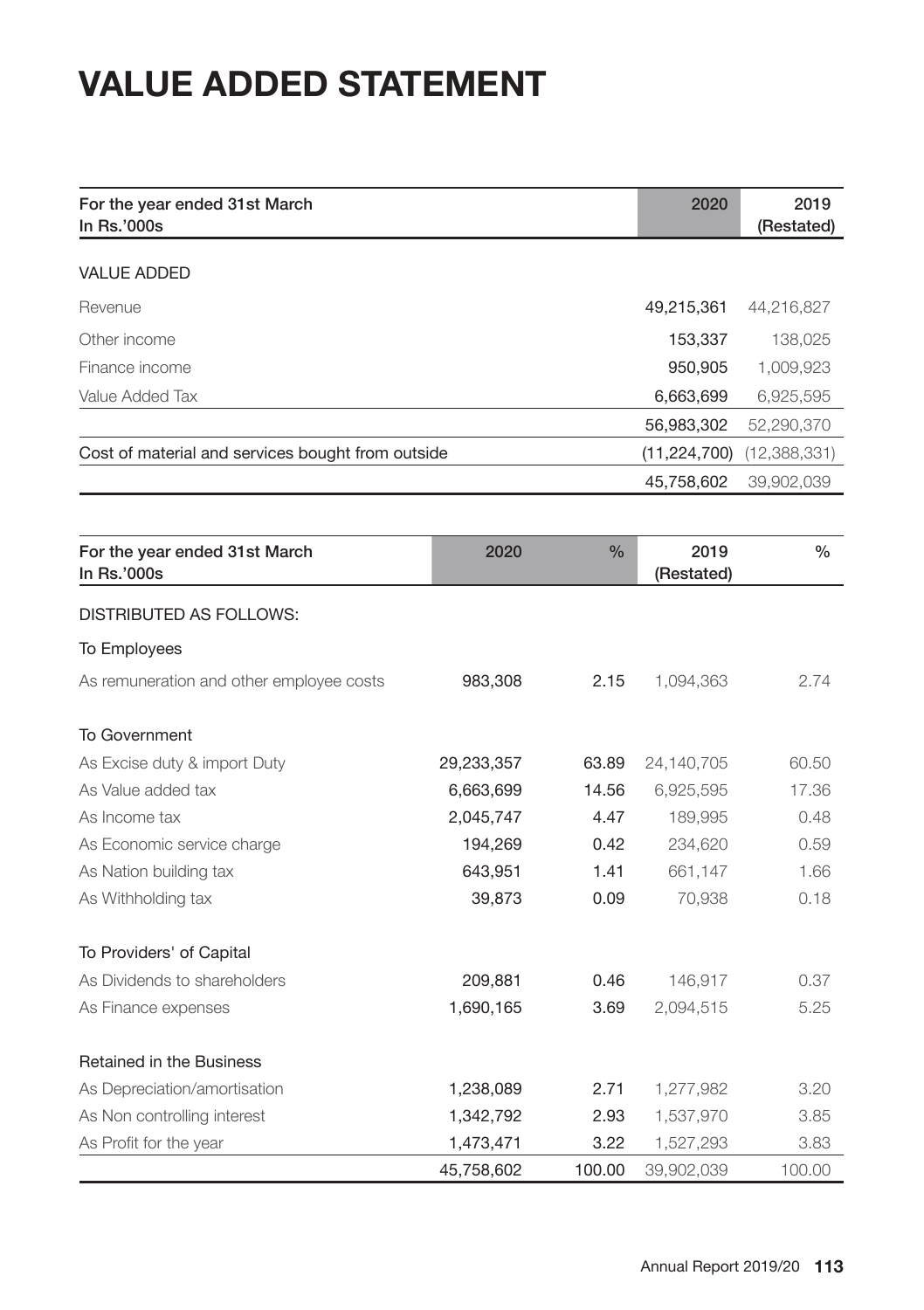# **VALUE ADDED STATEMENT**

### **Notes:**

- 1 The Statement of Value Added shows the quantum of wealth generated by the activities of the Group and its applications.
- 2 Value Added Tax is excluded in arriving at the above Turnover. Therefore, tax liability / payment made to the Government during the year include the following:

| In Rs.'000s               | 2020       | 2019       |
|---------------------------|------------|------------|
|                           |            |            |
| Value added tax           | 6,663,699  | 6,925,595  |
| Excise duty & import duty | 29,233,357 | 24,140,705 |
| Income Tax                | 2,045,747  | 189,995    |
| Economic service charge   | 194,269    | 234,620    |
| Nation building tax       | 643,951    | 661,147    |
| Withholding tax           | 39,873     | 70,938     |
| <b>Total Taxes</b>        | 38,820,897 | 32,223,000 |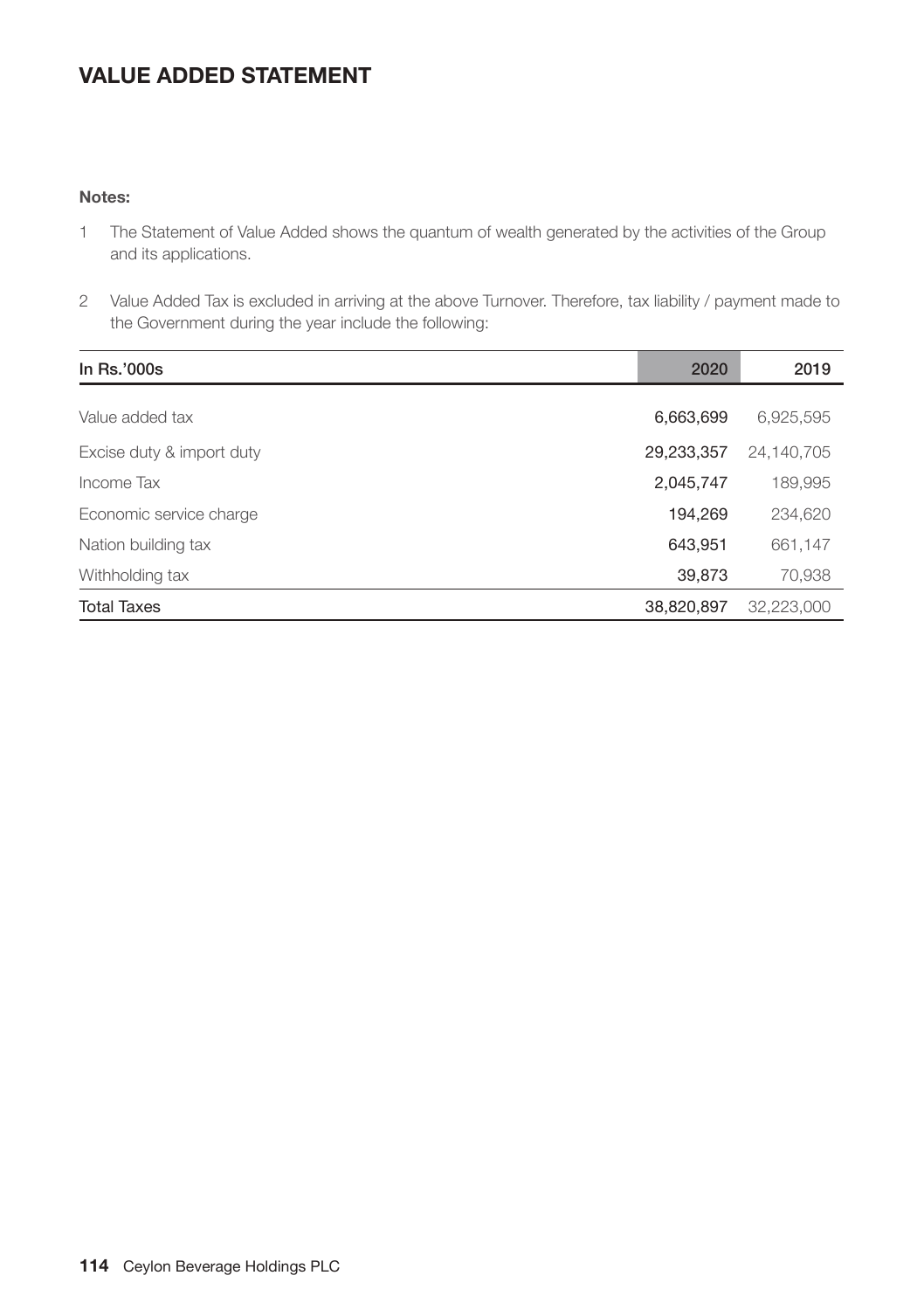# **FIVE YEAR SUMMARY**

| Year ended 31st March<br>In Rs.'000s                                                 | 2020           | 2019<br>(Restated) | 2018<br>(Restated) | 2017<br>(Restated) | 2016         |
|--------------------------------------------------------------------------------------|----------------|--------------------|--------------------|--------------------|--------------|
| <b>OPERATING RESULTS</b>                                                             |                |                    |                    |                    |              |
| Revenue                                                                              | 49,215,361     | 44,216,827         | 31,456,943         | 22,595,309         | 35,906,464   |
| Other income                                                                         | 153,337        | 138,025            | 56,515             | 29,721             | 21,432       |
| Net gains arising from changes in<br>fair value of investment properties             | 155,609        |                    |                    |                    |              |
| Progressive insurance receipts on<br>business interruption                           |                |                    | 1,205,359          | 1,000,000          |              |
|                                                                                      | 49,524,307     | 44,354,852         | 32,718,817         | 23,625,030         | 35,927,896   |
| Total expenditure                                                                    | (43, 550, 492) | (38,054,387)       | (29,087,246)       | (22,882,351)       | (31,920,932) |
| Impairment of intangible assets                                                      | (740, 315)     |                    |                    | (1,673,065)        |              |
| Profit/(loss) from operating activities<br>before exceptional expenses               | 5,233,500      | 6,300,465          | 3,631,571          | (930, 386)         | 4,006,964    |
| Loss on disposal and impairment<br>of PPE                                            |                |                    |                    |                    |              |
| Profit/(loss) From Operations Before<br>Expenses Relating to New<br>Investment       | 5,233,500      | 6,300,465          | 3,631,571          | (930, 386)         | 4,006,964    |
| Progressive insurance receipts on<br>property damage                                 |                |                    | 752,263            | 1,366,294          |              |
| Stocks and PPE quantified and<br>written-off to date due to flood<br>related damages |                |                    |                    | (1,349,287)        |              |
| Reversal of unabsorbed VAT provision                                                 |                |                    |                    | 339,811            |              |
| Expenses relating to new investment                                                  |                |                    |                    |                    |              |
| Net finance costs                                                                    | (739, 260)     | (1,084,592)        | (1,491,855)        | (1,403,976)        | (996, 198)   |
| Profit/(loss) before taxation                                                        | 4,494,240      | 5,215,873          | 2,891,979          | (1, 977, 544)      | 3,010,766    |
| Income tax reversal/(expense)                                                        | (1,677,977)    | (2, 150, 610)      | (1, 251, 268)      | 417,716            | (928, 205)   |
| Profit/(loss) for the year                                                           | 2,816,263      | 3,065,263          | 1,640,711          | (1,559,828)        | 2,082,561    |
| Total other comprehensive Income/<br>(loss) for the year                             | 288,632        | 208,466            | (510, 194)         | 15,586             | 795,476      |
| Total comprehensive income/(loss)<br>for the year                                    | 3,104,895      | 3,273,729          | 1,130,517          | (1, 544, 242)      | 2,878,037    |
| Dividends - Ordinary                                                                 | 209,881        | 146,917            | 167,905            | 62,964             | 167,905      |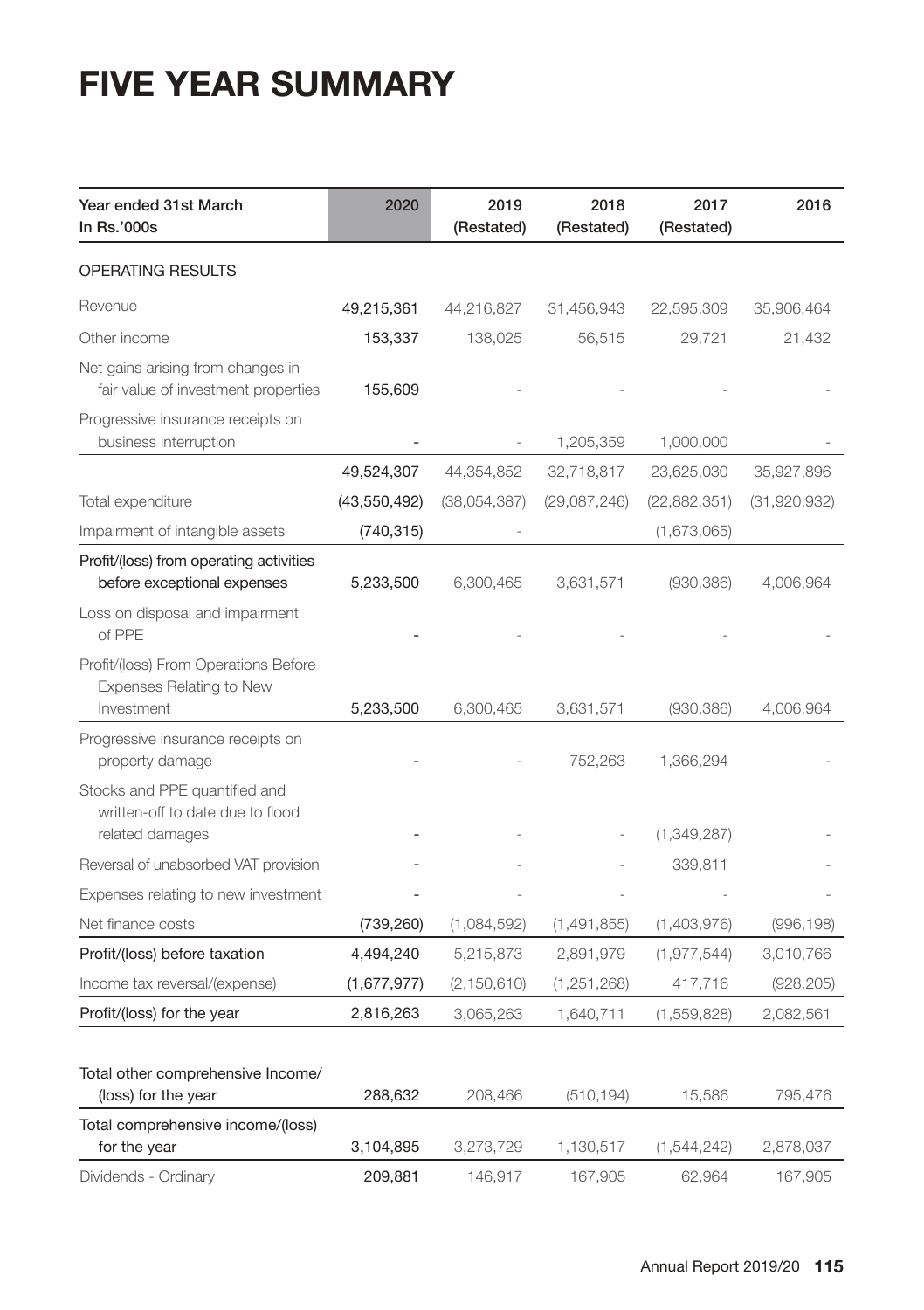# **FIVE YEAR SUMMARY**

| As at 31st March<br>In Rs.'000s                          | 2020           | 2019<br>(Restated) | 2018<br>(Restated) | 2017<br>(Restated) | 2016          |
|----------------------------------------------------------|----------------|--------------------|--------------------|--------------------|---------------|
| <b>BALANCE SHEET</b>                                     |                |                    |                    |                    |               |
| Stated capital                                           | 533,384        | 533,384            | 533,384            | 533,384            | 533,384       |
| Capital reserve                                          | 735,712        | 588,521            | 483,527            | 779,928            | 1,005,356     |
| Revenue reserve                                          | 6,321,790      | 5,049,101          | 3,664,796          | 992,128            | 3,690,596     |
|                                                          | 7,590,886      | 6,171,006          | 4,681,707          | 4,305,440          | 5,229,336     |
| Minority interest                                        | 7,230,325      | 5,978,375          | 4,493,662          | 3,969,835          | 4,768,089     |
|                                                          | 14,821,211     | 12,149,381         | 9,175,369          | 8,275,275          | 9,997,425     |
| Loans and borrowings                                     | 12,646,497     | 11,757,640         | 15,001,821         | 16,976,265         | 11,224,911    |
| Less - Net cash                                          | (10, 181, 555) | (8,668,761)        | (6,560,059)        | (5,097,839)        | (1,599,494)   |
| Capital Employed                                         | 17,286,153     | 15,238,260         | 17,617,131         | 20,153,701         | 19,622,842    |
|                                                          |                |                    |                    |                    |               |
| Represented by:                                          |                |                    |                    |                    |               |
| Non-current assets                                       | 21,727,839     | 20,950,490         | 20,984,929         | 20,790,168         | 20,745,003    |
| Current assets excluding Cash and<br>cash equivalents    | 4,933,671      | 4,864,352          | 5,059,938          | 4,643,189          | 5,044,326     |
| Current liabilities excluding<br>borrowings & OD         | (3,758,648)    | (5,369,858)        | (4,628,915)        | (2,827,696)        | (3, 171, 140) |
| Lease Creditor                                           | (274, 532)     |                    |                    |                    |               |
| Retirement benefit obligations                           | (207, 333)     | (204, 058)         | (190, 953)         | (78, 440)          | (109, 811)    |
| Deferred tax liabilities                                 | (5, 134, 844)  | (5,002,666)        | (3,607,868)        | (2,373,520)        | (2,885,536)   |
|                                                          | 17,286,153     | 15,238,260         | 17,617,131         | 20,153,701         | 19,622,842    |
|                                                          |                |                    |                    |                    |               |
| Year ended 31st March                                    | 2020           | 2019               | 2018               | 2017               | 2016          |
| In Rs.'000s                                              |                |                    |                    |                    |               |
| <b>Cash Flow Statistics</b>                              |                |                    |                    |                    |               |
| Net cash (outflows)/inflows from<br>operating activities | 1,964,068      | 5,640,305          | 3,473,298          | (381, 632)         | 4,007,103     |
| Net cash (outflows)/inflows from<br>investing activities | (647, 748)     | 233,327            | (364, 657)         | (3,006,018)        | (1, 104, 872) |
| Net cash inflows/(outflows) from<br>financing activities | 196,474        | (3,764,929)        | (1,646,421)        | 6,885,995          | 5,398,108     |
| Net cash movement for the year                           | 1,512,794      | 2,108,702          | 1,462,220          | 3,498,345          | 8,300,339     |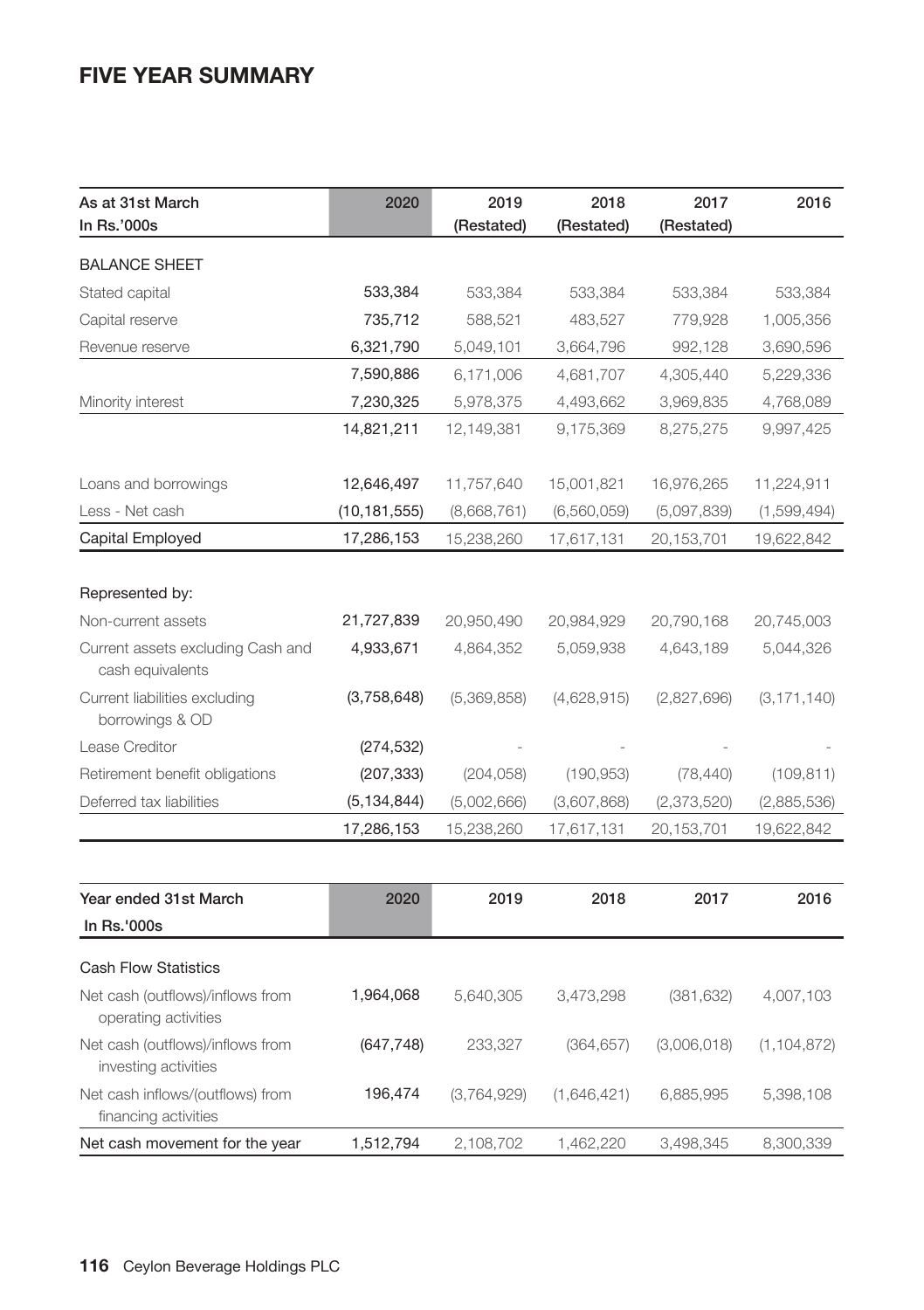| As at 31st March<br>In Rs.'000s              | 2020  | 2019<br>(Restated) | 2018<br>(Restated) | 2017<br>(Restated) | 2016  |
|----------------------------------------------|-------|--------------------|--------------------|--------------------|-------|
| <b>RATIOS &amp; STATISTICS</b>               |       |                    |                    |                    |       |
| Return on shareholders' funds (%)            | 19.41 | 24.75              | 16.29              | (20.19)            | 20.83 |
| Return on Capital Employed<br>(ROCE) (times) | 30.28 | 41.35              | 25.01              | (2.85)             | 20.42 |
| Equity to total assets (times)               | 2.70  | 2.99               | 3.73               | 4.00               | 2.96  |
| Assets turnover (times)                      | 1.23  | 1.22               | 0.92               | 0.70               | 1.24  |
| Gearing ratio (%)                            | 14.26 | 20.27              | 48.17              | 58.94              | 49.05 |
| Interest cover (times)                       | 7.08  | 5.81               | 2.94               | (0.41)             | 4.02  |
| Current ratio (times)                        | 1.08  | 0.98               | 0.92               | 0.87               | 0.94  |
| Quick asset ratio (times)                    | 0.90  | 0.82               | 0.79               | 0.69               | 0.65  |
| Price earnings ratio (times)                 | 11.40 | 11.34              | 17.34              | (14.49)            | 11.18 |
| Dividends per share (Rs.)                    | 10.00 | 7.00               | 8.00               | 3.00               | 8.00  |
| Dividend payout ratio (%) (Company)          | 53.64 |                    | 95.54              | 76.63              | 87.19 |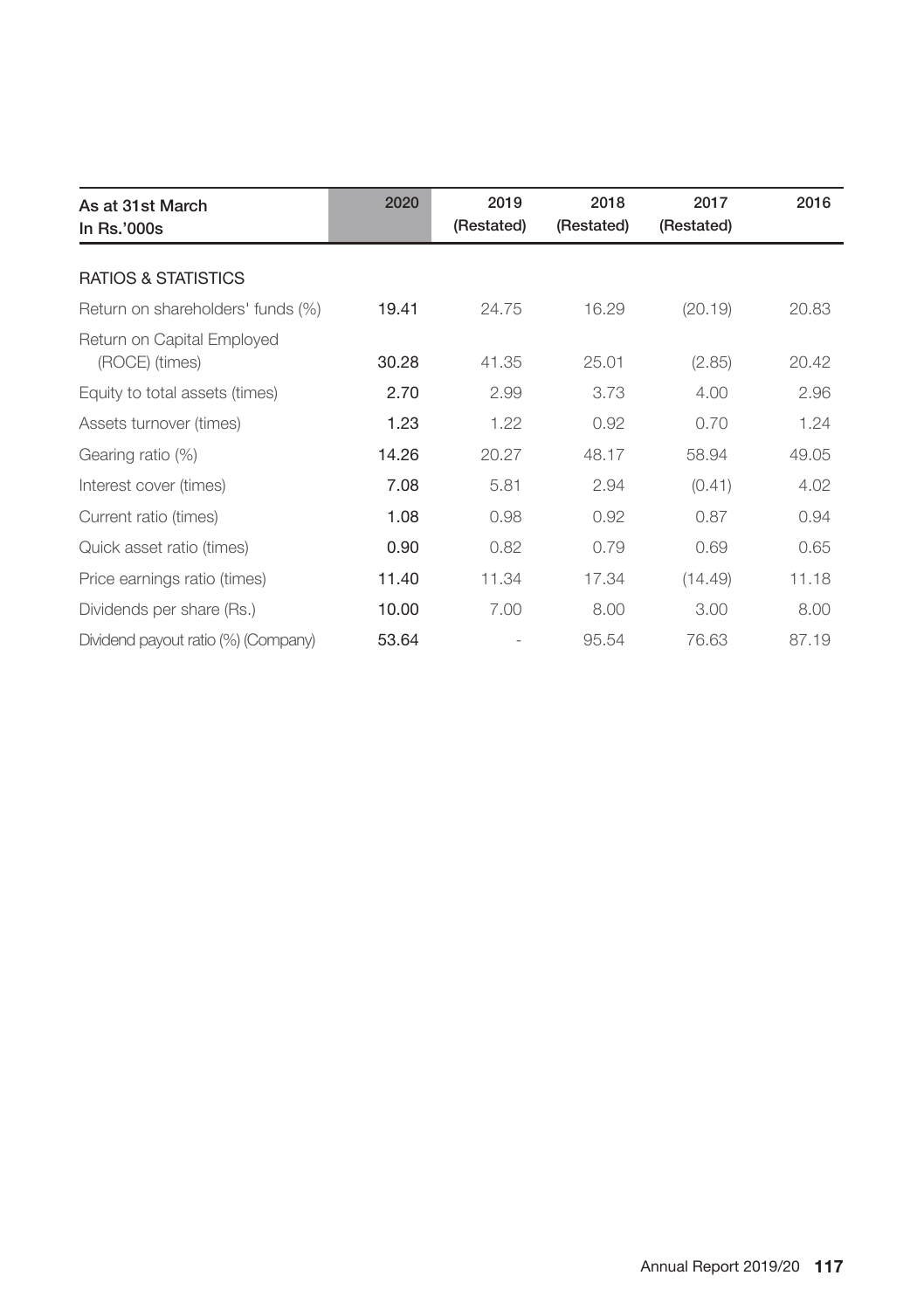# **STATEMENT OF COMPREHENSIVE INCOME - US\$**

|                                                           | Company        |                          | Group             |                     |
|-----------------------------------------------------------|----------------|--------------------------|-------------------|---------------------|
| For the year ended 31st March                             | 2020           | 2019                     | 2020              | 2019                |
| In USD '000s                                              |                | (Restated)               |                   | (Restated)          |
|                                                           |                |                          |                   |                     |
| Revenue                                                   | 2,090          | 1,739                    | 274,222           | 262,068             |
| Cost of sales                                             |                |                          | (212, 862)        | (195, 312)          |
| Gross profit                                              | 2,090          | 1,739                    | 61,360            | 66,756              |
| Progressive insurance receipts on business interruption   |                |                          |                   |                     |
| Other Income                                              |                |                          | 854               | 818                 |
| Net gains arising from changes in fair value of           |                |                          |                   |                     |
| investment properties                                     | 867            |                          | 867               |                     |
|                                                           | 2,957          | 1,739                    | 63,081            | 67,574              |
| Distribution expenses                                     |                | $\overline{\phantom{m}}$ | (16, 837)         | (17,963)            |
| Administrative expenses                                   | (83)           | (88)                     | (9,922)           | (9,820)             |
| Other expenses                                            |                |                          | (3,037)           | (2,449)             |
| Impairment of intangible assets                           |                |                          | (4, 125)          |                     |
| Impairment of Investments in subsidiaries                 |                | (1,231)                  |                   |                     |
| Profit/(Loss) from Operations                             | 2,874          | 420                      | 29,160            | 37,342              |
| Profit Before Finance Cost                                | 2,874          | 420                      | 29,160            | 37,342              |
| Finance income                                            | 42             | 76                       | 5,298             | 5,986               |
| Finance costs                                             | (399)          | (291)                    | (9, 417)          | (12,414)            |
| <b>Net Finance Costs</b><br><b>Profit Before Taxation</b> | (357)<br>2,517 | (215)<br>205             | (4, 119)          | (6,428)             |
| Income tax reversal /(expenses)                           | (337)          | (222)                    | 25,041<br>(9,349) | 30,914<br>(12, 746) |
| Profit/(Loss) After Taxation                              | 2,180          | (17)                     | 15,692            | 18,168              |
|                                                           |                |                          |                   |                     |
| Other Comprehensive Income                                |                |                          |                   |                     |
| Items that will never be reclassified to profit or loss   |                |                          |                   |                     |
| Remeasurement of employee benefit obligation              |                |                          | 64                | 74                  |
| Deferred tax adjustment                                   |                |                          | (26)              | (30)                |
| Change in revaluation of property plant and equipment     |                |                          | 3,123             | 1,654               |
| Deferred tax adjustment                                   |                |                          | (1, 553)          | (463)               |
| Total Other Comprehensive Income for the year             |                | $\overline{a}$           | 1,608             | 1,235               |
| Total Comprehensive Income/(Expenses)                     | 2,180          | (17)                     | 17,300            | 19,403              |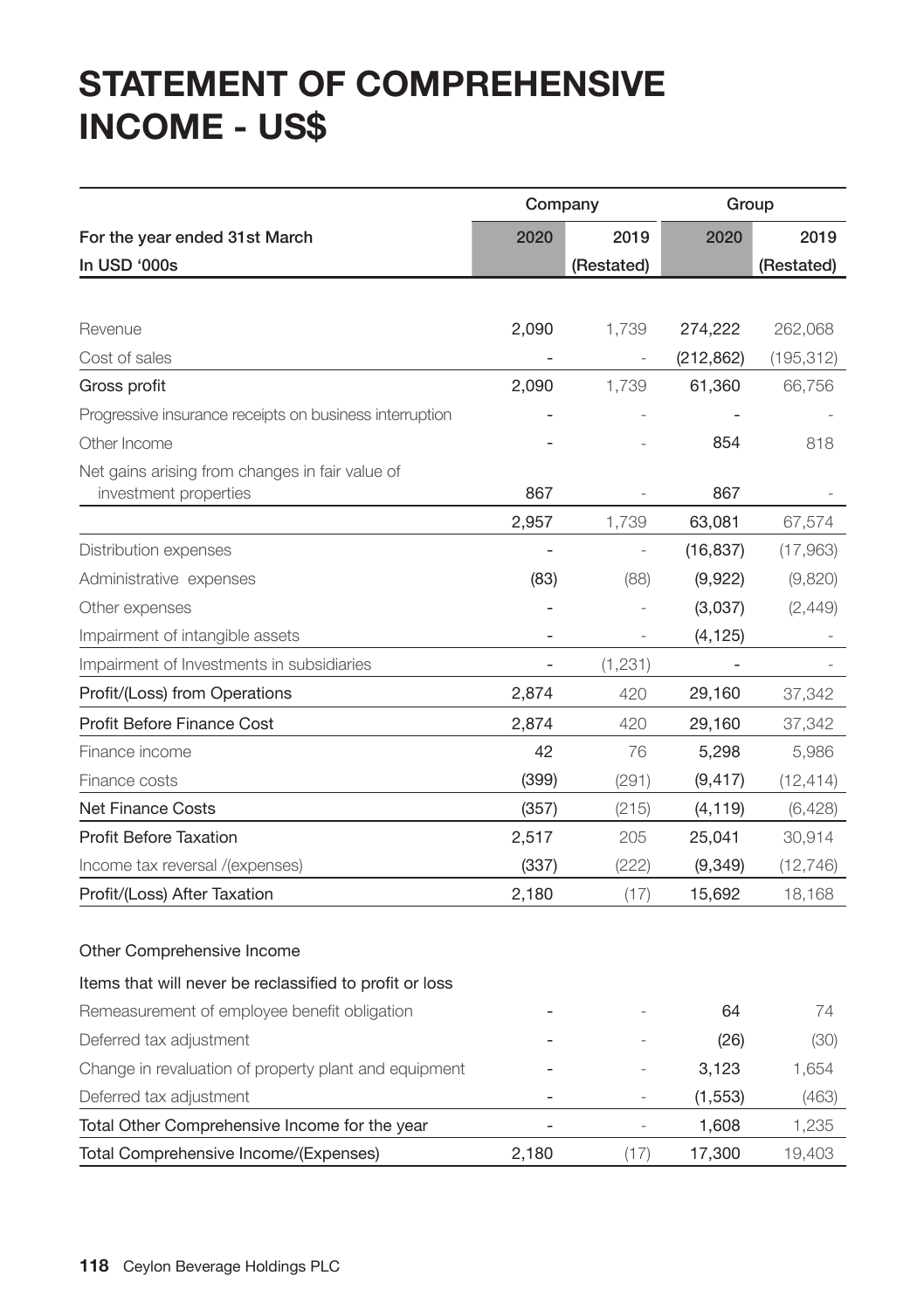|                                            | Company |            | Group  |            |
|--------------------------------------------|---------|------------|--------|------------|
| For the year ended 31st March              | 2020    | 2019       | 2020   | 2019       |
| In USD '000s                               |         | (Restated) |        | (Restated) |
| Profit Attributable to                     |         |            |        |            |
| - Equity holders of the company            | 2,180   | (17)       | 8,210  | 9,053      |
| - Non - controlling interest               |         |            | 7,482  | 9,115      |
| Profit/(Loss) Available for Appropriation  | 2,180   | (17)       | 15,692 | 18,168     |
| Total Comprehensive Income Attributable to |         |            |        |            |
| - Equity holders of the company            | 2,180   | (17)       | 9,050  | 9,698      |
| - Non - controlling interest               |         |            | 8,250  | 9,705      |
| Profit/(Loss) Available for Appropriation  | 2.180   | (17)       | 17.300 | 19.403     |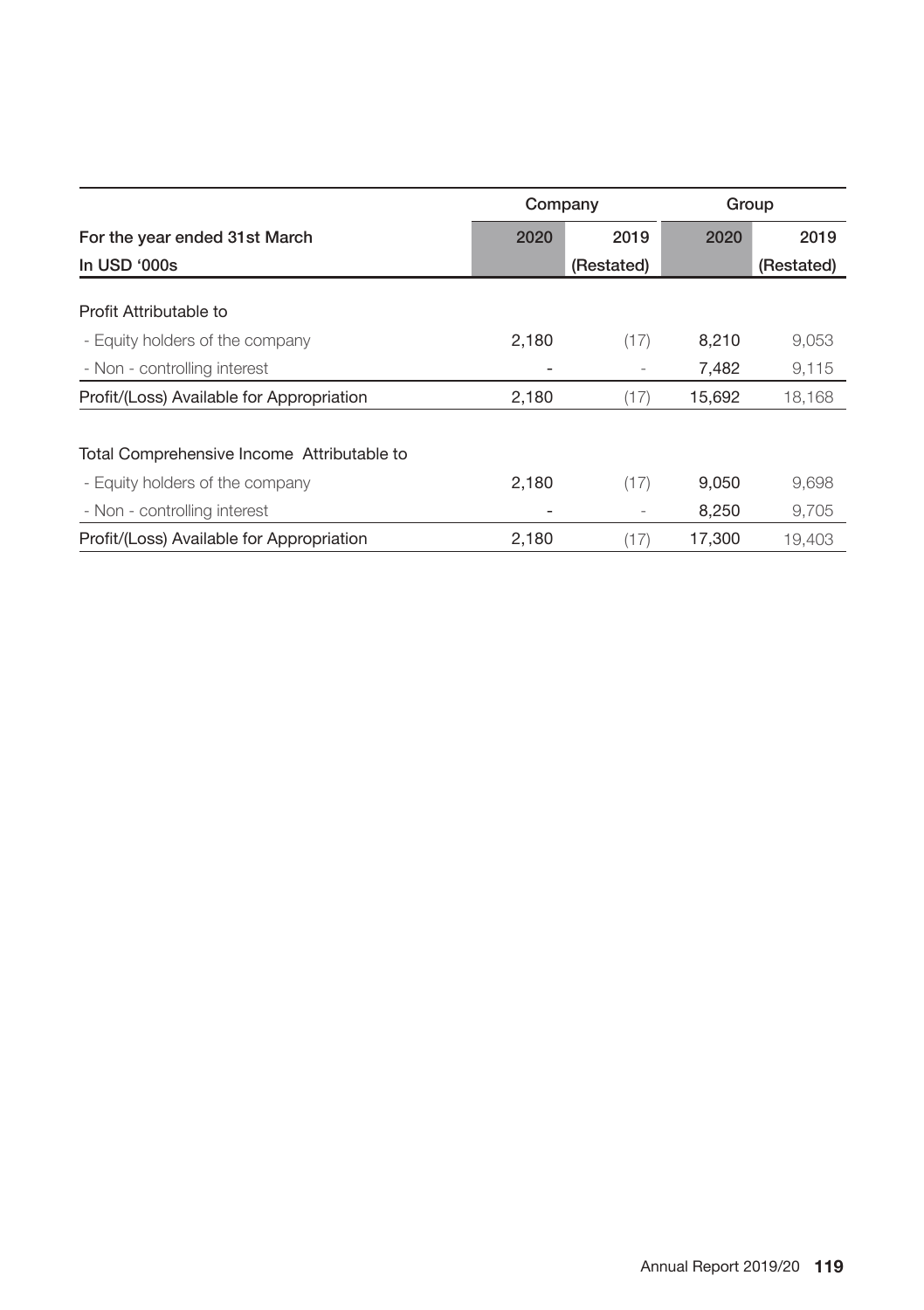# **STATEMENT OF FINANCIAL POSITION - US\$**

|                                                         | Company        |            | Group   |            |  |
|---------------------------------------------------------|----------------|------------|---------|------------|--|
| As at 31st March                                        | 2020           | 2019       | 2020    | 2019       |  |
| In USD '000s                                            |                | (Restated) |         | (Restated) |  |
|                                                         |                |            |         |            |  |
| <b>ASSETS</b>                                           |                |            |         |            |  |
| <b>Non-Current Assets</b>                               |                |            |         |            |  |
| Property, plant & equipment                             | 1              | 2          | 99,874  | 102,030    |  |
| Investment properties                                   | 2,530          | 1,861      | 2,530   | 1,861      |  |
| Right of use assets                                     |                |            | 1,581   |            |  |
| Intangible assets                                       |                |            | 8,869   | 13,722     |  |
| Deferred taxation                                       |                |            | 45      | 76         |  |
| Investments in subsidiaries                             | 10,207         | 9,911      |         |            |  |
| <b>Total Non-Current Assets</b>                         | 12,738         | 11,774     | 112,899 | 117,689    |  |
|                                                         |                |            |         |            |  |
| <b>Current Assets</b>                                   |                |            |         |            |  |
| Inventories                                             |                |            | 15,815  | 14,117     |  |
| Trade & other receivables                               | 95             | 126        | 9,774   | 13,177     |  |
| Amounts due from related companies                      | 514            | 203        | 34      |            |  |
| <b>Current Taxation</b>                                 | $\overline{a}$ |            | 13      | 32         |  |
| Cash and cash equivalents                               | 32             | 1,363      | 69,457  | 59,347     |  |
| <b>Total Current Assets</b>                             | 641            | 1,692      | 95,093  | 86,673     |  |
| <b>Total Assets</b>                                     | 13,379         | 13,466     | 207,992 | 204,362    |  |
|                                                         |                |            |         |            |  |
| <b>EQUITY AND LIABILITIES</b>                           |                |            |         |            |  |
| Equity                                                  |                |            |         |            |  |
| Stated capital                                          | 9,198          | 9,198      | 9,198   | 9,198      |  |
| Capital reserves                                        | 104            | 112        | 3,823   | 3,306      |  |
| Revenue reserves                                        | 423            | 158        | 26,423  | 22,163     |  |
| Equity Attributable To Equity Holders of the<br>Company | 9,725          | 9,468      | 39,444  | 34,667     |  |
| Non - controlling interest                              |                |            | 37,569  | 33,583     |  |
| <b>Total Equity</b>                                     | 9,725          | 9,468      | 77,013  | 67,250     |  |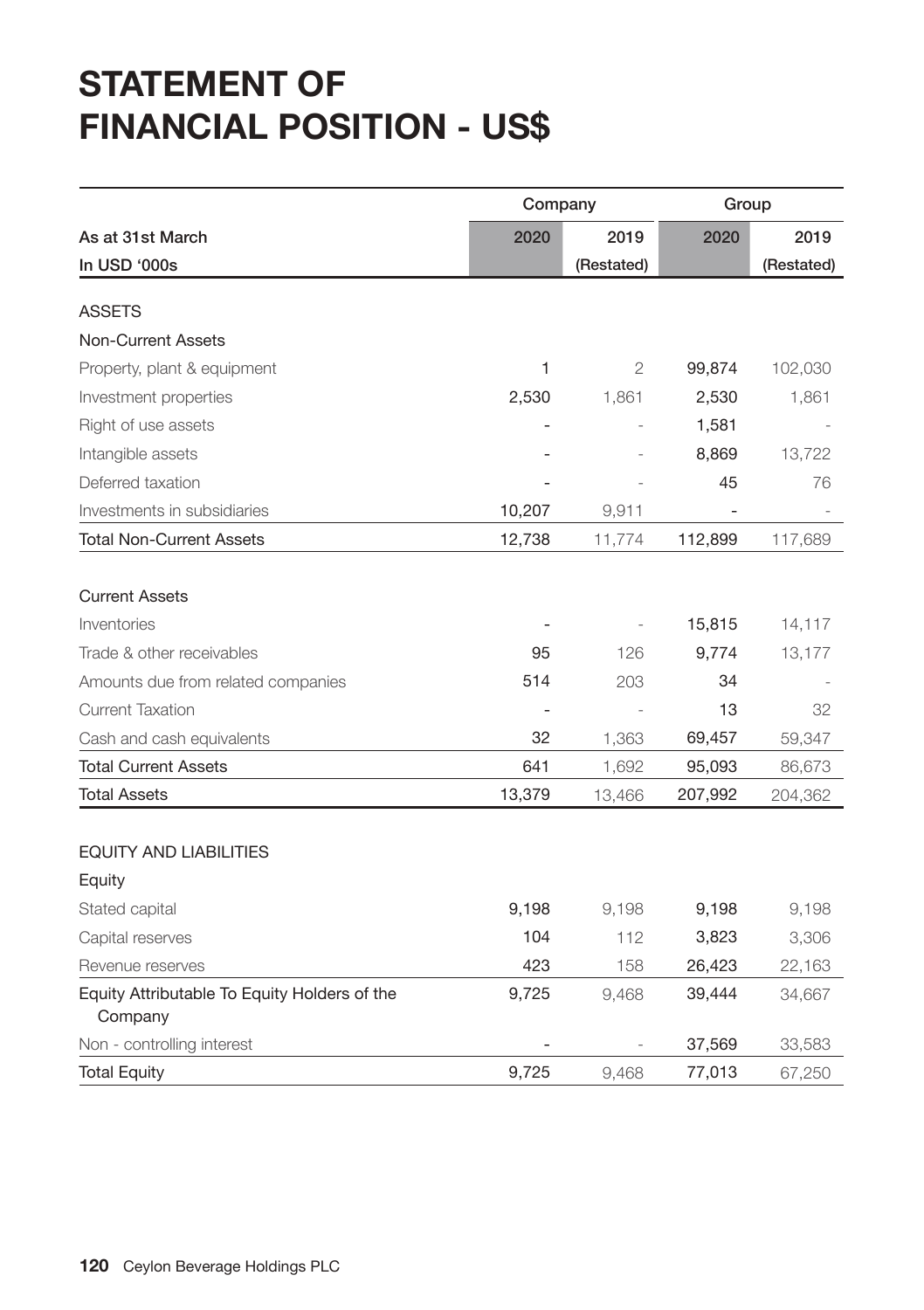|                                       | Company |                | Group   |            |
|---------------------------------------|---------|----------------|---------|------------|
| As at 31st March                      | 2020    | 2019           | 2020    | 2019       |
| In USD '000s                          |         | (Restated)     |         | (Restated) |
|                                       |         |                |         |            |
| Non - Current Liabilities             |         |                |         |            |
| Loans and borrowings                  | 130     | 309            | 13,811  | 18,685     |
| Lease Creditor                        |         |                | 1,426   |            |
| Employee benefits                     |         | $\overline{a}$ | 1,077   | 1,146      |
| Deferred tax liabilities              | 81      |                | 26,681  | 28,102     |
| <b>Total Non- Current Liabilities</b> | 211     | 309            | 42,995  | 47,933     |
|                                       |         |                |         |            |
| <b>Current Liabilities</b>            |         |                |         |            |
| Trade and other payables              | 80      | 100            | 9,251   | 7,586      |
| Amounts due to related companies      | 2,606   | 3,306          | 560     | 646        |
| Refundable deposits                   |         |                | 8,914   | 8,180      |
| <b>Tax liabilities</b>                | 81      | 112            | 542     | 13,753     |
| Debentures                            |         |                |         | 11,675     |
| Loans and borrowings                  | 157     | 171            | 51,901  | 35,688     |
| Lease Creditor                        |         |                | 263     |            |
| Bank overdraft                        | 519     |                | 16,553  | 10,651     |
| <b>Total Current Liabilities</b>      | 3,443   | 3,689          | 87,984  | 88,179     |
| <b>Total Liabilities</b>              | 3,654   | 3,998          | 130,979 | 136,112    |
| <b>Total Equity and Liabilities</b>   | 13,379  | 13,466         | 207,992 | 204,362    |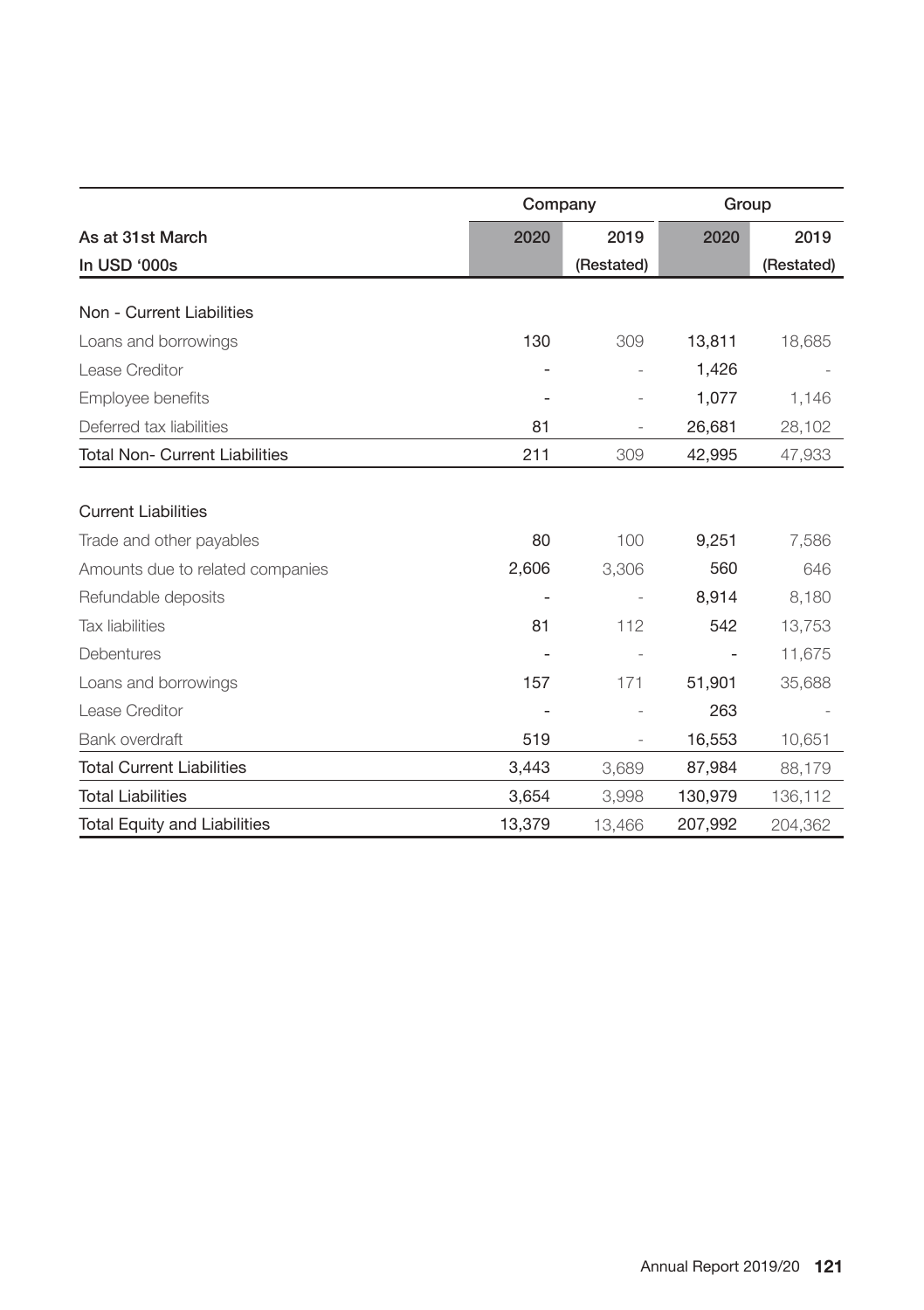# **NOTES TO THE FINANCIAL STATEMENTS - US\$**

### **1 BASIS OF CONVERSION**

The translation of Sri Lankan Rupee amounts into US Dollar amounts is solely for the convenience of the shareholders, investors, bankers and other users of Financial Statements.

The translation of the Financial Statements into US Dollars were effected based on the following exchange rates:

| As at 31st March<br>In USD '000s   |                 | 2020   | 2019   |
|------------------------------------|-----------------|--------|--------|
| Income statement                   | Average rate    | 179.47 | 168.72 |
| Monetary assets and liabilities    | Closing rate    | 192.45 | 178.02 |
| Non-current assets and liabilities | Closing rate    | 192.45 | 178.02 |
| Ordinary share capital             | Historical rate | 57.99  | 57.99  |

### **2 REVENUE**

|                               |                        | Company |                          | Group   |         |
|-------------------------------|------------------------|---------|--------------------------|---------|---------|
| For the year ended 31st March |                        | 2020    | 2019                     | 2020    | 2019    |
|                               | In USD '000s           |         |                          |         |         |
| (A)                           | Dividend income        | 888     | 852                      |         |         |
|                               | Royalty income         | 1,202   | 887                      | ٠       |         |
|                               | <b>Brewery</b>         |         | $\overline{\phantom{0}}$ | 263,980 | 251,437 |
|                               | Retail Trade           |         | $\overline{\phantom{a}}$ | 10,242  | 10,631  |
|                               |                        | 2,090   | 1,739                    | 274,222 | 262,068 |
|                               |                        |         |                          |         |         |
| (B)                           | Local / Export Revenue |         |                          |         |         |
|                               | Local revenue          | 2,090   | 1,739                    | 268,305 | 257,780 |
|                               | Export revenue         |         |                          | 5,917   | 4,288   |
|                               |                        | 2,090   | 1,739                    | 274,222 | 262,068 |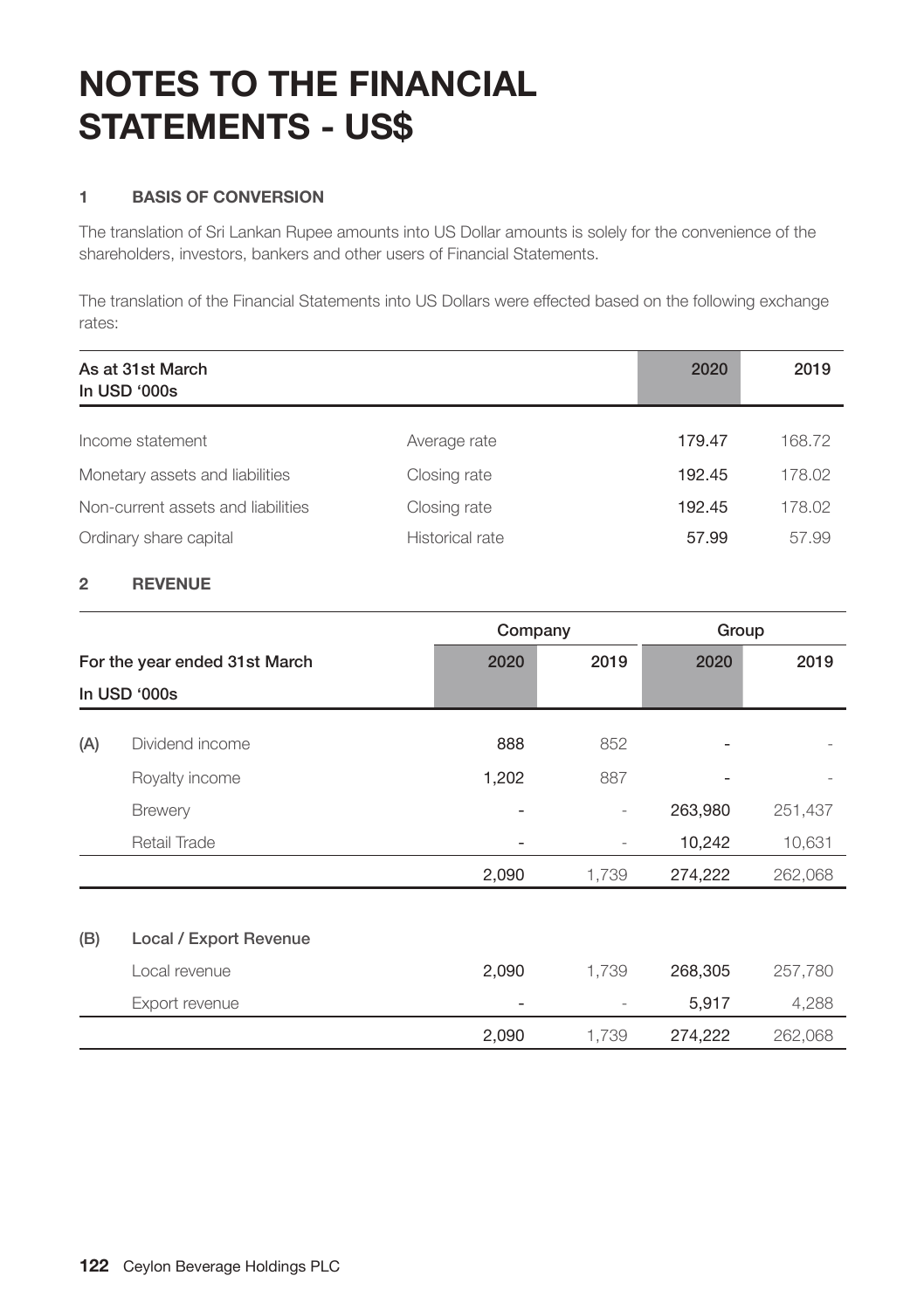# **FIVE YEAR SUMMARY - US\$**

| Year ended 31st March<br>In US\$ '000s                                            | 2020                     | 2019<br>(Restated) | 2018<br>(Restated) | 2017<br>(Restated) | 2016       |
|-----------------------------------------------------------------------------------|--------------------------|--------------------|--------------------|--------------------|------------|
| Revenue                                                                           | 274,222                  | 262,068            | 202,049            | 150,045            | 251,235    |
| Other income                                                                      | 854                      | 818                | 363                | 197                | 150        |
| Net gains arising from changes in fair value of<br>investment properties          | 867                      |                    |                    |                    |            |
| Progressive insurance receipts on business<br>interruption                        | $\overline{\phantom{a}}$ |                    | 7,742              | 6,641              |            |
|                                                                                   | 275,943                  | 262,886            | 210,154            | 156,883            | 251,385    |
| Total expenditure                                                                 | (242, 658)               | (225, 544)         | (186, 828)         | (151, 951)         | (223, 348) |
| Impairment of intangible assets                                                   | (4, 125)                 |                    |                    | (11, 110)          |            |
| Profit/(loss) from operating activities before<br>exceptional expenses            | 29,160                   | 37,342             | 23,326             | (6, 178)           | 28,036     |
| Progressive insurance receipts on property<br>damage                              |                          |                    | 4,832              | 9,073              |            |
| Stocks and PPE quantified and written-off to<br>date due to flood related damages |                          |                    |                    | (8,960)            |            |
| Reversal of unabsorbed VAT provision                                              |                          |                    |                    | 2,257              |            |
| Net finance costs                                                                 | (4, 119)                 | (6, 428)           | (9,582)            | (9, 324)           | (6,970)    |
| Profit/(loss) Before Taxation                                                     | 25,041                   | 30,914             | 18,576             | (13, 131)          | 21,066     |
| Income tax reversal/(expense)                                                     | (9, 349)                 | (12, 746)          | (8,037)            | 2,774              | (6, 495)   |
| Profit/(loss) for the year                                                        | 15,692                   | 18,168             | 10,539             | (10, 357)          | 14,571     |
| Total other comprehensive Income/(loss) for<br>the year                           | 1,608                    | 1,235              | (3,277)            | 103                | 5,565      |
| Total comprehensive Income/(loss) for the<br>year                                 | 17,300                   | 19,403             | 7,260              | (10, 257)          | 20,136     |
| Dividends - Ordinary                                                              | 804                      | 848                | 1,078              | 418                | 1,175      |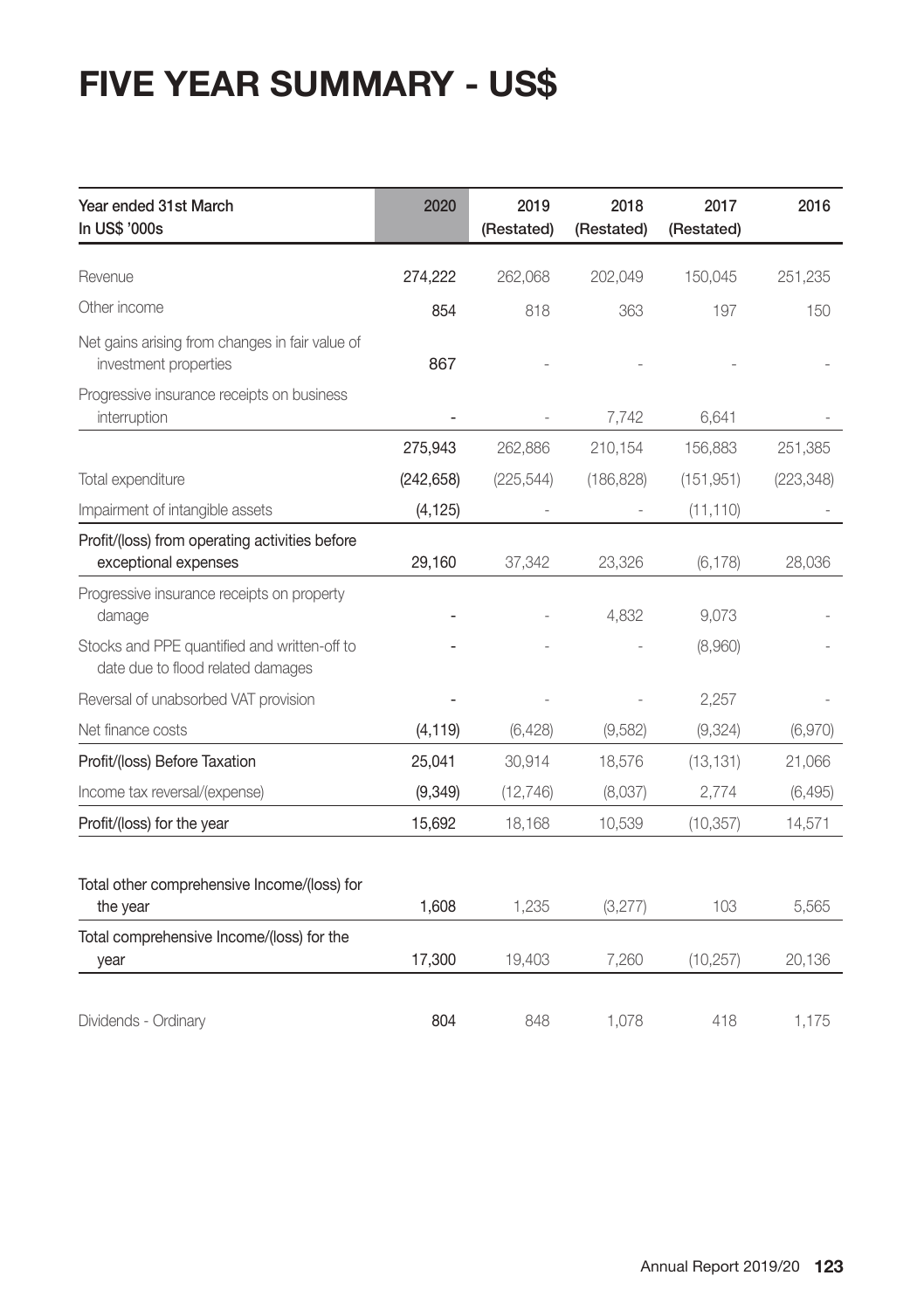# **FIVE YEAR SUMMARY - US\$**

| As at 31st March<br>In US\$ '000s                     | 2020      | 2019<br>(Restated) | 2018<br>(Restated) |           | 2016      |
|-------------------------------------------------------|-----------|--------------------|--------------------|-----------|-----------|
| STATEMENT OF FINANCIAL<br><b>POSITION</b>             |           |                    |                    |           |           |
| Stated capital                                        | 9,198     | 9,198              | 9,198              | 9,198     | 9,198     |
| Capital reserves                                      | 3,823     | 3,306              | 4,502              | 6,532     | 6,849     |
| Revenue reserves                                      | 26,423    | 22,163             | 15,452             | 12,245    | 19,580    |
|                                                       | 39,444    | 34,667             | 29,152             | 27,975    | 35,627    |
| Minority interest                                     | 37,569    | 33,584             | 28,533             | 25,793    | 32,485    |
|                                                       | 77,013    | 68,251             | 57,685             | 53,768    | 68,112    |
| Loans and borrowings                                  | 65,712    | 66,050             | 95,256             | 110,299   | 76,474    |
| Less - Cash                                           | (52, 904) | (48, 698)          | (41, 654)          | (33, 122) | (10, 897) |
| Capital Employed                                      | 89,821    | 85,603             | 111,287            | 130,945   | 133,689   |
| Represented by:                                       |           |                    |                    |           |           |
| Non-current assets                                    | 112,899   | 117,693            | 133,242            | 135,080   | 141,334   |
| Current assets excluding Cash<br>and cash equivalents | 25,636    | 27,326             | 32,129             | 30,168    | 34,367    |
| Current liabilities excluding<br>borrowings & OD      | (19, 530) | (30, 166)          | (29, 392)          | (18, 372) | (21, 605) |
| Lease creditor                                        | (1,426)   |                    |                    |           |           |
| Retirement benefit obligations                        | (1,077)   | (1, 146)           | (1,212)            | (510)     | (748)     |
| Deferred tax liabilities                              | (26, 681) | (28, 104)          | (23, 480)          | (15, 421) | (19,659)  |
|                                                       | 89,821    | 85,603             | 111,287            | 130,945   | 133,689   |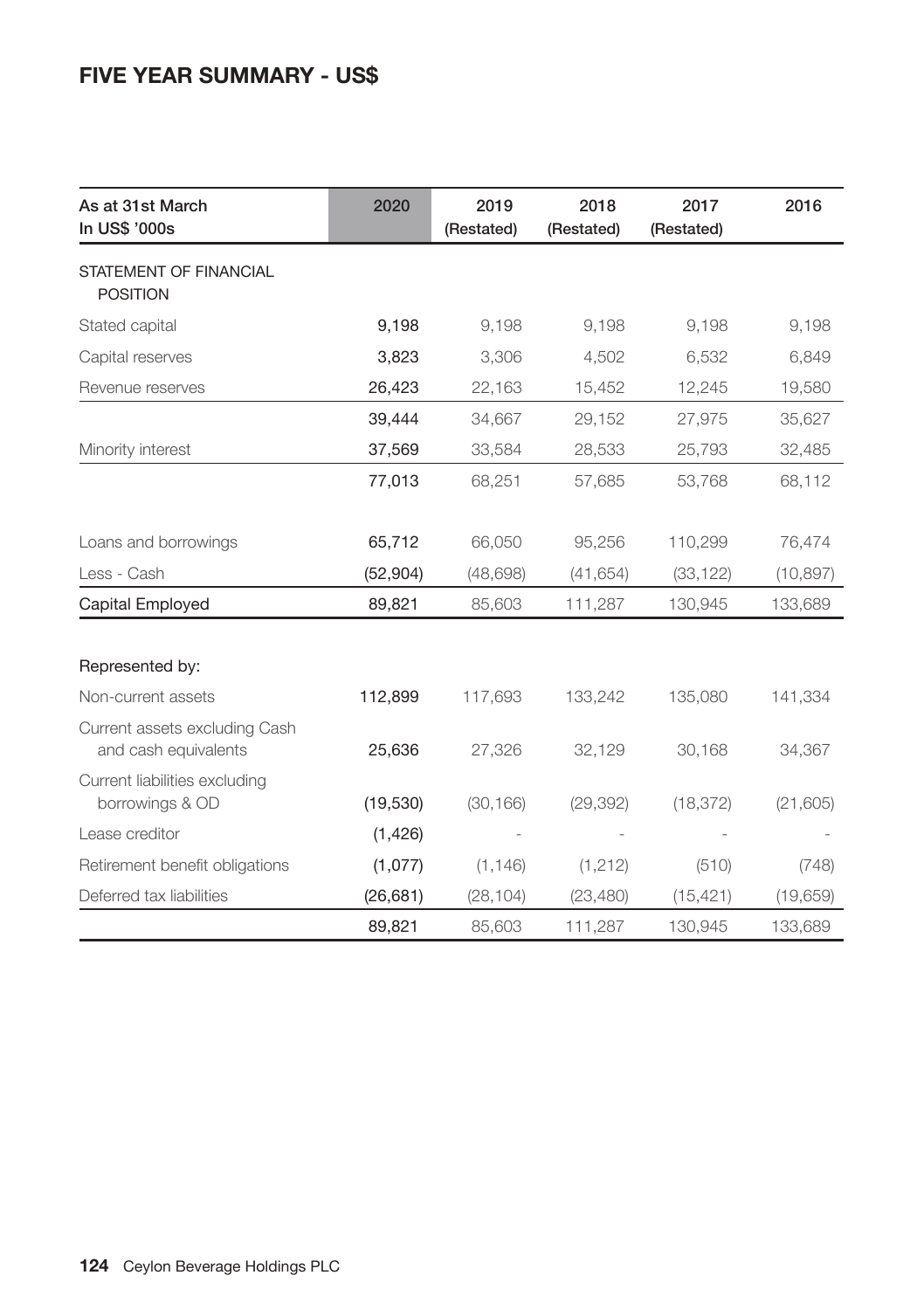# **INFORMATION TO SHAREHOLDERS & INVESTORS**

### **1 STOCK EXCHANGE LISTING**

Ceylon Beverage Holdings PLC is a Public Quoted Company, the issued ordinary shares of which are listed on the Diri Savi Board of the Colombo Stock Exchange of Sri Lanka.

The Stock Exchange code for Ceylon Beverage Holdings PLC shares is "BREW".

The Market Value of the Company's share as at 31st March 2020 was Rs. 800/- per share (31st March 2019 - Rs.825/-).

### **2 ORDINARY SHAREHOLDERS**

| As at 31st March       | 2020 | 2019 |
|------------------------|------|------|
| Number of shareholders | 959  | 955  |

### **3 FREQUENCY DISTRIBUTION OF SHAREHOLDINGS AS AT 31ST MARCH 2020**

| Distribution of Shares |                        | Residents               |                          |                        | Non-Residents    |               |                        | Total                   |               |
|------------------------|------------------------|-------------------------|--------------------------|------------------------|------------------|---------------|------------------------|-------------------------|---------------|
|                        | No. of<br>Shareholders | No. of<br><b>Shares</b> | $\frac{0}{0}$            | No. of<br>Shareholders | No. of<br>Shares | $\frac{0}{0}$ | No. of<br>Shareholders | No. of<br><b>Shares</b> | $\frac{0}{0}$ |
| $1 - 1,000$            | 778                    | 110.257                 | 0.53                     | 60                     | 15,028           | 0.07          | 838                    | 125,285                 | 0.60          |
| 1001 - 10.000          | 77                     | 214,895                 | 1.02                     | 30                     | 82,190           | 0.39          | 107                    | 297.085                 | 1.42          |
| 10.001 - 100.000       | 5                      | 135,949                 | 0.65                     | 4                      | 168,003          | 0.80          | 9                      | 303.952                 | 1.45          |
| 100.001 - 1.000.000    |                        |                         | $\overline{\phantom{a}}$ | 2                      | 930,000          | 4.43          | 2                      | 930,000                 | 4.43          |
| Above 1,000,000        |                        | 15,726,912              | 74.93                    |                        | 3,604,856        | 17.18         | 3                      | 19,331,768              | 92.11         |
| <b>Grand Total</b>     | 861                    | 16,188,013              | 77.13                    | 98                     | 4,800,077        | 22.87         | 959                    | 20,988,090              | 100.00        |

### **4 CATEGORIES OF SHAREHOLDERS**

| As at 31st March 2020 | No. of<br>Shareholders | No. of<br><b>Shares</b> | $\%$   |
|-----------------------|------------------------|-------------------------|--------|
| Individual            | 887                    | 489.121                 | 2.33   |
| <i>Institutions</i>   | 72                     | 20,498,969              | 97.67  |
| Total                 | 959                    | 20,988,090              | 100.00 |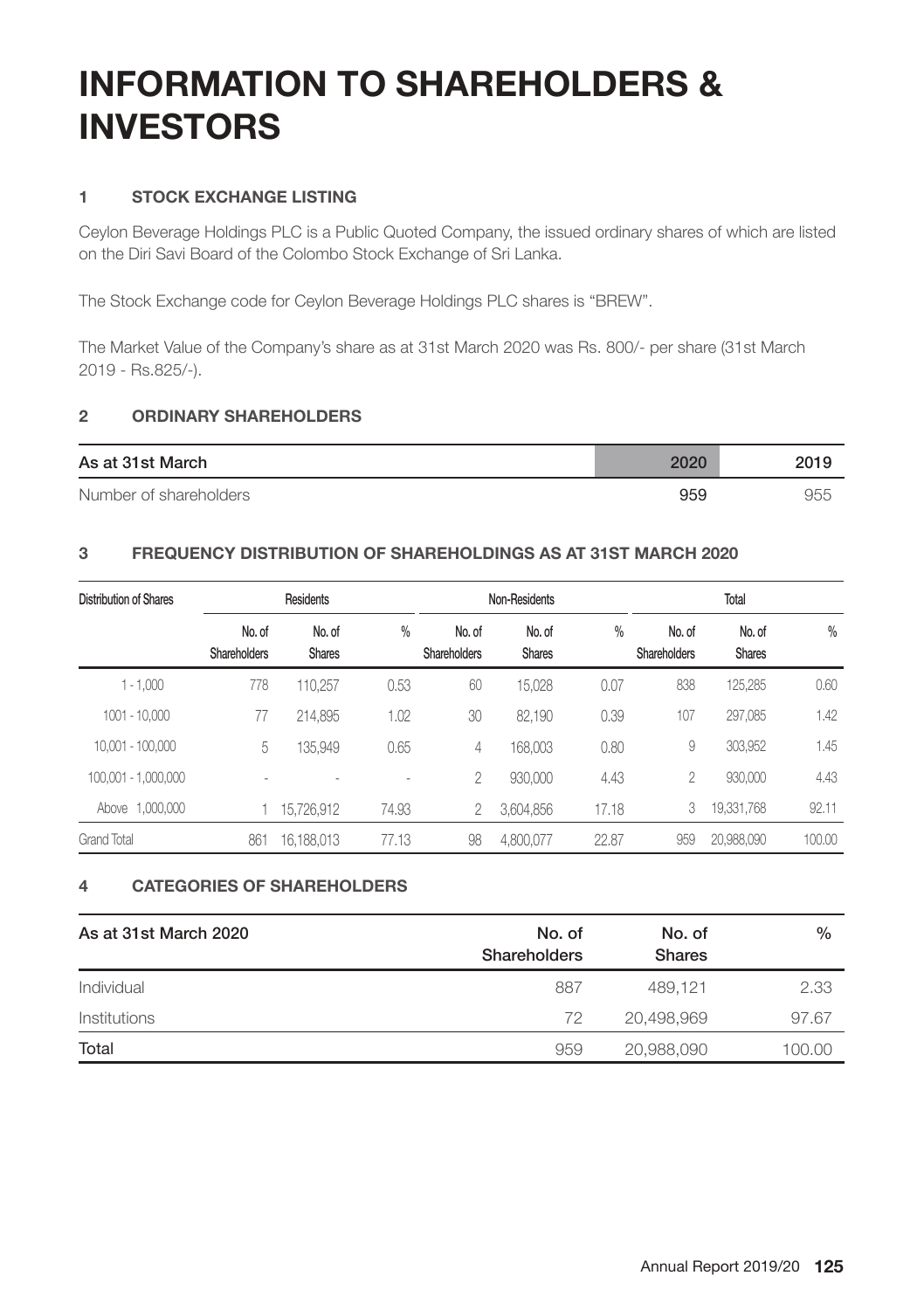# **INFORMATION TO SHAREHOLDERS & INVESTORS**

**5** The number of shares held by non-residents as at 31st March 2020 was 4,800,077 (2019 -4,798,122) which amounts to 22.87% (2019 - 22.86%) of the total number of shares in issue.

### **6 PUBLIC HOLDING**

The Company is in compliance with the Minimum Public Holding requirements for Companies listed on the Diri Savi Board as per Rule 7.13.1 (b) of the Listing Rules of the Colombo Stock Exchange, under Option 1, i.e. Float-Adjusted Market Capitalisation of Rs.1 Billion with 200 Public Shareholders and a Public Holding percentage of 7.5%.

### The Company's Public Holding as at 31st March 2020

| Market Capitalisation of the Public Holding      | Rs.4.13 Billion |
|--------------------------------------------------|-----------------|
| Percentage of ordinary shares held by the public | 24.60%          |
| Number of Public Shareholders                    | 940             |

### **7 MARKET PERFORMANCE - ORDINARY SHARES**

| For The year ended 31st March    | 2020   | 2019   |
|----------------------------------|--------|--------|
| Highest (Rs.)                    | 998.00 | 899.90 |
| Lowest (Rs.)                     | 680.20 | 600.00 |
| Value of Shares Traded (Rs.'000) | 9.107  | 18.054 |

### **8 MARKET CAPITALISATION**

The market capitalisation of the Company, which is the number of ordinary shares in issue multiplied by the market value of a share, was Rs. 16,790,472,000/- as at 31st March 2020 ( 31st March 2019 - Rs. 17,315,174,250/-).

### **9 DIVIDENDS**

9.1 First Interim Dividend of Rs. 10/- per ordinary share for the year ended 31st March 2020 was paid to the Shareholders on 27th August 2019.

### **10 NUMBER OF EMPLOYEES**

There were no employees as at the reporting date.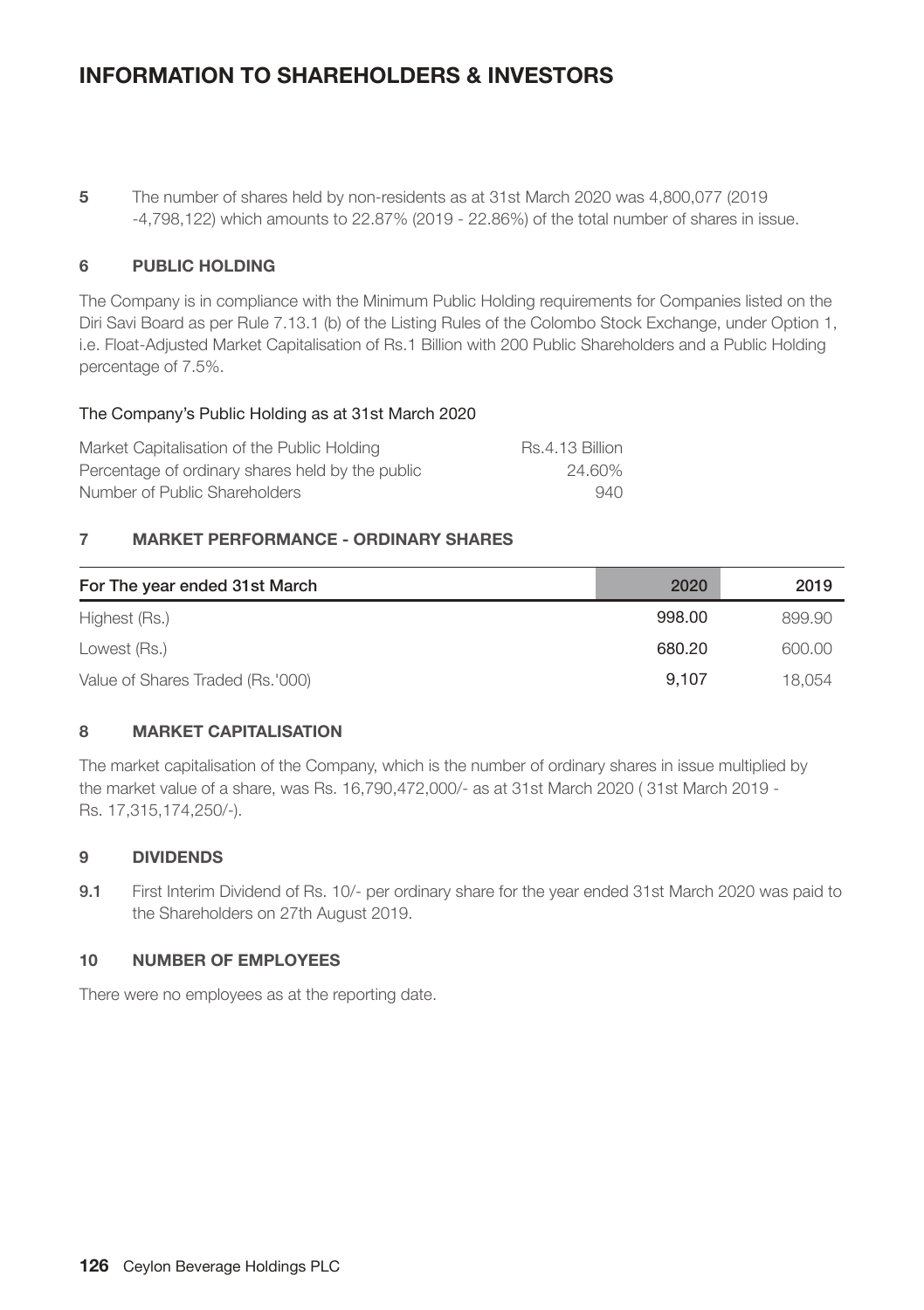# **GLOSSARY OF FINANCIAL TERMS**

### **APPROPRIATIONS**

Apportioning of earnings as dividends, capital and revenue reserves.

### **CAPITAL RESERVES**

Reserves identified for specified purposes and considered not available for distribution.

### **CASH EQUIVALENTS**

Liquid investments with original maturities of twelve months or less.

## **CONTINGENT LIABILITIES**

Conditions or situations at the Balance Sheet date, the financial effects of which are to be determined by future events which may or may not occur.

### **CURRENT RATIO**

Current assets divided by current liabilities.

### **DEBT**

Total borrowings, less cash and cash equivalents.

### **DIVIDEND COVER**

Post tax profit after preference dividend, divided by gross dividend. It measures the number of times dividends are covered by distributable profits.

### **DIVIDEND PER ORDINARY SHARE**

Dividends paid and proposed, divided by the number of ordinary shares in issue which ranked for those dividends.

### **DIVIDEND PAYOUT RATIO**

The percentage of earnings paid to shareholders in dividends.

### **EARNINGS PER ORDINARY SHARE**

Profits attributable to ordinary shareholders divided by the number of ordinary shares in issue and ranking for dividend.

## **EQUITY**

Ordinary share capital plus reserves.

## **EVENTS OCCURRING AFTER THE BALANCE SHEET DATE**

Significant events that occur between the Balance Sheet date and the date on which financial statements are authorised for issue.

### **GEARING**

Ratio of Borrowings to capital employed.

### **INTEREST COVER**

Profits before tax and interest charges divided by interest charges.

### **MARKET CAPITALISATION**

The Market value of a company at a given date obtained by multiplying the market price of a share by the number of issued ordinary shares.

### **NET ASSETS PER ORDINARY SHARE**

Total assets less liabilities excluding preference share capital divided by the number of ordinary shares in issue. This represents the theoretical value per share if the Company is broken up.

## **PRICE EARNINGS RATIO - (P/ E)**

Market price of a share divided by earnings per share

### **RELATED PARTIES**

Parties who could control or significantly influence the financial and operating decisions / policies of the business.

### **REVENUE RESERVES**

Reserves considered as being available for future distribution and appropriations.

#### **VALUE ADDITION**

The quantum of wealth generated by the activities of the Company.

### **WORKING CAPITAL**

Capital required to finance the day-to-day operations (current assets less current liabilities).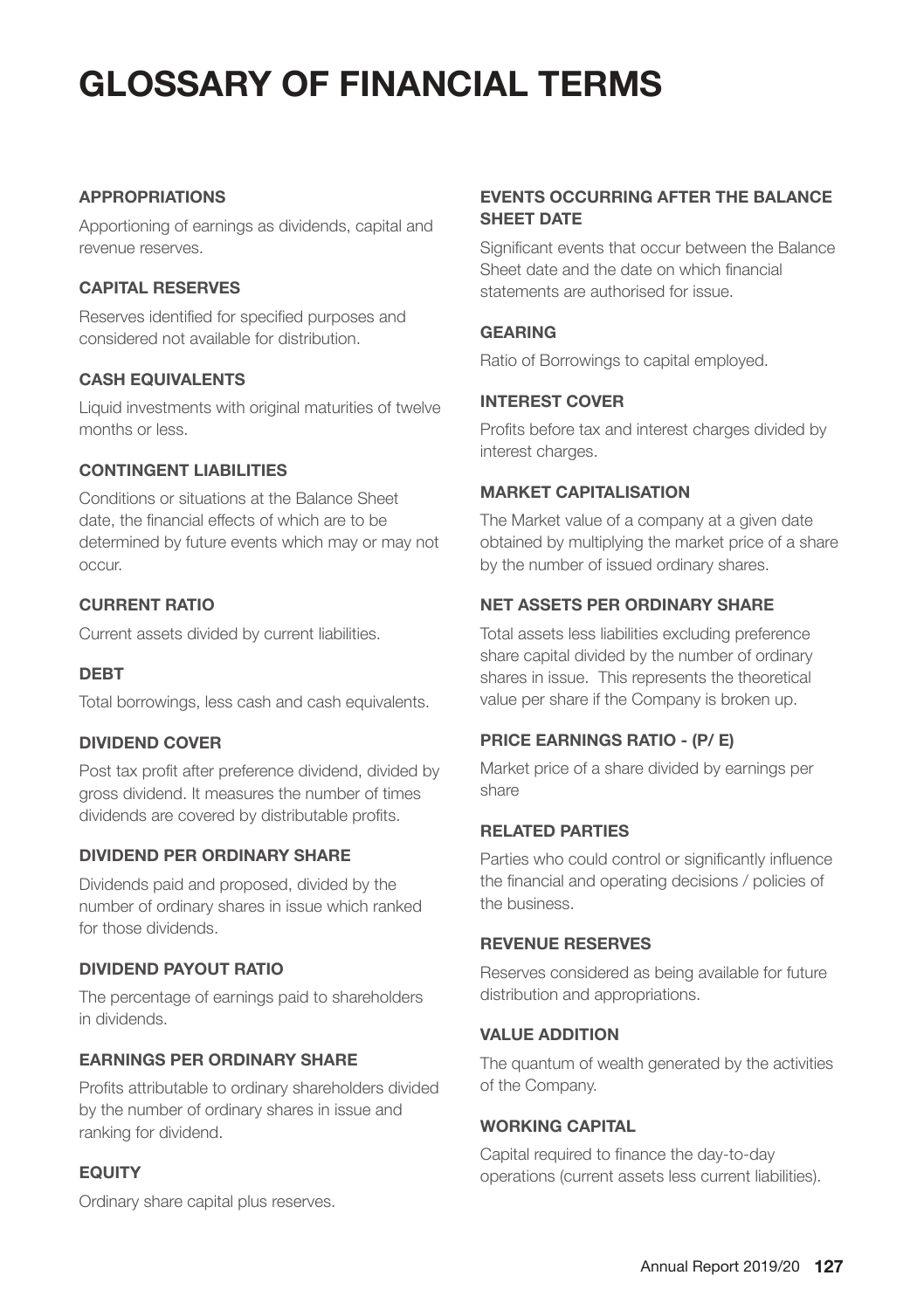# **NOTES**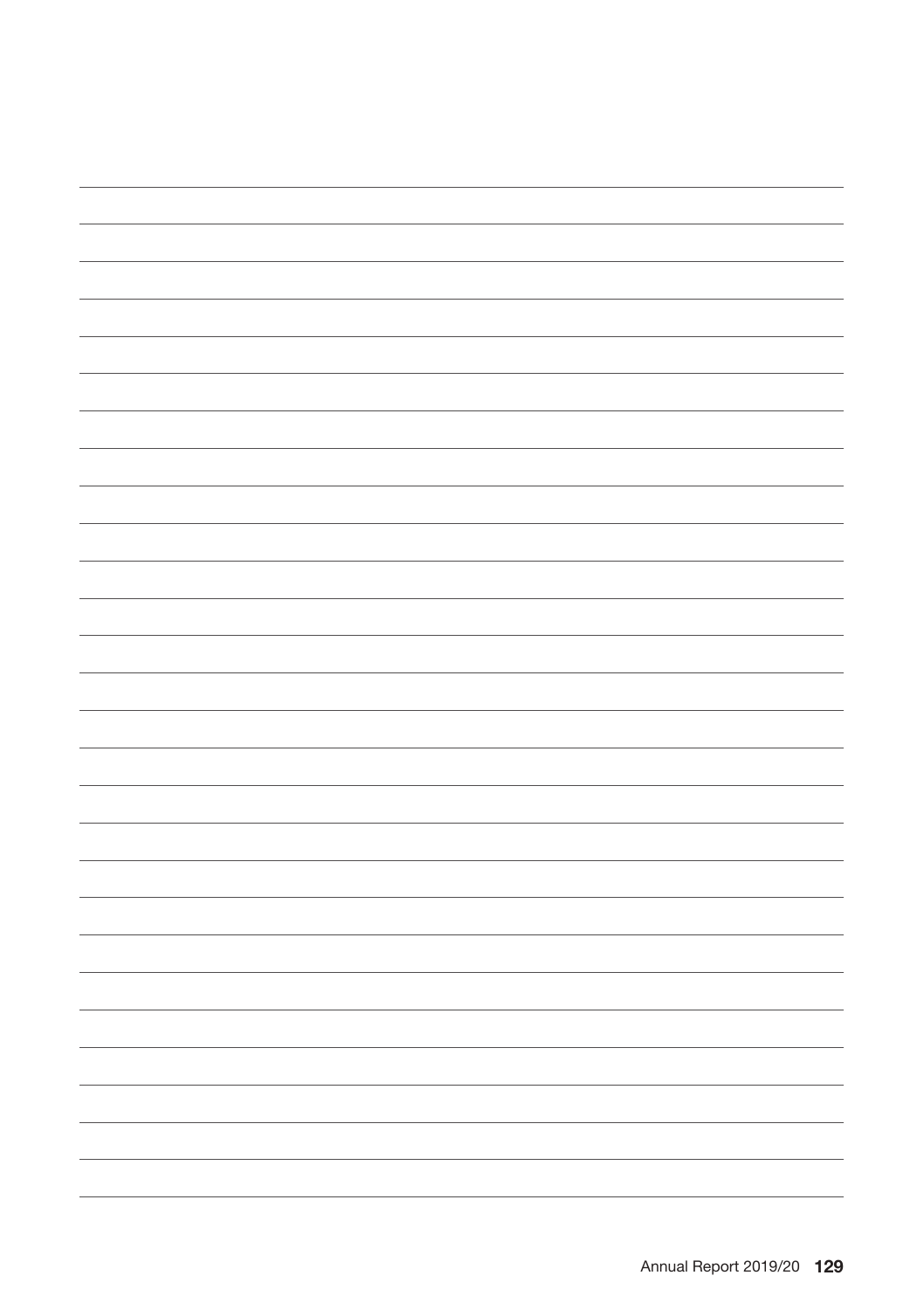# **NOTICE OF MEETING**

NOTICE IS HEREBY GIVEN that the 109th Annual General Meeting of CEYLON BEVERAGE HOLDINGS PLC will be held on Tuesday, 8th September 2020 at 11.30 a.m. at the 8th Floor of No.65C, Dharmapala Mawatha, Colombo 7, Sri Lanka by means of audio or audio and visual technology for the following purposes:

- 1. To consider the Annual Report of the Board of Directors including the Financial Statements for the financial year ended 31st March 2020 together with the Report of the Auditors thereon.
- 2. To re-elect Mr. D. C. R. Gunawardena, who retires by rotation in terms of Articles 72, 73 and 74 of the Articles of Association of the Company.
- 3. To re-appoint Mr. M. Selvanathan as a Director of the Company who is over seventy years of age and to consider and if deemed fit to pass the following resolution;

"IT IS HEREBY RESOLVED that the age limit stipulated in Section 210 of the Companies Act, No. 07 of 2007 shall not be applicable to Mr. M. Selvanathan who is 73 years of age and that he be re-appointed as a Director of the Company from the conclusion of the Annual General Meeting for a further period of one year."

4. To re-appoint Mr. H. Selvanathan as a Director of the Company who is over seventy years of age and to consider and if deemed fit to pass the following resolution;

"IT IS HEREBY RESOLVED that the age limit stipulated in Section 210 of the Companies Act, No. 07 of 2007 shall not be applicable to Mr. H. Selvanathan who is 71 years of age and that he be re-appointed as a Director of the Company from the conclusion of the Annual General Meeting for a further period of one year."

5. To re-appoint Messrs. KPMG, Chartered Accountants as Auditors of the Company as set out in Section 154 (1) of the Companies Act, No. 07 of 2007 and to authorise the Directors to determine their remuneration.

By Order of the Board

 $(Sad.)$ K. D. De Silva (Mrs) **Director** Carsons Management Services (Private) Limited **Secretaries** 

Colombo 21st July 2020

#### **Notes**

- 1. This Notice and the submission of the Form of Proxy should be read in conjunction with the 'Procedure to be followed at the Annual General Meeting of the Company scheduled for 8th September 2020', which is enclosed with the Notice convening the AGM.
- 2. The notice convening the AGM together with the procedure to be followed at the AGM will be posted to the Shareholders. The documents will also be made available on the Colombo Stock Exchange website www.cse.lk and on the Group's website www.carsoncumberbatch.com and you may access same directly through the URL link http://www.carsoncumberbatch.com/investor\_information/investor\_information\_ceylon\_beverage\_holdings\_plc.php
- 3. A member is entitled to appoint a proxy to attend and vote instead of him/herself. A proxy need not be a member of the Company. A Form of Proxy accompanies this Notice.
- 4. The completed Form of Proxy must be submitted to the Company not later than 4.45 p.m. on 6th September 2020 or via email to CBHAGM2020@carcumb.com or by fax to +94 11-2337671 or handed over or posted to the Registered Office of the Company, No. 61, Janadhipathi Mawatha, Colombo 1.
- 5. A person representing a Corporation is required to submit a certified copy of the resolution authorising him/her to act as the representative of the Corporation. A representative need not be a member.
- 6. The transfer books of the Company will remain open.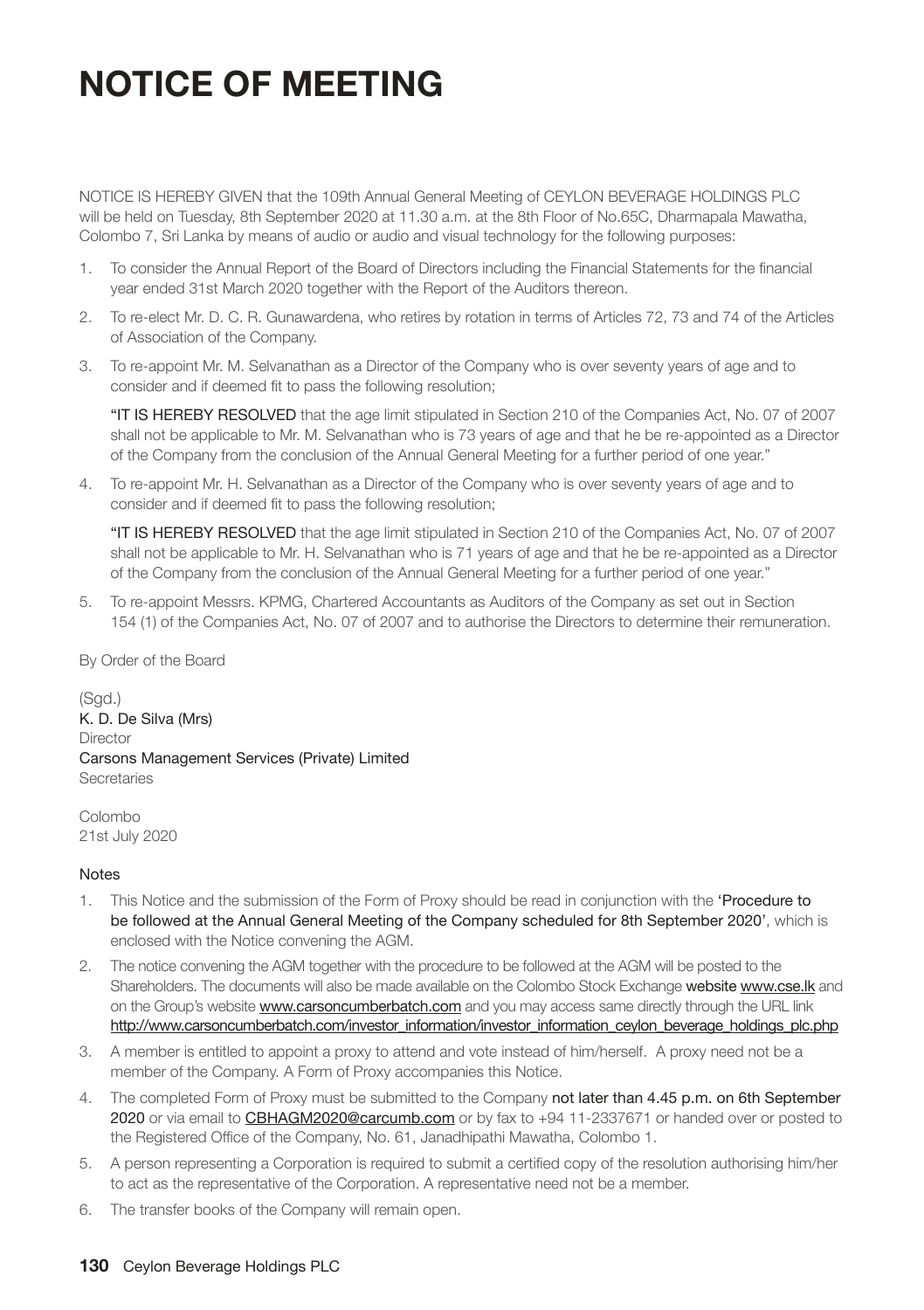# **FORM OF PROXY**

|                                                                                                                                                                                                                                                                                                                                                                 | being *a Shareholder/Shareholders of CEYLON BEVERAGE HOLDINGS PLC                                                                                                                                                     |  |             |     |         |  |
|-----------------------------------------------------------------------------------------------------------------------------------------------------------------------------------------------------------------------------------------------------------------------------------------------------------------------------------------------------------------|-----------------------------------------------------------------------------------------------------------------------------------------------------------------------------------------------------------------------|--|-------------|-----|---------|--|
| DAMIAN AMAL CABRAAL<br>Or failing him,<br>HARIHARAN SELVANATHAN<br>Or failing him,<br>Or failing him,<br><b>MANOHARAN SELVANATHAN</b><br>SURESH KUMAR SHAH<br>Or failing him,<br>DON CHANDIMA RAJAKARUNA GUNAWARDENA<br>Or failing him,<br>RAJIV HERATH MEEWAKKALA<br>Or failing him,<br><b>STEFANO CLINI</b>                                                   |                                                                                                                                                                                                                       |  |             |     |         |  |
| as *my/our proxy to attend at the 109th Annual General Meeting of the Company to be held on Tuesday, 8th<br>September 2020 at 11.30 a.m. at the 8th Floor, No. 65C, Dharmapala Mawatha, Colombo 7, Sri Lanka by means<br>of audio or audio and visual technology and at any adjournment thereof and at every poll which may be taken in<br>consequence thereof. |                                                                                                                                                                                                                       |  |             |     |         |  |
|                                                                                                                                                                                                                                                                                                                                                                 |                                                                                                                                                                                                                       |  |             | For | Against |  |
| 1.                                                                                                                                                                                                                                                                                                                                                              | To re-elect Mr. D. C. R. Gunawardena who retires by rotation in terms of<br>Articles 72, 73 and 74 of the Articles of Association of the Company.                                                                     |  |             |     |         |  |
| 2.                                                                                                                                                                                                                                                                                                                                                              | To re-appoint Mr. M. Selvanathan who is over seventy years of age as a<br>Director of the Company.                                                                                                                    |  |             |     |         |  |
| З.                                                                                                                                                                                                                                                                                                                                                              | To re-appoint Mr. H. Selvanathan who is over seventy years of age as a<br>Director of the Company.                                                                                                                    |  |             |     |         |  |
| 4.                                                                                                                                                                                                                                                                                                                                                              | To re-appoint Messrs. KPMG, Chartered Accountants as Auditors of the<br>Company as set out in Section 154 (1) of the Companies Act, No. 07 of 2007<br>and to authorise the Directors to determine their remuneration. |  |             |     |         |  |
|                                                                                                                                                                                                                                                                                                                                                                 |                                                                                                                                                                                                                       |  |             |     |         |  |
| <b>Notes</b>                                                                                                                                                                                                                                                                                                                                                    |                                                                                                                                                                                                                       |  | Signature/s |     |         |  |

- 1. \* Please delete the inappropriate words.
- 2. A shareholder entitled to attend and vote at a General Meeting of the Company, is entitled to appoint a proxy to attend and vote instead of him/her and the proxy need not be a shareholder of the Company.

A proxy so appointed shall have the right to vote on a show of hands or on a poll and to speak at the General Meeting of the shareholders.

- 3. A shareholder is not entitled to appoint more than one proxy on the same occasion.
- 4. Instructions are noted on the reverse hereof.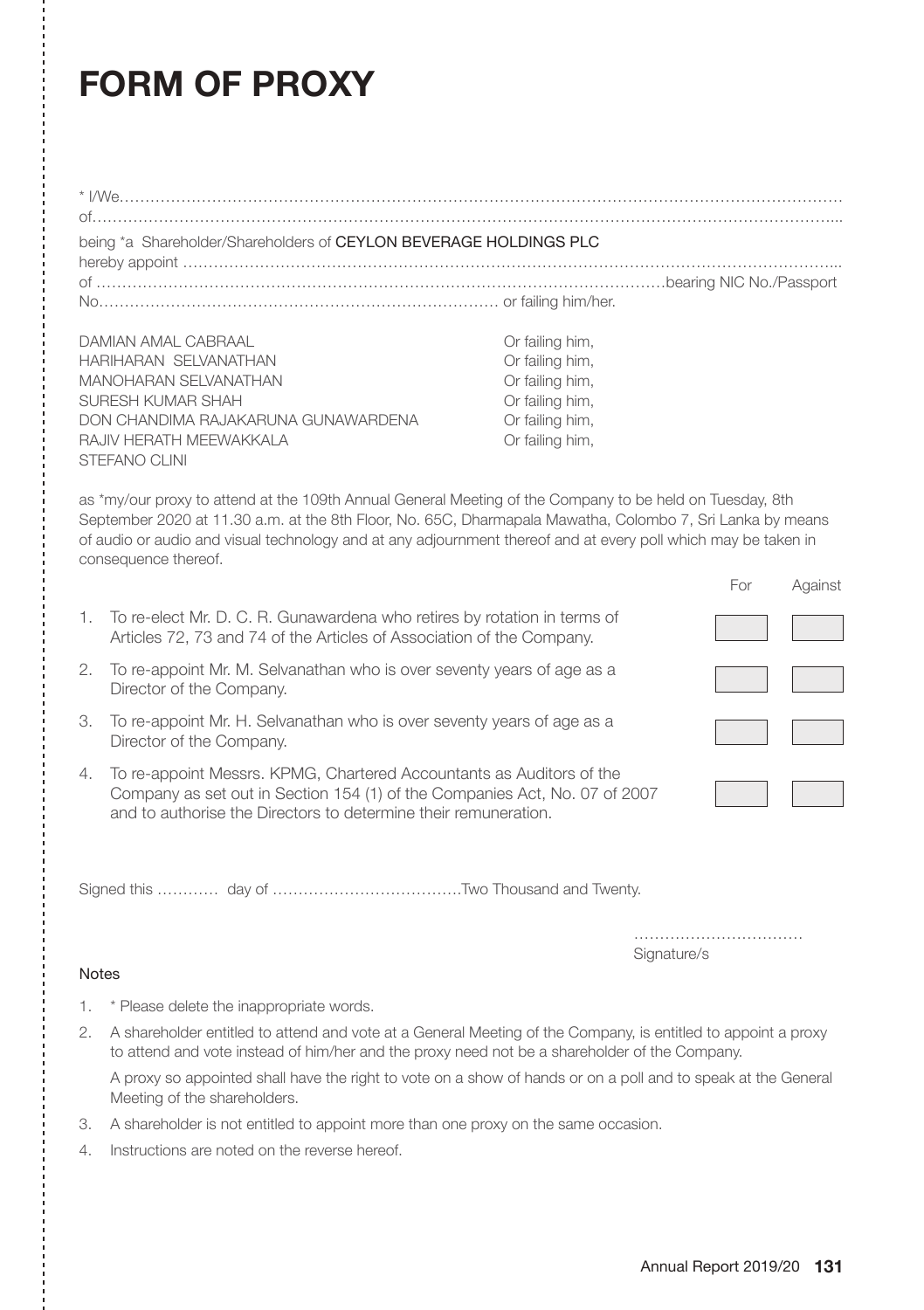## **FORM OF PROXY**

### **INSTRUCTIONS AS TO COMPLETION**

- 1. Kindly perfect the form of proxy after filling in legibly your full name and address, by signing in the space provided. Please fill in the date of signature.
- 2. If you wish to appoint a person other than the Directors as your proxy, please insert the relevant details in the space provided overleaf.
- 3. In terms of Article 54 of the Articles of Association of the Company:

The instrument appointing a proxy shall be in writing and;

- (i) in the case of an individual shall be signed by the appointor or by his attorney; and
- (ii) in the case of a Corporation shall be either under its common seal or signed by its attorney or by an authorised officer on behalf of the Corporation.

The Company may, but shall not be bound to, require evidence of the authority of any such attorney or officer.

A proxy need not be a Shareholder of the Company.

- 4. In the case of joint-holders of a share, the senior who tenders a vote, whether in person or by proxy or by attorney or by representative, shall be accepted to the exclusion of the votes of the other jointholders and for this purpose seniority shall be determined by the order in which the names stand in the Register of Members in respect of the joint holding.
- 5. To be valid the completed Form of Proxy should be submitted to the Company not later than 4.45 p.m. on 6th September 2020 or via email to CBHAGM2020@carcumb.com or by fax to +94 11-2337671 or handed over or posted to the Registered Office of the Company, No. 61, Janadhipathi Mawatha, Colombo 1.
- 6. Shareholders who are unable to participate at the meeting through the online meeting platform (i.e. Zoom platform) may appoint a proxy as his/her/its proxy by forwarding the duly completed Form of Proxy not later than 4.45 p.m. on 6th September 2020, clearly indicating their vote under each matter set out in the Form of Proxy as per the instructions set out in the 'Procedure to be followed at the Annual General Meeting of the Company scheduled for 8th September 2020', attached with this Notice.
- 7. Shareholders could also appoint a member of the Board to act as their proxy if they so choose. The Shareholders who wish to appoint a Director as his/her/its proxy must forward the duly completed Form of Proxy clearly indicating their vote under each matter set out in the Form of Proxy and forward same together with the Registration Form (Annexure 1), attached herewith to the Company.

| <b>Name</b>    | ÷ |  |
|----------------|---|--|
| <b>Address</b> |   |  |
|                |   |  |
|                |   |  |
|                |   |  |

Please fill in the following details: